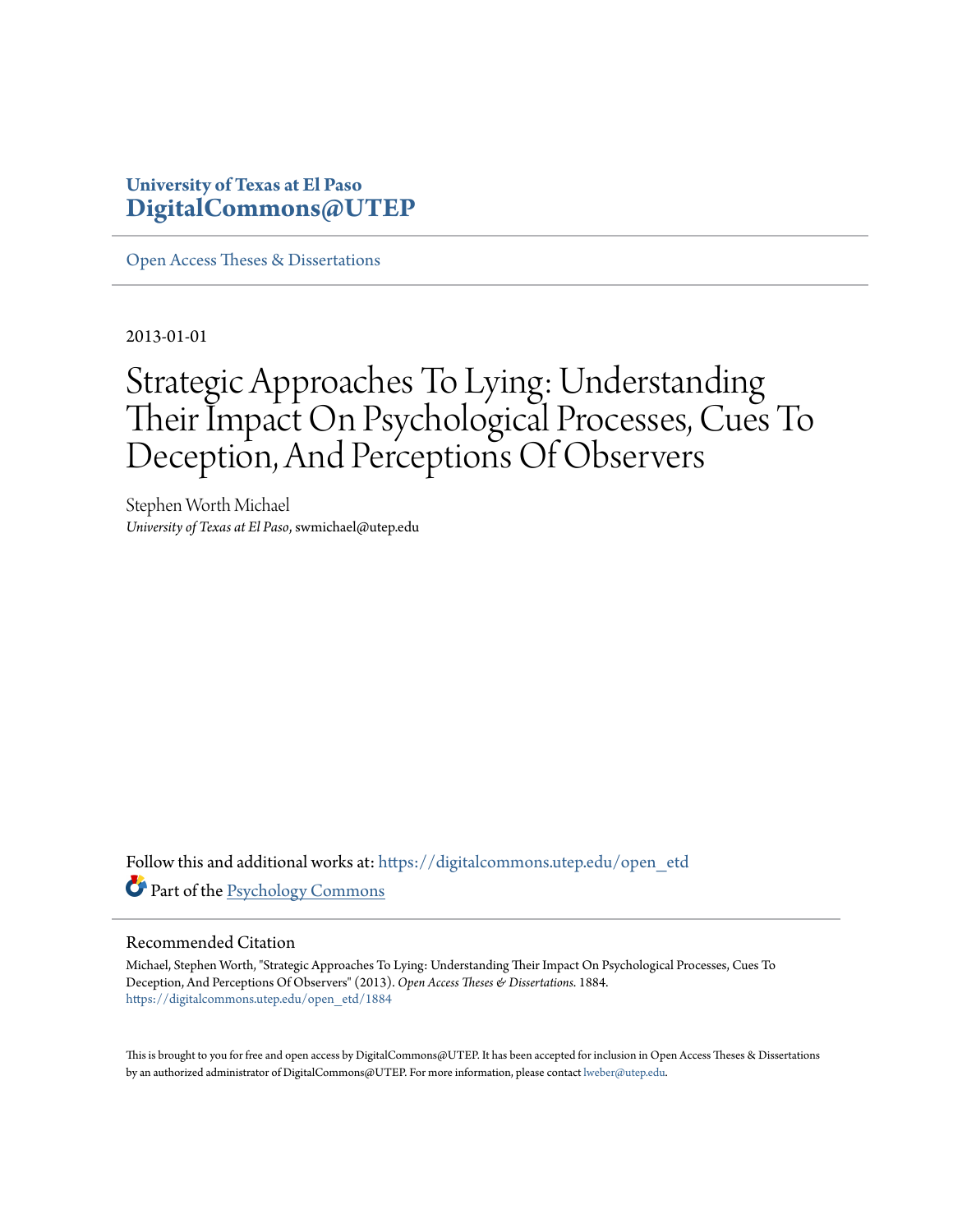# STRATEGIC APPROACHES TO LYING: UNDERSTANDING THEIR IMPACT ON PSYCHOLOGICAL PROCESSES, CUES TO DECEPTION, AND PERCEPTIONS OF **OBSERVERS**

STEPHEN WORTH MICHAEL

Department of Psychology

APPROVED:

Christian A. Meissner, Ph.D., Chair

Ashley S. Bangert, Ph.D.

Stephen L. Crites, Ph.D.

Wendy S. Francis, Ph.D.

Penelope P. Espinoza, Ph.D.

Benjamin C. Flores, Ph.D. Dean of the Graduate School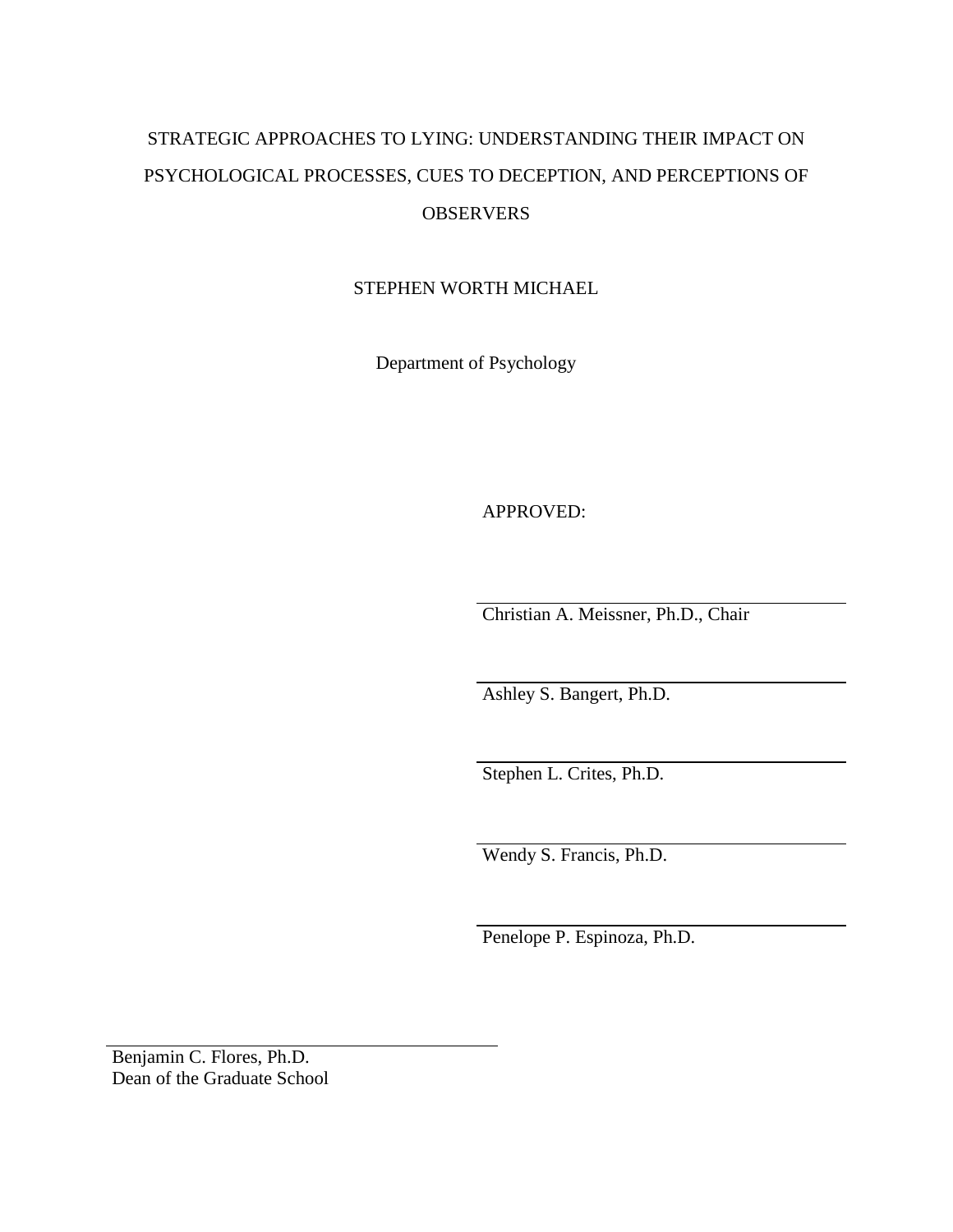Copyright ©

by

# Stephen Worth Michael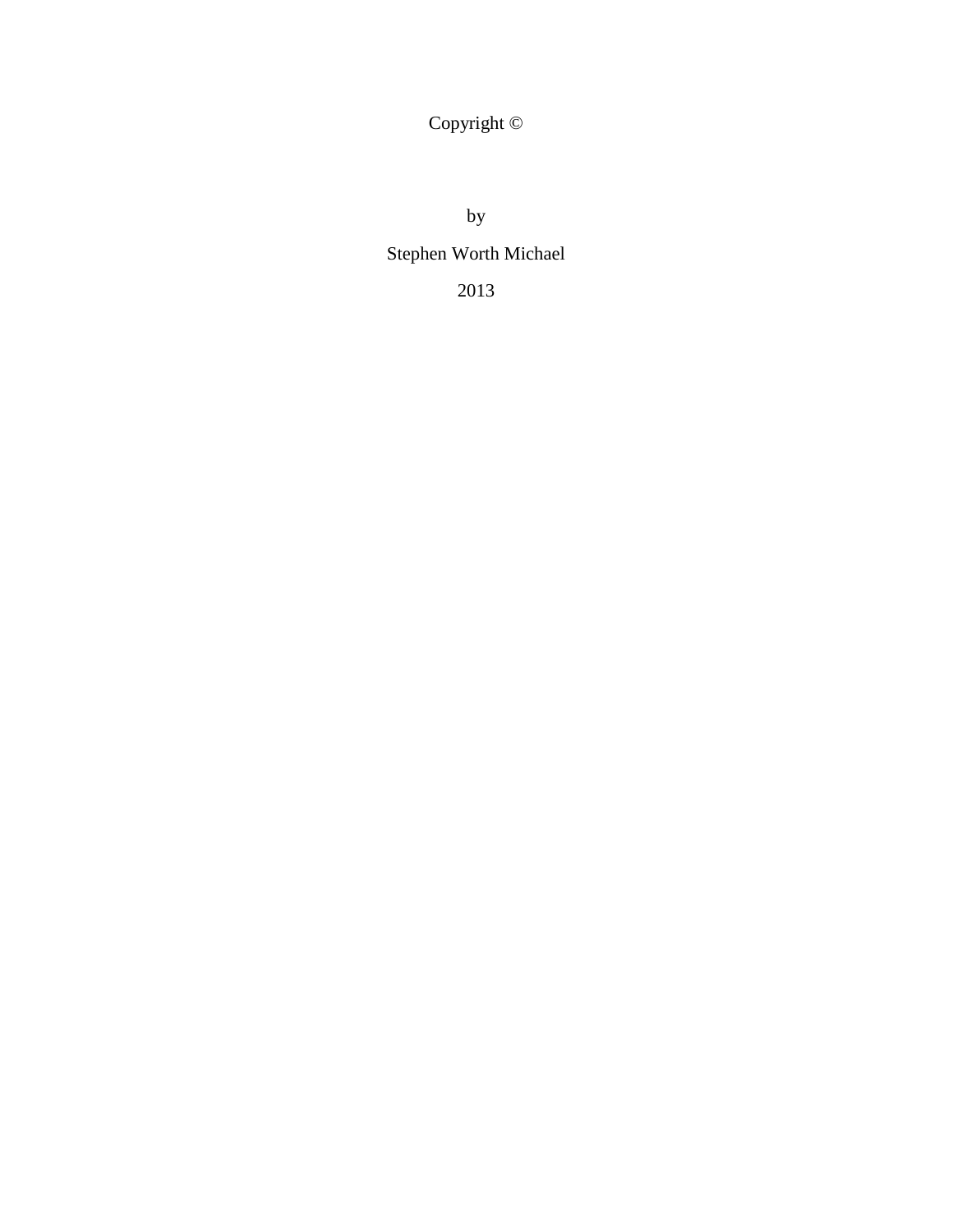### **Dedication**

This dissertation is dedicated to my amazing parents, Douglas and Miriam Michael. Thank you.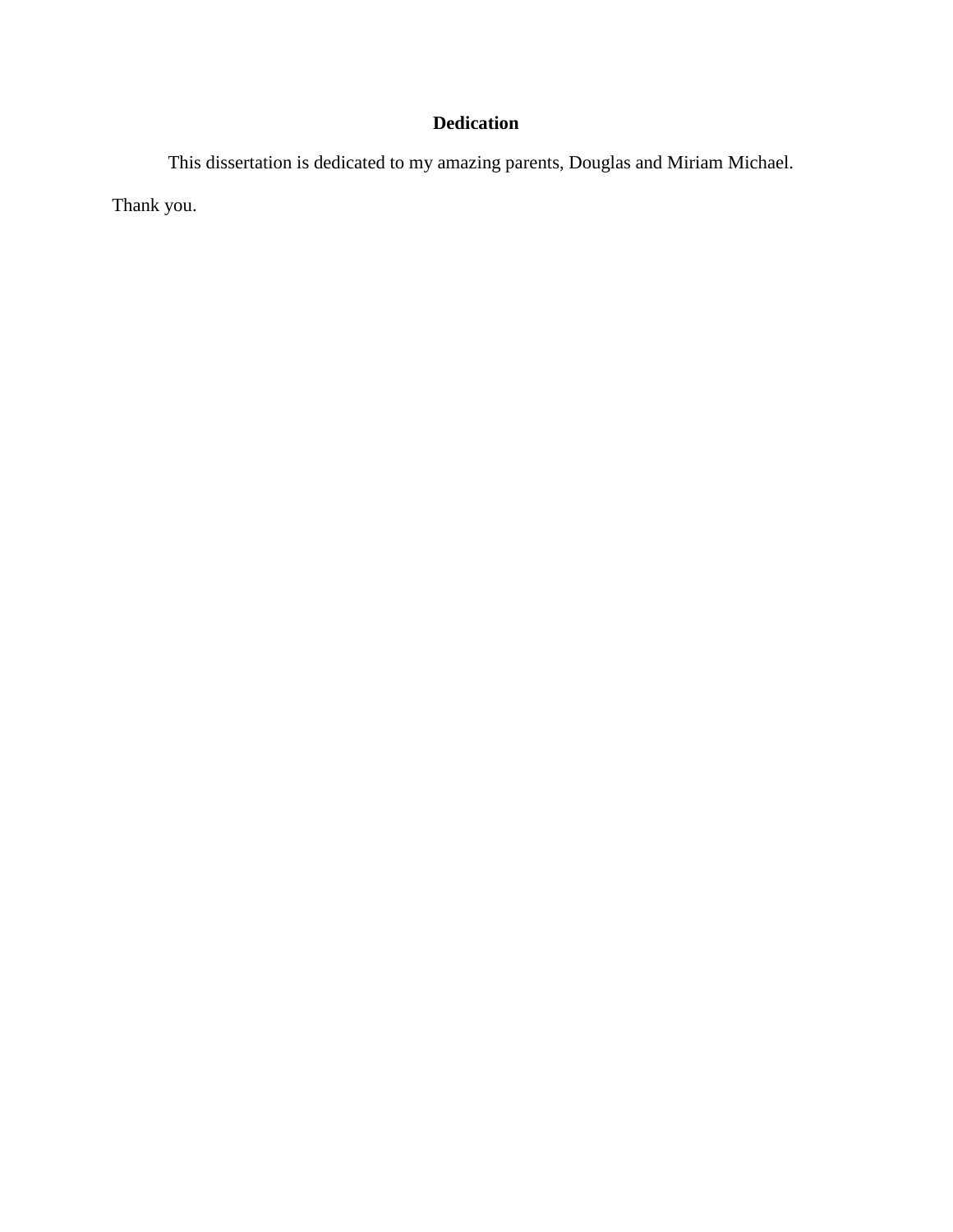# STRATEGIC APPROACHES TO LYING: UNDERSTANDING THEIR IMPACT ON PSYCHOLOGICAL PROCESSES, CUES TO DECEPTION, AND PERCEPTIONS OF **OBSERVERS**

By

### STEPHEN W. MICHAEL, M.A.

### DISSERTATION

Presented to the Faculty of the Graduate School of The University of Texas at El Paso in Partial Fulfillment of the Requirements for the Degree of

### DOCTOR OF PHILOSOPHY

Department of Psychology THE UNIVERSITY OF TEXAS AT EL PASO

May 2013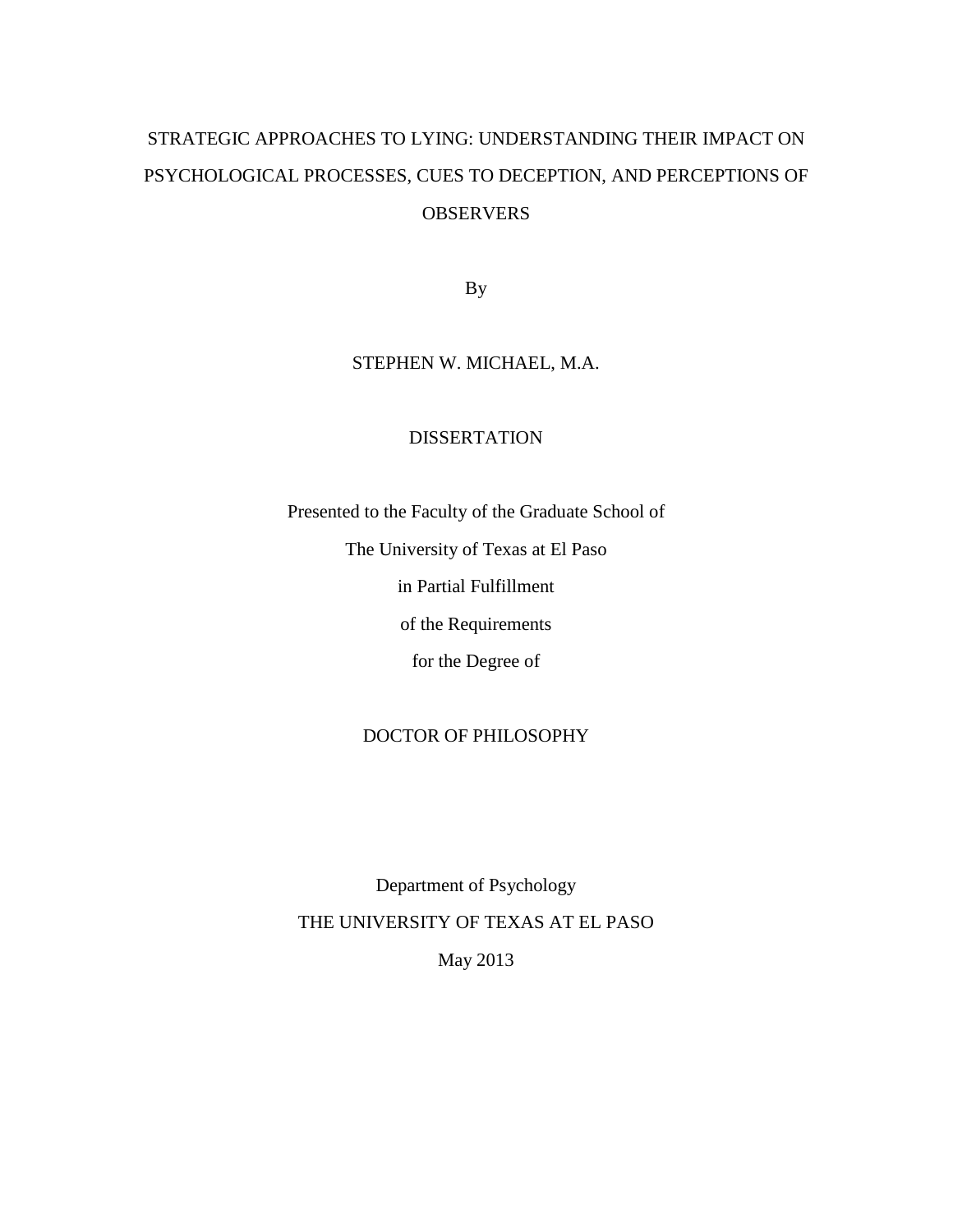### **Acknowledgements**

Over the past five years I have received incredible support and encouragement from a number of individuals. First, I would like to sincerely thank my graduate advisor Dr. Christian Meissner for his guidance, support, and training. Dr. Meissner has provided me with wonderful opportunities for which I will always be grateful. He set a standard of excellence and was extremely supportive of my professional aspirations. I would also like to thank my dissertation committee members, Drs. Stephen Crites, Wendy Francis, Ashley Bangert, and Penelope Espinoza for all their support and advice. I particularly appreciate the guidance that Dr. Crites has provided me over the past few years throughout my time spent working in his lab. I thank my colleagues and lab members, both past and present, at UTEP. I am especially appreciative of the undergraduate researchers who worked with me on this project. I also owe a debt of gratitude to my undergraduate professors at Elon University. They were the first to spark and foster my interest in psychology, and were instrumental in my academic development.

I thank my friends, particularly those here in El Paso. I could not have asked for a better group of friends to spend the last five years with. Finally, I would like to thank my incredibly supportive and loving family: Mom, Dad, Laura, Elizabeth, Jonathan, and Jenna. Without your care, support, and encouragement throughout my entire life, and particularly over the past five years, I would not be where I am today.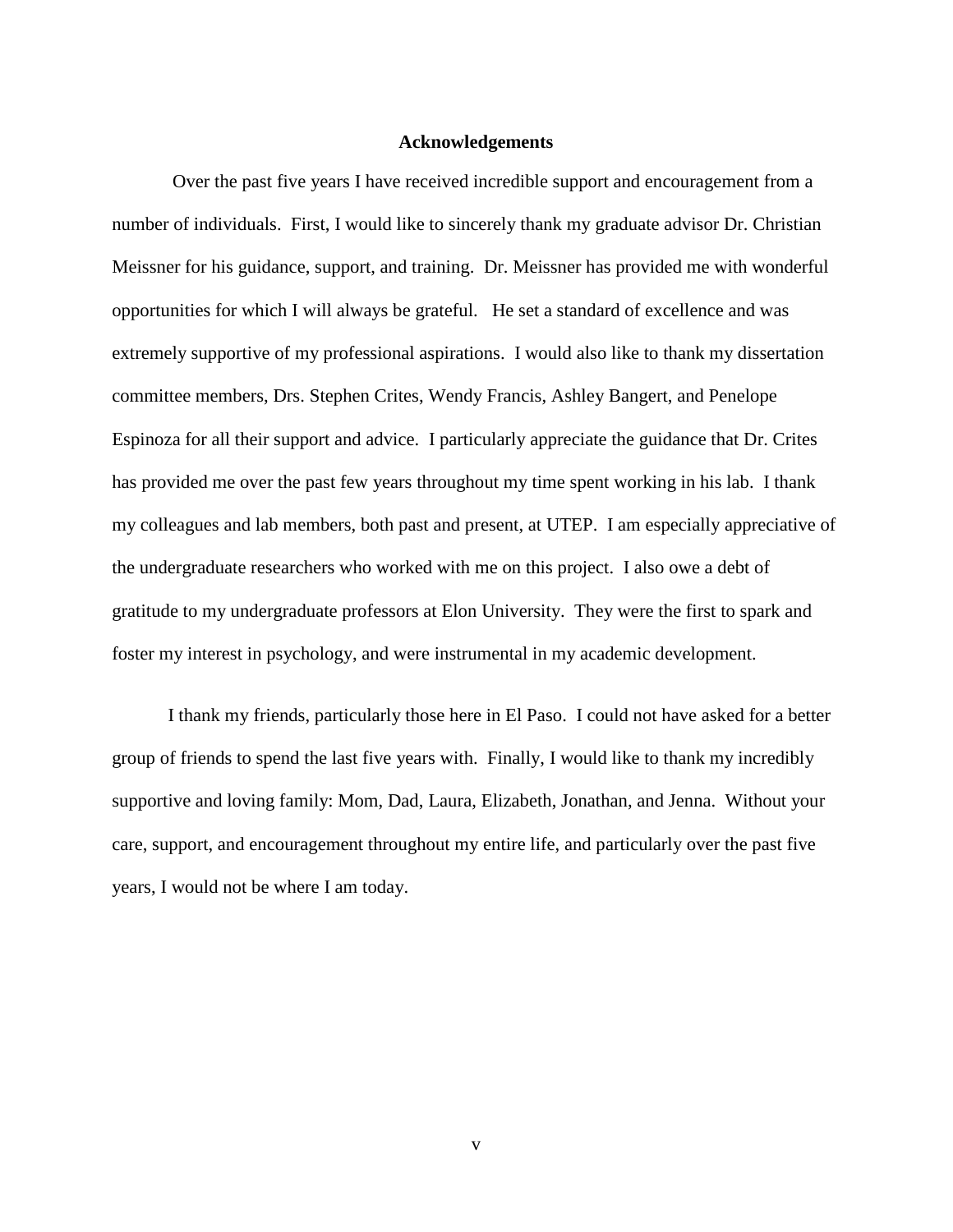### **Abstract**

The current research examined the strategies implemented by liars, the relationships between these strategies and psychological processes related to deception, and the implications of these associations on perceptions of deceptive statements. In general, deception research has either ignored or superficially examined the types of strategies that individuals use to construct lies. However, these strategies may have significant impact on characteristics of the lie itself, and in turn, perceptions of the lie.

Study 1 explored the various strategies that liars use and the association of these strategies to psychological processes involved in lying. Results demonstrated that participants used a wide range of strategies. Some relied solely on gist memory, others on verbatim, and others involved a mix of these forms of memory. There was also a relationship between this type of strategy and cognitive difficulty, where lying was easier for participants who used more truthful events in their statement. Study 2 assessed the effects of two specific lying strategies on perceptions of these statements: displacements (using verbatim) and novel lies (using gist). Results found that displacement lies contained higher levels of detail and more cognitive operations than novel lies. Study 3 then examined whether behavioral differences in the two types of lies led to differences in deception detection rates, finding that lie accuracy was significantly greater for novel lies than displacements. It appears that because displacements, compared to novel lies, are more similar to truths (e.g., they rely on actual experiences and require fewer cognitive resources), the cues displayed when using displacement make the statement appear more like truths than novel lies. This in turn makes it more difficult to identify displacements in comparison to novel lies.

vi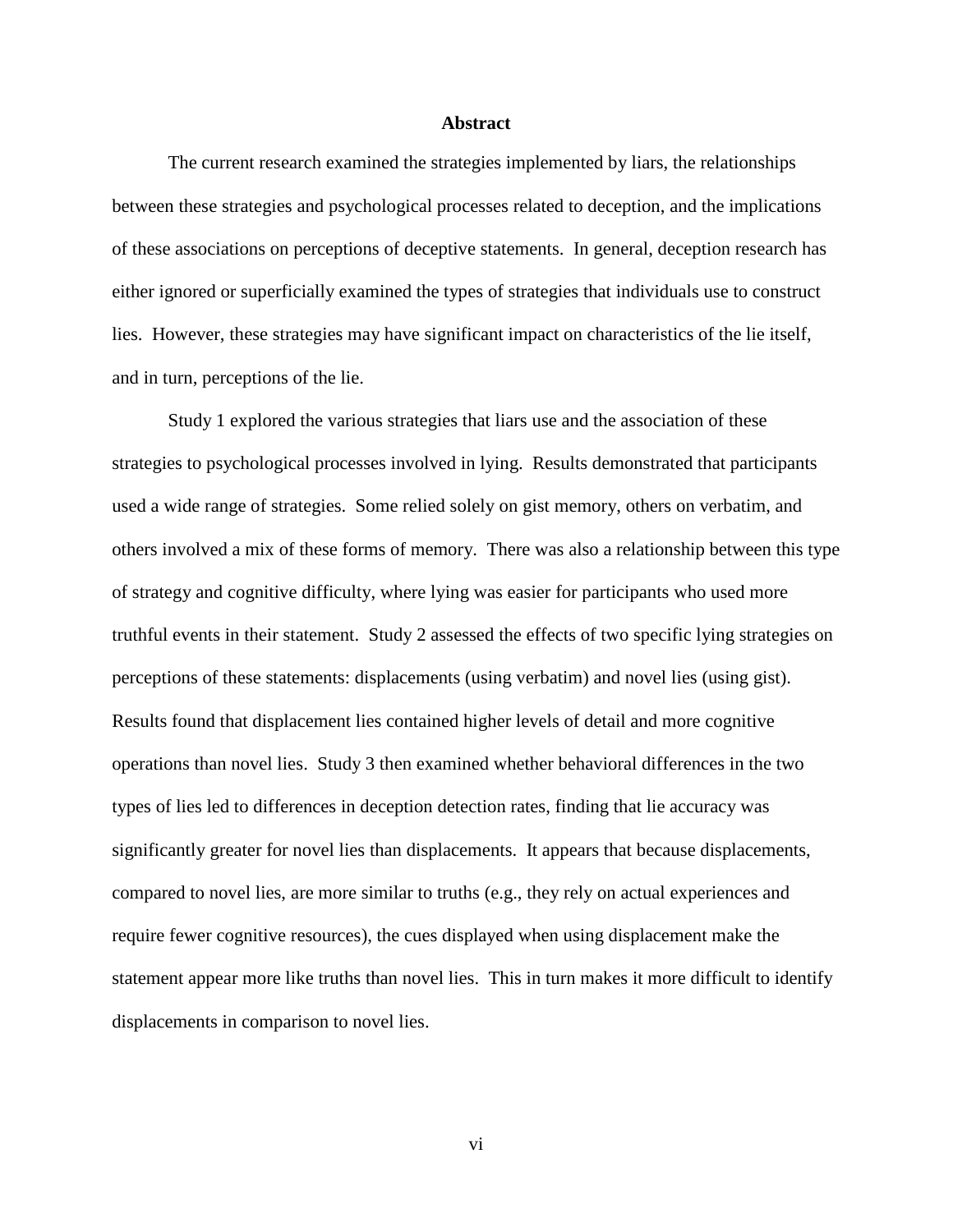| Chapter 2: Lying Strategies and Their Impact on Psychological Processes (Study 1)19 |                                                                            |  |
|-------------------------------------------------------------------------------------|----------------------------------------------------------------------------|--|
|                                                                                     |                                                                            |  |
|                                                                                     |                                                                            |  |
|                                                                                     |                                                                            |  |
|                                                                                     |                                                                            |  |
|                                                                                     |                                                                            |  |
|                                                                                     |                                                                            |  |
|                                                                                     |                                                                            |  |
|                                                                                     |                                                                            |  |
|                                                                                     |                                                                            |  |
|                                                                                     |                                                                            |  |
|                                                                                     |                                                                            |  |
|                                                                                     |                                                                            |  |
|                                                                                     |                                                                            |  |
|                                                                                     |                                                                            |  |
|                                                                                     |                                                                            |  |
|                                                                                     |                                                                            |  |
|                                                                                     |                                                                            |  |
|                                                                                     |                                                                            |  |
|                                                                                     |                                                                            |  |
|                                                                                     |                                                                            |  |
|                                                                                     |                                                                            |  |
|                                                                                     |                                                                            |  |
|                                                                                     |                                                                            |  |
|                                                                                     |                                                                            |  |
|                                                                                     | Chapter 4: Influences of Lying Strategy on Deception Detection Performance |  |
|                                                                                     |                                                                            |  |
|                                                                                     |                                                                            |  |
|                                                                                     |                                                                            |  |
|                                                                                     |                                                                            |  |
|                                                                                     |                                                                            |  |
|                                                                                     |                                                                            |  |
|                                                                                     |                                                                            |  |

### **Table of Contents**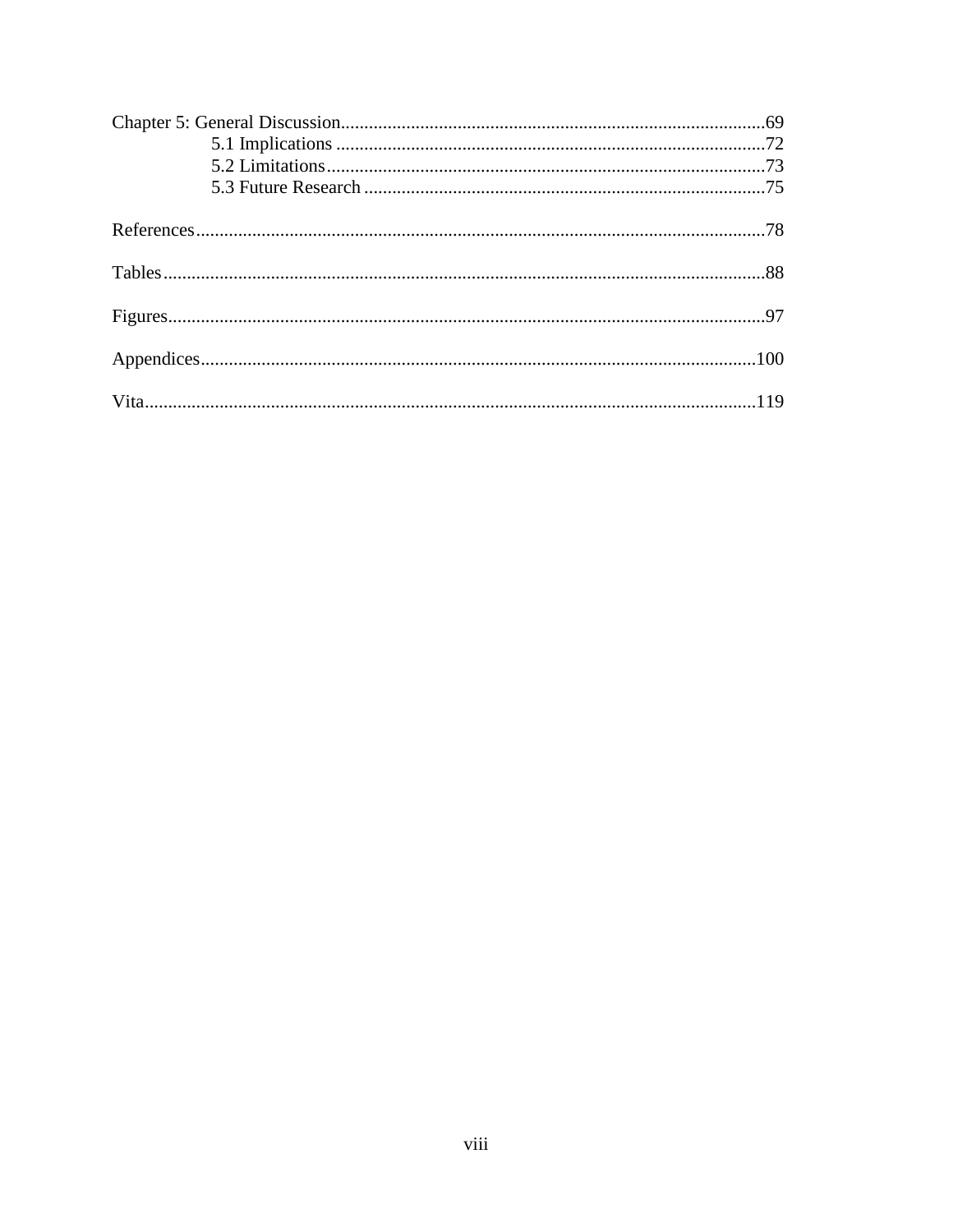### **List of Tables**

| Table 2: Study 1 Frequencies of Memory and Narrative Construction Strategies 89    |  |
|------------------------------------------------------------------------------------|--|
| Table 3: Study 1 Frequencies of Impression Management: General Impressions90       |  |
|                                                                                    |  |
|                                                                                    |  |
|                                                                                    |  |
|                                                                                    |  |
|                                                                                    |  |
| Table 9: Study 2 Differences in Responses between Plan Versus Provide Conditions93 |  |
|                                                                                    |  |
|                                                                                    |  |
|                                                                                    |  |
|                                                                                    |  |
|                                                                                    |  |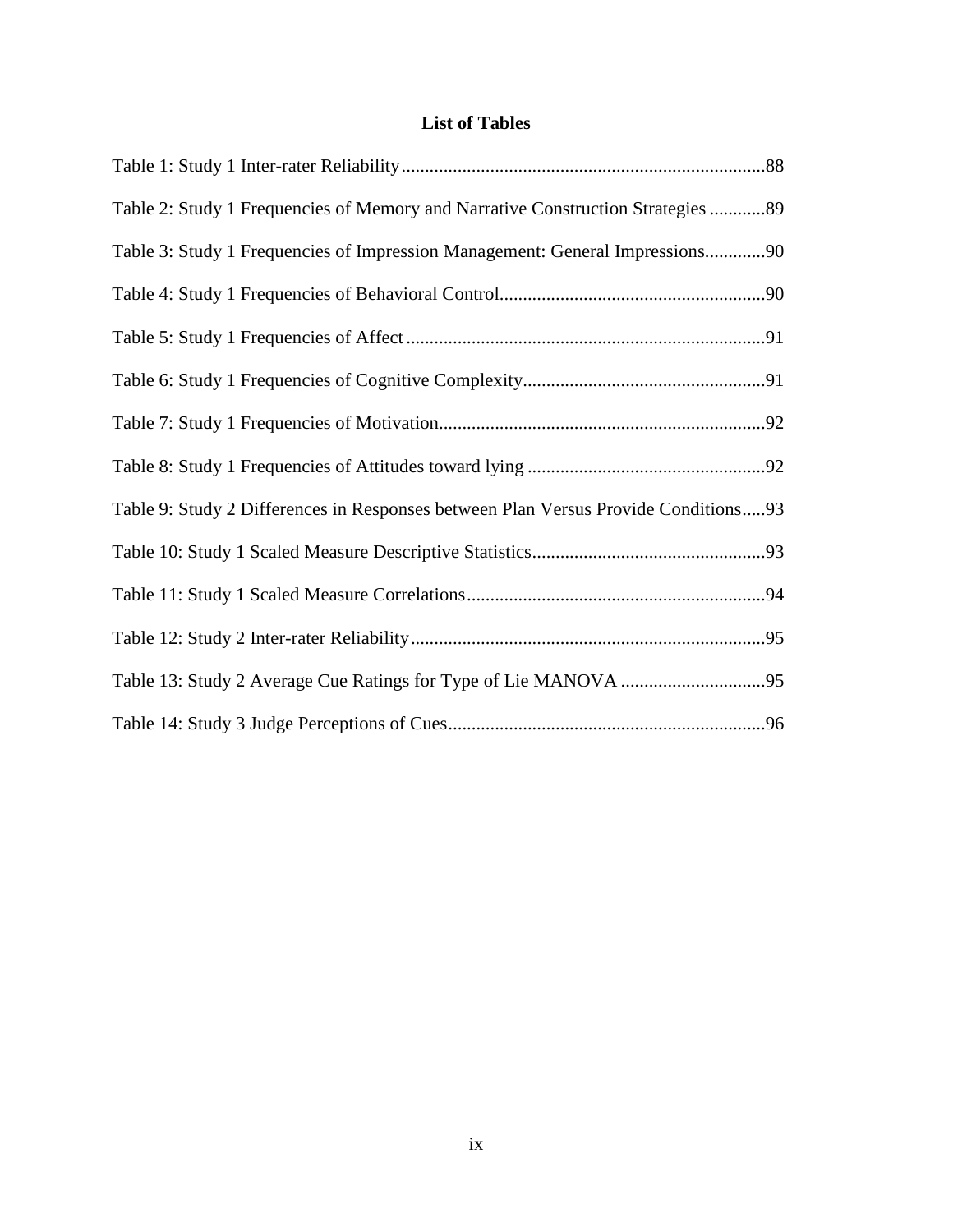# **List of Figures**

| Figure 1: Cues to deception predicted to differ between groups based on theories |  |
|----------------------------------------------------------------------------------|--|
| Figure 2: Mean accuracies for truths (averaged), novel lie, and displacement     |  |
| Figure 3: Mean 'percent deceptive' percentages of truths (averaged), novel lies, |  |
| Figure 4: Mean confidence ratings for truths, displacements, and novel lies      |  |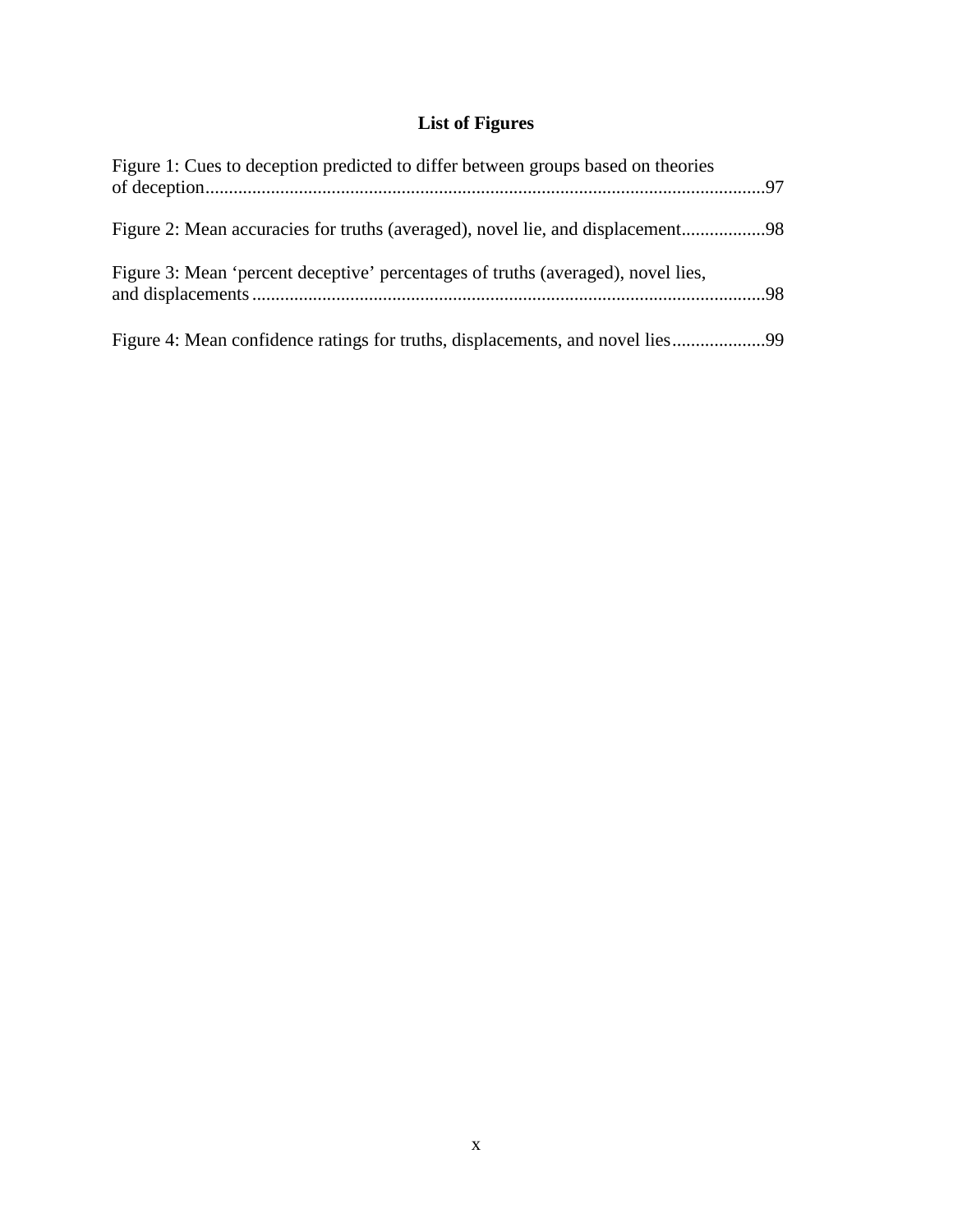### **Chapter 1: General Introduction**

Several theories have been developed to explain the various psychological processes that differentiate lies and truths (Vrij, 2008). Research has attempted to link these processes to behavioral cues that individuals are expected to exhibit when telling a lie (vs. a truth) and that, in turn, might be used to discriminate between deceptive and truthful statements. Unfortunately, research has found that such cues have relatively small and inconsistent effects on veracity (DePaulo, Lindsay, Malone, Muhlenbruck, Charlton, & Cooper, 2003). Furthermore, the average individual detects deception with just slightly above chance accuracy (54%; Bond & DePaulo, 2006). Thus, while psychological processes can explain why differences between liars and truth tellers *should* emerge and facilitate detection, these predictions have not translated into successful practice.

Two issues may account for this disconnect. First, while researchers have used various psychological processes to explain differences between liars and truth tellers, another factor may moderate this relationship–lying strategy. Second, while research has examined the role of memory reconstruction processes in terms of practical implications for deception detection (e.g., creating tools for lie detectors to use), it has not sufficiently integrated this research with the other deception theories to understand how memory processes mediate deception performance. Dual process theories of memory suggest that people rely on two different sources of declarative (conscious) memory–memory for events (episodic) and for facts and knowledge (semantic; Tulving, 1984). Liars may rely strictly on one of these sources, or on a combination of both; however, the role of memory processes on deception has not been fully explored. The current research explores the explanatory role of strategies employed by liars and the impact of memory reconstruction processes therein as factors that may inform research on deception.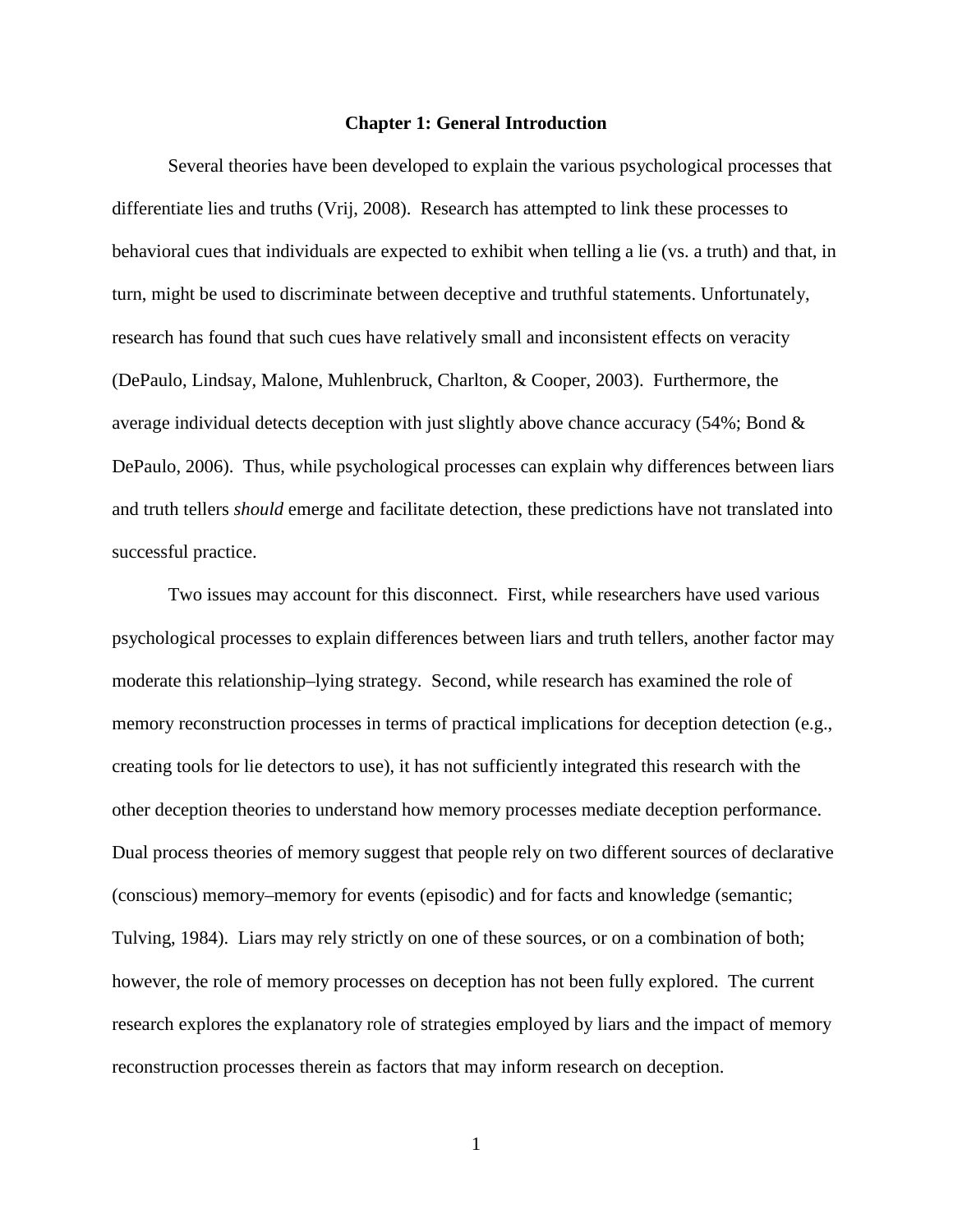### **1.1 Lying**

Lying, as defined by Vrij (2008), is "a successful or unsuccessful deliberate attempt, without forewarning to create in another a belief which the communicator considers to be untrue" (p. 15). Lies are told about thoughts, feelings, attitudes, and actions. While deception is often considered to be a selfish and disruptive behavior (DePaulo, Kashy, Kirkendol, Wyer, & Epstein, 1996; Schweitzer, Hershey, & Bradlow, 2006), it is commonplace in society. In fact, in a study conducted by Hample (1980), three-fourths of participants claimed to have experienced a situation that required lying. Studies using self-report methods such as journaling have found that individuals tell at least one to two lies per day (DePaulo et al., 1996) and deceive in approximately 25% of social interactions (Lippard, 1988).

While there appears to be a disconnect between the fact that lying is considered a socially undesirable behavior yet it is routine practice, this can partially be explained by the wide range of motivations for deception. One dimension of motivations that research has investigated involves orientation of the lie towards one's self versus others. Although the stereotypical view of lying is that of a selfish act (Schweitzer et al., 2006), lies can also be told to benefit other individuals (e.g., to protect a friend; Perkins and Turiel, 2007). In addition to this dimension, Vrij (2008) discusses how lies can be told in order to gain an advantage or avoid a loss, as well as for materialistic (e.g., to avoid a monetary penalty) versus psychological purposes (e.g., to avoid embarrassment).

Just as motivations for deception vary, lies also range in the severity of consequences for both the liar and the target of the lie. An individual might tell a minor lie in a social context with no intention to harm (often referred to as a "white lie"). For example, a person might tell a friend that an outfit looks attractive even when s/he believes otherwise. This type of lie is often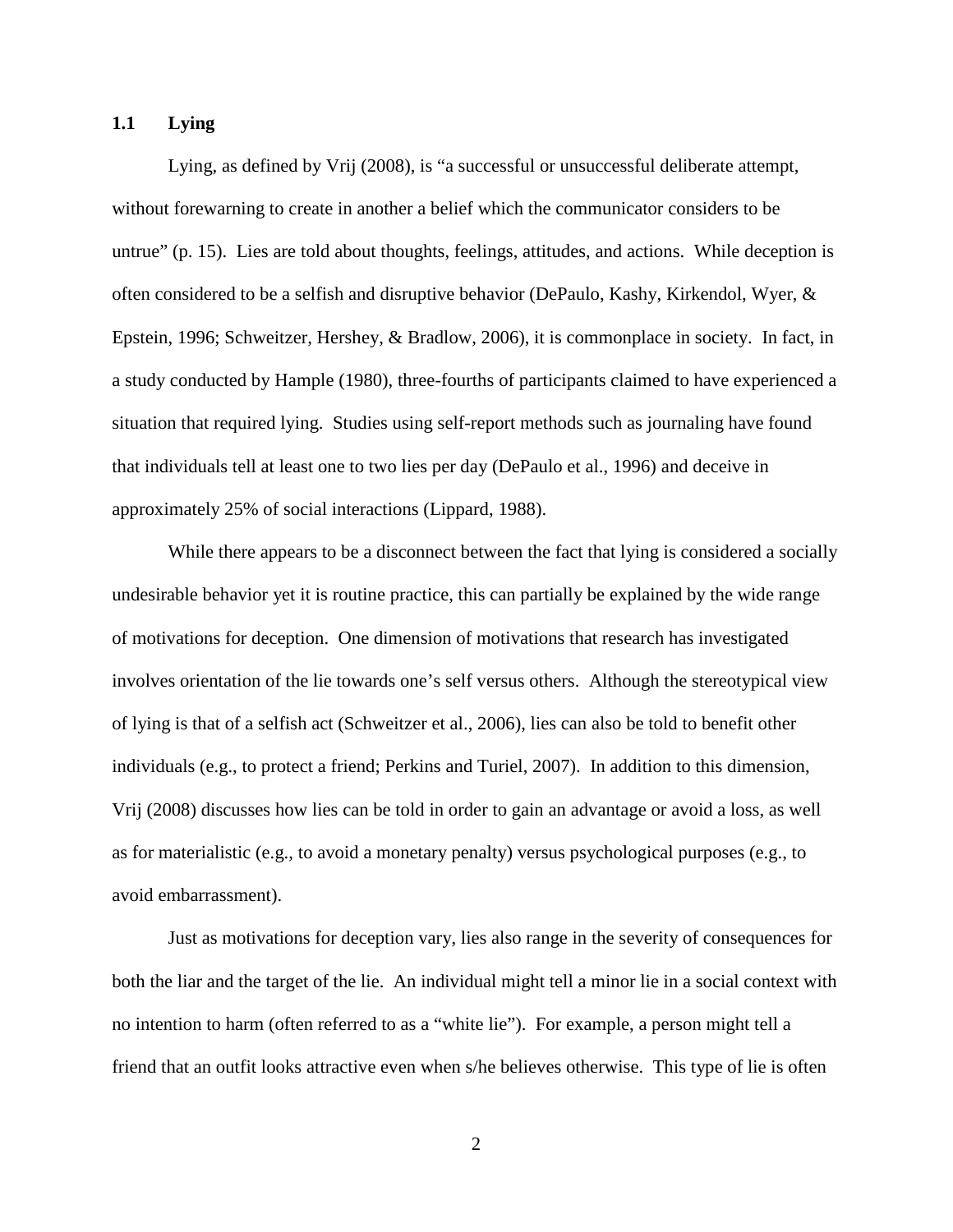told to spare hurt feelings rather than to harm anyone and is often perceived as having mild, if any, consequences (Bussey, 1999). Lies can also be told in order to conceal a misdeed or transgression. These lies are typically considered more severe than white lies (Bussey, 1999). Lies of transgression told in social situations may or may not have significant consequences; however, a domain that frequently encounters lies in a more serious form is the criminal justice system. Individuals guilty of a transgression may lie in order to avoid suspicion for committing that act. Innocent suspects may also lie to avoid unwarranted suspicion or to protect another person. In the wake of the 9-11 terrorist attacks, researchers and practitioners have become particularly interested in lies told in intelligence-gathering situations given the potential impact of successful deceit on the lives of millions of people. Deceit encountered in this field ranges from lies regarding transgressions, to affiliations (e.g., whether an individual is a part of a particular organization), to knowledge (e.g., whether an individual possesses information about an event or person). They can include lies about past activities or future plans (Granhag, 2004). Deception in forensic and intelligence-gathering contexts often involves much greater consequences than those of everyday, social lies. Deception in these contexts is therefore often the focus of deception research.

### **1.2 Strategies of Lying**

While many issues related to deception such as those discussed above have been thoroughly explored in research, less is known about *how* people create lies. Granhag and Stromwall (2004) noted that the research community has largely neglected strategies that are invoked by liars. A small body of research has begun to examine this issue, typically by simply asking participants to provide the general strategies they implemented while generating truthful or deceptive statements. Primary strategies for liars include telling as much truth as possible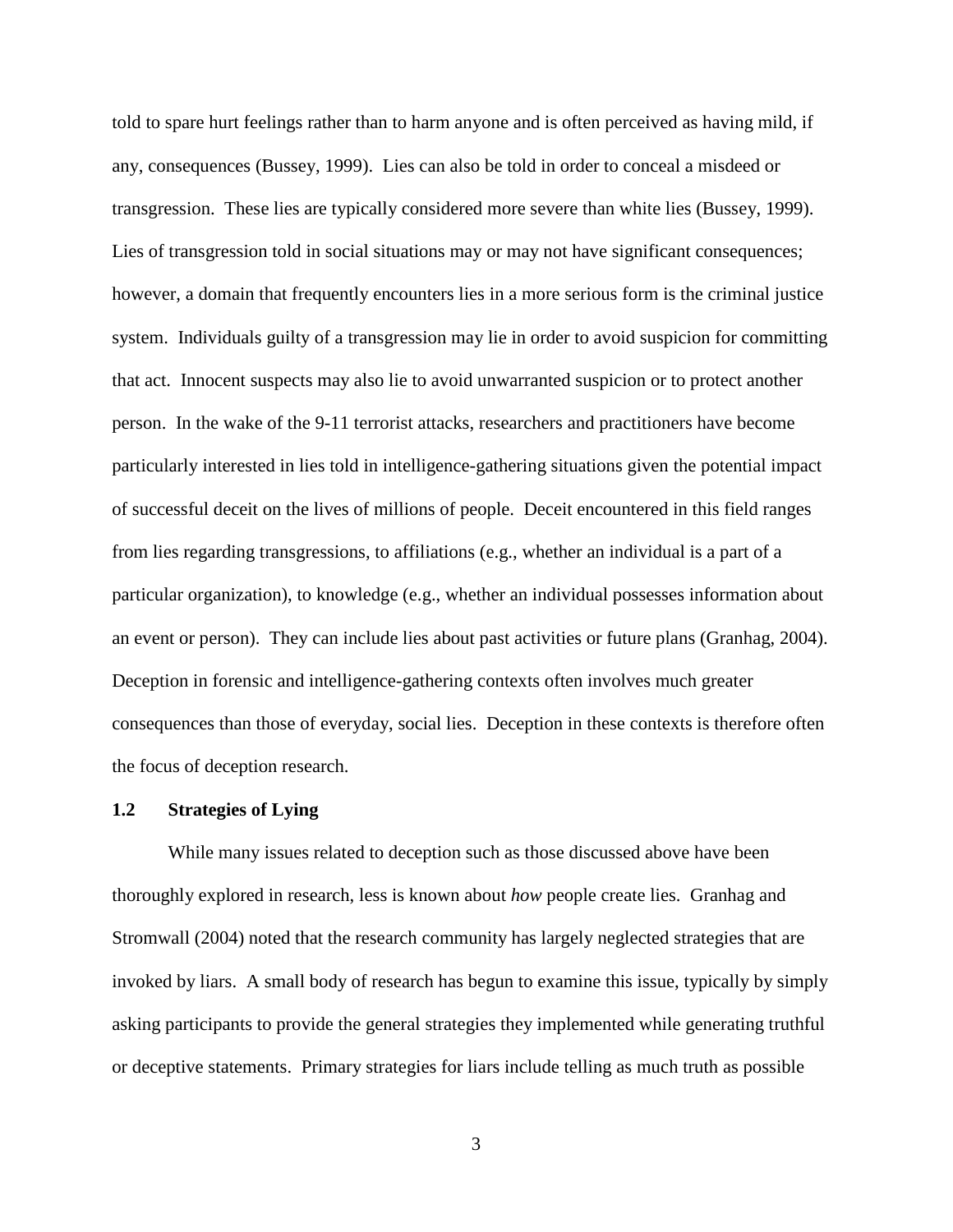(Hartwig et al., 2007), using real world components in their statements (Stromwall et al., 2007), and keeping their stories simple (Stromwall et al., 2006).

In another self-report study of lying strategies, Lippard (1988) asked college students to track all instances of deception that they used over a three-week period. He found six distinct categories of deception: exaggerating, withholding information, telling half-truths/distorting, lying (i.e., explicitly stated lying with commission), cheating, and stealing. The latter two categories will not be discussed for the purposes of this research which is focused on lying, not deception through actions only.

**Exaggerating.** Exaggeration is an intentional attempt to overstate the degree of truth in order to create a belief in another individual that the communicator knows to be untrue (Lippard, 1988). Examples of exaggeration may include presenting oneself as more capable than is true in a job interview or as more excited for an upcoming event than is actually the case.

**Withholding information.** People may also withhold portions of the truth from a statement. These lies are often referred to as lies of omission (e.g., Van Swol, Braun, & Malhotra, 2012). A teenager using this strategy may attempt to deceive his parents by being forthcoming about his plans to go to the movies with friends, but exclude his plans to go to a party afterwards.

**Telling half-truths.** Lippard's (1988) conceptualization of half-truths involves providing statements that contain a certain degree of truth, while altering some details to deceive. One way that this can be accomplished is by interjecting truthful information from one context into the context surrounding the lie. Malone, Adams, Anderson, Ansfield, and DePaulo (1997; as cited in DePaulo et al., 2003) found this strategy to be the most frequently cited lying strategy used in romantic relationships. Individuals based their lies on prior experiences, altering only what was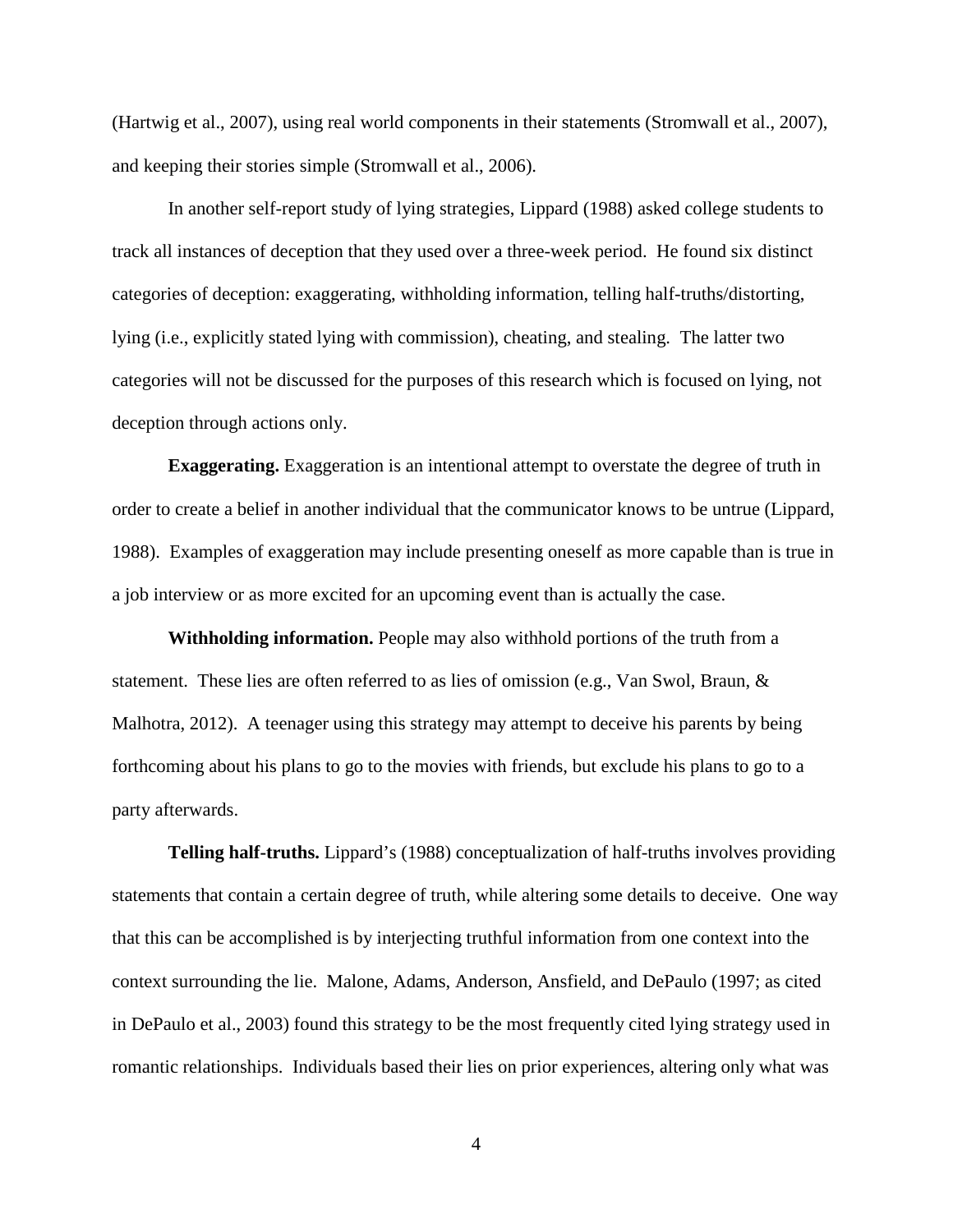necessary. Similarly, in a study of deception in the legal context, Wang, Chen, and Atabakhsh (2004) found that criminals often alter only small portions of their identity. Bond and Speller (2010) agreed that most people lie by interspersing deceptive statements with truth–an act the researchers labeled "displacement." These researchers highlighted three specific types of displacement people can use: temporal, spatial, and affective displacement. A teenager may temporally displace when asked by a parent what he did the previous night by recounting his exact experiences from a different night. This same individual could alternatively spatially displace by detailing his actions at one friend's house as if they happened at a different friend's house. Affective displacement occurs when feelings for one person or situation are transposed and applied to another person or situation. If someone who does not support Barack Obama is asked how she feels about the President and wishes to appear supportive towards him, this individual could take her positive feelings for someone she does endorse and apply them to Obama.

Most recently, Leins, Fisher, and Ross (2012) interviewed participants with the intention of investigating liars' decision-making processes in greater detail than previous studies. They asked participants to lie about a specific two-hour window of a particular evening. Interviewees were free to adopt any strategy they felt appropriate in order to successfully deceive. Following the lie, they were asked to explain their strategy in general and were then directly questioned as to whether they used a previous experience for each major detail in their statement. In two similar studies, the authors found that a majority of liars (67% and 86%) relied upon prior experiences. Leins et al. (2012) concluded that because people use past experiences to lie, purported indicators of deception that are based on memory processes that distinguish true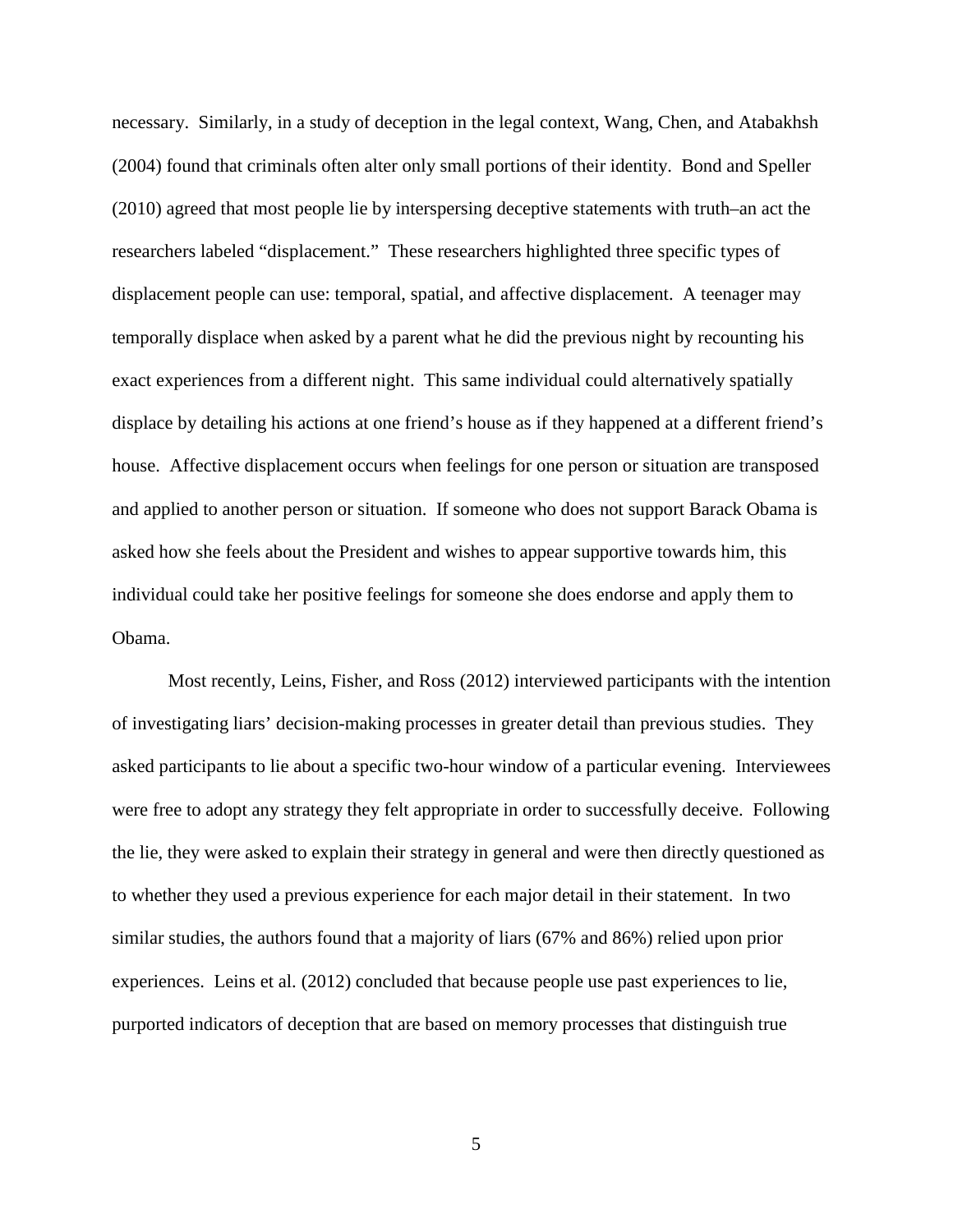experiences from imagined events may not be as useful for a majority of lies as literature had indicated.

**Lying (novel lies).** Finally, individuals may choose to create an entirely novel lie. This would involve fabricating details that have not actually happened in order to create a story. If someone needs to lie about going to the ballet and has never been before, with no prior experiences to use in order to displace, that person would likely need to fabricate a new story.

**Critique of the literature.** The literature concerning lying strategies is sparse. Additionally, most of the studies that have examined these strategies have done so only in a general sense, with surveys asking participants to freely report how they lie (e.g., Lippard, 1988; Stromwall, Hartwig, Granhag, 2006). This method only allows for a general understanding of strategic approaches to lying. This method has not allowed for a full understanding of strategies and individuals' motives behind choosing these strategies.

Although Bond and Speller (2010) did provide a more detailed taxonomy of lying strategies, the categories they conceptualized (e.g., temporal, spatial, and affective displacements) were based entirely upon speculation regarding the different ways liars *could* displace, not on experimental or observational accounts. While these assumptions appear sensible, it is imperative to have empirical support for these strategies. Another weakness of this taxonomy is that novel lies may be more plausible than the authors indicated. If an individual must lie about something that they have not experienced, they may be unable to use displacement. In the example of the individual who has never been to the ballet, s/he is unfamiliar with this context and will be unable to temporally displace, therefore requiring a new, fabricated story. Furthermore, individuals may not have a strong memory of an experience to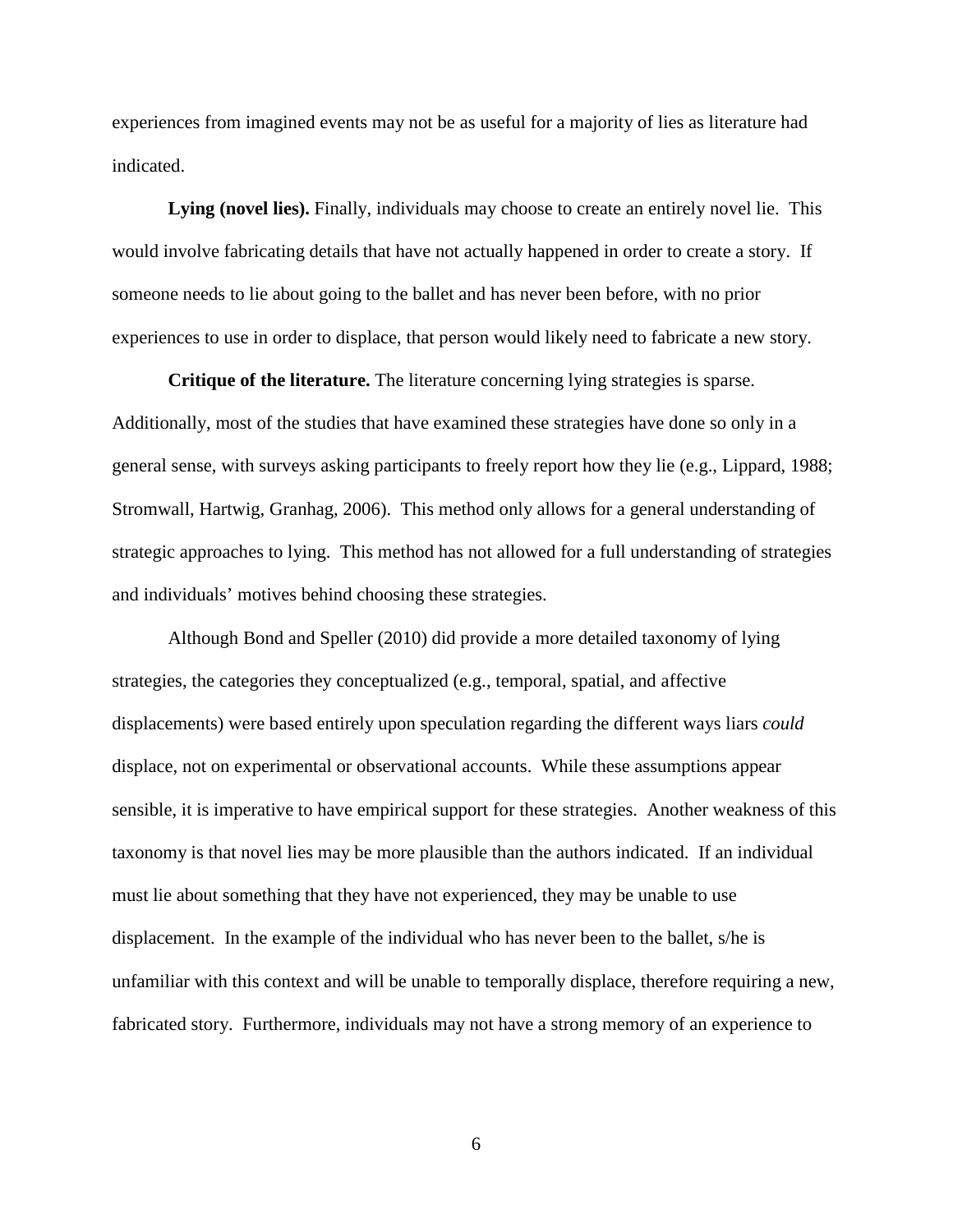draw upon that fit the demands of the situation. In this case it may be easier for them to create a novel story (albeit one still based on familiar situations).

Leins et al. (2012) attempted to fill this gap in research by using an interview to examine lying strategies; however, their study did not solve the issue that plagued the self-report surveys discussed above–lack of depth. After asking participants to report their general strategy, the interviewers asked participants if they had ever previously experienced each detail that they referred to in their lie. Results indicated that 67% of participants chose a strategy involving at least one experienced event and 84% of all reported details were previously experienced. The authors concluded that people rarely use conceptual knowledge in lies and instead rely on their memories of prior experiences (i.e., displacement). However, it is plausible that this conclusion is unjustified and a result of not probing participants' responses deeply enough. Participants may have used conceptual knowledge based on previous experiences, but reported to the researchers that they used an actual prior experience. For example, if someone lied by saying that they had eaten dinner with a friend, s/he may have reported this to researchers as a prior experience despite using conceptual knowledge accumulated from several experiences of dinners with friends. Even in the most in-depth study examining lying strategies, questions about this issue remain unanswered.

Finally, no research investigating strategies of lies has attempted to integrate these strategies with other theories of deception in order to understand exactly how strategies impact both the act of deception and perceptions of the statement. The importance of integrating deception theories with strategies will be discussed further below.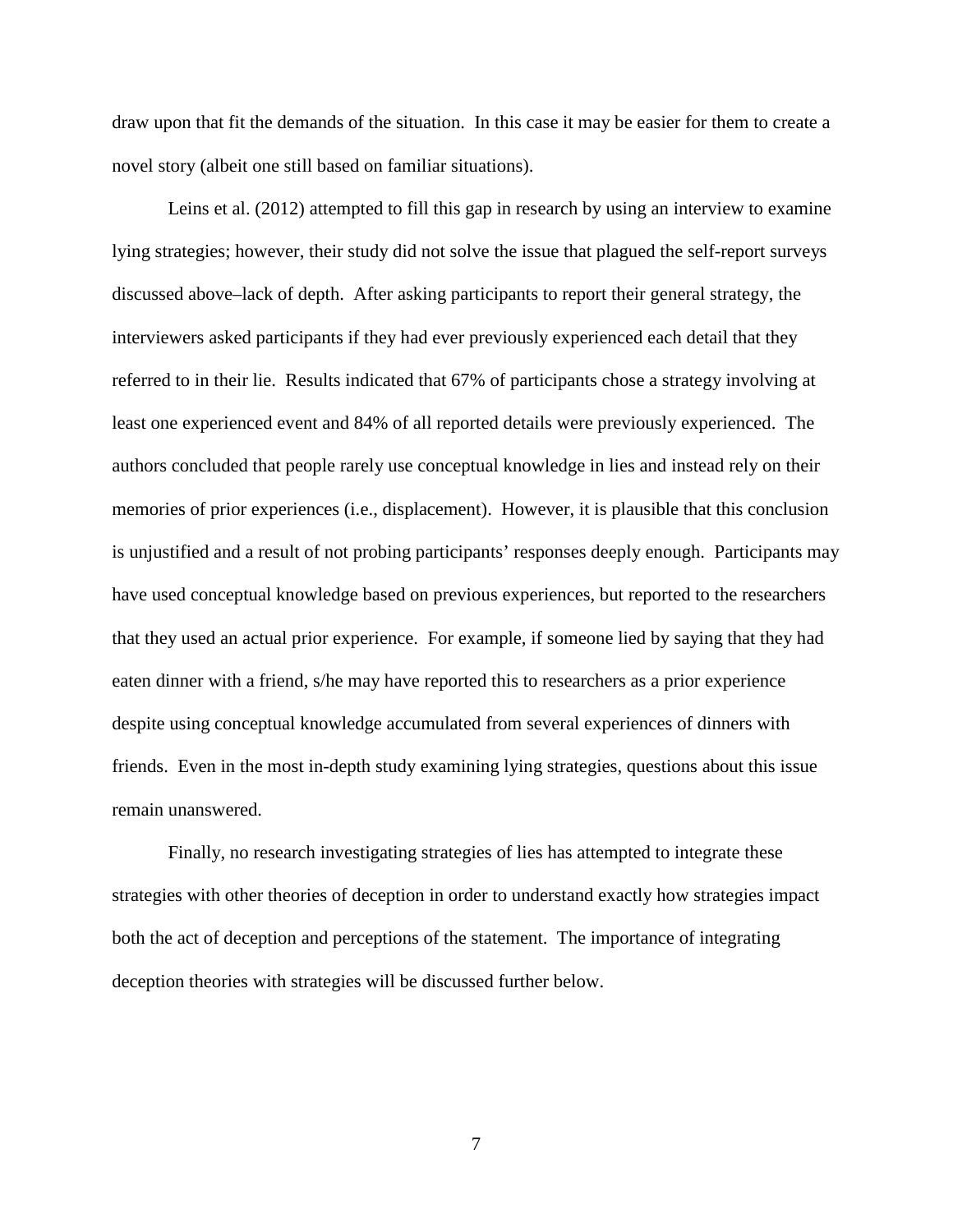### **1.3 Cues to Deception**

One potential effect of using various strategies to lie is that these strategies will differ with regard to their impact on content of the statement and behaviors of the liar. In order to successfully distinguish between lies and truths, there must be detectable differences between them*.* Observable differences in behaviors or impressions are referred to as "cues" to deception or truthfulness. Researchers have thoroughly examined these cues and generally place them into three categories: verbal, nonverbal, and vocal (DePaulo et al., 2003). *Verbal* cues are cues derived from the actual content of the speaker's statement (e.g., level of detail, admitted lack of memory, negative statements). *Nonverbal* cues are those that can be observed solely from the physical behavior of the speaker (e.g., eye contact, fidgeting, posture). *Vocal* cues involve characteristics of speech (e.g., voice pitch, response latency).

Many studies have attempted to identify differences between lies and truths by recording statements, coding them for selected cues, and comparing the two groups for the presence or absence of those cues. Unfortunately, results across such studies are inconsistent (DePaulo et al, 2003). Nevertheless, research has developed a sufficient knowledge base to determine which cues are and are not predictive of deception and truth.

**Diagnostic versus non-diagnostic cues.** A meta-analytic review conducted by DePaulo and colleagues (2003) investigated 158 purported cues to deception or truthfulness from 120 independent samples. The general finding from this review was that there is no one, perfect cue (or combination of cues) to deception that, through observation, can indicate with high accuracy whether an individual is lying or telling the truth. While numerous cues are diagnostic of differences between liars and truth tellers, these cues tend to have relatively small effect sizes.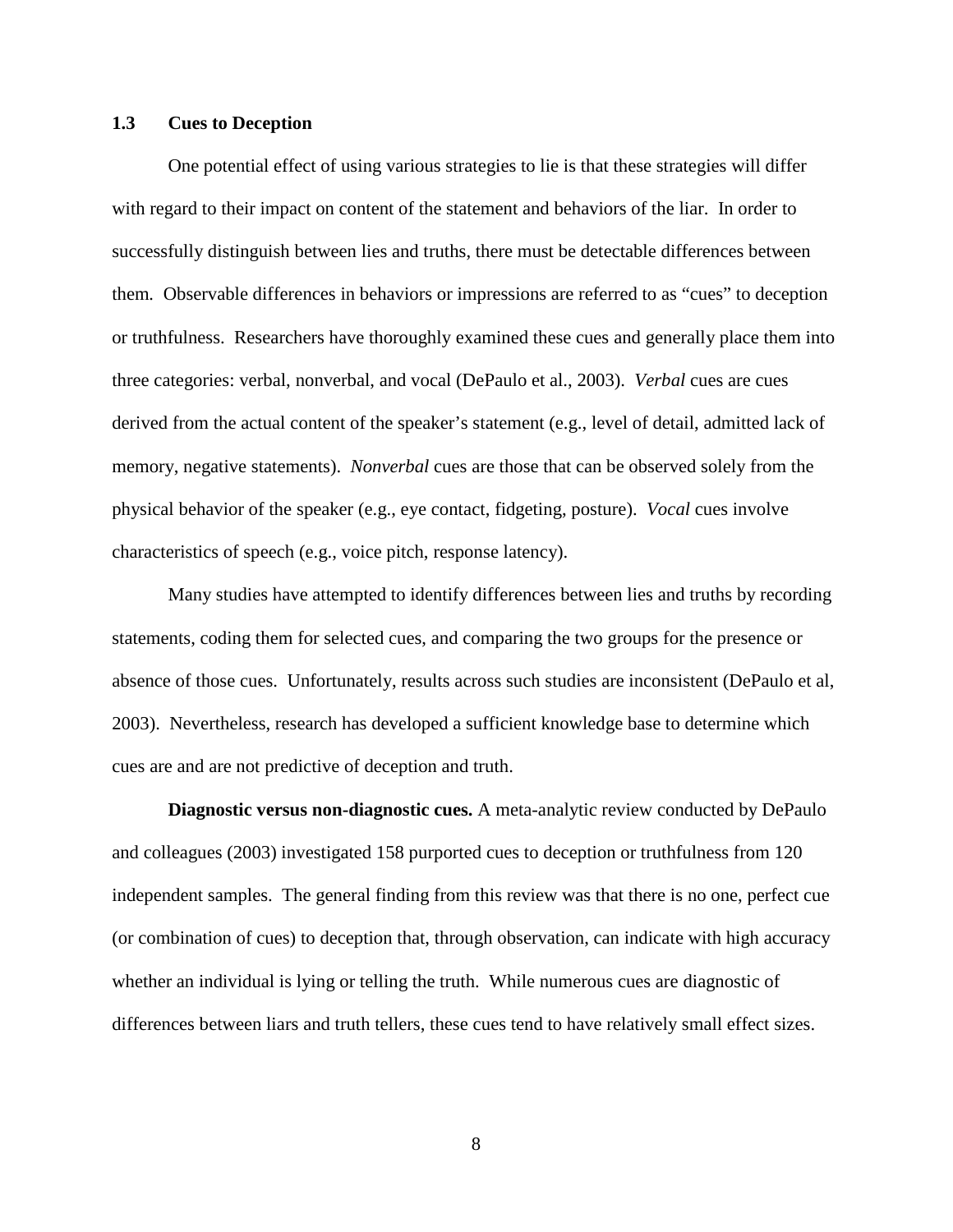Whereas a commonly held belief is that nonverbal cues are most helpful in detecting deception (Global Deception Team, 2006), DePaulo et al. (2003) determined that, in general, these are the least reliable cues. Instead, verbal cues tend to be more diagnostic of deception. In total, 20 significant cues were identified with effect sizes larger than *d* = .20. Just three of these cues were nonverbal, three were vocal, and the remaining 14 were verbal. These findings have led researchers to focus on the verbal content of deceptive and truthful statements rather than nonverbal and vocal behaviors.

An individual's knowledge of these cues (or lack thereof) has critical implications for detecting deception. If the appropriate cues are attended to, detection should improve. Numerous studies have attempted to train both lay persons and professionals on these cues in order to improve detection accuracy (e.g., Vrij & Graham, 1997; DePaulo, Lassiter, & Stone, 1982; deTurck, 1991). Unfortunately, these studies have found limited improvements in accuracy, in part due to the fact that the effect sizes associated with these cues are small (Hauch, Sporer, Michael, & Meissner, 2010).

#### **1.4 Theories of Deception**

Researchers have developed and assessed multiple theories that use various psychological processes to explain why cues differ between lies and truths. These theories are often categorized into three types: affective, behavioral control, and cognitive complexity theories (Vrij, 2008). While researchers acknowledge that no theory or process alone is likely to account for all differences, little empirical research has investigated how these processes work interdependently. Additionally, theoretical perspectives from a fourth body of research–memory reconstruction–may help to explain differences between lies and truths. While deception research has investigated issues related to memory processes, it has done so with a focus on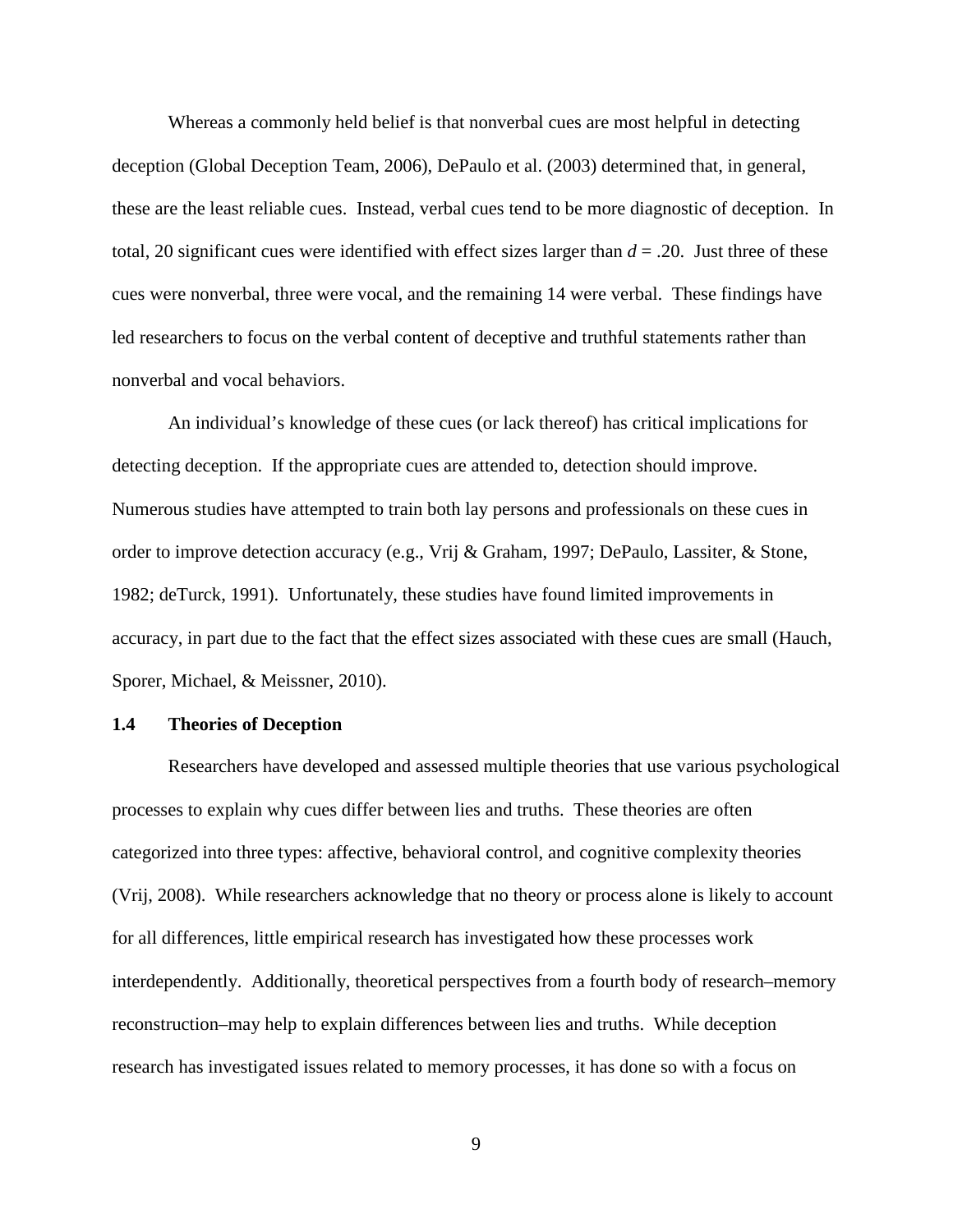practical implications by using this knowledge to create tools to improve deception detection. Integrating memory-related processes with other psychological processes relevant to deception, in light of divergent lying strategies, should provide a more comprehensive understanding of deception.

**Affective theory.** Affective theory involves two components: emotional responses related to the subject matter of a statement and arousal caused by actually providing that statement. Ekman (1989) suggested that liars, compared to truth tellers, experience different levels of certain emotions regarding their attitudes toward the issue or event in question. For example, liars may feel guilt for a transgression they committed, whereas truth tellers should not experience guilt when providing their account. Negative emotions such as guilt can result in nonverbal behaviors related to withdrawal, and verbal behaviors such as negative statements and statements that distance the liar from the content of the lie (Vrij, 2008). Zuckerman, DePaulo, and Rosenthal (1980) suggested that, apart from emotions relevant to the lie, the act of lying itself should lead liars to experience higher levels of psychological arousal. Liars may be fearful of being caught or excited at the possibility of duping the target of the lie (Vrij, 2008). Greater physiological arousal accompanying these emotions is predicted to result in increases in certain nonverbal (e.g., blinking) and vocal behaviors (e.g., voice pitch).

**Behavioral control theory.** DePaulo (1992) asserted that liars and truth tellers have much in common–both are concerned with the consequences of not being believed and will only succeed if they present themselves as sincere. The distinction between these groups is that only a truthful individual's sincerity is genuine. While both could be aware that observers may evaluate their words and behaviors in order to assess their credibility (Buller & Burgoon, 1996), liars are generally more cognizant of their performance and impressions. This is because liars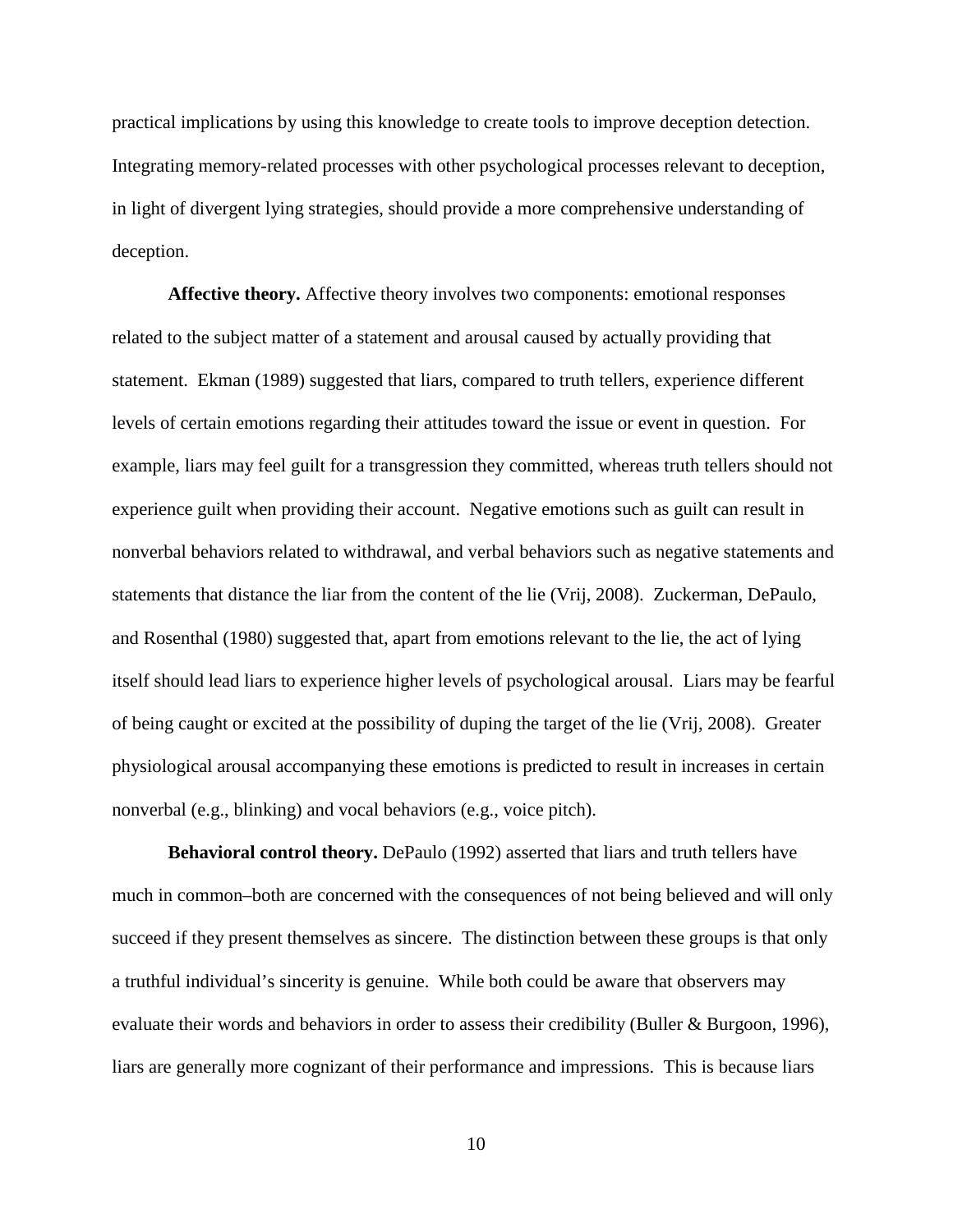are less likely to take their credibility for granted (Kassin & Norwick, 2004). Therefore, more often than truth tellers, liars will attempt to appear credible by controlling behavior (Buller & Burgoon, 1996). While some behaviors are difficult to control (e.g., voice pitch), others are easily manipulated (e.g., hand and arm movements, posture). As a result, attempted control of some nonverbal behaviors may be fruitless (Ekman, 1989), but the resulting effect from controllable cues may give statements a flat and monotonous appearance (DePaulo et al., 2003). Attempting to control verbal behaviors in order to demonstrate credibility could result in less detailed (less opportunities to be caught) and more consistent stories (Vrij, 2008).

**Cognitive complexity theory.** The cognitive complexity perspective rests on the finding that lying requires more cognitive resources than telling the truth. Compared to truth tellers, liars more often monitor their stories to ensure consistency (Vrij, 2008), monitor both their own and the interviewer's behaviors to appear credible (Buller & Burgoon, 1996), expend effort suppressing the truth, and do not take their own credibility for granted (Kassin & Norwick, 2004). Each of these tasks requires cognitive resources. Vrij and colleagues (e.g., Vrij, Semin, & Bull, 1996; Mann & Vrij, 2006; Vrij, Fisher, Mann, & Leal, 2006) have confirmed the notion that lying is more cognitively demanding than telling the truth. Because of the cognitive effort required to lie and the fact that humans have a limited supply of cognitive resources available at any given time (Fitousi & Wenger, 2011), liars should have fewer resources to allocate towards creating an involved, consistent, and believable lie. This could result in differences between liars and truth tellers in speech content (e.g., level of detail) or memory failures. Additionally, research in other domains has found that people performing high versus low cognitively demanding tasks differ in nonverbal behavior (e.g., less blinking, fewer hand and arm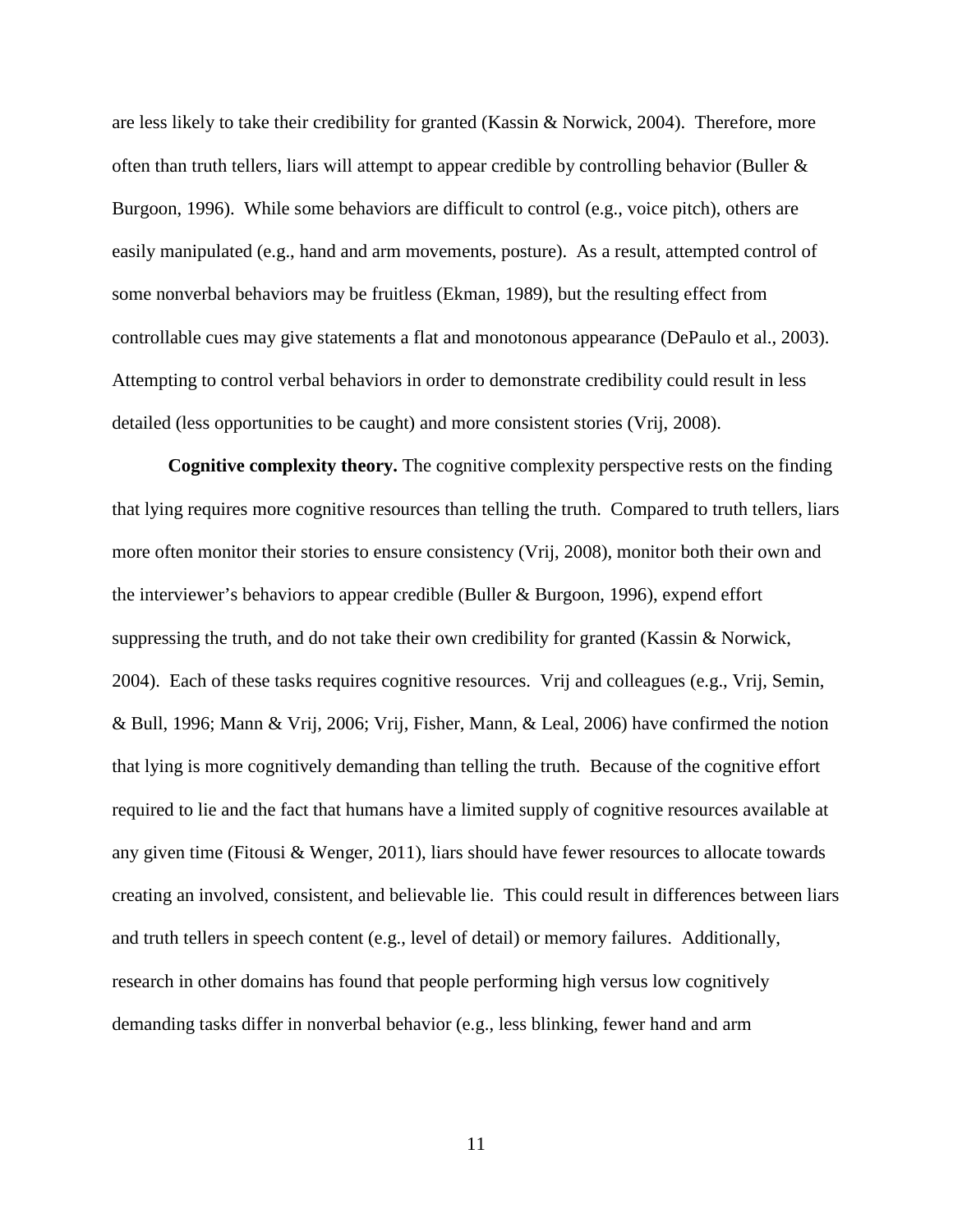movements, more gaze aversion; Bagley & Manelis, 1979; Ekman, 1997). Similar results could be predicted for liars (high cognitive demand) and truth tellers (low cognitive demand).

**Memory reconstruction processes.** Although not traditionally discussed in this context, dual process theories of memory that distinguish between episodic memory (memory for personal experiences) and semantic memory (memory for facts, ideas, and concepts; Tulving, 1984) may have implications on differences between lies and truths. Whereas truths regarding autobiographical events should rely extensively on episodic memory, lies of this nature may or may not depend more on semantic memory. This issue will be discussed in greater detail below.

Information in semantic memory is often organized through schemas (mental frameworks for organized knowledge; Bartlett, 1932). Of particular interest is the schematic representation of a *script*–a structure that describes appropriate sequences of events in a particular context (Hudson, 1992). An individual may have a script for a night at the bar and could use this information to describe a typical evening in this context. The script may include props (e.g., tables and chairs, drinks, menus, etc.), players (e.g., employees and customers), scenes (e.g., ordering, drinking, conversations), and results (e.g., have fun, meet new people). Greater experience in a particular situation leads to more elaborately developed schemas and scripts, and quicker organization of statements (Pryor & Merluzzi, 1985).

One specific dual process theory of memory is fuzzy-trace theory (FTT), which models the relationship between memory and higher-level reasoning (Brainerd & Reyna, 2002). This theory distinguishes between two distinct forms of memory that are processed in parallel to each other and are retrieved via dissociated pathways–gist and verbatim. Gist (a non-recollective form of memory) involves understanding an event's meanings, patterns, and relations, whereas verbatim (a recollective form of memory) refers to vivid recall of the surface traits and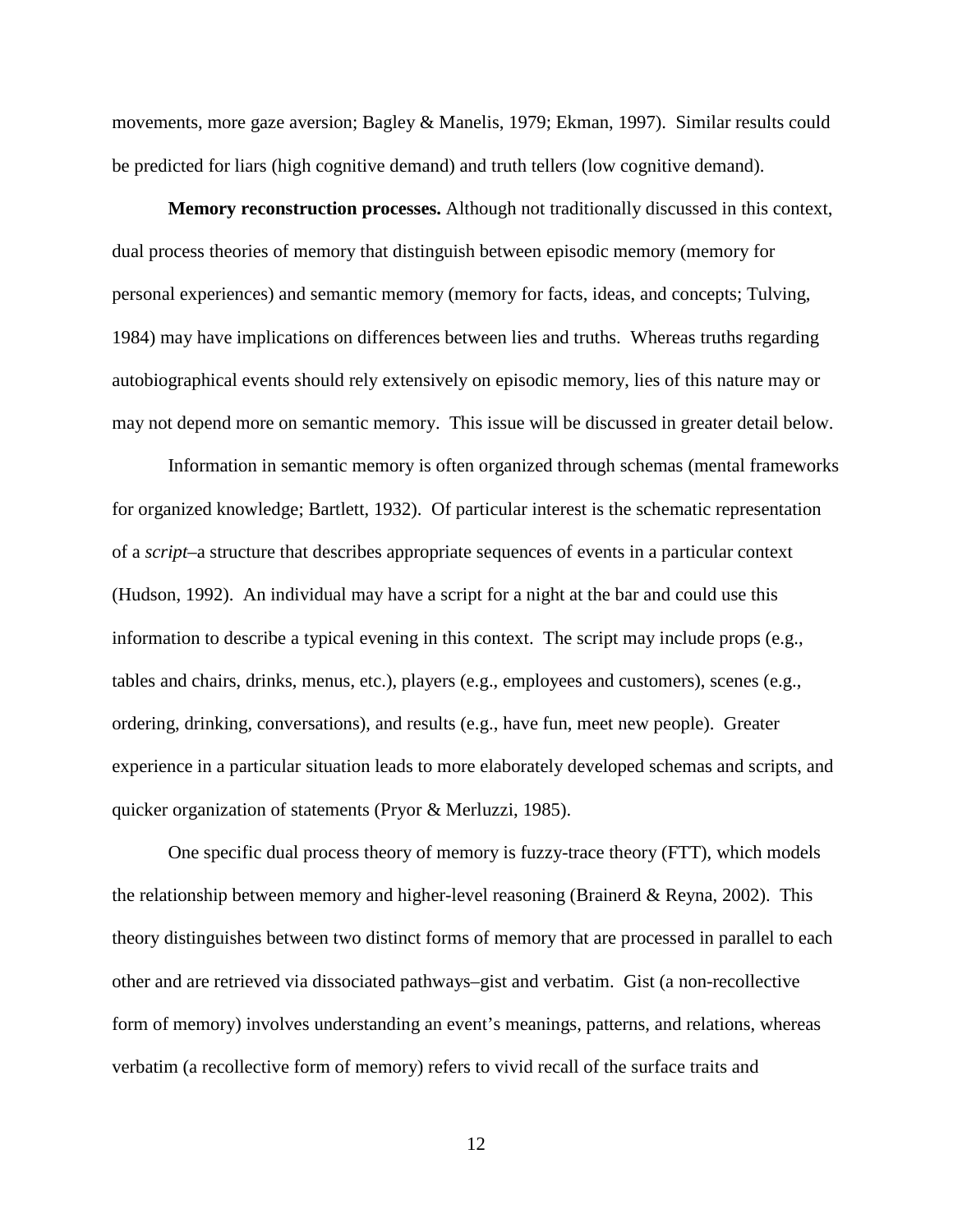contextual cues of an experience. While gist and verbatim are dissociated in both encoding and retrieval stages, Brainerd and Reyna (1988) asserted that both can be held in working memory at one time. Further, gist traces can vary in their level of abstraction from verbatim information (Reyna & Brainerd, 1991). Brainerd and Reyna (1990) therefore proposed a fuzzy-to-verbatim continuum that ranges from the most basic essence of encoded information to verbatim which has preserved the exact perceptual details of this information. While humans may have access to information at any point on this continuum, we prefer to rely on as much gist as possible for tasks in large part because of the lower levels of processing complexity associated with these traces (Brainerd and Reyna, 1990). For the purposes of the current research, certain lying strategies will be referred to as relying upon either gist or verbatim, but it is important to note that these strategies would be found on a continuum, either toward the verbatim or basic gist ends.

FTT has been used in the study of false memories, finding that false memories often appear from details that are consistent with the gist of an experience (Brainerd & Reyna, 2002). For example, an individual might recall seeing the word "sleep" in a list of words that are semantically related to sleep. False memories are more likely to occur when the gist of an event is highly incorporated (Roediger & McDermott, 2000).

In related work, Johnson and Raye (1981) found that memories of past experiences differ in quality from those of imagined events due to the fact that memories from experiences are formed through perceptual processes (e.g., sensory and contextual information), whereas those from imagined events are produced by cognitions (e.g., thoughts and reasoning). These researchers found that memories based on actual experiences contain more sensory characteristics, cognitive operations, and contextual attributions (time and place) than imagined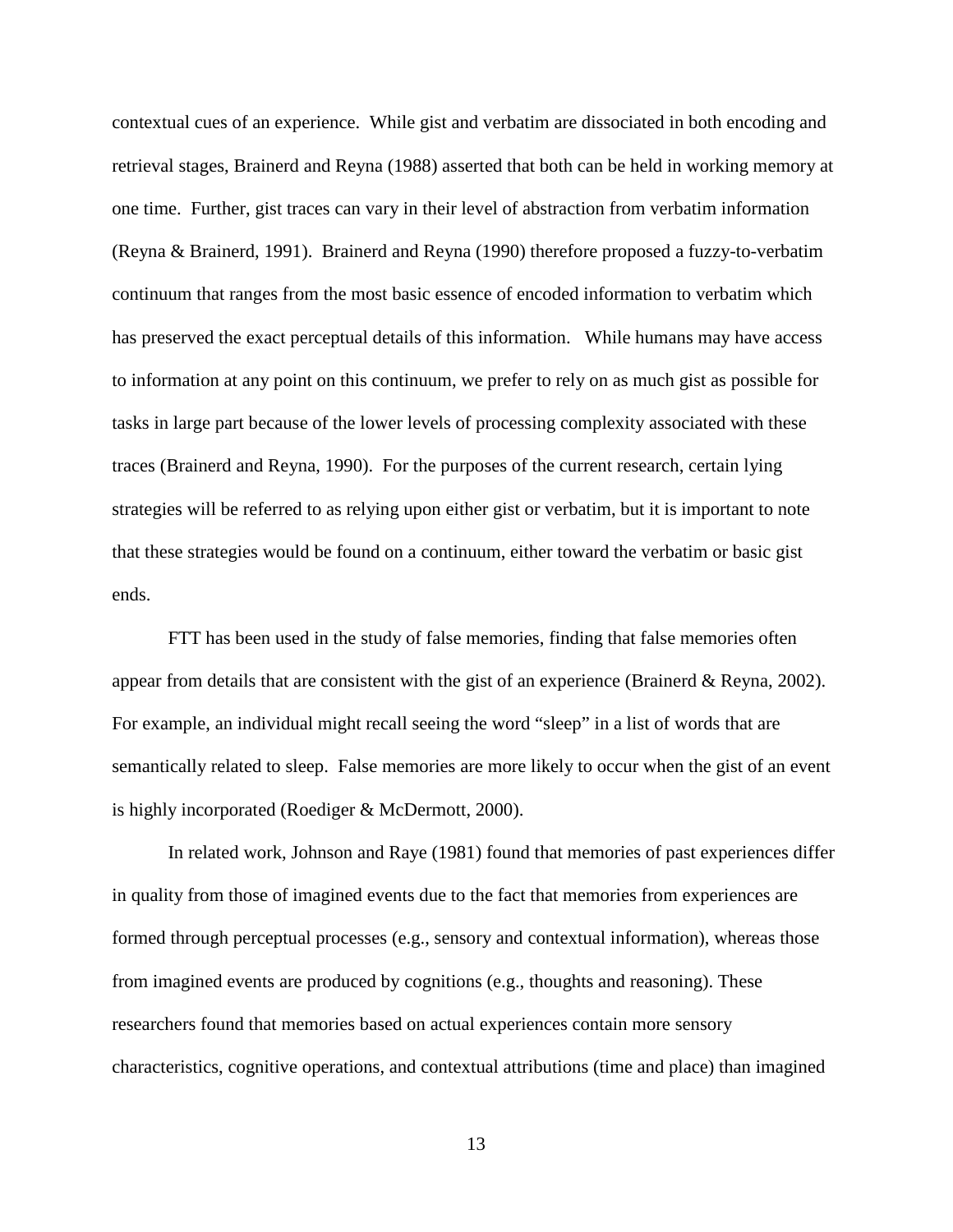events. This distinction relates to the dual process theory of memory as memories from past experiences will likely rely heavily on episodic memories, while those of imagined events will draw more from semantic memory. Johnson and Raye (1981) labeled the process by which individuals attribute a memory to an experienced or imagined event Reality Monitoring (RM).

While initially used to help determine whether a memory was true or false, in recent years researchers (e.g., Sporer, 1997; Sporer, 2004) have applied RM to the deception detection domain, making the association that truths are memories of experienced events and lies are comparable to imagined events. Sporer (1997) created a set of eight criteria on which to rate deceptive and truthful statements: clarity, spatial information, temporal information, perceptual information, reported affect for the event, realism, reconstructability of the story, and reported cognitive operations at the time of the event. Truthful stories were expected to contain greater levels of each of these criteria. Several studies have examined the effectiveness of using RM as a tool for individuals to use in order to aid deception detection (e.g., Granhag, Stromwall, & Landstrom, 2006; Sporer, 1997, Stromwall & Granhag, 2005). These studies found an average truth accuracy rate of 72% and average lie accuracy rate of 66% (Vrij, 2008)–both well above the 54% global accuracy rate found by Bond and DePaulo (2006).

**Limitations of current theoretical approaches.** Although the processes described above make logical predictions about behavioral differences between liars and truth tellers, research has identified a few noteworthy concerns. One problematic limitation is that the theories sometimes offer opposing predictions (Vrij, 2008). For example, affective theories suggest a greater number of body movements when lying, whereas behavioral control and cognitive complexity theories predict that liars' body movements should decrease. Another limitation specific to the affective perspective is that the emotions predicted to occur as a result of deception can occur in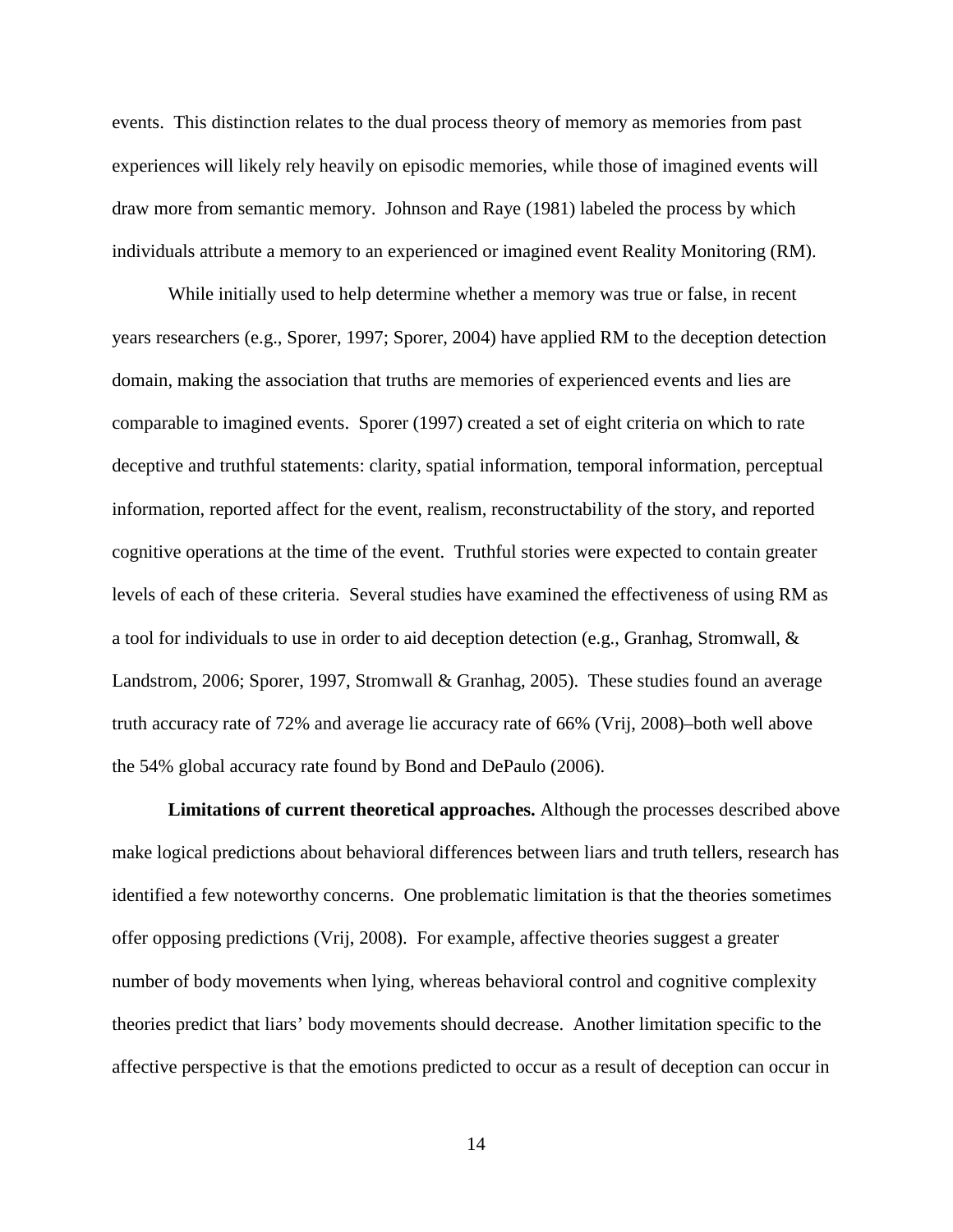the absence of deception. For example, a truthful individual may reasonably be just as fearful about being judged as deceptive as a liar. A truthful individual experiencing guilt, fear, and/or excitement could appear deceptive if the detector is relying on cues purported by the affective theory.

**Integrating psychological processes with strategies.** As documented above, although theories of deception have made reasonable predictions regarding expected differences between lies and truths, studies examining cues to deception have found inconsistent and discouraging results. A more sophisticated theoretical understanding of the relationship between lying strategy and cues to deception may help explain these findings. Various lying strategies may be differentially associated with the deception-related processes. These relationships could then impact cues evinced by a liar.

For example, a few studies have found that lower levels of guilt accompany lies of omission (withholding of information) versus those of commission (DePaulo et al., 2003). The deceiver rationalizes a lie of omission with the fact that s/he did not explicitly lie to the target(s). This difference in feelings of guilt between these lying strategies could in turn affect the cues that are elicited, with individuals using lies of omission displaying fewer cues indicative of guilt than those relying on lies of commission. Jung and Lee (2012) examined the impact of lie types (e.g., memorized lies vs. self-created lies) on a physiological measure (i.e., alpha desynchronization) of cognitive activity. They found that this measure could differentiate between these types of lies, as well as the truth. These findings support the notion that differences in lying strategies can result in varying reactions by the liar via cognitive and emotional processes.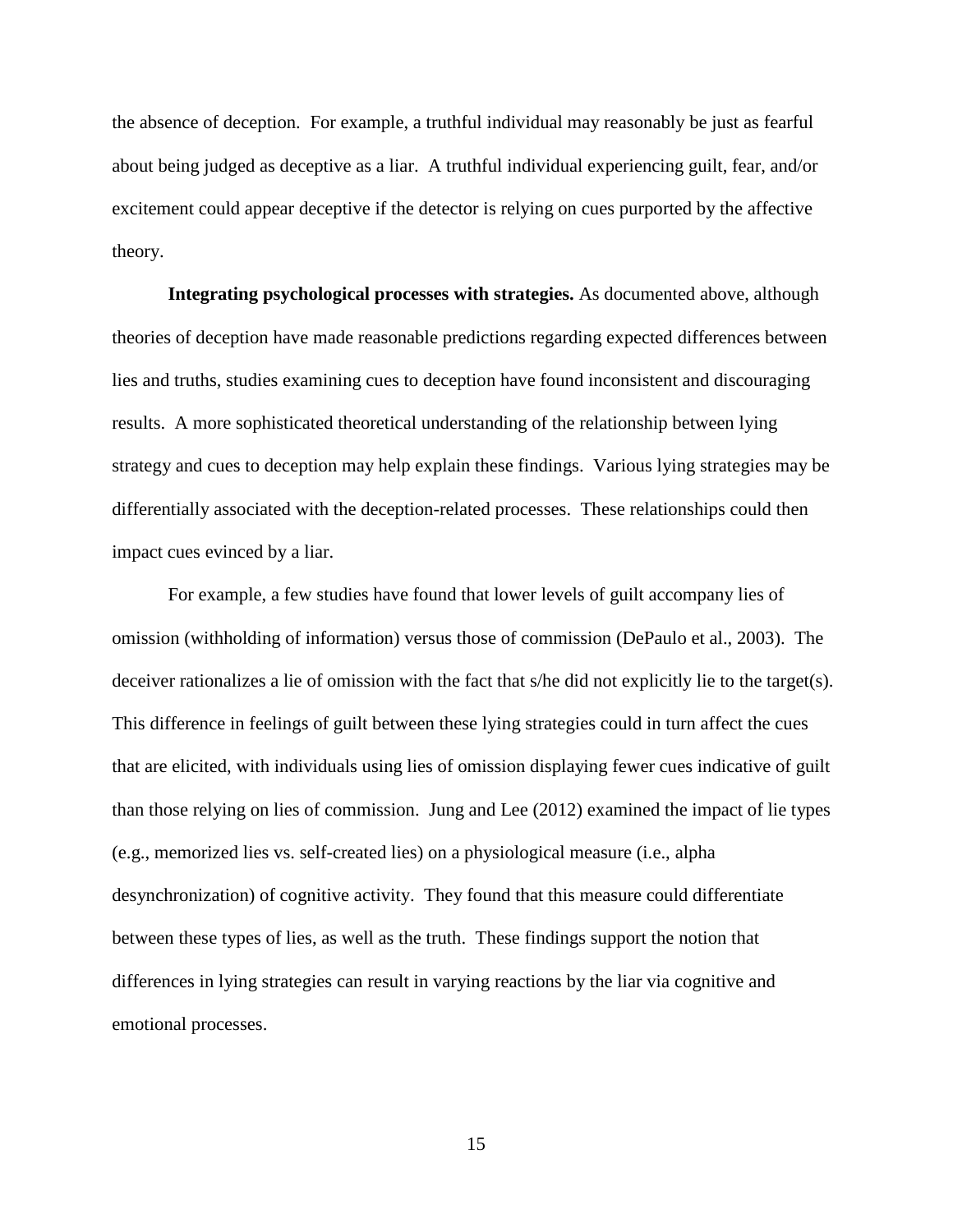For the purposes of the present research, differences between temporal displacements and novel lies will be examined in relation to these processes. Just as lies of omission may reduce levels of guilt, individuals telling displacements (compared to novel lies) may experience less fear and excitement. Given that they are relying upon prior experiences, they may feel more confident that their lies will be judged as credible, thus resulting in lower arousal levels. Similarly, they may also feel less excited about potentially duping the interviewer if they believe that it is less of a challenge to convince someone of a lie that is mostly true.

Lies require more cognitive effort than truths in part because liars must expend effort to formulate their statements and keep the details consistent. This increased effort is not required of truth tellers since they retrieve stories from memory and therefore generally have fewer problems maintaining consistency. A similar pattern of differences in cognitive effort may exist between novel lies and displacements. An individual who provides a displaced lie suggesting that s/he did something that actually happened, just at a different time (*who, where,* and *what* are the same, but the *when* is different), should expend less cognitive effort than someone who creates a story in which details are fabricated and pieced together in a logical order.

Bond and Speller (2010) asserted that liars rely predominantly upon episodic memory because displacements, which the researchers claim are used in a majority of lies, concern an event that the liar actually experienced. One implication of this is that cues such as those used in Reality Monitoring, which depend on lies being constructed from imagined experiences, may not be as helpful as previously believed. However, novel lies may not be as difficult and uncommon as Bond and Speller (2010) claimed. Someone with a particularly elaborate script may have little trouble recounting a novel, deceptive story involving that script. As such, the notion that novel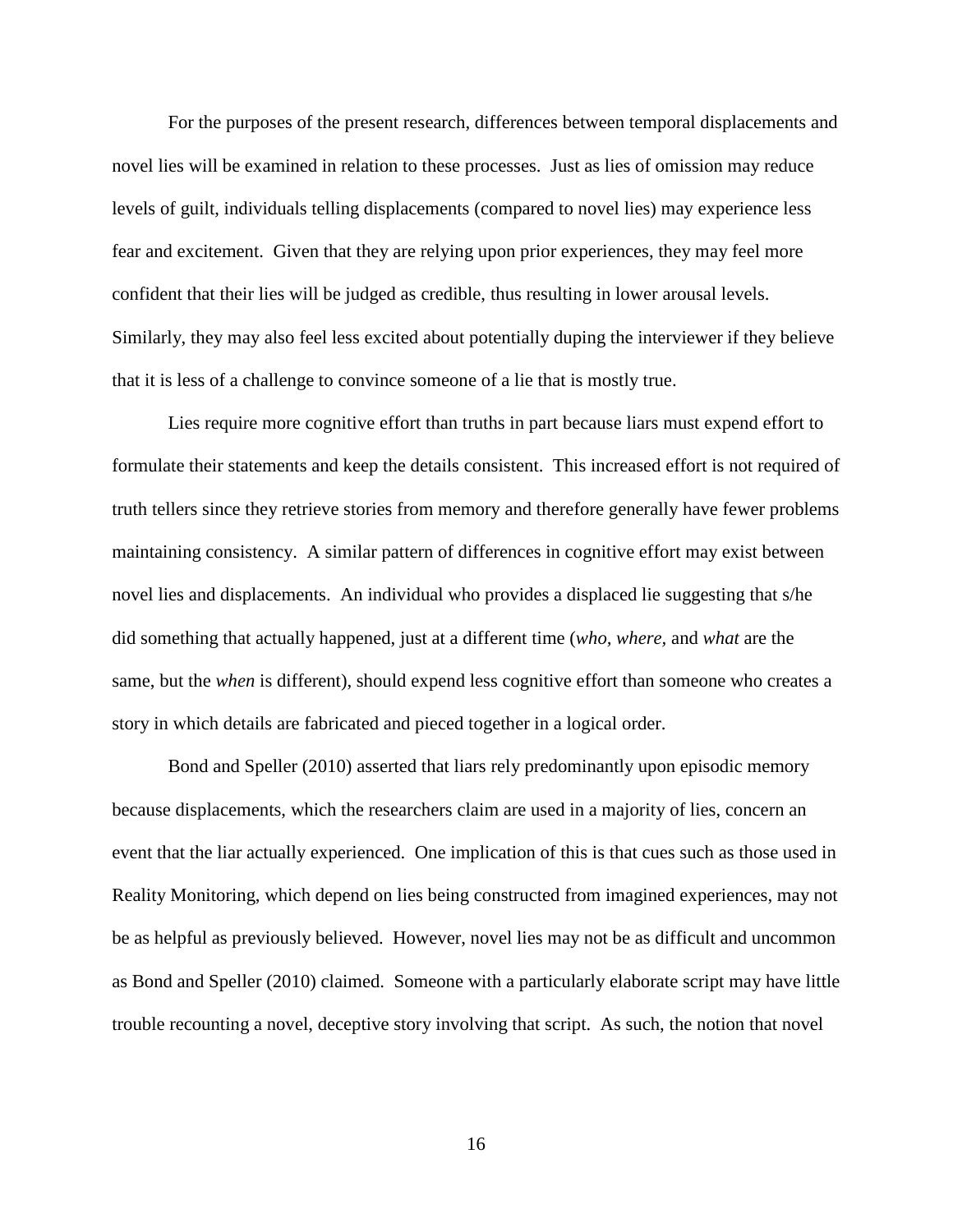lies are much more difficult to create and tell, and therefore are rarely used may not be completely justified.

While there is reason to expect that lying strategies could moderate the relationship between psychological processes and perceptions of lies, further research is needed to understand how these processes might be associated with different lying strategies and to assess how lying strategies in turn impact the display of cues to deception and perceptions of veracity. Knowledge of strategies that liars use and the best cues to focus on for each of these strategies would be useful information for practitioners. Further, it may be possible to leverage this knowledge into more effective investigative interviewing techniques.

### **1.5 Current Studies**

The purpose of the current research was to gain greater insight into various lying strategies, how these strategies relate to the psychological processes described above, and their impact on cues to deception and deception detection. The few studies that have examined lying strategies have failed to fully integrate them with existing theories of deception, or to thoroughly understand their impact on subsequent perceptions of the lie. This goal was accomplished through three related studies.

In order to obtain a more comprehensive understanding of the strategies that people use to lie, the decision process behind those strategies, and the role psychological processes play, participants in Study 1 were recruited to undergo a Protocol Analysis and Cognitive Task Analysis (explained below). Participants planned a deceptive statement about an autobiographical event without restrictions on how to accomplish this. Half were then systematically interviewed regarding their thought processes during the planning phase, including the strategies they planned to enact in order to appear truthful. Other participants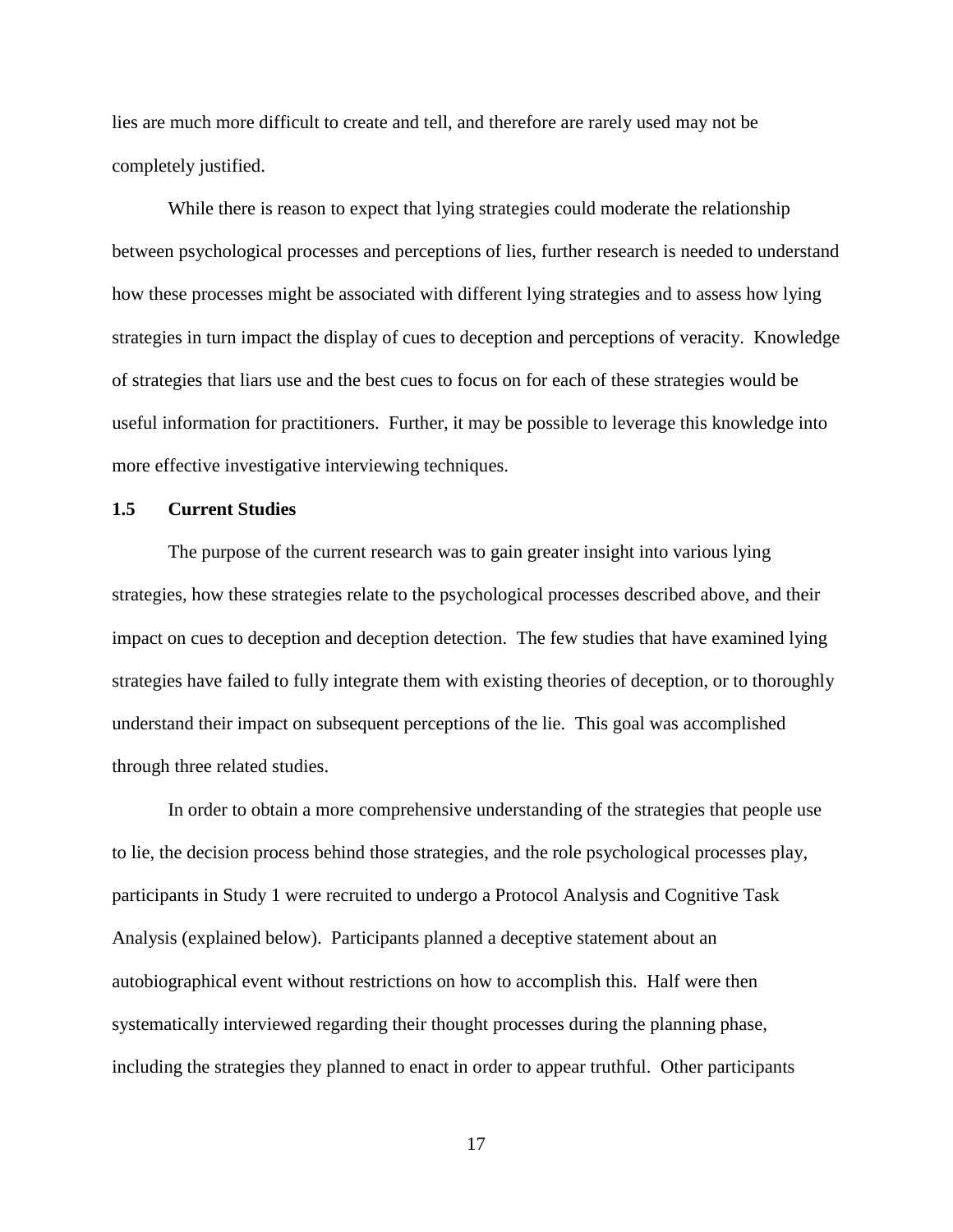provided their statement and were then interviewed with a nearly identical set of questions about this process. Of particular interest was the degree to which liars displaced and/or fabricated novel stories. Other variables such as reliance upon semantic (gist) and episodic memory (verbatim), affect, attempted behavioral control, and cognitive complexity, were probed as well. In Study 2, a new group of participants told a truth and a lie using either displacement or novel lying strategies. Recordings of these statements were then coded for diagnostic cues to deception and truthfulness in order to examine potential differences between types of lies. Finally, Study 3 explored similarities and differences in individuals' abilities to detect these types of lies with a third group of participants judging the veracities of these statements.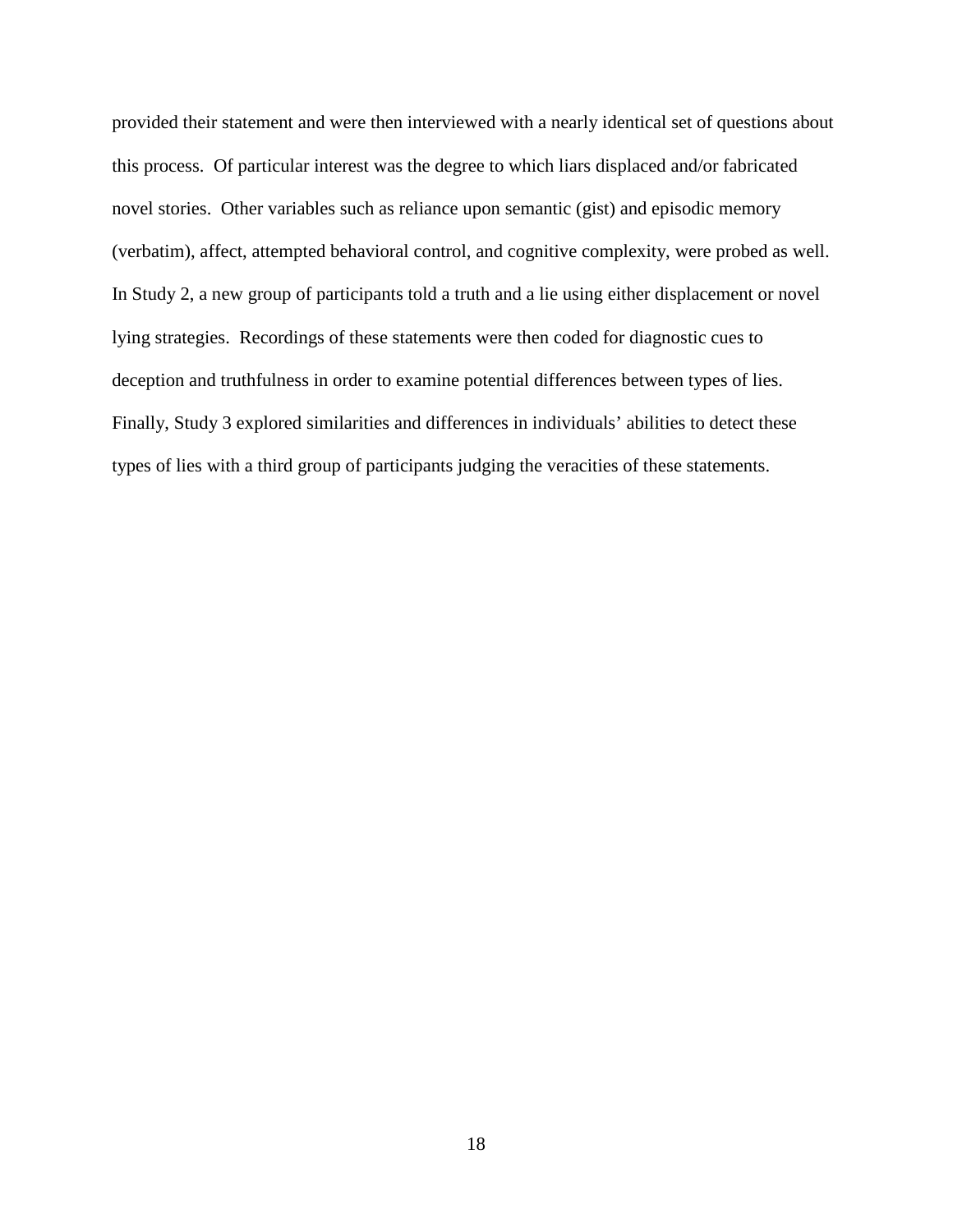#### **Chapter 2: Lying Strategies and Their Impact on Psychological Processes (Study 1)**

### **2.1 Introduction to Study 1**

As previously noted, there is a shortage of research examining the strategies people use when lying. While a few studies have assessed certain strategies in a very general sense (Stromwall, Hartwig, Granhag, 2006; Stromwall, Granhag, & Langstrom, 2007; Hartwig, Granhag, & Stromwall, 2007; Lippard, 1988), it would be beneficial to fully explore the act of lying. The one known study (Leins et al., 2012) that examined strategy choice in an interview context failed to do so with sufficient depth. A major weakness of this study was that researchers concluded that participants used prior experiences (displacement) when lying and not semantic memory, even though their interview questions likely did not successfully enabled them to observe this distinction. This interview was limited to one open-ended question regarding the strategies participants used and a follow up question for each major detail as to whether they had experienced it before. Therefore, a study was needed to probe this process in the detail and determine the extent to which individuals rely on verbatim versus gist traces of experiences. In addition to better understanding these strategies, it is also important to know how these strategies might influence psychological processes related to cues to deception (i.e., affective, cognitive complexity, behavioral control, and memory reconstruction), and to determine how these processes work concurrently, as well as differentially as a function of lie strategy. No known studies have investigated these relationships together.

**Probing strategic decision making.** Researchers have created systematic interviewing methods to closely examine decision-making processes. The two methods that were used for the present study included Protocol Analysis (PA; Ericsson & Simon, 1993) and Cognitive Task Analysis (CTA; Crandall, Klein, and Hoffman, 2006). Both have been previously used across a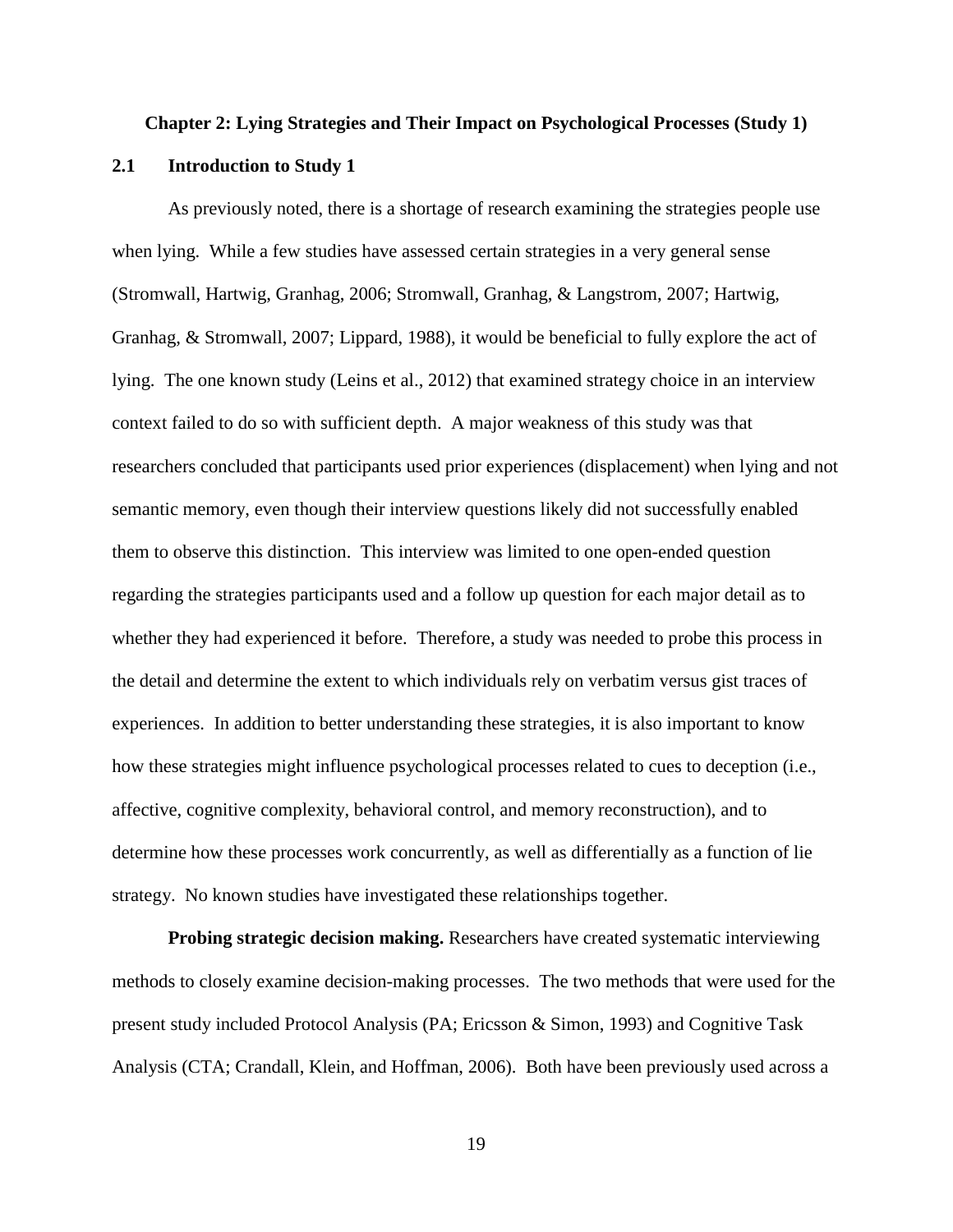multitude of disciplines (e.g., marketing research, system analysts, program managers, military decision making; Crandall et al., 2006) and are often used in applied psychology to probe the cognitions of experts in a particular domain. Experts are typically first confronted with a situation that requires a decision to be made and are then observed and/or interviewed about their decision process. There are benefits and costs associated with these methods and techniques within each method. Decisions regarding the use of a particular method and technique are typically made based on the specific interests of the research questions (Crandall et al., 2006).

The primary distinction between these two techniques is that PA uses undirected probe questions that allow the interviewees to freely report their cognitive processes through real-time and/or retrospective verbal reports. CTA, on the other hand, uses a structured interview where specific prompts are directed toward key research questions. A limitation of directed interviews is that considering a specific question may bias participants' interpretations of their thought processes (Ericsson & Simon, 1993). However, structured interviews can also provide a rich source of data in comparison to PA.

A retrospective protocol is a specific technique that requires participants to think back over a past experience and reflect on their thought processes. One common criticism of this approach is that it assumes participants are both honest and aware of their cognitive operations, which research has shown is not always the case (Crandall et al., 2006; Nisbett & Wilson, 1977). Additionally, if an individual is unaware that their cognitions will be probed, they may not successfully encode this information. However, research has indicated that if cognitions are recalled shortly after the related experience, information can have good reliability (Crandall et al., 2006). In order to take advantage of the strengths of PA and CTA, both were used in the study.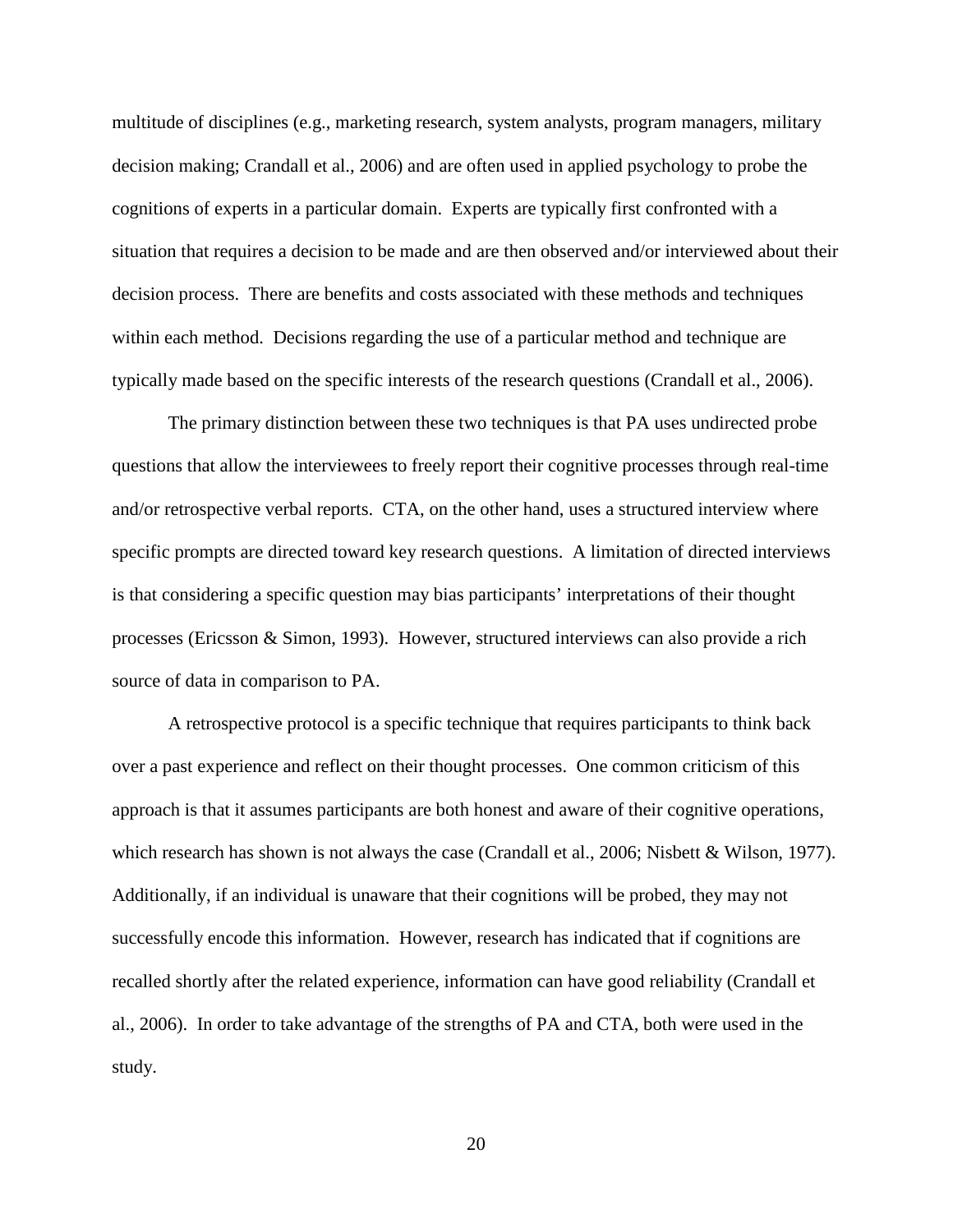### **2.2 Study 1 Methods**

**Participants.** Thirty-six undergraduate students from the University of Texas at El Paso (UTEP) were recruited to participate in this study from Introduction to Psychology courses. Individuals participated in exchange for course credit. Four participants were excluded from analyses. Three of these exclusions were due to low language proficiency resulting in difficulties in understanding the task instructions and in communication throughout the interview. The fourth exclusion involved a participant who was uncooperative, providing minimal responses throughout the tasks. Therefore, the final analyses consisted of 32 interviewees (56.3% female and 78.1% Hispanic) with a mean age of 19.88.

**Design.** Interview timing was manipulated between-subjects as half of the participants were interviewed immediately after the planning phase and half after providing the statement. This manipulation was included due to findings in the PA and CTA literature that information becomes less reliable over time. It may be difficult for participants to provide full and accurate information regarding their thought processes during the planning phase when time has passed and they have engaged in an activity that may have caused interference (i.e., providing the statement). This distinction is particularly important given potential differences in the roles of various processes at the planning versus providing stages. For example, individuals who recently planned a statement may be more aware of processes related to memory reconstruction as this phase requires them to think through their narrative. However, individuals who provided the statement may be more cognizant of affective, behavioral control, and cognitive complexity issues that may be more salient and impactful during this stage.

**Materials.** A set of interview questions was produced using Ericsson and Simon (1993) and Crandall et al.'s (2006) recommended questions (see Appendix A). The questions were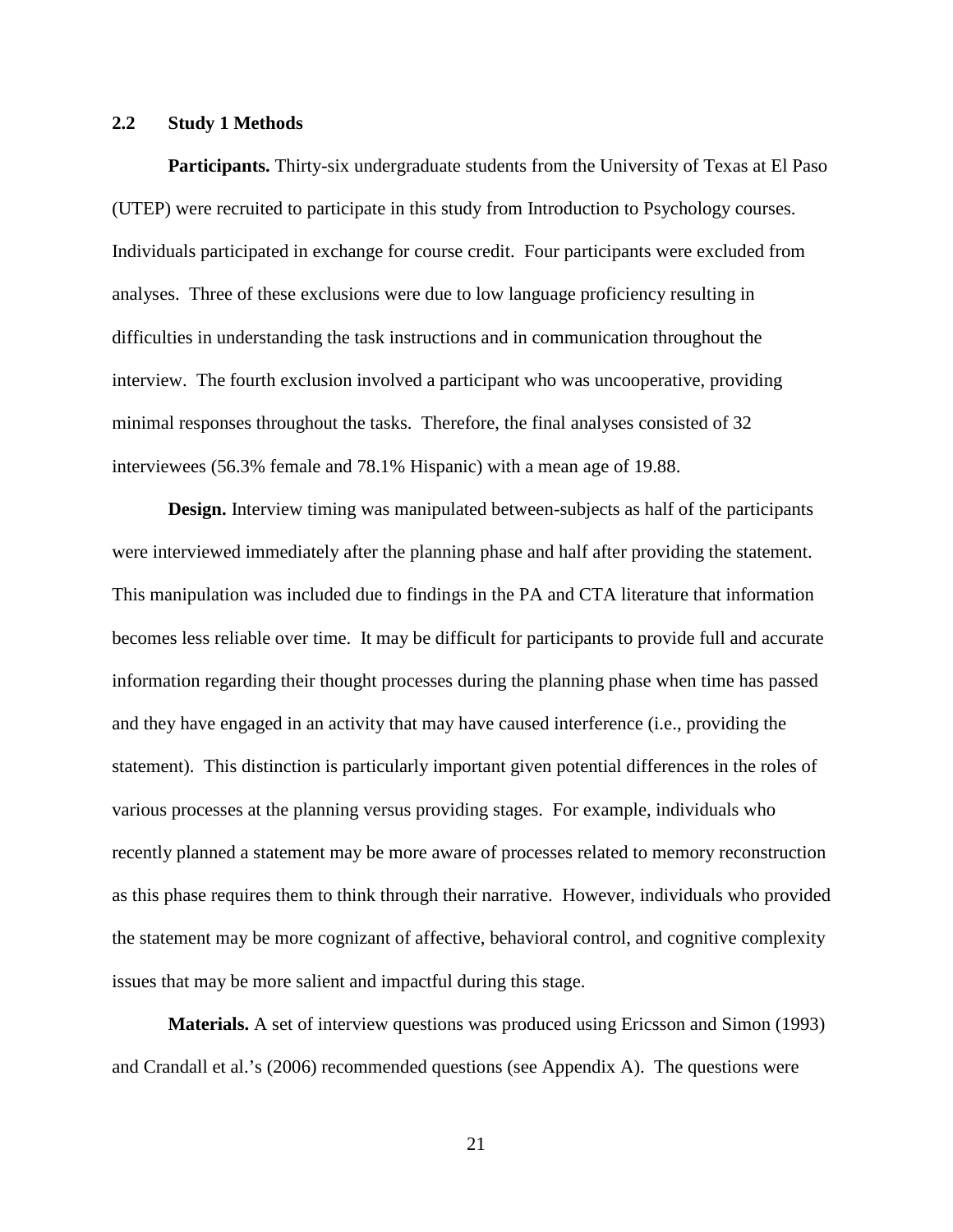altered to fit the context of an interview regarding lying strategies, as well as to enable the investigation of specific variables of interest (e.g., memory reconstruction, cognitive complexity). Other than slight changes in the wording appropriate for participants in the plan versus provide conditions, scripts for these conditions were kept consistent with one another in order to collect comparable data.

**Procedure.** Upon arrival to the experiment, participants were greeted by a researcher and provided informed consent. They were then randomly assigned to be interviewed following the planning or providing stage and were given with instructions on how they should lie (see Appendix B). Participants were instructed to create a deceptive account of their whereabouts for the previous Friday evening from 6:00 pm to 11:00 pm that would convince an interviewer that they were telling the truth. These instructions were created so that participants would be unrestricted in their strategy choice. In addition, participants were given \$5 and told that they would be interviewed by an individual who had been trained to detect deception (i.e., a confederate) and would not know whether their statement was truthful or deceptive. Participants were told that if they were able to convince the interviewer that they were truthful, they would keep the money. In reality, all participants were allowed to keep the money. The purpose of this cover story was to create a more realistic scenario by increasing incentive and motivation for the task. Studies with lower stakes and less experimental realism may risk not invoking affective, behavioral control, and cognitive processes. Given that the intentions of the study were to observe these processes, it was important to take considerable efforts to increase experimental realism.

Following the instructions, participants were given five minutes to prepare their statement, after which half of the participants were told that the true purpose of the study was to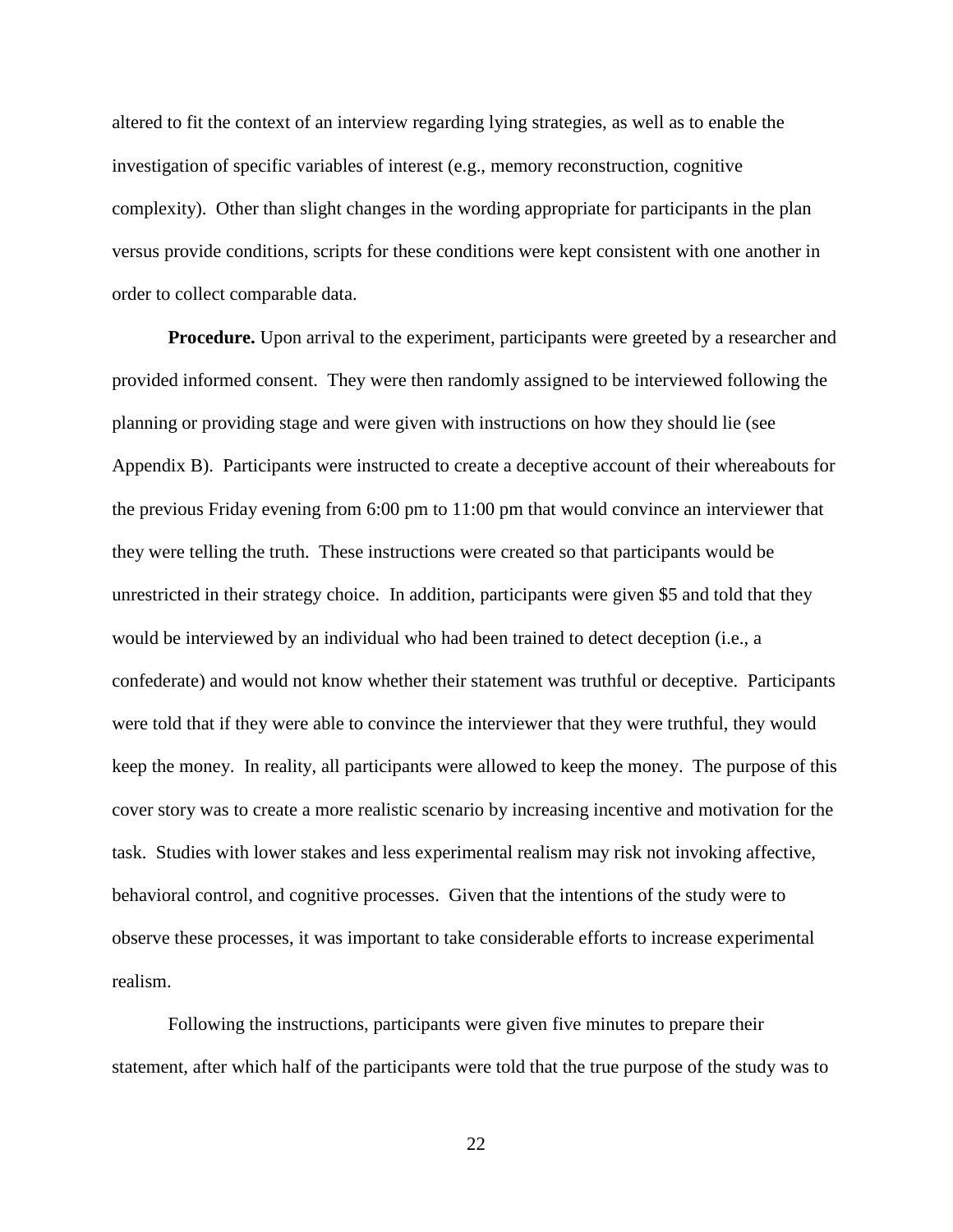obtain a better understanding of their thoughts and feelings while planning the lie. This information was not given to them beforehand to ensure that their thought processes were not influenced by this knowledge. The other half of participants were interviewed by the confederate beginning with the following statement: "Tell me everything that you can remember about your whereabouts on Friday night between the hours of 6:00 and 11:00 pm." All interviews were video recorded. After the interview, participants in this condition were also told the true purpose of the study.

Led by the researcher, the PA/CTA interview protocol began with unguided PA questions. Individuals in the planning condition were asked to report everything that they remembered thinking during this phase and those who provided their statement were interviewed primarily about their experiences while actually providing the statement, but were allowed to discuss experiences from the planning session as well.

Following the undirected PA section, individuals who provided the autobiographical statement were shown the videotape of their statement. Participants were told that watching this recording may trigger their memory for issues that they were thinking about and they should give a 'play by play' summary of their thoughts and feelings while providing the statement. The recording was paused each time participants spoke. If they did not spontaneously report their thoughts regularly throughout the video, the researcher prompted them to provide introspection at major shifts in the story.

Finally, all participants were interviewed using the scripted CTA questions. See Appendix A for PA/CTA interview questions. Throughout these questions, participants were also asked to respond to a series of Likert scale questions (on a 7-point scale) regarding their perceptions of their emotions, task difficulty, impression management, use of gist versus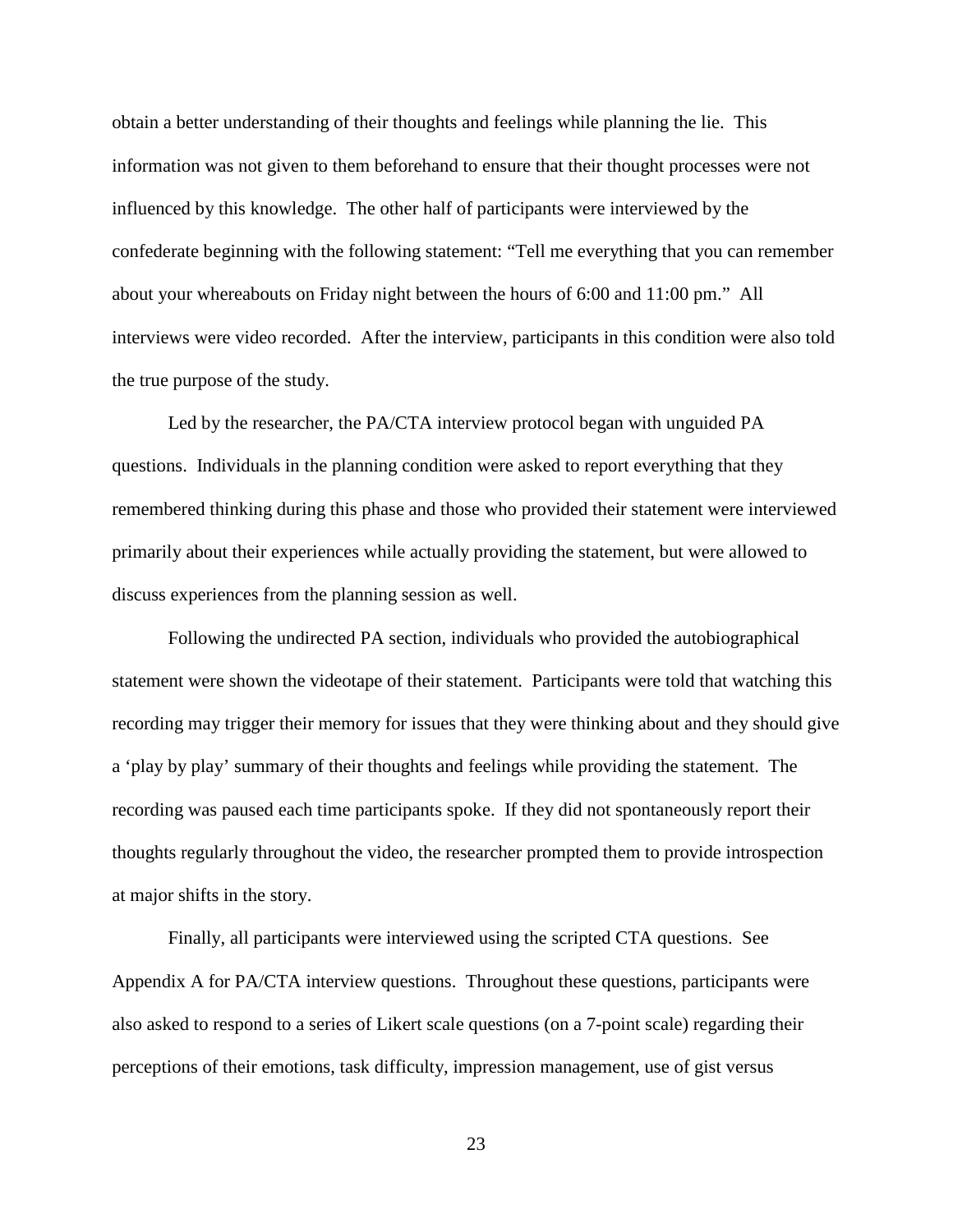verbatim, and comfort level with how they lied (see Appendix C). Each scaled question was given to participants after their response to a corresponding question in the CTA interview. The entire interview was audio-recorded. Interviews lasted between 15 and 32 minutes.

**Coding.** Based upon the research questions and trends observed in the interviews, a coding scheme was developed to encompass a majority of the information that participants provided. For example, when discussing their strategies, participants often mentioned attempting to create either a complex or simple statement. Others mentioned using an event that was familiar to them. See Appendix D for full coding scheme. Rather than creating categories of responses for each question, themes were distilled from responses across the interview. For instance, using a situation familiar to the participant could have been part of responses to a number of questions and discussed in a variety of ways. The coding scheme merged all of these responses together into one common theme. Coders also tracked whether responses were discussed in the open-ended Protocol Analysis or closed-ended Cognitive Task Analysis sections.

Interviews were coded by two independent coders. Once the coding scheme was initially developed, they coded one interview together and discussed responses for each theme. The coding scheme was then altered based on issues that arose from this discussion. Next, three interviews were coded independently. Coders then compared responses for these interviews and further refined the scheme based on disagreement or thoughts regarding potential future issues. Finally, the coders independently coded the remaining videos and re-coded the first four interviews using the finalized coding scheme.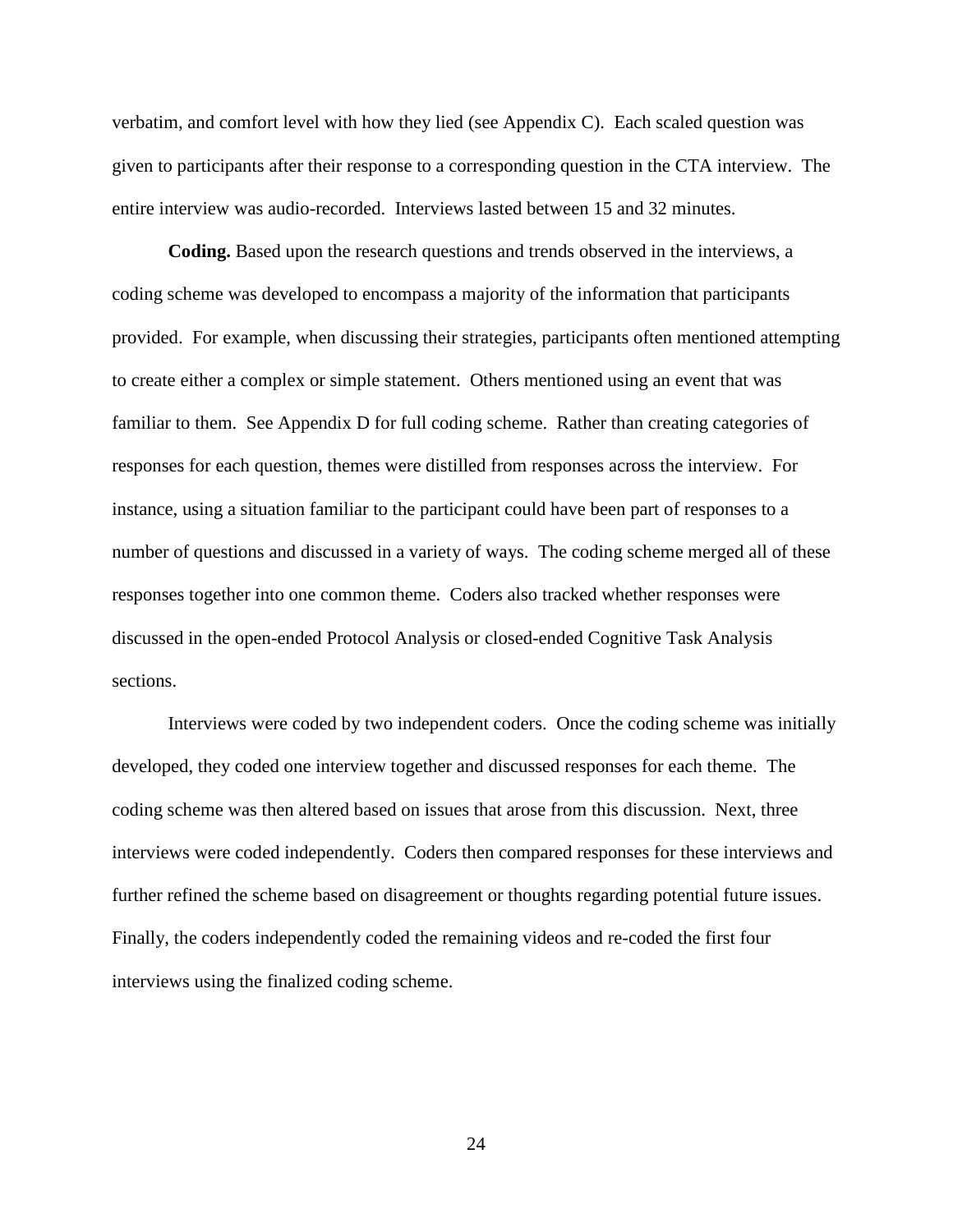### **2.3 Study 1 Hypotheses**

The primary research questions of interest involved the strategies that liars use and the relationships between these strategies and various psychological processes. While, due to low power, hypothesis testing was not used to analyze differences across conditions, several trends in responses were expected.

**Hypothesis 1.** All participants were expected to report using (or planning to use) strategies similar to those reported in previous studies–telling as much truth as possible, using real world experiences, and keeping the story simple (e.g., Hartwig et al., 2007; Stromwall et al., 2006; Stromwall et al., 2007).

**Hypothesis 2.** In response to CTA questions attempting to differentiate verbatim (episodic memory) and gist (semantic memory), liars were expected to acknowledge relying more heavily on gist than verbatim compared to the levels that some researchers have recently suggested (e.g., Bond & Speller, 2010; Leins et al., 2012).

**Hypothesis 3.** Consistent with theories of deception, participants were expected to report experiencing cognitive demand, affect (e.g., fear, guilt, and excitement), and efforts to control their behavior in order to appear credible. However, given that truthful participants were not interviewed, levels of these processes cannot be compared to a truthful baseline.

**Hypothesis 4.** Assuming that both novel lie and displacement strategies were reported, participants who created novel lies were expected to report higher levels of cognitive demand than those relying on displacement.

### **2.4 Study 1 Data Analysis**

Percentages of participant responses in each category identified in the coding scheme were calculated to examine trends in responding. It is important to note that reported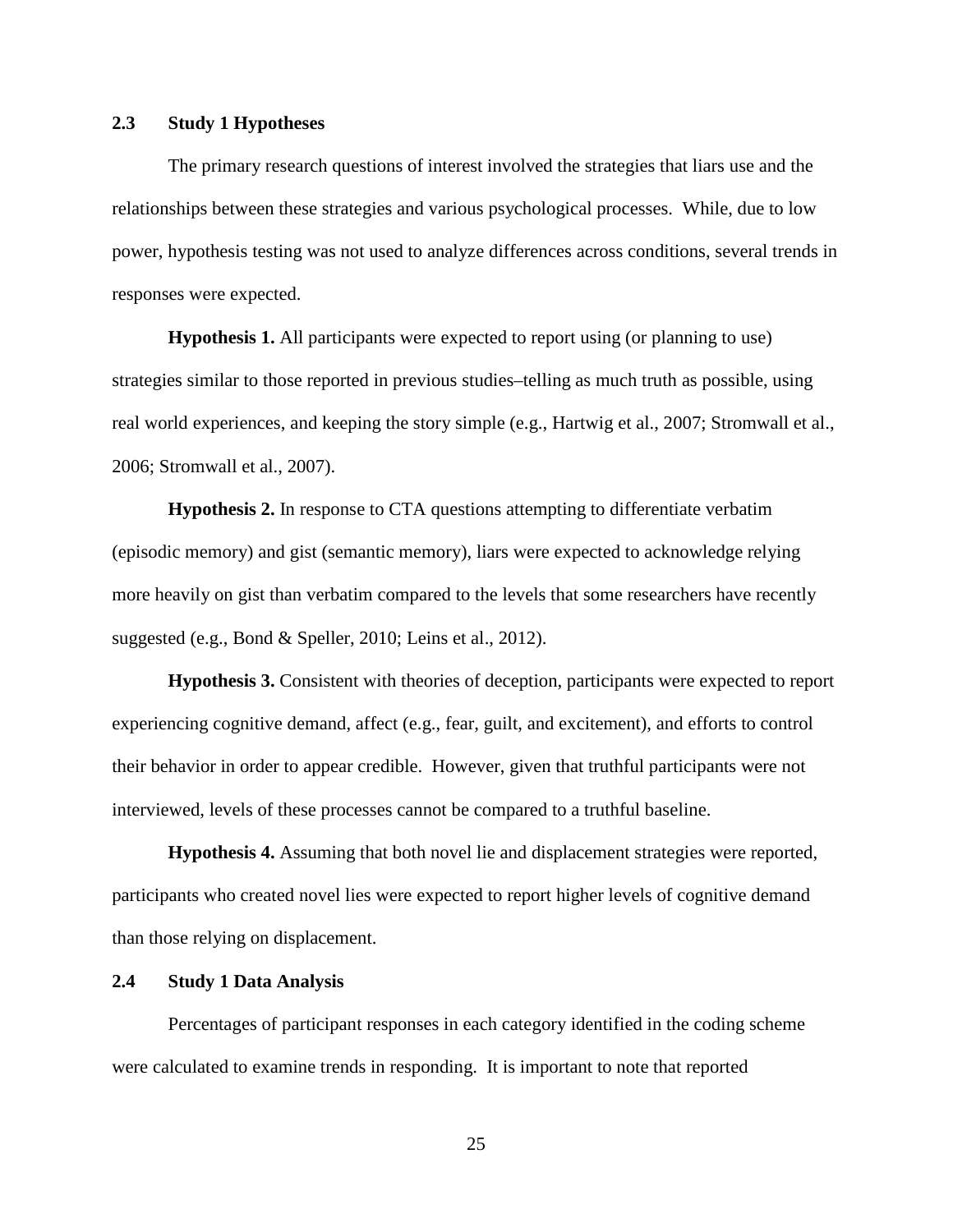percentages in certain categories do not necessarily imply that no other interviewees considered that issue. It is possible (and likely in some situations) that more individuals considered some issues than was actually reported in the interview. Furthermore, in certain themes, participants could have responses placed in two seemingly opposing categories. For example, participants might mention both trying to use a typical, everyday situation, but also report that they wanted to make their story unique. Categories were not mutually exclusive. Therefore, some of the percentages of responses for certain categories add up to greater than 100%.

## **2.5 Study 1 Results**

**Reliability.** Reliability was calculated for all major coding themes using Cohen's Kappa. Using Fleiss' (1981) guidelines for reliability, a majority of the themes achieved either fair-togood (.40-.79) or excellent reliability (.80-1.00). Poor agreement was found for "Chose strategy because of believability by interviewer" (.218) and "Made it personal" (.310). Disagreements on the former were caused by different interpretations of themes that were not resolved in the four interviews coded together, but were easily resolved once coders agreed on definitions. "Made it personal" and "Sound nice/innocent" (which achieved good reliability) themes both referred to building rapport with the interviewer. When these similar categories were combined, good reliability was attained. Disagreements for each theme were discussed until a mutual decision was agreed upon by both raters. See Table 1 for reliability for all major categories in the coding scheme

**Responses.** The primary variable of interest in this study was the strategies that individuals used in order to lie. Specific questions investigated the extent to which participants used (or planned to use) actual experiences (i.e., verbatim) versus memories distilled from multiple previous experiences (i.e., gist). Use of actual experiences was considered a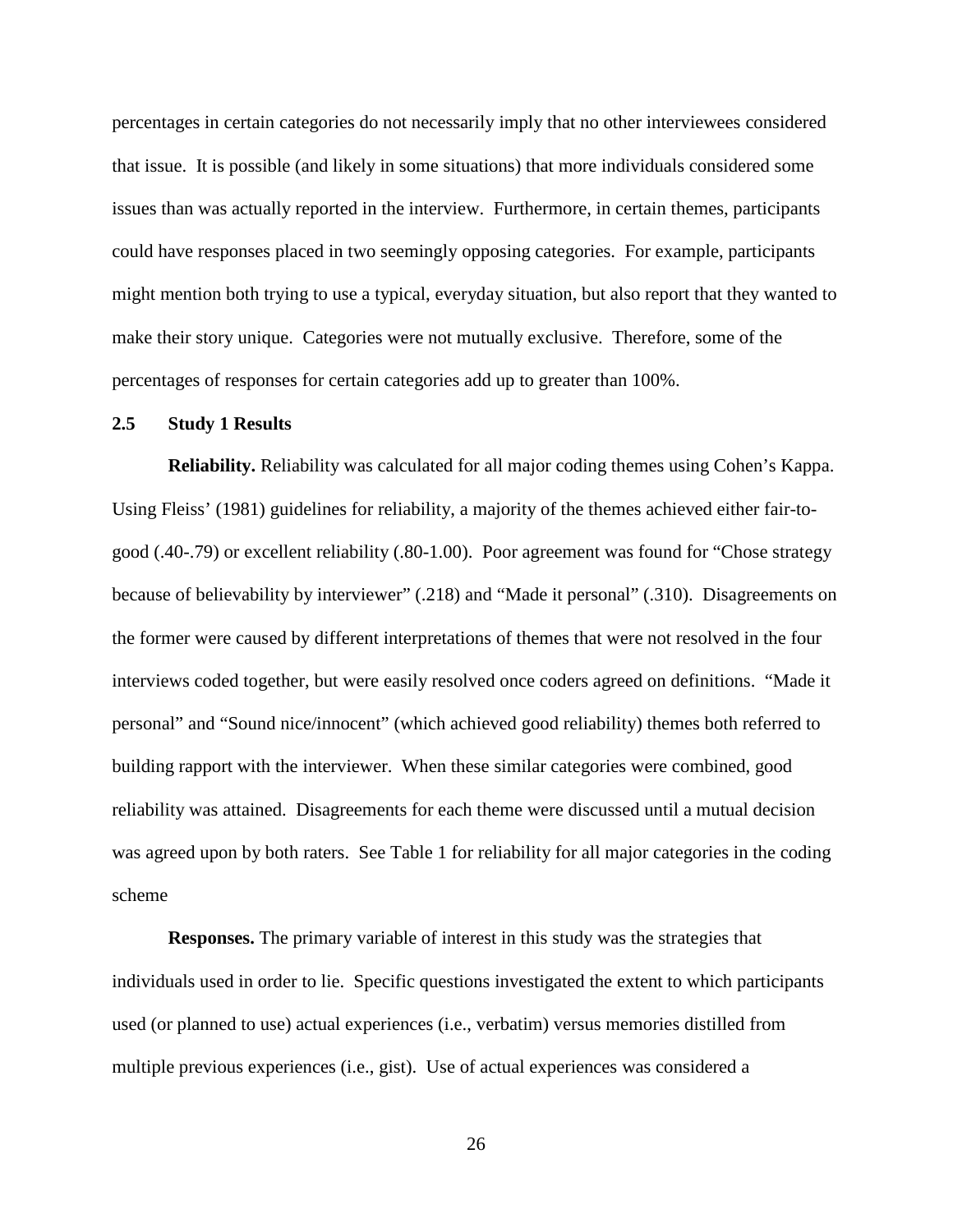displacement and the use of conceptual knowledge a novel lie. In addition to reported memory strategies, the coding scheme revealed themes regarding participant motivation, cognitive complexity, impression management, and emotions. The sample quotations provided below were chosen as prototypical responses for each theme.

As indicated above, CTA questions risk biasing responses. For example, an individual in the planning session who had not previously considered controlling nonverbal behavior may have indicated otherwise upon direct questioning, either due to the feeling that s/he should have considered this strategy or that s/he actually would have if given the opportunity to provide a statement. This concern is one reason that PA questions were used in the interview. Additionally, before the interview, it was emphasized to participants that they should only report what they actually thought and felt at the time, not what they believed the interviewer wanted to hear. They were told that their credit was in no way impacted by their responses. Additionally, following appropriate questions, participants in the planning condition were asked whether they actually considered the issue at the time or simply believed that they would have if they had provided the statement.

See Tables 2 through 8 for percentages of participants whose responses fit major themes. These themes and associated percentages are discussed in further detail below.

*Memory and narrative construction strategies.* One focus of participants in responses to both PA and CTA questioning involved how they created their story. See Table 2 for percentages of responses related to each issue of memory and narrative construction that is discussed below.

*Simplicity versus complexity.* Participants chose to use a variety of sometimes conflicting strategies in creating the content of their statement. A majority (65.6%) believed it was best to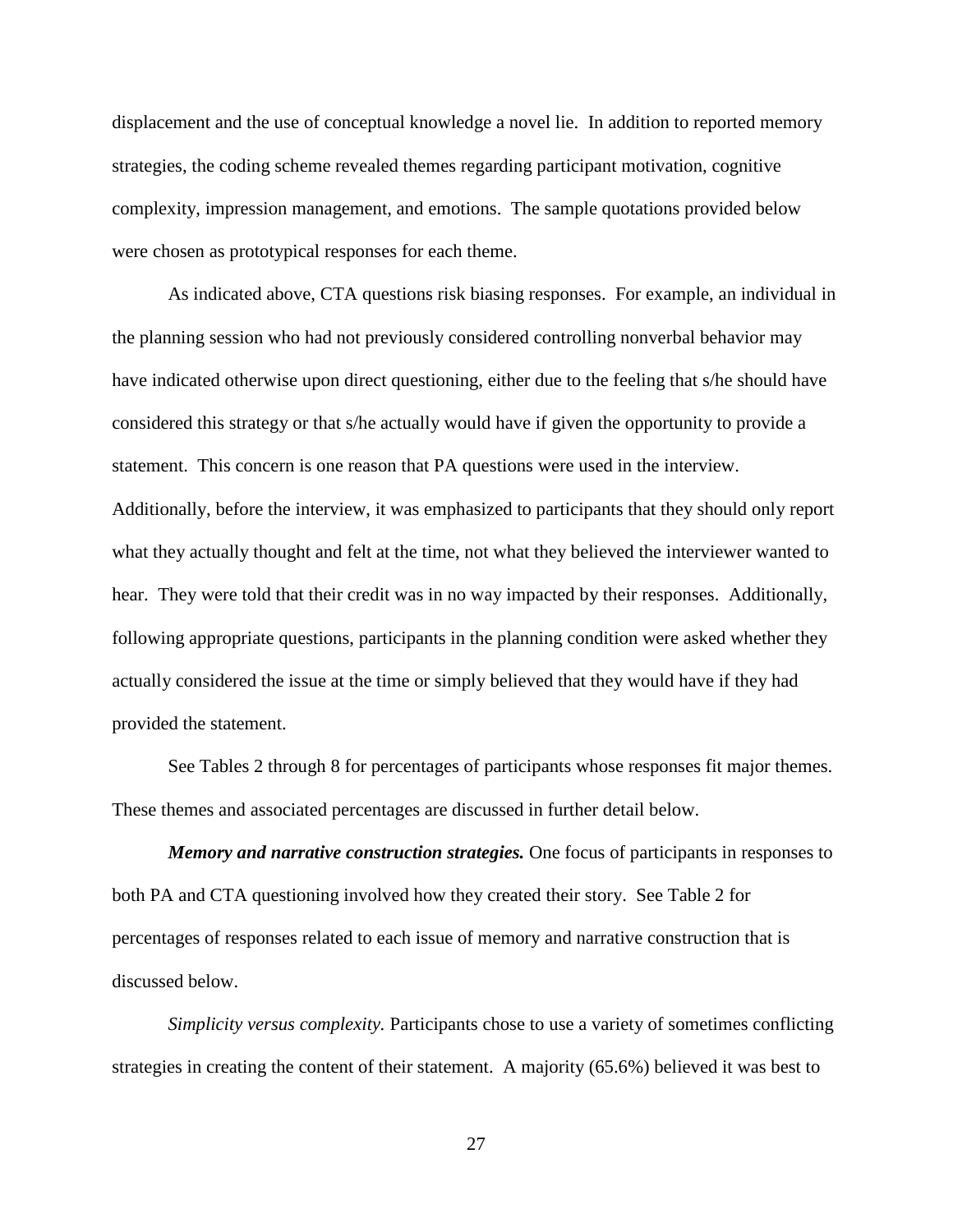create a complex, more detailed story, sometimes even creating evidence such as witnesses to support it (31.3%). They wanted "*a lie with a lot of substance"* (Interviewee 25). As one individual put it, "*I started to make it more like complex so it would be more believable. So I just kept adding and adding and adding"* (Interviewee 7). The most frequently reported reason for this strategy was to keep the story busy so that there was no room for other (deviant) activities  $(25\%)$ .

Conversely, consistent with Stromwall et al. (2006), a significant proportion of the participants also reported attempts to keep the story simple (34.4%). The primary reason for this approach was that too much detail would seem made up (21.8%). For example, one individual said that "*If I do it too complex it's going to be like if I'm lying or, you know, I think that whenever someone says a lot of things and adds a lot of details it's because they're nervous and want to make a point"* (Interviewee 27). Another (Interviewee 34) reported that he "*tried not to give the exact time*" for this same reason. A few interviewees took a middle ground, one commenting that he wanted to make it "*complex for the interviewer, but simple for me*" to remember (Interviewee 21) and another stating, "*I wanted to be as detailed as possible, but not overly detailed because nobody remembers exactly when and where and how something happened. So I was going to give general statements like 'I got to dinner around 6:20ish.'"* (Interviewee 11).

*Typical versus unique.* In another example of contrasting strategies, while a sizable majority (84.4%) of individuals reported using (or planning to use) a familiar situation by incorporating either typical events (68.8%) or the truth (75%) into their statements (consistent with previous research; Hartwig et al., 2007; Stromwall et al., 2007), several interviewees (18.8%) felt it important to create a unique story.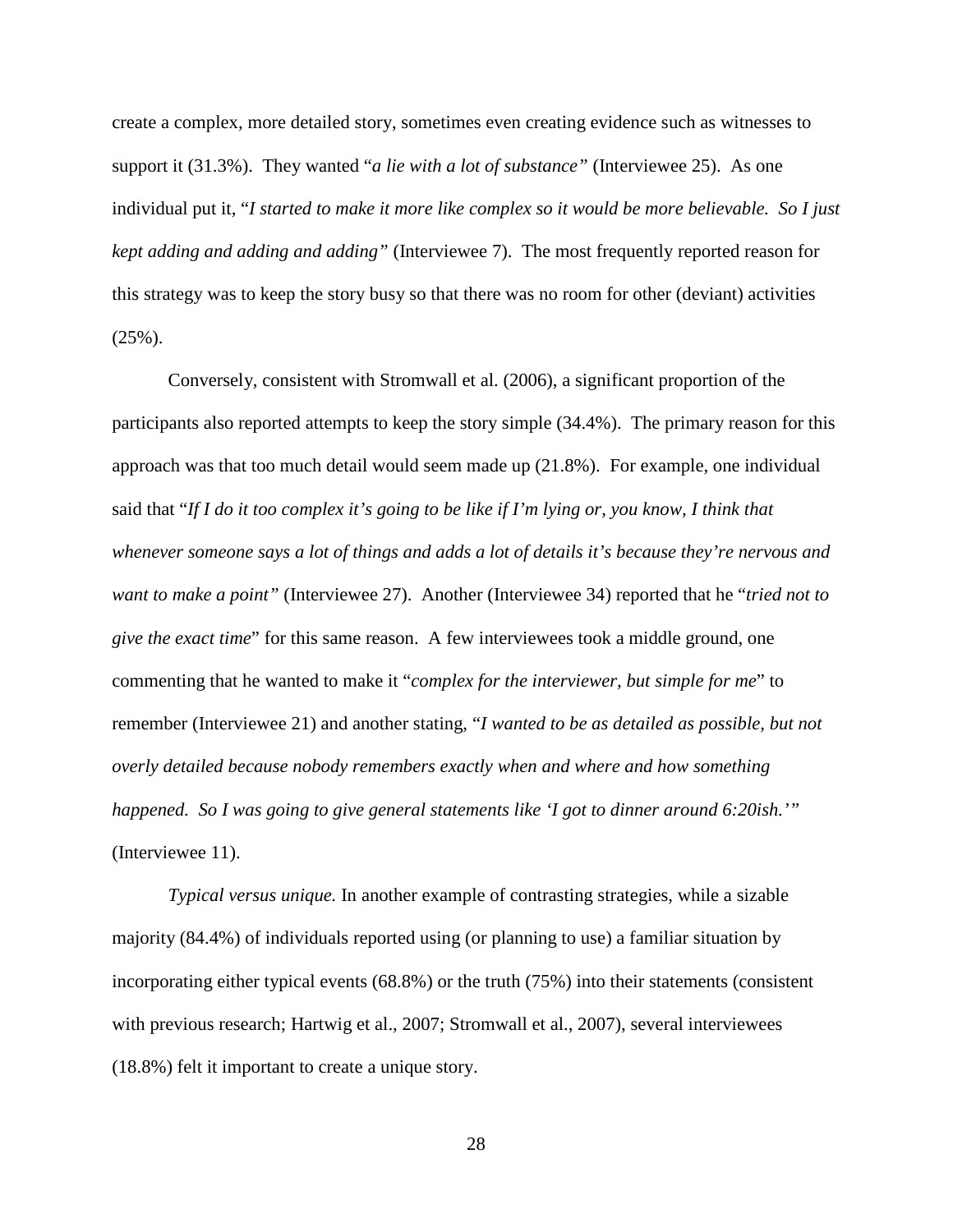Responses such as "*everyone knows I do that sort of thing"* (Interviewee 23) and "*something that more than likely would have happened on the weekend anyway"* (Interviewee 32) referred to participants' use of typical events. Interviewee 26, another individual who chose to create a seemingly commonplace situation, said, *"…the reason I picked it was because it was pretty ideal. If I did pick a true scenario where I did something crazy, I would leave that out.*" Another stated, "*You're going to be like 'oh' well that makes sense. People do that. You know everybody does that…That seems like a typical Friday night, what people would do. Nothing out of the ordinary"* (Interviewee 15). While participants frequently referred to everyday situations with which they had personal experience, it was sometimes the case that they chose a story (or detail) because it was something that the average person would do even if it was not an activity that they engaged in themselves. For example, in referring to the part of her story where she described 'checking guys out' in Barnes & Noble, Interviewee 15 explained, "*I don't really check guys out, but that's something that an average girl might do.*"

Others took the use of a familiar situation a step further, claiming that they inserted truth into their statements. They reported that they "*formulated the story from past memories"* and tried to be "*as truthful as possible, but still lie"* (Interviewee 23). Interviewees reported using this strategy because they "*didn't want to come up with an actual lie"* (Interviewee 25), "*it's more natural and believable because (they've) done it before*", "*you're not lying, you're being truthful"* (Interviewee 2), and "*it's the truth so why wouldn't they believe it?"* (Interviewee 35).

However, some participants did choose to create stories that deviated from ordinary events. For instance, Interviewee 8 used a story that "*was kind of like an extravagant thing we are going to do tonight".* Then in discussing why she chose something extravagant rather than an everyday situation, she explained, "*I thought that would be too normal*." Another said, "*I was*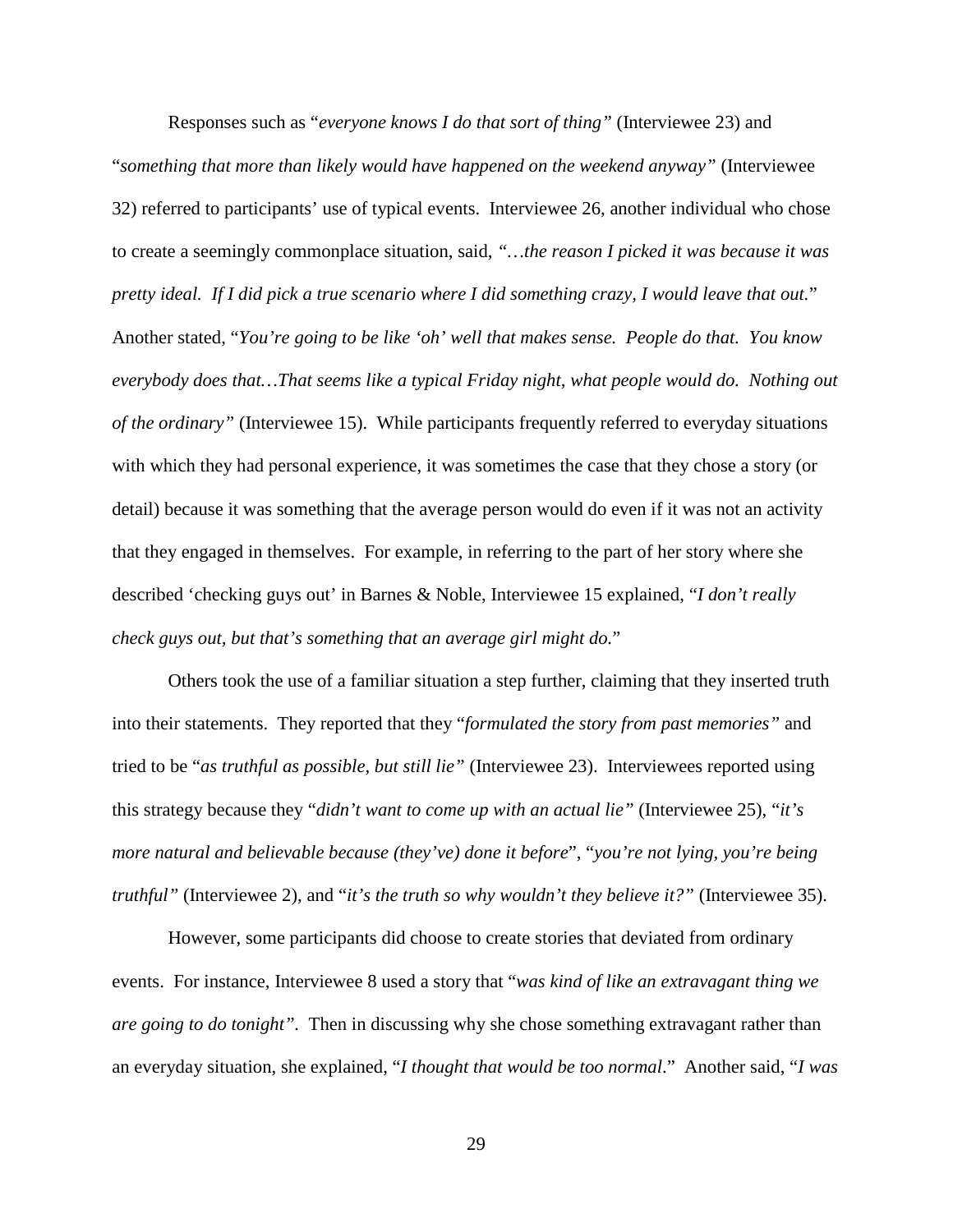*going to say something normal like some normal person would do on an average Friday night, but I was like that was too obvious...It's not as believable because everybody does that"* (Interviewee 25).

*Gist versus verbatim.* A majority of participants reported incorporating both familiar things and truth into their stories. Further probing of their memories for the stories, revealed that, as predicted, interviewees relied upon varying levels of gist and verbatim. A slight majority (59.4%) reported using (or planning to use) primarily gist, with one-third of this group of interviewees (21.9% total) relying (or planning to rely) on verbatim for small details or in response to specific follow up questions. One interviewee in the latter group said "*It's definitely a general storyline…You wanna leave room for, you know, like variability. You can add things in there if you want to. I feel like if you give an exact experience that doesn't leave room for anything like that. So yeah, a general storyline is more appropriate for that I think*." However, in talking about potential follow up questions, he went on to say: *"I definitely would have used some small details that I had experienced, but I don't think that you could use a whole story that was experienced"* (Interviewee 13). Another, after providing a story using gist said that "*if they were to ask what I ordered at Olive Garden, that would be pretty easy. Just remember what I ate last time"* (Interviewee 21).

Although a majority of participants did rely primarily on gist, 18.8% reported using (or planning to use) only verbatim and 21.9% used (or planned to use) gist for one or more major parts to the story while relying on verbatim for other major part(s). An interviewee using verbatim said, "*That all happened once. That has happened to me before"* (Interviewee 11). Some made a conscious effort not to change a single detail because "*that would mess (them) up"* (Interviewee 26). Someone using a combination said her story mostly used a "*general*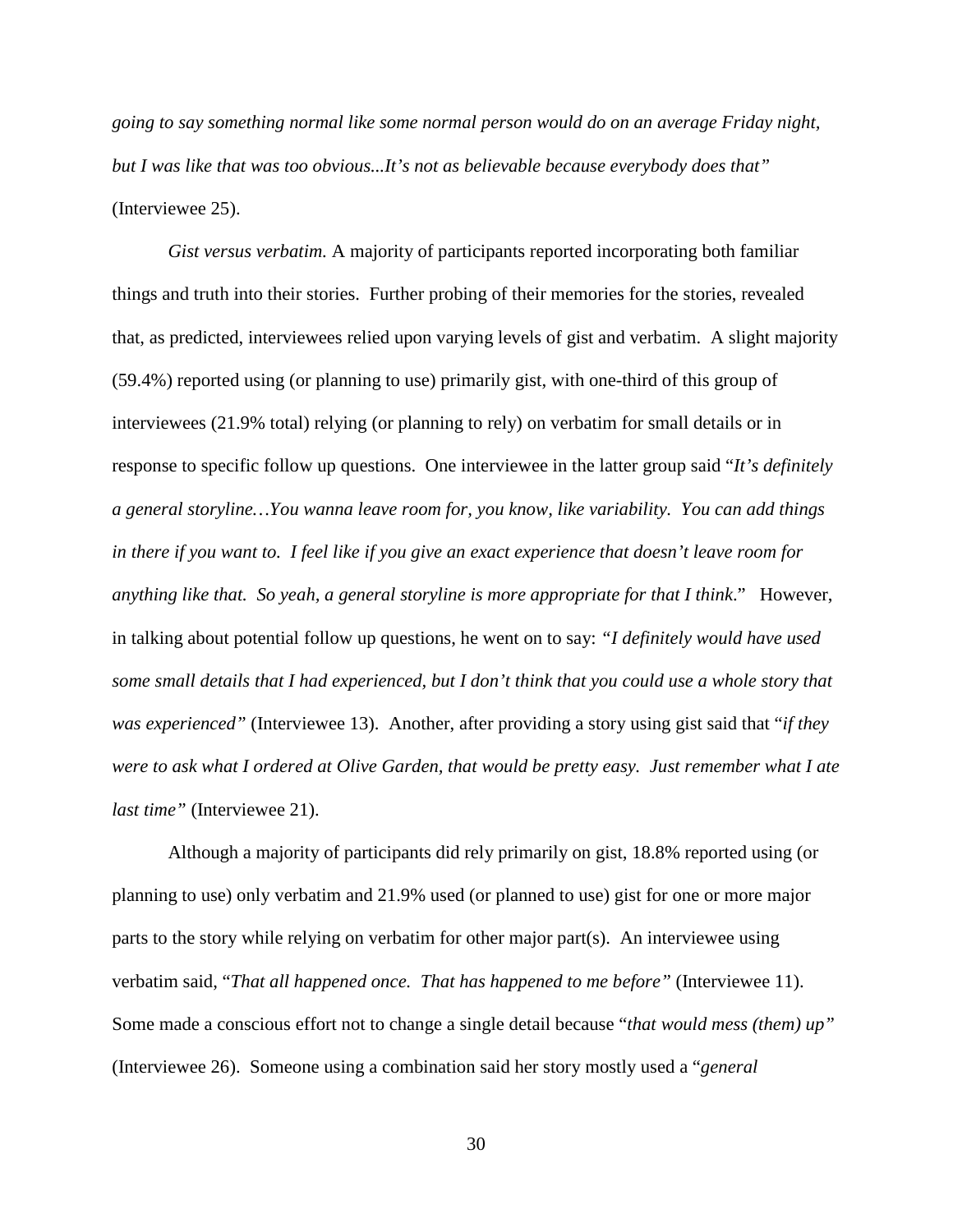*storyline*", but also said that one significant portion of her story was verbatim: "*When I went to Craze, I remember what my friend got. I remember what I paid"* (Interviewee 23).

*Structure and sequence.* Another major focus for many (62.5%) in creating these stories was getting the timing and sequence of the story straight. Half (50.0%) of participants reported wanting to fill-up the time frame as much as possible and 40.6% reported specific consideration of story sequence and logical structure. Interviewee 15 stated that "*Location and time were my big things. Because I actually am familiar with the area, I know how much time it takes. So if you do want to check up on that, ok, go ahead. You can do that*." Another interviewee (23) had plans to "*be more specific with hours if they don't believe me.*"

Once their story was devised, many interviewees (31.3%) reported wanting to stick closely to this plan as a major focus of the task. However, several (21.8%) participants who provided statements reported that they failed to tell the story as planned. In describing this, one individual said her "*thought process was, okay, I know what I want to say, but then when you actually say it, I forgot this and this"* (Interviewee 18).

*Rationale behind strategies.* In regards to the rationale behind their choices in strategies, 56.3% reported making decisions based specifically on perceived believability on the part of the interviewer as opposed to how participants normally lie or the first thing to come to their mind (43.8%). An example from this latter rationale came from Interviewee 2 who said "*I just kinda like grasped the fastest thing that I could make up and just used that. Like, I never second guessed myself or said like what if I used this story or a different story. No, I just whatever popped in my head first I just used that*." Those in the latter group may have been forced into this choice by the task's time constraints.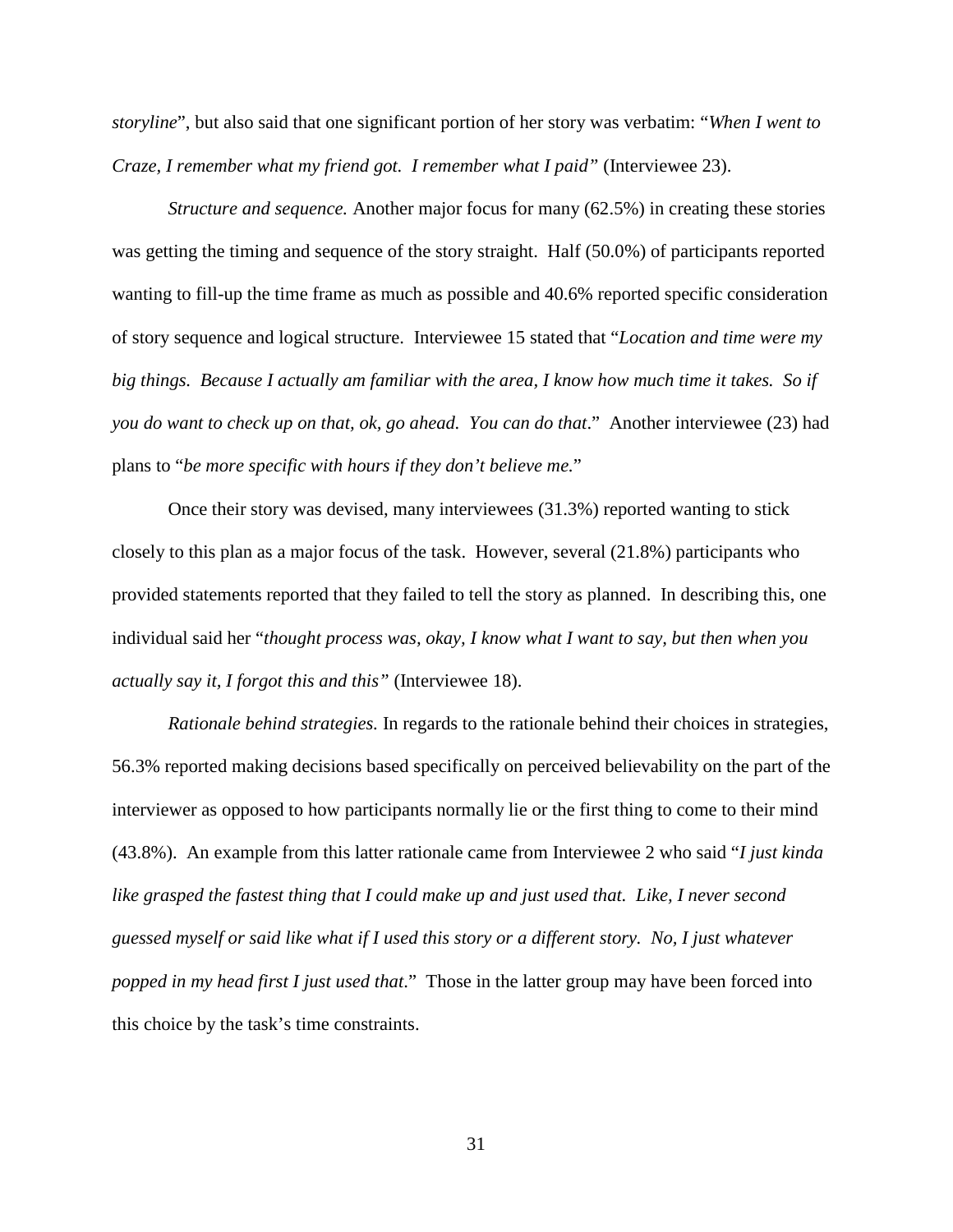*Impression management. General impressions.* Participants attempted to use a variety of general and specific strategies in order to manage the impressions they left with the interviewer. These responses can be viewed in Table 3. Many (40.6%) mentioned trying (or planning to try) to appear natural, casual, and/or to treat the interviewer like a friend. Interviewee 15 stated, "*I wanted to make a tie to a friendship. And when you're my friend, you're more likely to believe me,*" and Interviewee 10 explained, "*You don't just tell strangers your whole lie. So if you put yourself in the mentality like he's just your friend, then things just come out more easily*." Somewhat contrarily, 25% mentioned attempting (or planning to attempt) to hold a serious demeanor. Interviewee 34 said that his goal was to "*try to be serious. Like not laugh and just take everything seriously*" and later stated that he tried to make sure that he maintained this appearance with his facial expressions. A slight majority (53.1%) discussed their (planned) attempts to remain calm throughout the process. For instance, "*I was thinking about how a relaxed person would look"* (Interviewee 31), and "*I tried to keep, um, I guess my composure 'cause if you're gonna tell a lie then you need to be at ease. People who are lying tend not to be"* (Interviewee 11). Finally, 31.3% of individuals discussed (planned) efforts to build rapport or trust with interviewers by exhibiting innocence and kindness in order to appear truthful. Some sought to accomplish this through the details of the story: "*I thought of an innocent thing – babysitting my brothers. More childish, more good, like of a good person"* (Interviewee 31). Other times it was done through the interaction between interviewer and interviewee. One person wondered, "*if I'm friendly will they believe me more*?" and said "*I would try to be more friendly and giggle and in my speech be more cutesy"* (Interviewee 22). Another said, "*I tried to sound nice like a good girl so I wouldn't seem guilty. So I smiled there and was like [twirls hair]"* (Interviewee 30).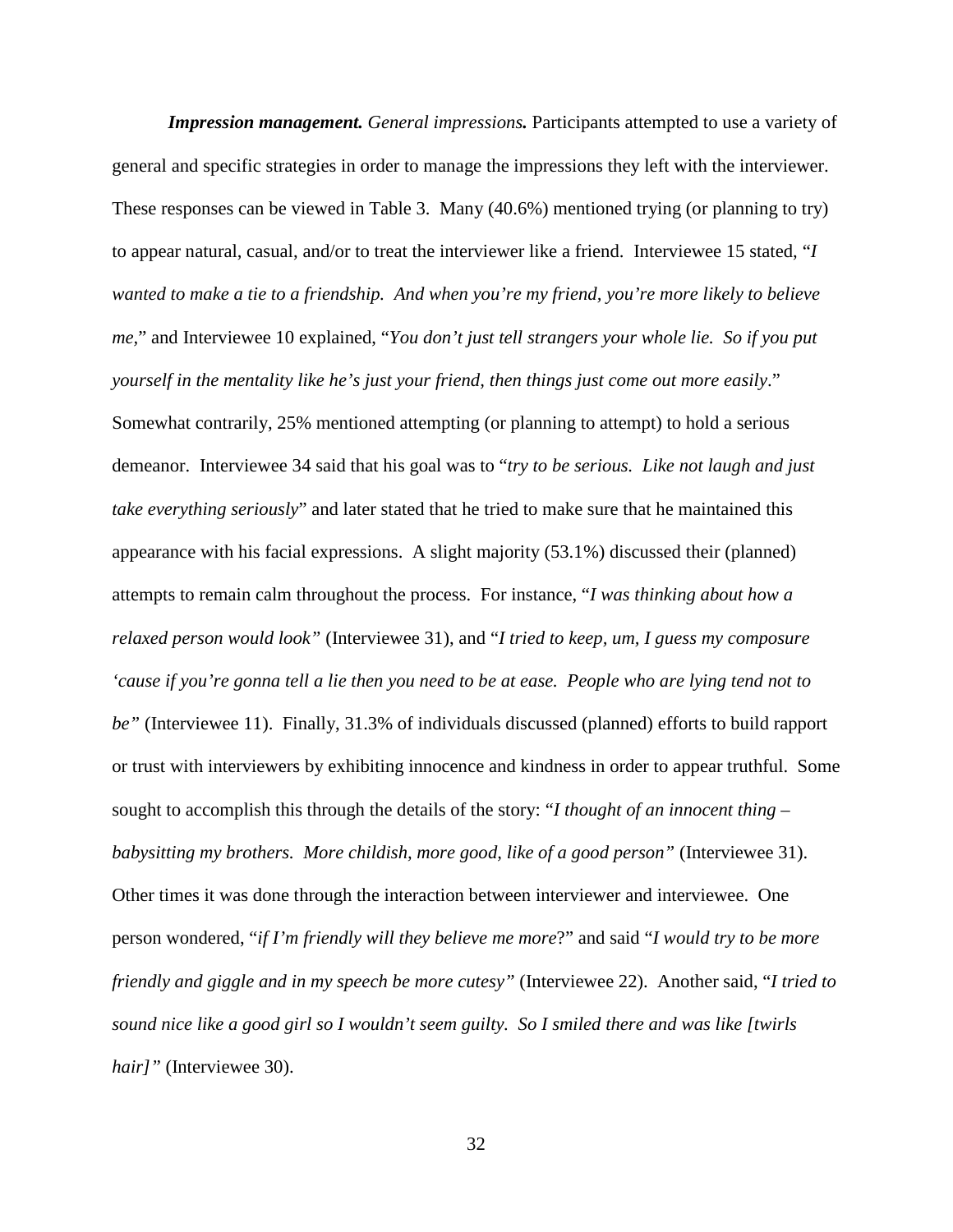*Behavioral control.* Table 4 below provides percentages of participant responses related to behavioral control. Consistent with research on individuals' preconceptions of behavioral cues, participants reported attempting (or planning to attempt) to control nonverbal cues (e.g., hand/arm movements, facial expressions, eye contact; 87.5%) to a greater extent than verbal/vocal cues (e.g., contradictions, tone, fluency; 71.9%). A related finding to this focus on nonverbal cues was that 34.4% of interviewees reported having accurate knowledge of which cues (all nonverbal) they needed to control from television shows (e.g., *Lie to Me*) or other forms of media. An interesting example of the focus on and misconceptions related to nonverbal cues came from Interviewee 27 who said, "*Well the verbal, I thought that I was going to be pretty good, but it, but the nonverbal since you told me that the person had some classes on detecting lies or something, I didn't know if he was going to catch my eyes or something, my arms, my fingers, my feet were moving a lot. I was quite a bit worried about my nonverbal behavior*." While serious attempts were made by most interviewees to control these behaviors, 68.8% of participants who provided statements still reported noticing that they were displaying a cue (e.g., eye contact, contradicted self, fidgeting) that they believed was indicative of deception.

*Monitoring of interviewer.* In addition to monitoring their own behavior, 65.6% of individuals made (or planned) efforts to consider the interviewer's behavior, such as questions they might ask (37.5%) or facial expressions (34.4%). However, in order to prevent differential treatment of interviewees which could potentially influence statements, the confederates were instructed to be virtually nonreactive to participants. Out of the six participants in the 'provide' condition who said that they attempted to 'read' the interviewer, three reported giving up because they were unsuccessful in gathering information from the interviewer's reactions.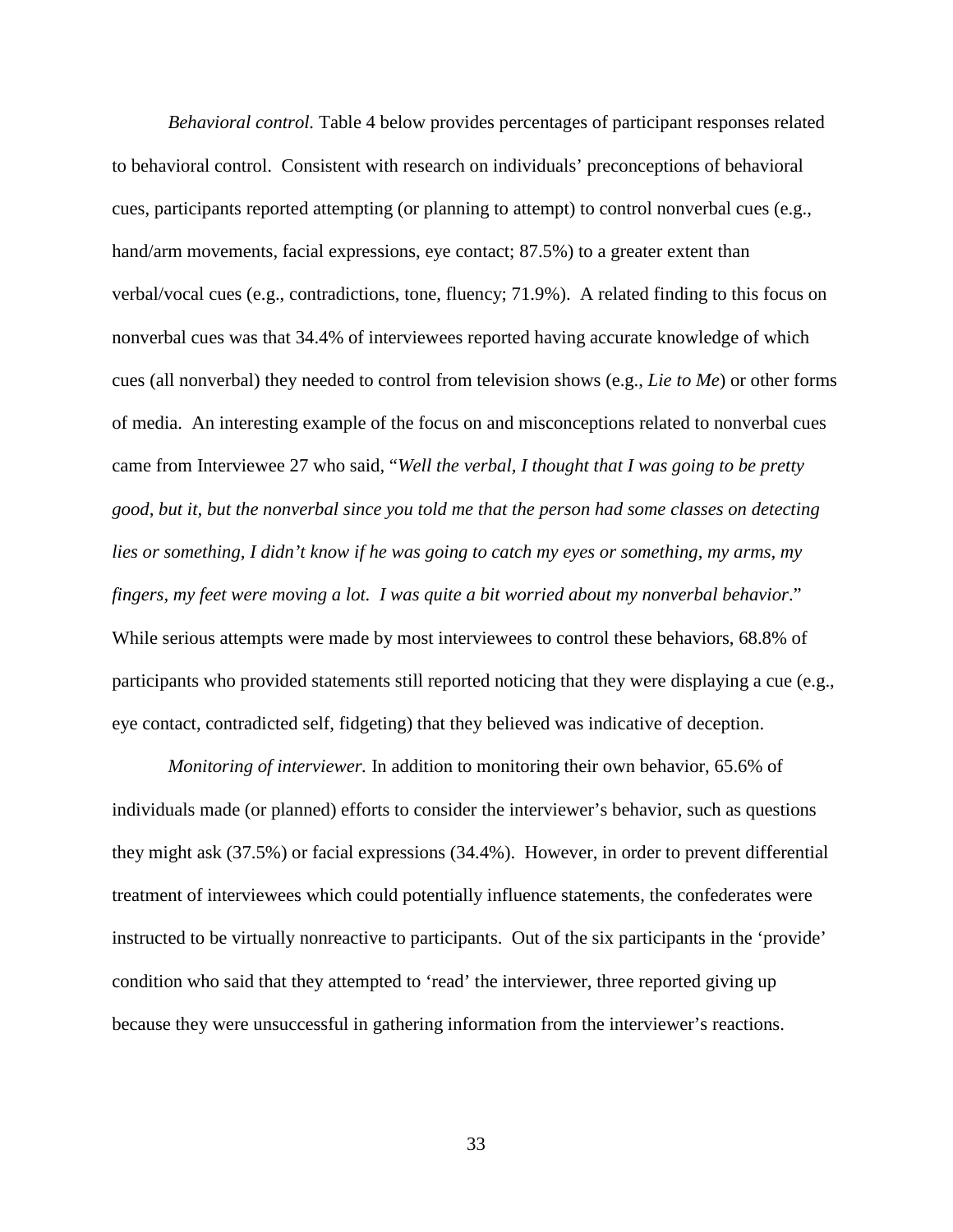*Affect*. Due to difficulties in assessing the degree of affect experienced by interviewees using qualitative data, frequencies below are taken from participants who reported experiencing any level of the emotions in question. Percentages of participants reported experiencing these emotions can be seen in Table 5. Additionally, scaled questions examined in a later section help quantify these emotions. Consistent with research on this theory, a large number of participants reported experiencing nervousness and excitement; however, fewer interviewees reported any level of guilt. Out of the 84.4% of interviewees reporting nervousness, 68.8% stated that this feeling was due to the situation (e.g., uncertainty, being in a smaller room and interviewed by someone whom they did not know), whereas just 28.1% felt nervous about potentially not being believed. While 25% reported feeling guilty, another 21.9% also reported that they would have felt guilty if the situation was real. Interestingly, two interviewees who relied on verbatim reported not feeling guilty because they had experienced their the events from their story before. One stated that she didn't experience guilt "*as much since I had experienced those events. It was just on a different day"* (Interviewee 3). Another said that she "*felt little to none because it happened…I felt guilty towards the end because I didn't plan what I was saying. I was coming up with things off the top of my head and from there on nothing I was saying was truthful"* (Interviewee 15). This participant inferred that she only started to feel guilty towards the end of her statement because she began to provide details that had not happened before. Finally, a large majority (81.3%) reported at least some level of excitement for the interviewer to believe them (43.8%), for them to be a good liar (21.9%), and/or for extrinsic motivations (money; 15.6%).

*Cognitive complexity*. As with emotions, it was also difficult to measure level of task difficulty using qualitative responses. Participants often (56.3%) reported at least a minimal level of difficulty at some point during the task due to having to create details (37.5%), keep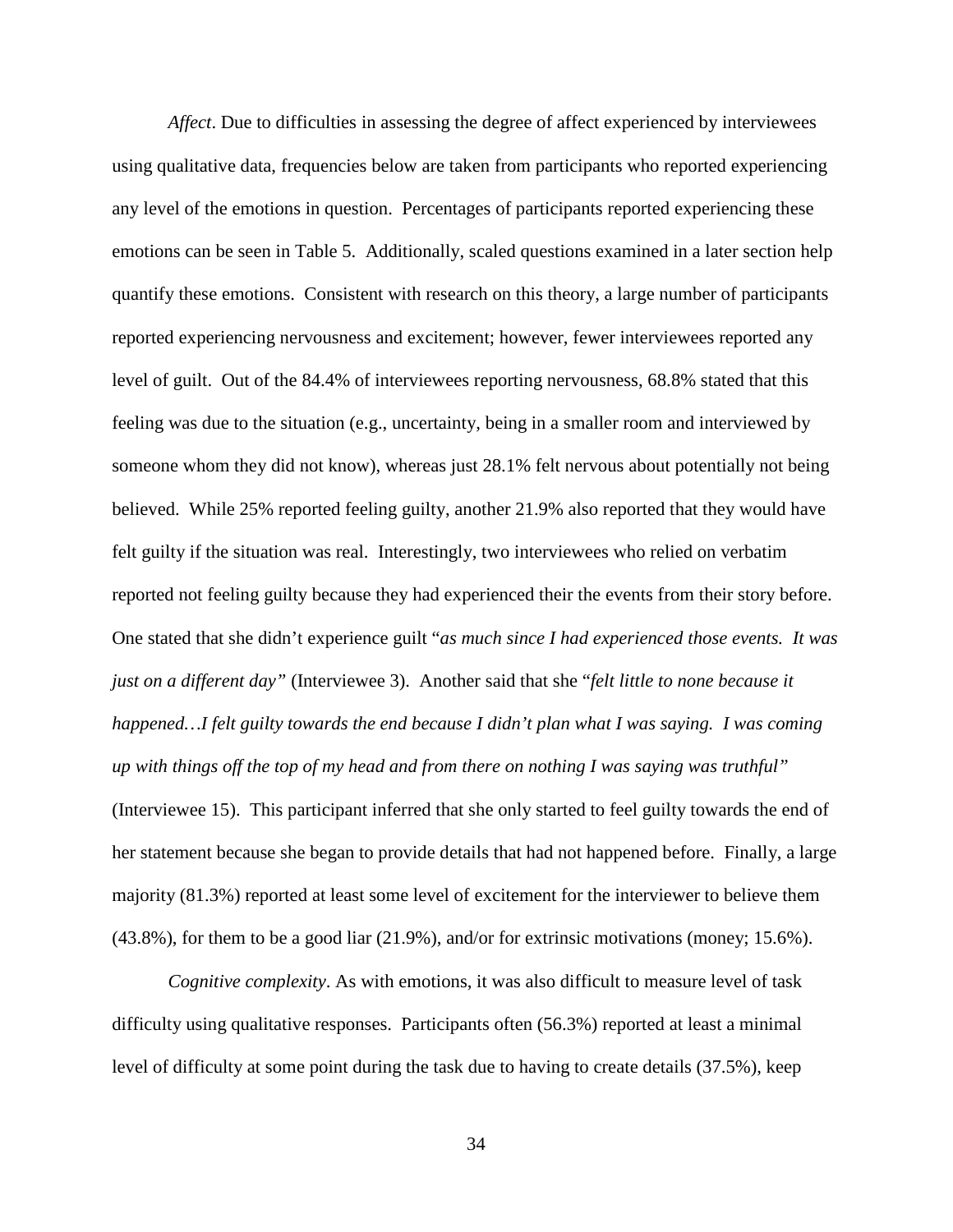details straight (53.1%), get the timing straight (18.8%), or consider/answer follow-up questions (18.8%). These responses can be seen in Table 6.

*Reported relationships between theories.* Strategies such as using the truth (associated with verbatim) were perceived to be easier (62.5%), and similarly, more comfortable for participants to use (40.6%) than alternatives. One individual commenting on the issue of cognitive effort said that she chose the strategy because "*using these two events that were true would help make things easier…if you had asked me, um, who I was with or anything like that I could provide truthful statements, so it was just easier"* (Interviewee 16) and another that "*If I tell you the truth it's going to be easier for me to remember everything"* (Interviewee 27). In discussing comfort, another interviewee (Interviewee 22) felt that using truthful events "*was about making (herself) feel comfortable in her lie*" and that she "*would get anxious if (she) had to completely make it up*." Another said that she "*included the part that was semi-true so that way I feel more comfortable telling someone the truth rather than lying the entire time"* (Interviewee 18).

*Motivation.* A final theme that interviewees often referred to was related to their motivations in performing this task. Percentages of responses related to this theme can be found in Table 7. Overall, 84.4% appeared to generally care about successfully completing the task. Extrinsic motivation in the form of money was mentioned by 34.4% of the participants, although 15.6% mentioned it in terms of cause for added excitement in completing the task. For example, one individual stated "*Well yeah, that would have been pretty cool because I would get five dollars and that means it would have been a good lie…I felt it (excitement) at the time. I was like 'okay, this is a really solid lie.*'" (Interviewee 25). Only one person stated that they would not have cared as much if not for the monetary incentive. Conversely, intrinsic motivation, from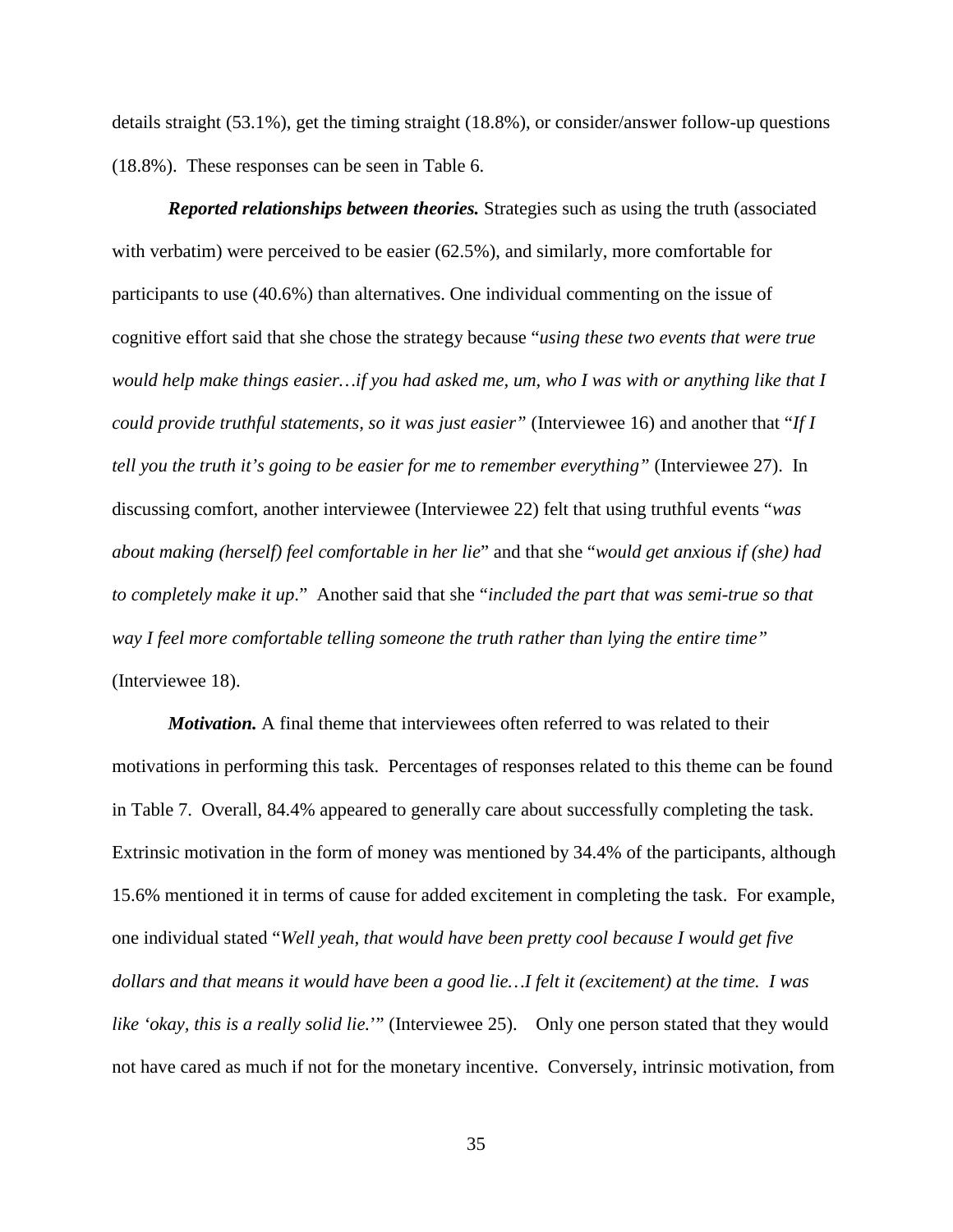the desire to either test or prove their abilities to lie successfully, was explicitly mentioned by 37.5% of participants. Interviewee 27 was one such individual as he said "*I always tell my friends that I'm a good liar…So, like, alright if I can prove myself to be a good liar I can tell them that*." Finally, 15.6% of individuals felt the desire to get the task over with as quickly as possible. However, in every case, this desire was associated with nervousness or anxiety rather than a complete lack of motivation. For example, "*I had a more detailed story in my mind but when I was telling it I just wanted to get it over with as soon as I could because I got really uncomfortable"* (Interviewee 2).

*Attitudes toward lying.* While CTA questions did not directly explore interviewees' feelings on lying in general or their beliefs regarding their performance in this specific task, many provided responses related to these issues. These findings are displayed in Table 8. In reporting their feelings about lying, 15.6% of participants said that they did not like lying and 31.3% reported being poor liars. Those who did not like to lie made comments such as, "*I get uncomfortable when I lie,"* (Interviewee 2) and "*I know people know when I'm lying; I don't really like to lie*" (Interviewee 18). Others (15.6%), though, were confident in their lying abilities: "*I have some experience acting and I've been able to tell lies before when I need to, so I figured even if my story wasn't well planned out, I still would be able to tell good lie given the questions asked and stuff. So yeah, I have high confidence in my ability to tell a good lie"* (Interviewee 13). Of individuals who actually provided statements, 25% believed that they had been successful after the interview and 25% believed that they had failed and would be judged deceptive.

**Responses to protocol analysis questions only.** As discussed above, one advantage of PA over CTA is that the latter risks influencing participants' responses simply by referencing a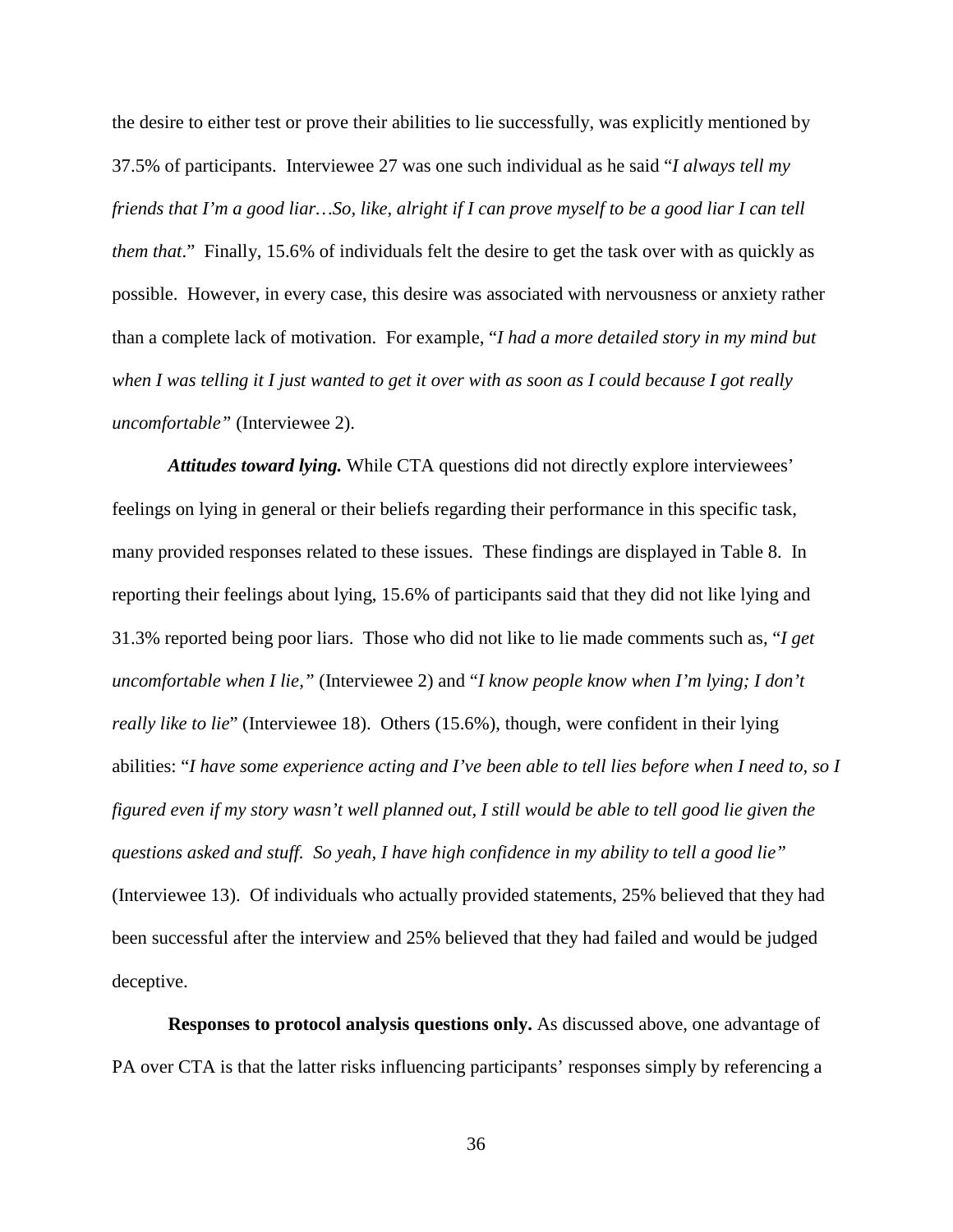particular issue in a question. Therefore, while PA questions may have produced less overall information than what was acquired from the CTA section, this information is more reliable. However, it is also likely that participants waited until CTA questions to report some thoughts, feelings, or motivations because they did not realize that it was important enough to mention in the free recall.

In general, there were few differences in trends for responses to PA questions only versus the entire interview. For example, similar to responses across both PA and CTA sections of the interview, 62.5% of interviewees mentioned incorporating an everyday situation into their lies, with 28.1% reporting the use of typical and familiar events and 40.6% reporting use of the truth. The dilemma between complexity and simplicity was still apparent when looking at just PA questions as 12.5% of individuals referred to each dimension. Issues related to timing were also reported to be important for a sizable number of individuals (37.5%).

As far as managing impressions, interviewees still mentioned the desires to appear credible and honest (43.8%) and calm (15.6%). One slight change in these trends was that 34.4% mentioned planning to control at least one nonverbal cue compared to 12.5% who planned to control a verbal or vocal cue. This is a greater difference between the two than was the case across the entire interview (87.5% vs. 71.9%).

When examining emotions, nervousness was reported in 68.8% of PA questions (vs. 84.4% total), while only two people mentioned guilt and none mentioned excitement in this portion of the interview. Finally, in examining cognitive complexity theory, 15.6% of participants freely recalled difficulty with at least one part of the task.

**Key differences between plan and provide conditions.** The results above discussed trends in responses across plan and provide conditions. However, there were a few interesting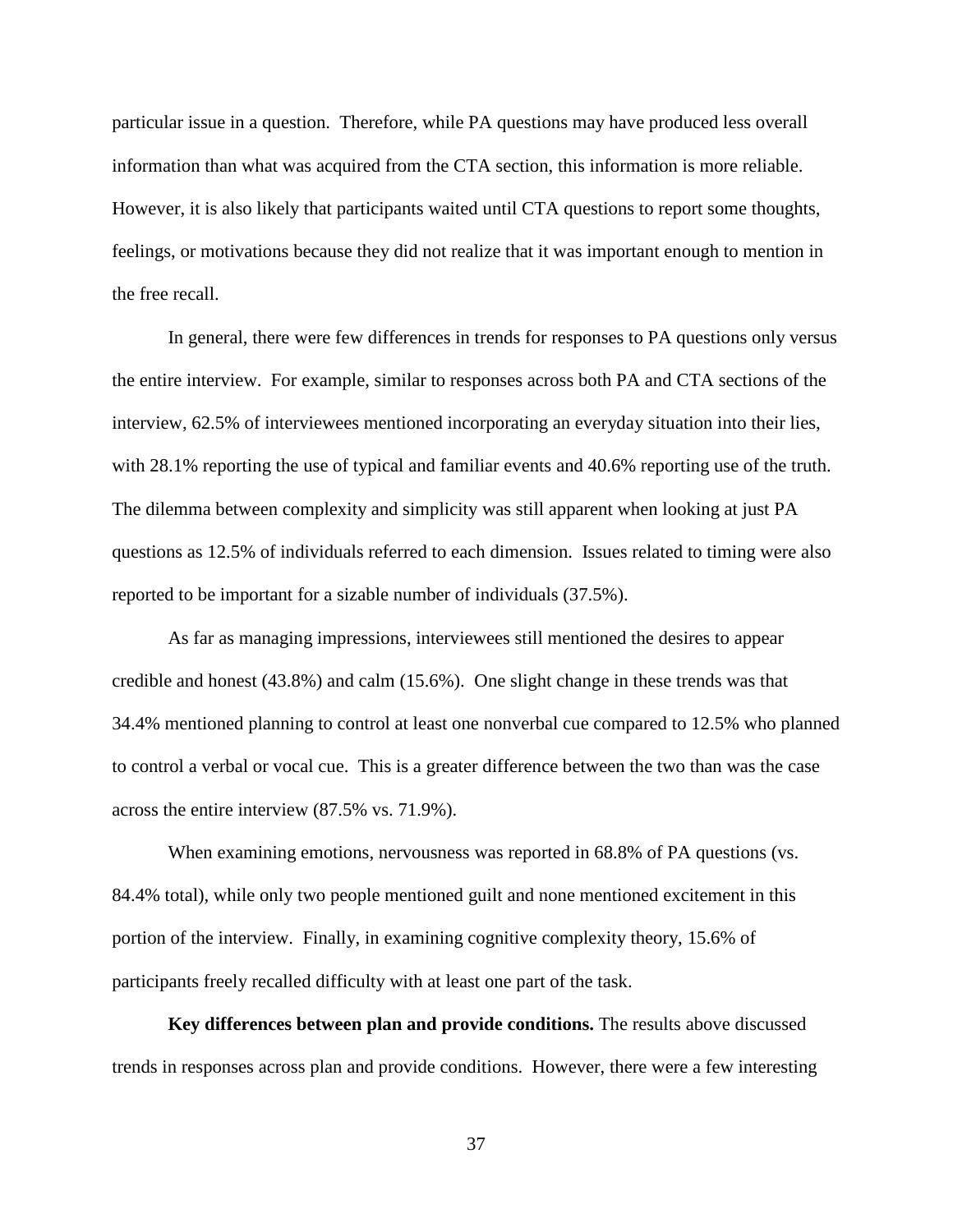differences in responses between each of these conditions. In general, it appears that their strategy shifted when providing the statements (compared to planning) in order to make the task easier. Providers reported using simpler statements and relying to a greater extent on familiar events and the truth (i.e., verbatim). Due to small sample sizes, findings were reported when differences in responses between groups was three or more interviews. These differences in percentages can also be found in Table 9

Those who planned, but did not actually provide statements more often reported attempting to create a complex statement (81.3%) than did those who provided statements (50.0%). Providers, on the other hand, were more likely to report using everyday situations (96.2%) than planners (75%). Planners used more gist than providers (75% vs. 50.0%), while providers more often used a mix of both gist and verbatim (43.8% vs. 6.3%). Sticking to the planned story was a focus of more participants in the providing condition (56.3%) compared to the planning condition (6.3%); however, many providers (43.8%) reported being unsuccessful with this goal because they failed to say everything that they had planned.

There were also a few differences related to the primary theories of deception. 'Providing' interviewees (81.3%) were more often concerned with controlling verbal cues than 'planning' interviewees (62.5%). In terms of emotions experienced, planners more often reported being nervous (96.2% vs. 75% of providers), particularly about being judged as deceptive (43.8% vs. 12.5%), and fearful (37.5% vs. 12.5%).

**Scaled measures.** The scaled measures were developed in order to supplement qualitative measures. While the qualitative information provides a greater depth with which to understand of lying, Likert scale questions succinctly describe participants' emotions, motivations, and cognitions throughout the task. Responses to these questions demonstrated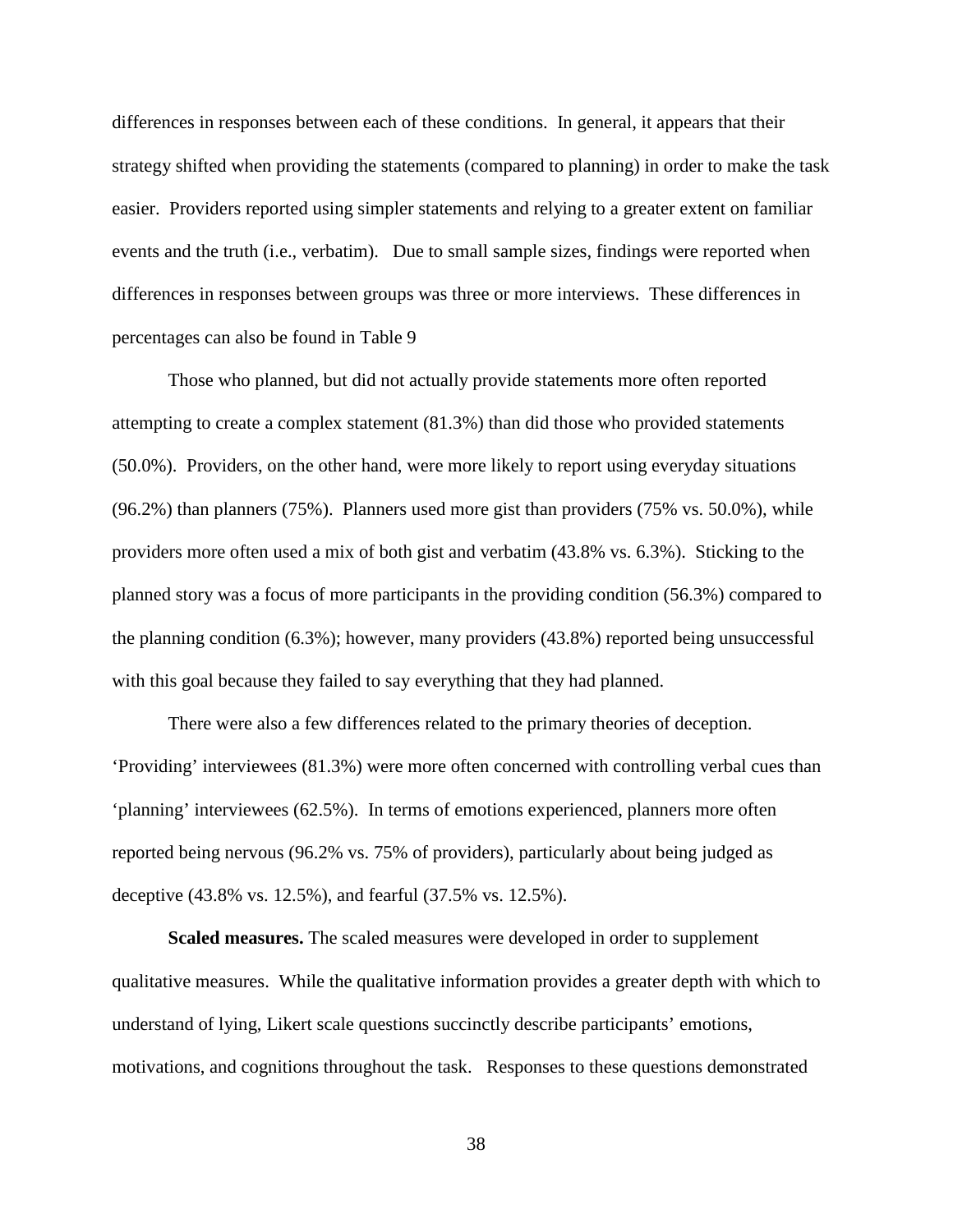that these psychological processes were all engaged, to a certain degree, during the task. Correlations between measures of these theories, as well as memory reconstructions, suggests that these theories are interdependent.

All questions were measured on a 7-point Likert scale (see Appendix C). Participants rated their excitement ( $M = 4.53$ ,  $SD = 1.93$ ), attempted behavioral control ( $M = 4.75$ ,  $SD = 1.93$ ) 1.65), perceived cognitive complexity ( $M = 4.25$ ,  $SD = 1.76$ ), and comfort lying ( $M = 4.19$ ,  $SD =$ 1.62) all significantly greater than the midpoint (i.e., 3.5),  $t's(31) \ge 2.382$ ,  $p's \le 0.024$ . They also reported feeling less guilty ( $M = 2.63$ ,  $SD = 1.45$ ) than the midpoint,  $t(31) = -3.405$ ,  $p = .002$ . No other measures differed significantly from the midpoint (*p'*s > .05). See Table 10 for all scaled measure means and standard deviations.

It would be reasonable to hypothesize that levels of emotion, impression management, and cognitive complexity would increase when moving from planning to providing; however, *t*tests comparing responses from participants in these conditions only found differences in excitement (Plan  $M = 5.31$ ,  $SD = 1.78$ , Provide  $M = 3.75$ ,  $SD = 1.81$ ),  $t(30) = 2.47$ ,  $p = .02$ ,  $d =$ .87, and comfort level (Plan *M =* 5.07*, SD* = 1.28, Provide *M* = 3.38, *SD =* 1.50), *t*(30) = 3.37, *p*  $= .002, d = 1.21.$ 

Examining correlations between these measures could provide interesting insight into how the theories of deception (including memory reconstruction) and participant level of comfort are interrelated. It is important to note that all correlations are exploratory and have low power. They should only be used as support for other findings and as a tentative guide for future research questions. Only significant correlations will be reported in this section (see Table 11 for all correlations). The measure of gist versus verbatim was negatively correlated with reported cognitive complexity  $(r = -.484)$ , suggesting that the more verbatim that was included, the easier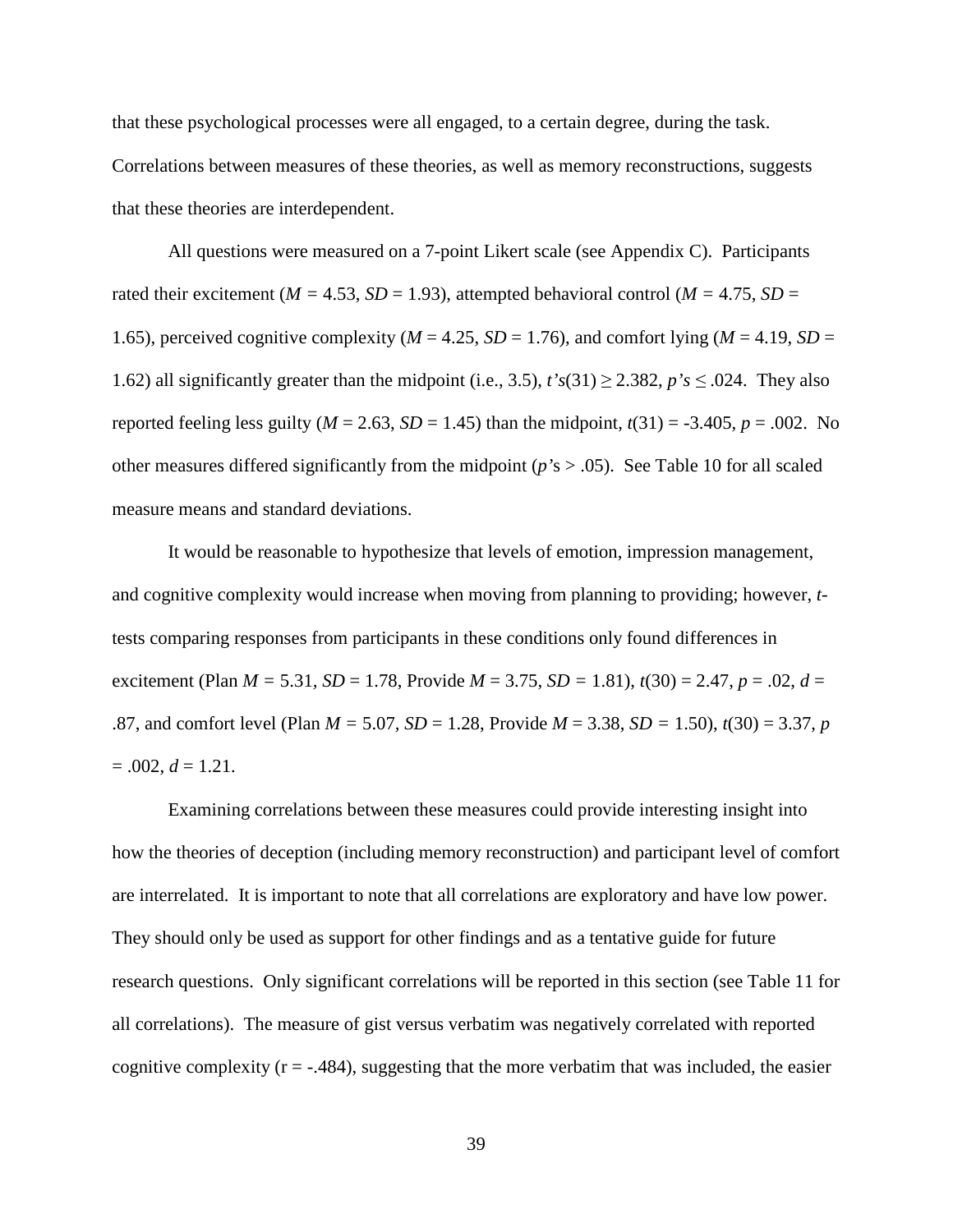the task became. In terms of impression management, the degree to which participants monitored the interviewer was positively correlated with both level of guilt ( $r = .409$ ) and cognitive complexity  $(r = .427)$ , and was negatively correlated with participants' comfort levels with lying ( $r = -.502$ ). Guilt was also positively associated with fear ( $r = .368$ ) and negatively associated with level of comfort in lying  $(r = -0.386)$ . Finally, cognitive complexity was negatively correlated with level of comfort  $(r = -.437)$ , indicating that the more difficult participants perceived the task to be, the more uncomfortable participants were in completing the task.

## **2.6 Study 1 Discussion**

Participants in the current study showed significant insight into their thought processes during the lying process. There are several examples throughout the interviews that highlight the meta-cognitive skills participants used. One individual reported, "*…if I said I went out with some friends, that makes it seem like I could have committed a crime because friends when they were together get into some mischief more than anything else, so I said I was with my girlfriend so it was more believable"* (Interviewee 13). This individual recounted carefully weighing the benefits and consequences of perceived believability to determine exactly who he should include in his statement. Another reported "*I wanted to be as detailed as possible, but not overly detailed because nobody remembers exactly when and where and how something happened. So I was going to give general statements like I got to dinner around 6:20ish.'"* (Interviewee 11). This commitment that most participants displayed to the study provides credibility to the conclusions drawn below.

**Hypothesis 1.** Somewhat consistent with Hypothesis 1, the results of Study 1 replicated some previous findings on the strategies of liars. A considerable percentage tried to make the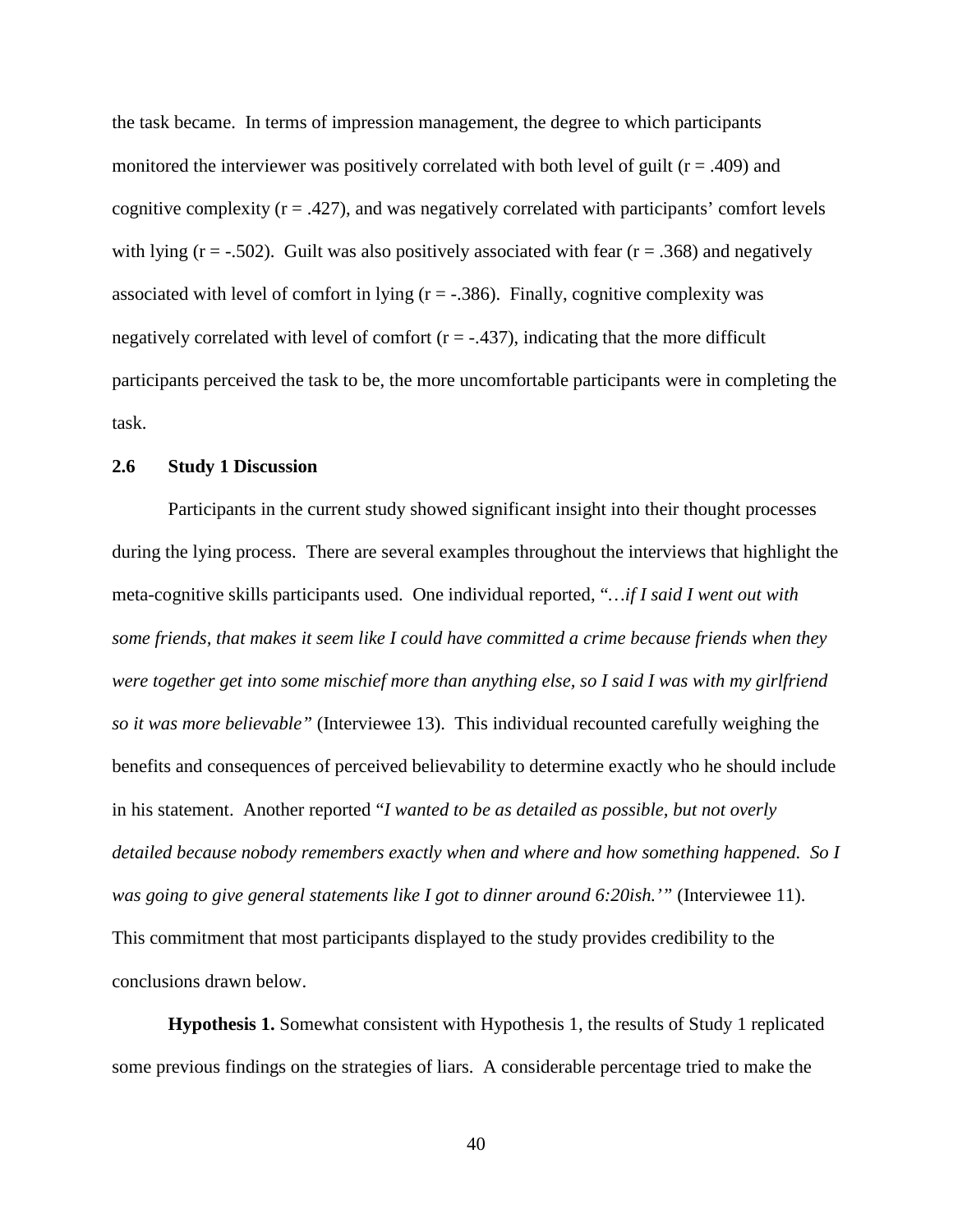statements as truthful as possible (Hartwig et al., 2007) and incorporated real world situations (Stromwall et al., 2007). In contrast to Stromwall et al. (2006), a greater number of participants reported attempting to make their stories more complex rather than simpler. However, this strategy of using a complex statement was less common for participants who actually provided their statement (compared to reports from planners). When it came time to present their statement, they appear to have attempted to simplify it. This is likely in part due to the findings that some (15.6%) participants wanted to get the interview over with due to discomfort, while others reported forgetting to say everything that they planned (21.8%).

**Hypothesis 2.** The results also provided support for Hypothesis 2. Leins et al. (2012) and Bond and Speller (2010) contended that not only do individuals use as much truth as possible, but in the context of an autobiographical account, they most often use an experience that has happened before. While it appears that individuals do use familiar situations and frequently report using truthful information, upon closer inspection, only 18.8% of participants primarily relied on one or more exact experiences (verbatim) for their statements. Another 21.9% used verbatim for some of the activities in the stories and gist for others. A majority (59.4%) of individuals relied mainly on gist traces for their stories. When asked general questions regarding their strategies, participants frequently responded that they incorporated actual experiences. Other studies (e.g., Stromwall et al., 2007; Leins et al., 2012) stopped their analyses of strategies at this point. However, upon more comprehensive questioning, it became clear that participants were often not actually relying on vivid, episodic memories (i.e., verbatim). Instead they were simply using scripts of events with which they were quite familiar. Therefore, concern from Leins et al. (2012) regarding the utility of tools such as Reality Monitoring may be less problematic than it appeared.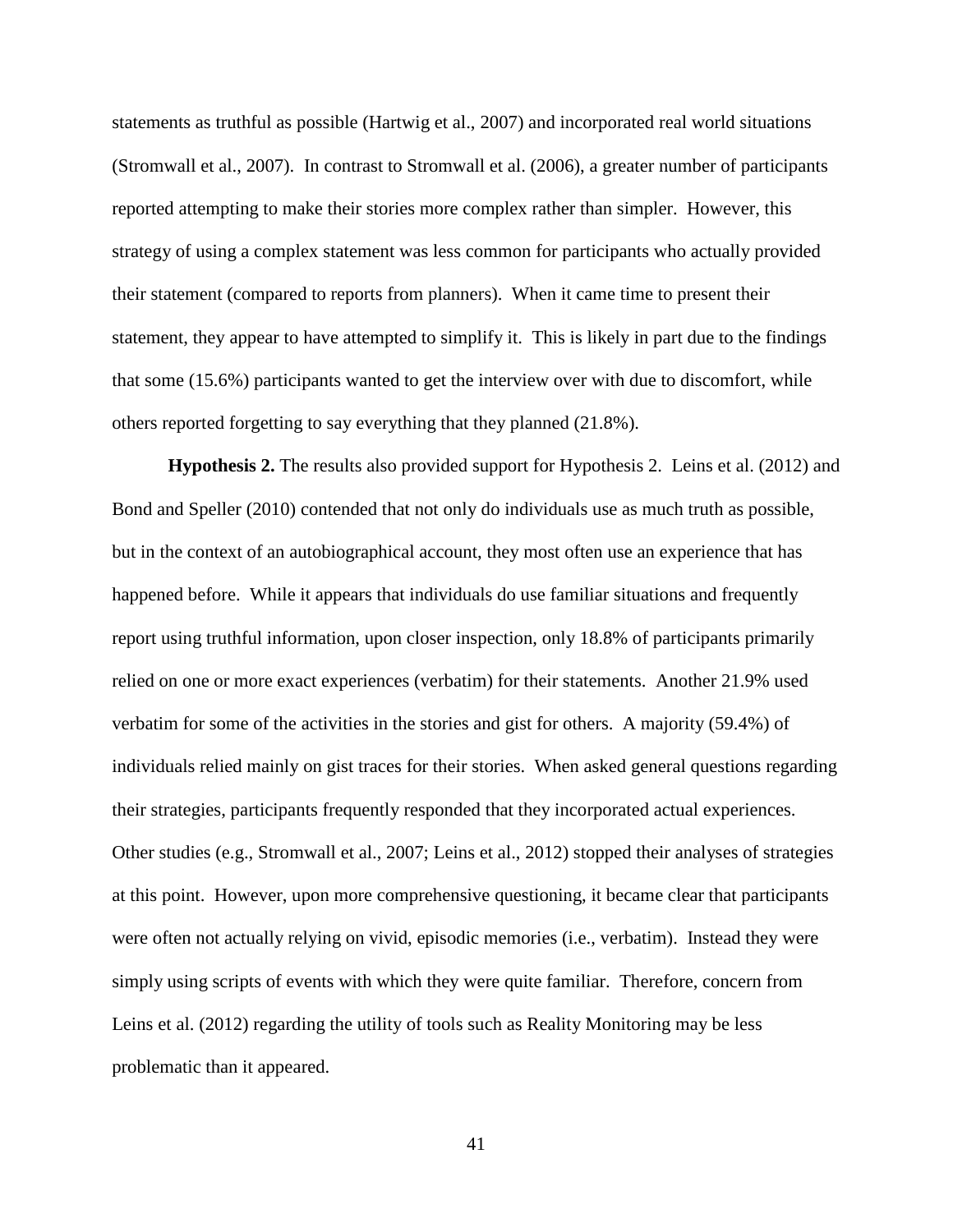While it may appear that use of verbatim would be most effective for liars, interviewees suggested logical reasons for why creating a story with gist might be most beneficial. Interviewee 13 wanted to leave his story open and be flexible in order to avoid being 'boxed in' a lie during follow-up questioning. Then, if asked specifics, he said that he would rely on verbatim so he could think quickly, and add logical and sufficient detail on the spot. Additionally, individuals may not have (good) memories of an experience for every situation. Situational constraints for a lie may not allow an individual to use a displacement strategy. Novel lies could afford individuals more flexibility in comparison to displacements–something that previous researchers did not consider when evaluating the use and value of novel lies.

An interesting yet perplexing finding regarding memory is that when comparing planners to providers, planners were more likely to primarily rely on gist, whereas providers more often used a mix of both gist and verbatim. It could be that as interviewees were put on the spot and began to provide a statement, they reverted to using stories for which they have vivid memories in order to make the task easier.

**Hypothesis 3.** While it is difficult to quantify the degree of success the study had in invoking the processes outlined in the three main theories of deception, participants did report the presence of these processes to a certain degree.

*Impression management.* Impression management was a strong focus for many participants. They wanted to portray general impressions such as honesty, calmness, seriousness, and friendliness/innocence. Friendliness and innocence were impressions not considered prior to the study and do not appear to have been discussed or examined in the literature. These impressions were not necessarily based upon the content of the lie, but rather were used in order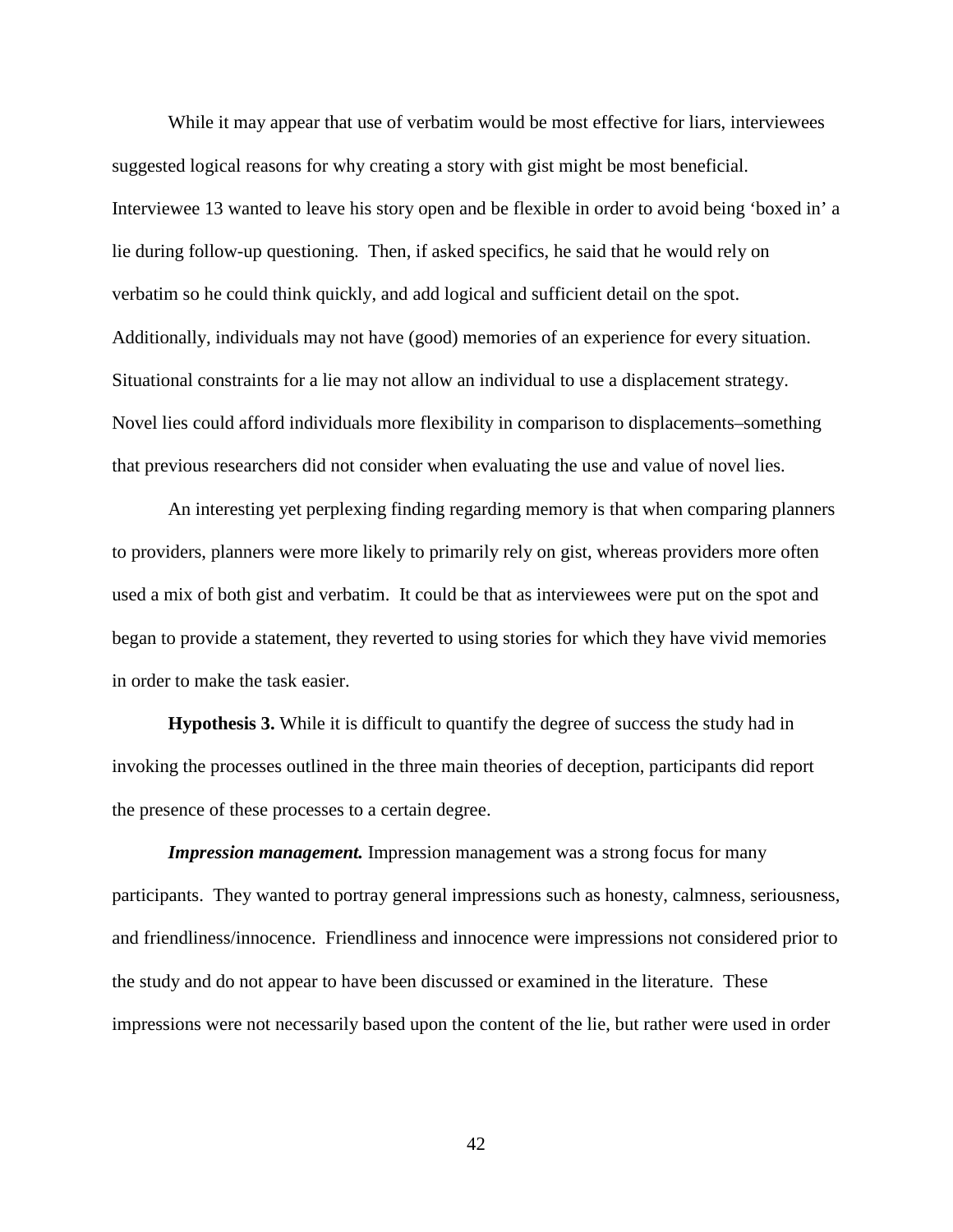to build rapport with the interviewer and make the interviewee appear like a person who would not be deceptive.

Participants also made concerted efforts to leverage their understanding of deception detection by attempting to control a variety of specific behaviors. For many, these attempts were based on incorrect information acquired from television shows or other media sources. Not surprisingly given research findings that the average person incorrectly believes many nonverbal cues to be diagnostic of deceptions and does not tend to consider verbal cues, participants in this study reported attempting to control nonverbal behaviors more frequently than verbal or vocal behaviors. These differences increased when only examining responses to the more reliable, unguided PA questions. Highlighting these misconceptions, one participant actually cited a diagnostic verbal behavior but was incorrect in how it was related to deception. After spontaneously correcting himself (a cue to truthfulness) in his statement, he said "*but when I came back (to correct himself), I was ahh, like, I guess I failed"* (Interviewee 34). Conversely, the finding that participants considered more verbal and vocal cues in the providing condition than in the planning suggests that participants may indeed consider verbal cues nearly as often as nonverbal, just at a later stage in the process.

A final way that interviewees attempted to (or planned to) manage their impressions was by monitoring the interviewer. A majority of interviewees considered this in some fashion, mainly by observing the interviewer's facial expressions in order to to determine if s/he believed their stories, or by considering what the follow up questions might be and how they might be asked. For those who only planned the statements, it was difficult to explain exactly what information they would look for and how they would use it to their advantage. A sizable percentage of individuals who provided their statements reported that they were unsuccessful at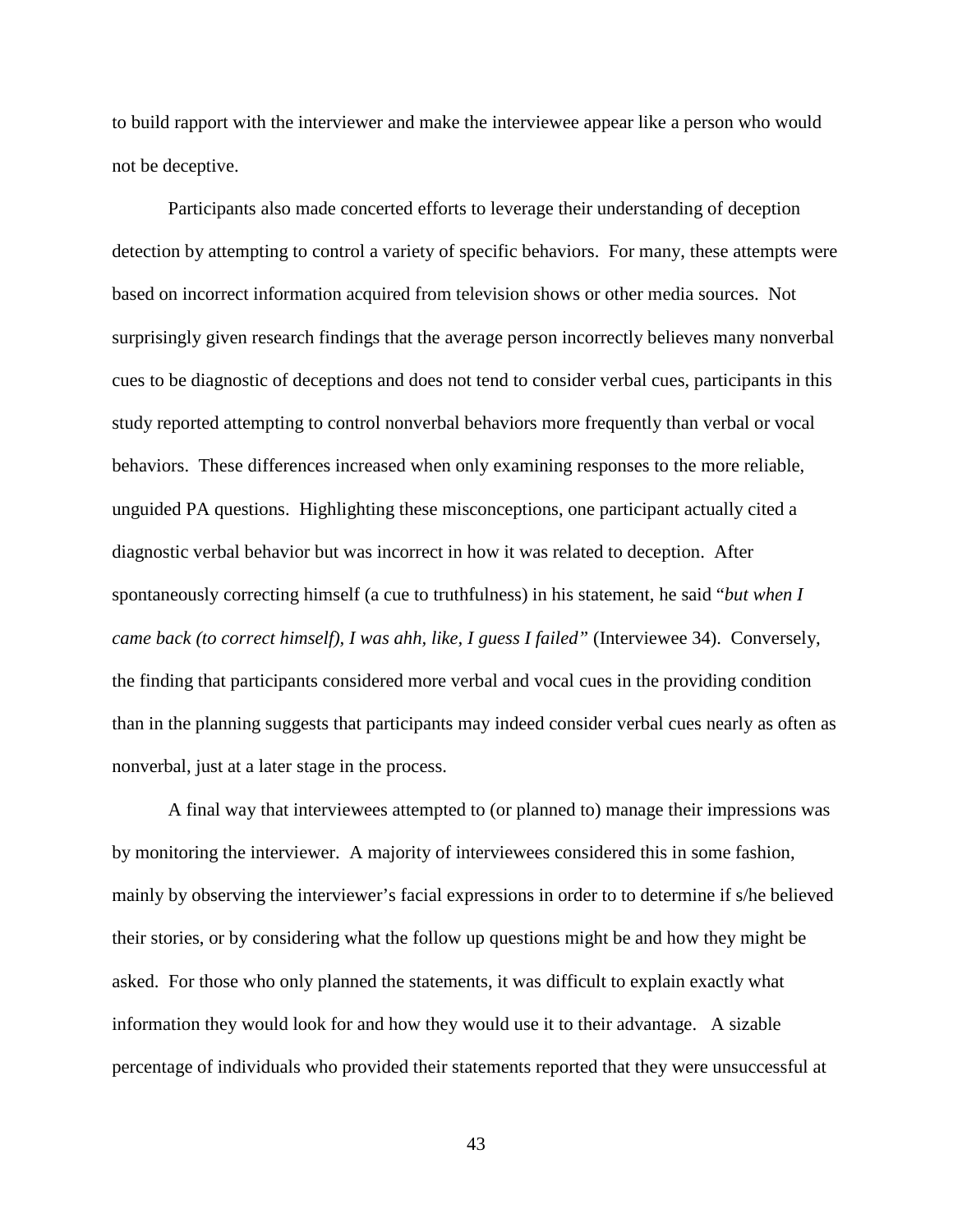reading the interviewer's reactions. A likely reason for this is that the confederate was instructed to be unreactive so as not to influence the interviewees' statements. While these instructions did prevent participants from making use of the interviewer's reactions, similarities may exist between this situation and forensic contexts in which interviewers may likewise want to avoid providing participants with such information.

These efforts by interviewees to influence the situation illustrate an often overlooked phenomenon in the investigative interviewing literature. Interviewing techniques are focused on how the interviewer can manipulate the situation in order to obtain the desired information. However, it is clear that interviewees play an important role in this process. They are not simply a static character that is under the influence of the interviewee; they play an active role in this interaction.

*Affect.* A majority of participants experienced both nervousness and excitement. While excitement was not mentioned in the more reliable PA section, it is plausible that this is because participants did not consider this as an emotion when asked about their emotions in general. When directly asked about it, most participants readily recounted their excitement in trying to trick the interviewer and win the money. Guilt was only experienced by 25% of individuals and for most of these interviewees the level of guilt appeared relatively low. One likely reason for this finding is that while part of the guilt in liars is expected to stem from the act of lying, another predicted cause of guilt is from the situation about which they are lying to conceal. For instance, if someone is lying to cover up a crime they committed, affective theory predicts that they will feel guilty for committing that crime (Ekman, 1989). However, participants in the current study did not commit a transgression that would produce feelings of guilt. Interestingly, according to both qualitative and quantitative analyses, participants who provided their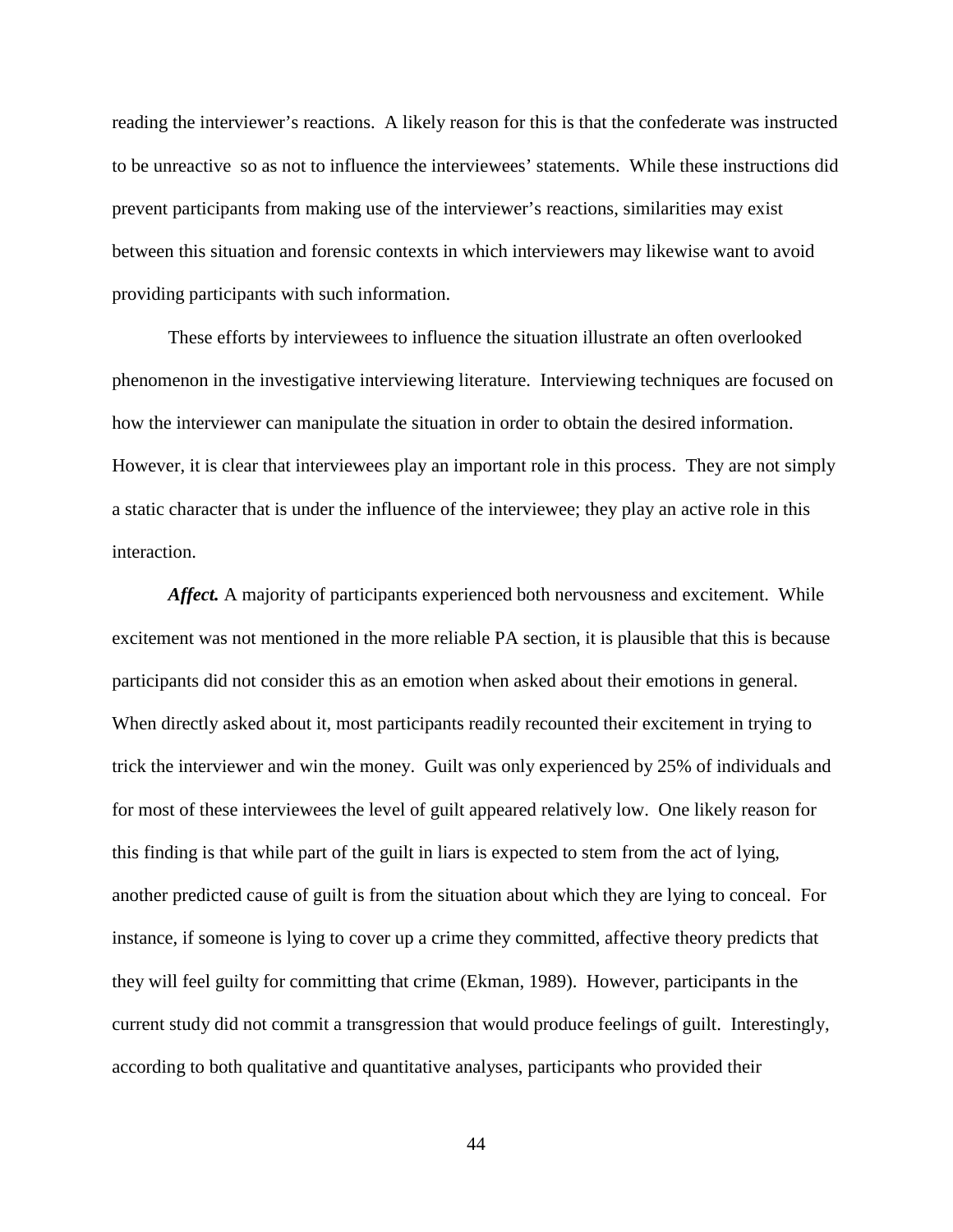statements were no more likely to be nervous than planners. In fact, planners mentioned being nervous more often in the interviews than providers. Furthermore, a higher rate of these planners reported that having to lie and potentially being judged as deceptive was a cause for this nervousness. It may be that participants were more nervous when first confronted with the task and the idea of an unknown interaction with the interviewer, but that they settled into the task once they began providing their statements, and the nervousness was therefore alleviated and sometimes forgotten.

*Cognitive complexity.* A majority of participants reported exerting cognitive effort at some point during the task; however, as with the affective responses, it is difficult to determine how this level of perceived difficulty compares to that of a real world situation. Participants referred to some of the issues that research has demonstrated make lying more difficult than telling the truth (Vrij, 2008): creating and keeping details of the story straight and consistent, and monitoring the actions of the interviewer.

**Hypothesis 4.** One major purpose of the study was to investigate whether strategies such as relying on gist versus verbatim would differentially influence theories of deception. The strongest evidence for this can be found when examining gist and verbatim strategies alongside perceptions of cognitive complexity. Many of the participants explained how using truthful events made it easier to create and remember details (62.5%), and more comfortable (40.6%) than alternatives. Additionally, when examining individuals who reported that the task was somewhat difficult, 75% (compared to 62.5% overall) used gist. Only 12.5% (compared to 18.8% overall) of these individuals used verbatim. The significant correlation between perceived cognitive complexity and level of gist versus verbatim supports this hypothesis as well. Given the support in deception research for cognitive complexity theory over the affective and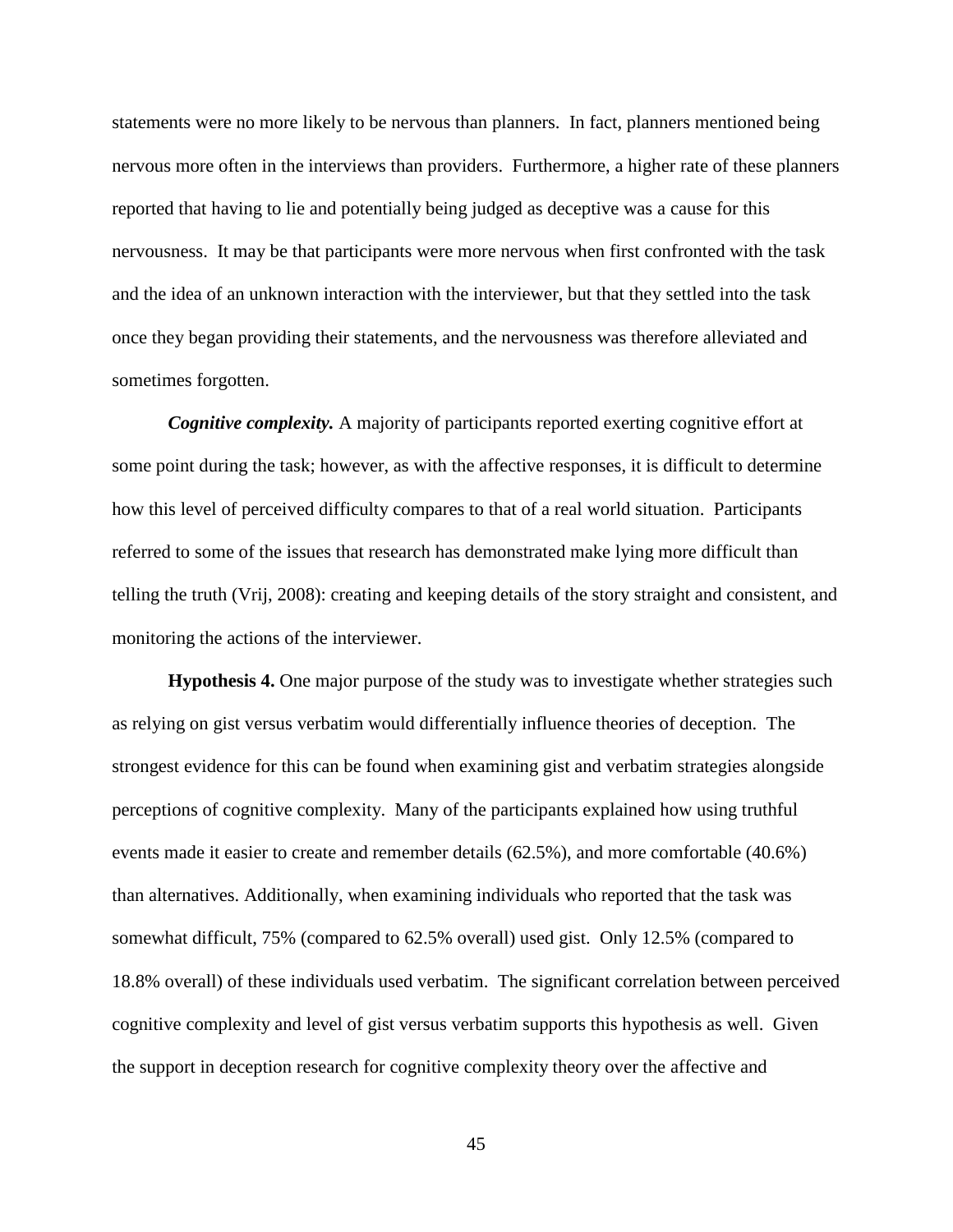behavioral control theories, this relationship could have significant implications with regard to cues displayed by liars and in turn, deception detection.

**Other exploratory findings.** A major goal of qualitative research is not only to use findings as support for quantitative results in testing theories, but also to serve as a guide for future research. Qualitative studies can often uncover relationships that may not have been considered or examined otherwise. The current study discovered several trends that were not related to primary objectives of the study, but could have important and interesting implications.

*Variation in responses.* In general, not only were there many misconceptions regarding issues such as verbal and nonverbal behavior, but there also appears to be general disagreement in terms of strategies to use when lying. One-third of participants reported that they wanted to keep their stories simple, whereas two-thirds attempted to make them complex. A minority (18.8%) reported trying to make their stories unique, while 84.4% chose to create statements based on everyday/typical situations. As mentioned previously, a majority relied primarily on gist, others on verbatim, and still others on a mix of the two. Twenty-five percent reported attempting to maintain a serious mannerism and 40.6% treated the situation casually, as if the interviewer was a friend.

Some of these issues are not mutually exclusive. As discussed above, some participants mentioned wanting to make their statements detailed, but not too detailed. Other differences might be matters of perspective. For example, an individual wanting to keep the story simple might have a different perspective than someone reporting that they valued complexity, in terms of the degree of detail required for a story to be considered simple versus complex. While their intentions differ, these individuals might, in reality, create similarly detailed stories. However, even with this caveat, it appears that there is significant disagreement as to the best way to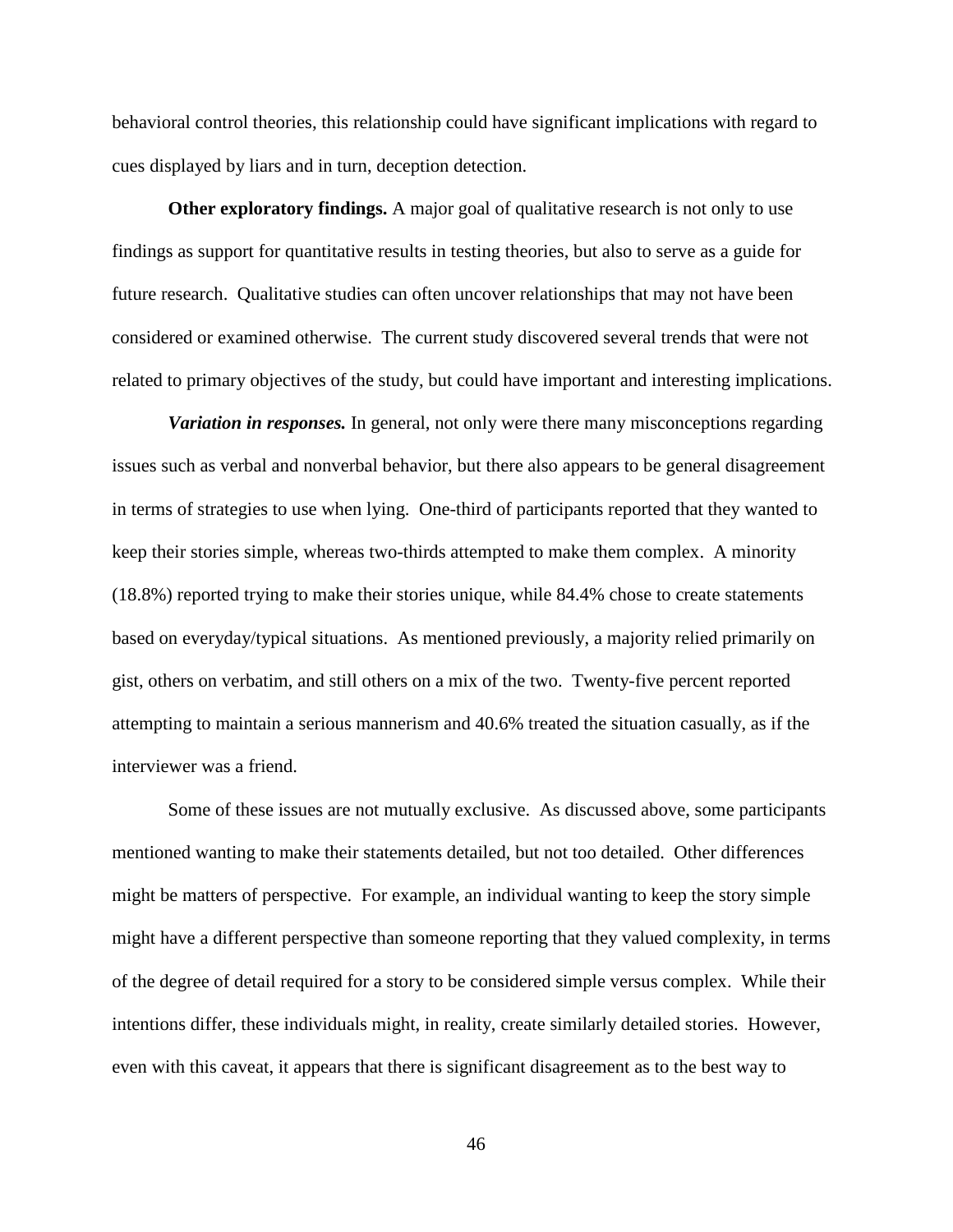formulate a deceitful autobiographical statement. Only one person explicitly said that they "*didn't know how to formulate a believable lie"* (Interviewee 22), and many professed that they were good liars or knew how to lie from sources such as the media. Given the level of diversity and misconceptions found in responses, it appears that fewer people should have been so confident in their abilities.

*Excusing lies.* Responses regarding the motivations behind and benefit of using truthful details in statements were striking to note as well. Using truth in their statements seemed to make many participants feel like they were absolved of blame for lying. Two participants explicitly stated that they felt less guilty because what they were saying was at least partially true. One *"felt little to none because it happened"*, but then *"felt guilty towards the end because I didn't plan what I was saying. I was coming up with things off the top of my head and from there on nothing I was saying was truthful*" (Interviewee 15). Many others made comments such as "*I didn't want to come up with an actual lie"* (Interviewee 25), "*you're not lying, you're being truthful"* (Interviewee 2), and "*that's why I thought it was really honest*" (Interviewee 35). It appears that adding truthful details to statements made participants perceive their accounts as less deceptive and therefore, less taboo. This may help to explain why people lie with regularity even when lying is condemned by society. People can create statements that are not entirely deceptive, and this relieves some of the responsibility they would otherwise feel for lying.

*Experimental realism.* One frequent criticism of deception research is that laboratory settings do not closely enough mimic actual forensic contexts where participants would have high motivations for lying and experience intense pressure while doing so. Therefore, lies may differ significantly between the two settings. Based on responses, it appears that participants in the present study were motivated to create successful deceptive statements. However, it is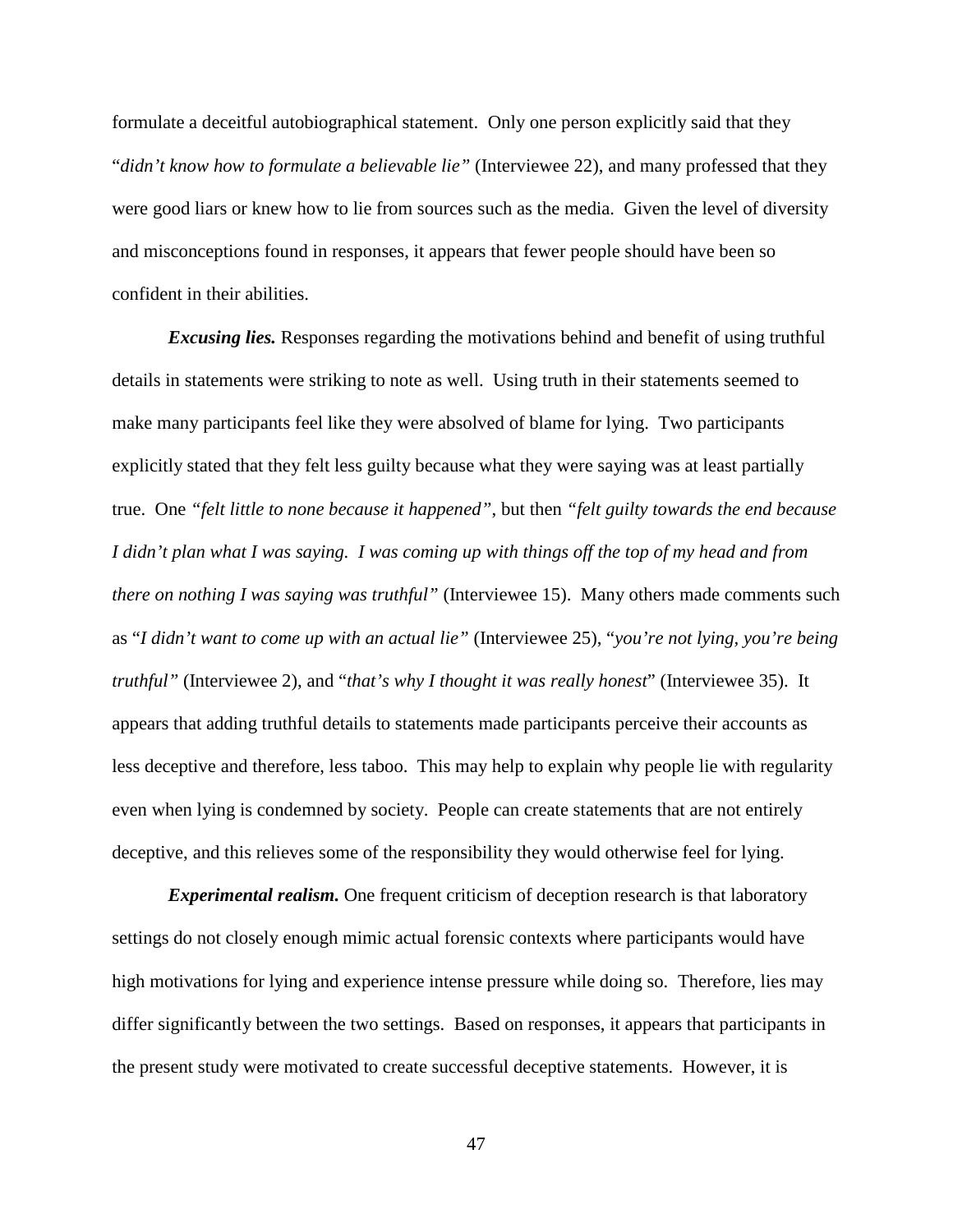important to note that the motivations reported in the present research (e.g., to test/prove lying abilities) may differ from those found in real life scenarios (e.g., to not to get caught). Therefore, even if participants' levels of motivation began to approach that of an individual in an actual forensic or social setting, the difference in how they were motivated could result in divergent behaviors. A slight majority of participants reported choosing strategies that they believed would most likely lead them to be judged as credible, and a sizable percentage also reported being intrinsically motivated to prove or test their abilities. All but one explicitly mentioned a desire to be believed in their interview. While several did mention money as an extrinsically motivating factor, typically this did not appear to be the primary motivation. Money as a motivator was mentioned just once in the more reliable PA section, and only one interviewee explicitly said that he would not have cared if it was not for the money. Additionally, as indicated above, a vast majority of participants reported experiencing at least some level of nervousness/anxiety and excitement in completing the task, with 25% reporting guilt. While the degree to which they experienced these emotions may be less than a forensic interviewing context, participants in the present study did feel the same emotions that would be expected in the real world. Furthermore, in examining responses regarding nervousness, 68.8% of participants reported being nervous about the situation of the interview rather than at the prospect of lying or being judged a liar (28.1%). Given these results, it could be inferred that a majority of truth tellers would also experience nervousness if they were in the same situation (i.e., being interviewed by a stranger in a small room and uncertain of how the interview would unfold). This finding supports a major criticism of the affective theory of deception–truth tellers can experience similar emotions as liars. This becomes problematic given that it is extremely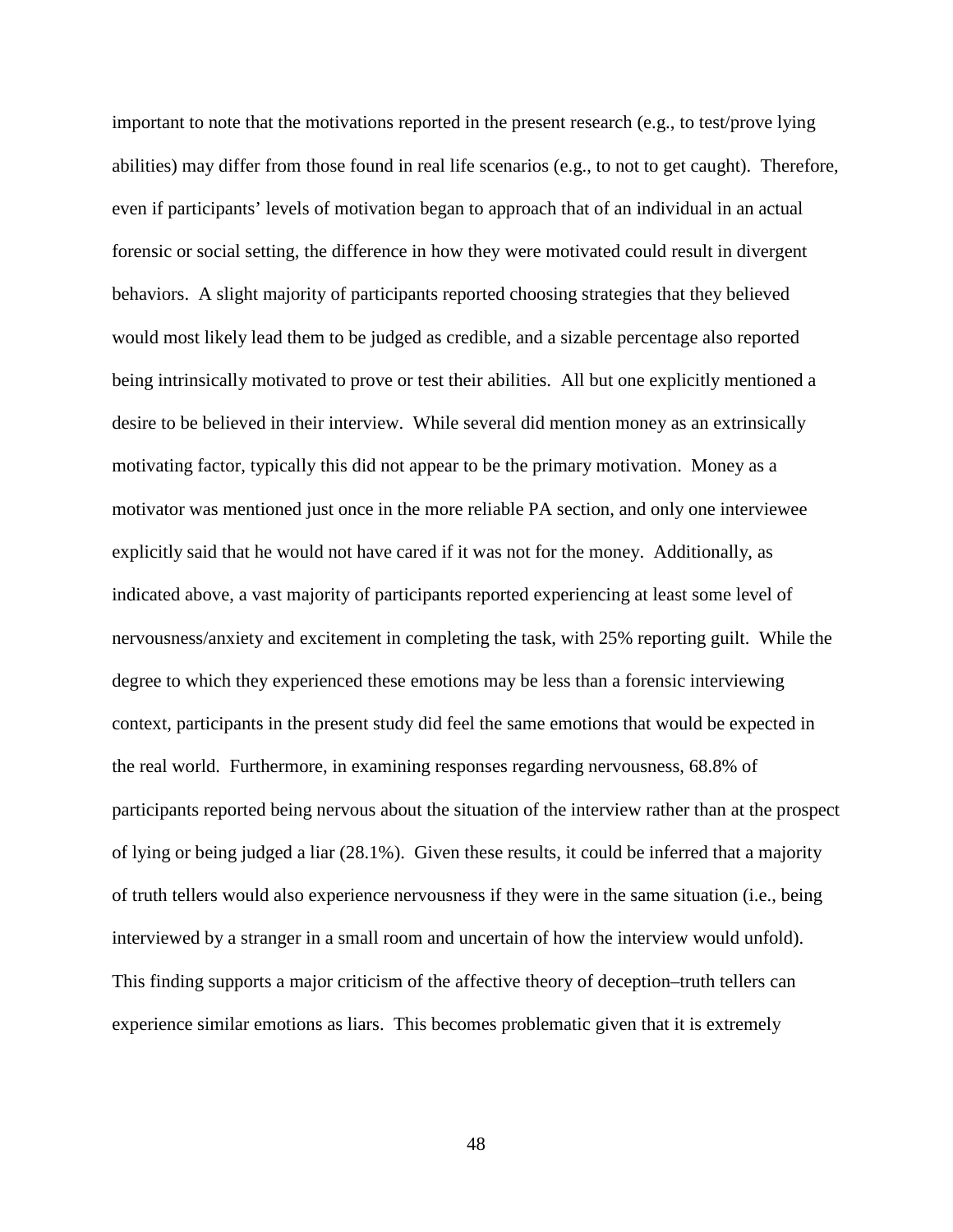difficult, if not impossible, to discern the difference between nervousness due to a situation versus that caused by lying.

There were other interesting findings related to the time constraints of the task. Forty percent of participants reported using the first strategy and story that they considered. Real world situations would vary greatly in the time that individuals have to create truthful and deceptive statements. If participants were given more time, it is possible that strategies may have changed. On a related issue, half of participants who provided statements had the goal of sticking closely to their story, but very few were able to accomplish this goal. Most of these individuals noted leaving out some portion of their story. This may have been due in part to the amount of preparation time participants were given. If they had more time to prepare and practice their statement, they may have had fewer memory failures. Of course, if they had less time to prepare a lie, as would sometimes be the case in forensic contexts, participants may not have had time to come up with a strategy and statement, much less concern themselves with 'sticking to the story'.

*Relationships between theories.* Finally, while the relationship between memory and each of the primary theories of deception was of great interest in this study, it is also important to understand how the primary theories are interrelated. It was difficult to extract relationships using frequencies in the qualitative data; however, the exploratory correlations do indicate that these theories are related. Higher levels of impression management (i.e., behavioral control) appeared to make the task more difficult. Another form of impression management, monitoring of the interviewer, was associated with greater levels of guilt. Both task difficulty and guilt were in turn associated with level of comfort in lying. While these findings do not eliminate the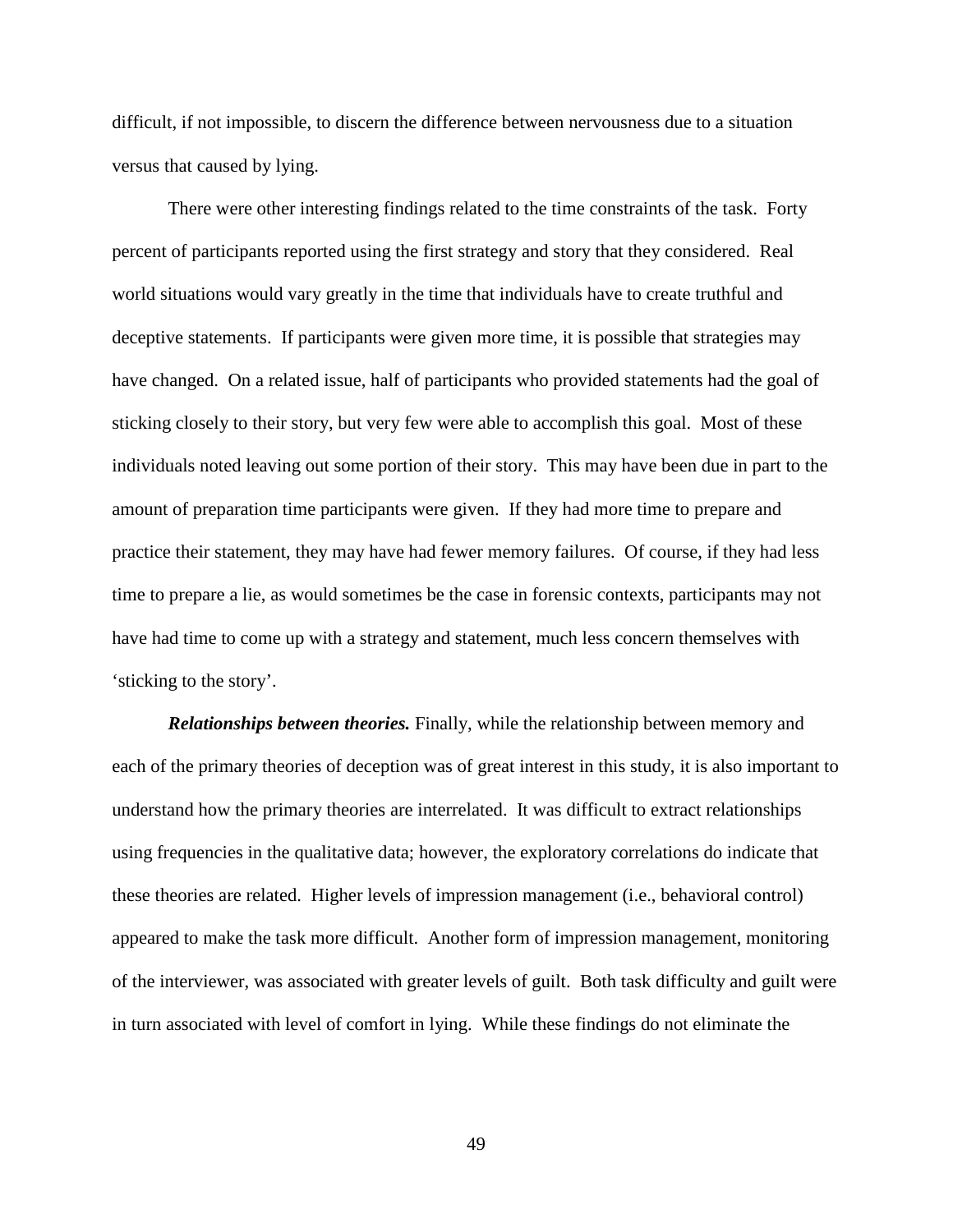limitations to affective and behavioral control theories, using these relationships to work toward a more integrative approach should improve the overall understanding of deception.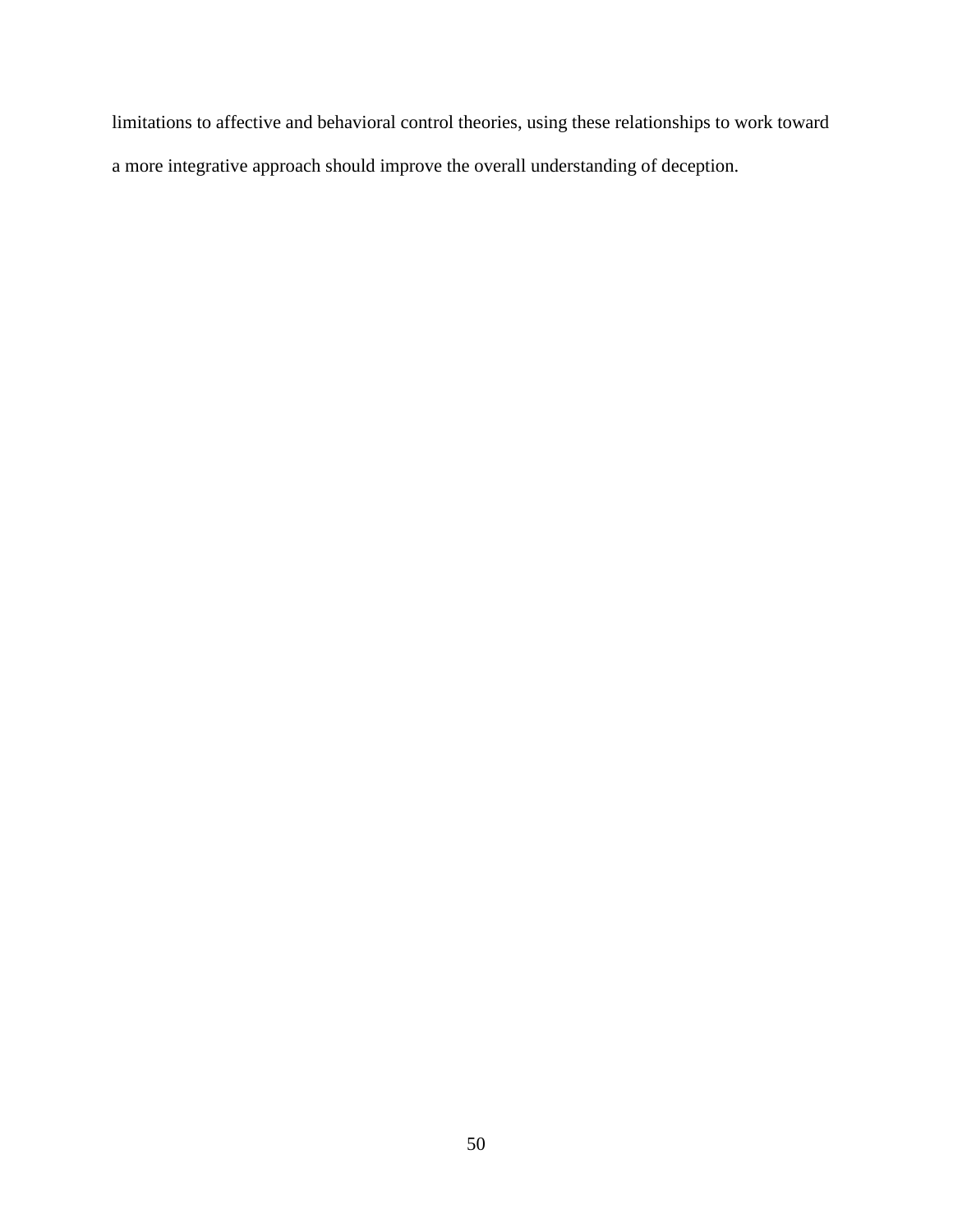## **Chapter 3: Influences of Lying Strategy on Cues Evinced (Study 2)**

## **3.1 Introduction to Study 2**

While cues in deceptive versus truthful statements have garnered much interest in the research, cue differences as a function of lie strategy have been virtually ignored. The findings from Study 1, that psychological processes are differentially associated with various lying strategies, could have considerable implications on cues to deception. Understanding the effects of these relationships on cues to deception could be beneficial in research aimed at improving deception detection abilities. Practitioners who have an idea of how someone may be lying could rely more heavily on diagnostic cues related to that specific strategy. Alternatively, a particular cue to deception may be an indication that an individual is using a particular strategy. This knowledge could then allow investigators to focus their questioning techniques appropriately.

Compared to lies of displacement, novel lies may be expected to contain higher levels of cues related to gist traces and semantic memory, and greater cognitive demand. Additionally, while it was difficult to extract associations between strategies and affective or behavioral control theories in Study 1, differences in cues associated with these processes may be found between these types of lies as well. If differences in cues between various lie strategies are found, this may explain some of the inconsistent findings in the cue literature where a particular cue is often found to be diagnostic of deception in one study but not in another. Those studies may vary in terms of the situational demands of the lie and therefore result in unique patterns of cues.

One of the few studies concerning linguistic differences between types of lies examined outright lies, omissions, and truths (Van Swol, Braun, & Malhotra, 2012). Each participant in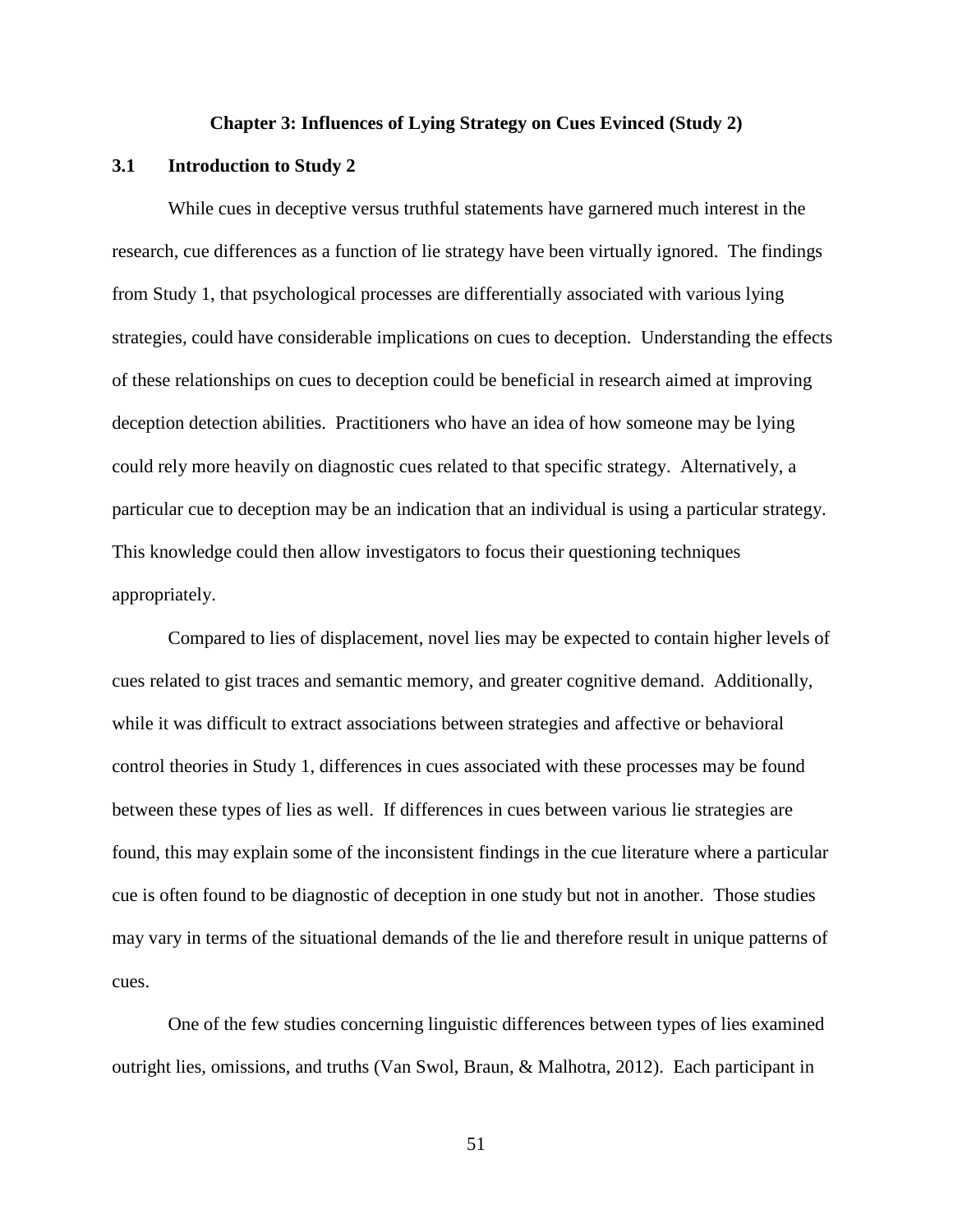this study told an outright lie, a lie by omission, or the truth to a partner regarding an amount of money s/he had been given to share with the partner. Partner interactions regarding the allocation of money were transcribed and coded for linguistic cues. The researchers found that, compared to individuals telling outright lies, those who deceived by omitting facts used fewer overall words, words of causation, third-person pronouns, numbers, and profanity.

Bond and Speller (2010) conducted the one other known study examining cue variation as a function of lie strategy. Participants, both felons and university students, first committed a mock crime. They were then asked to provide a truthful statement, a completely fabricated (novel) lie, a temporal displacement (i.e., describe what they had done earlier in the day for the time period in question), and a spatial displacement (i.e., describe their actions but claim to have been in a different location at the time of the crime). The participants also completed a mock job interview in which they told the truth about their job history, fabricated their work history, committed a temporal displacement (i.e., changed job timeline), and spatially displaced (i.e., changed locations of the jobs). Finally, to examine affective displacement, participants told the truth and lied about their feelings toward a person they disliked.

Analysis of the above statements found the felon population to have a higher voice pitch when affectively displacing compared to telling the truth. University students displayed a higher voice pitch when fabricating a statement compared to temporally displacing, and both of these strategies resulted in a higher pitch compared to when they told the truth. Verbal qualities of the statements (RM cues) were analyzed as well, but no differences were found. Bond and Speller's (2010) conclusion was that displacements, specifically temporal displacements, are different from novel lies, falling in between novel lies and truth on a perceived credibility scale.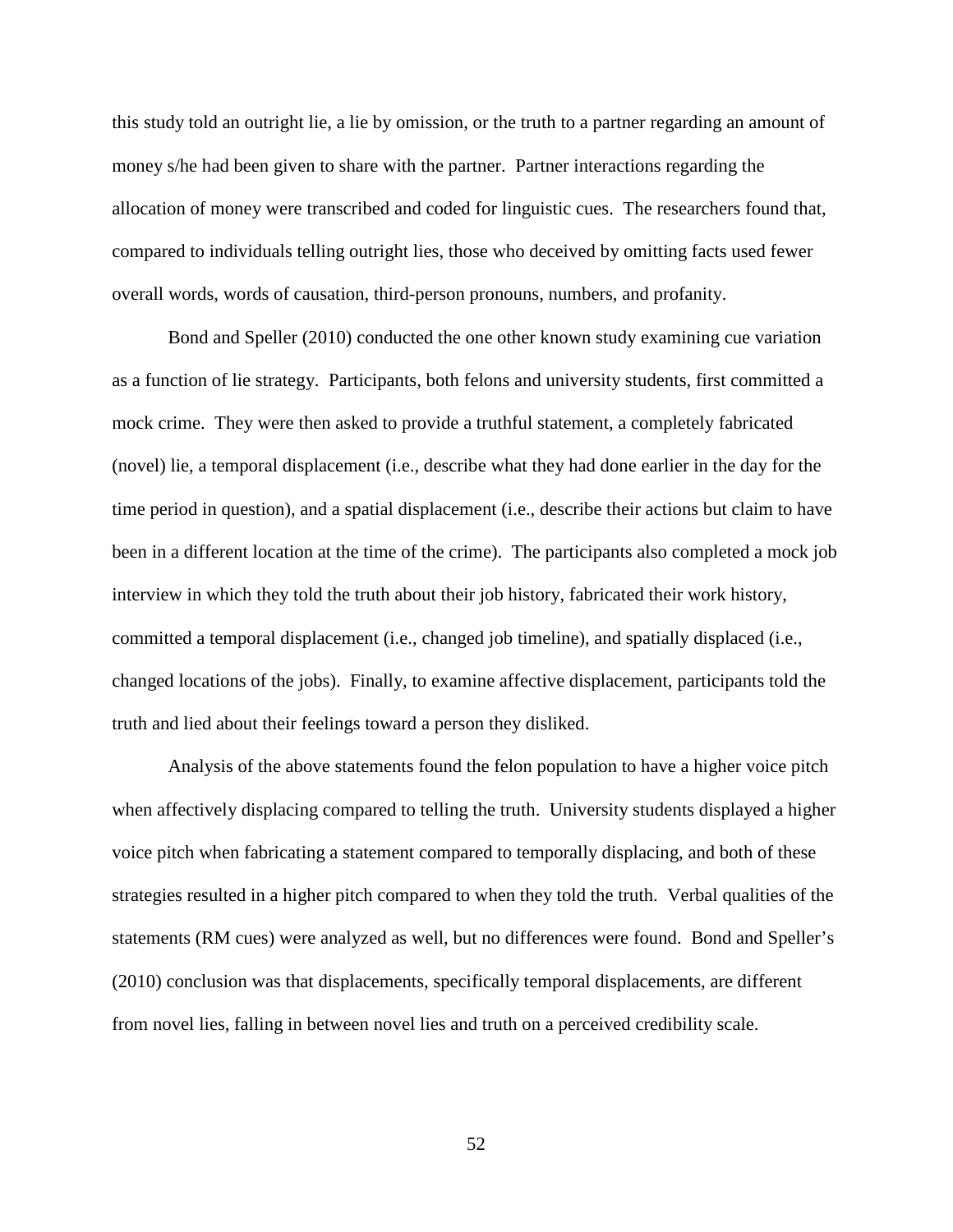There were, however, a few weaknesses to this study relevant to Study 2 of the current research. First, it is not known how participants created these "complete fabrications." Participants each told a total of seven lies, but they were not debriefed regarding how they formulated any of these statements, nor were their statements analyzed to examine this. There was also no way of determining if participants actually followed the directions for each lie strategy. For example, it is unknown whether or not some levels of displacements were used in these lies. It is also not known if the displacements were complete displacements and that the participants did not use any fabricated details.

Second, voice pitch and reality monitoring cues (see below) were the only cues analyzed. While it was reasonable to hypothesize that these cues would differ among types of lies, examining a wider range of diagnostic cues would help to determine exactly how, if at all, lying strategies differ. Specifically, the present research examined cues associated with affective, cognitive, and behavioral control perspectives, in addition to those related to memory reconstruction (i.e., Reality Monitoring).

**Diagnostic cues to deception.** The present study analyzed cues to deception and truth that have been identified in the literature as diagnostic cues, and that are supported by affective, behavioral control, cognitive complexity, and memory reconstruction processes. For example, while affective processes might suggest that lying would affect gaze aversion, because research has determined that this cue is not indicative of deception, it was not included in this research.

DePaulo et al's (2003) meta-analysis of the cue literature identified a number of diagnostic cues that are associated with one or more of the theories of deception. Negativity and nervousness are two cues that, according to affective processes, differ between liars and truth tellers. Negativity is defined as the judge's overall positive or negative impression of an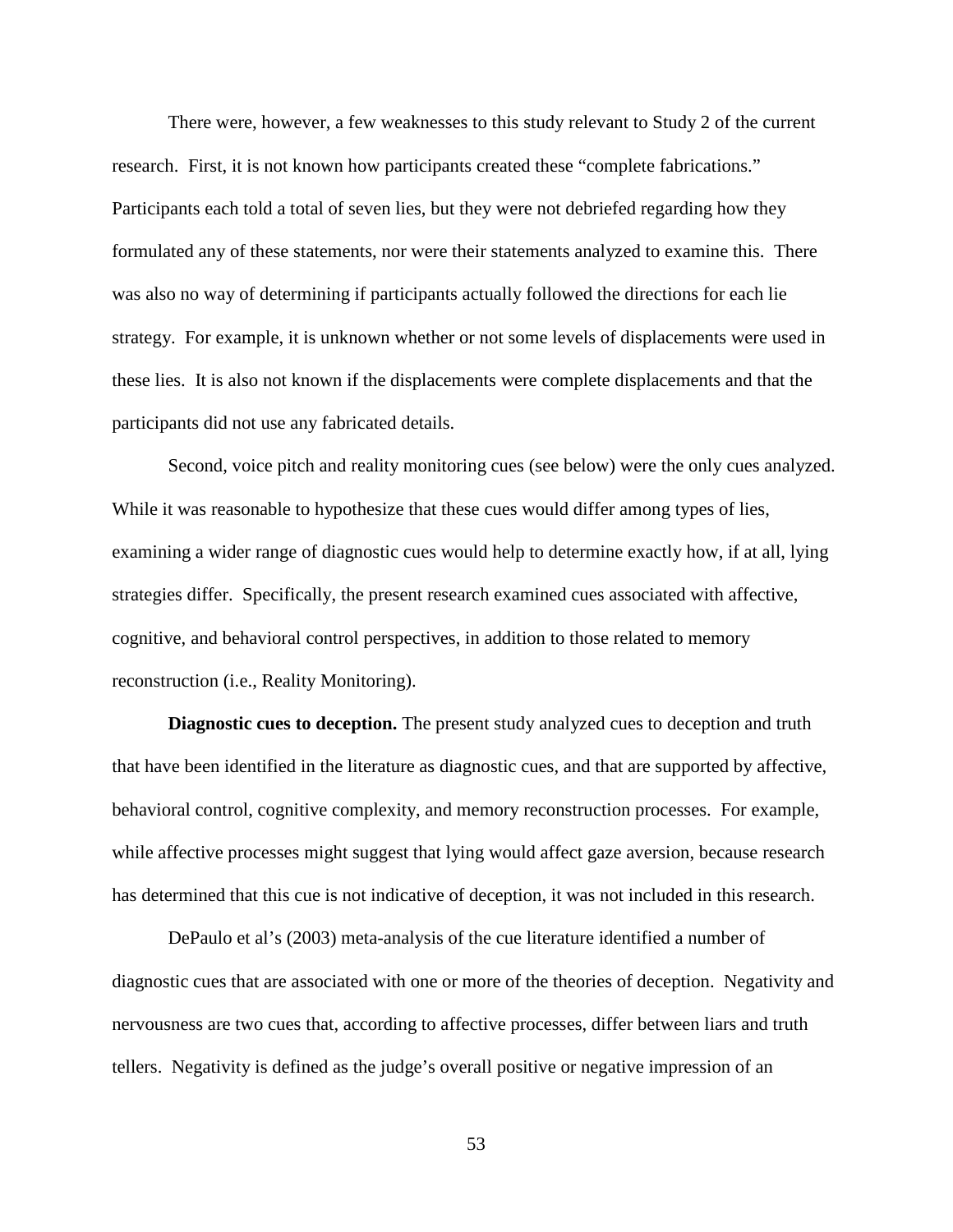interviewee's verbal, nonverbal, and vocal cues. Nervousness refers to the overall impression gained from verbal, nonverbal, and vocal cues regarding an individual's comfort level.. Attempted behavioral control processes suggest differences in spontaneous corrections and admitted lack of memory. A spontaneous correction occurs when a person corrects a detail in his/her story without prompting from another individual while admitted lack of memory refers to the act of simply admitting that one cannot remember a detail from the story. Finally, cognitive complexity processes predict differences regarding how hard the interviewee appears to be thinking, as well as logical structure (i.e., degree to which it is possible to reconstruct a statement on the basis of the provided information) and plausibility (i.e., how realistic a story is).

Reality Monitoring also identified several cues that are related to memory reconstruction: clarity/vividness, sensory information, spatial information, temporal information, logical structure, plausibility and cognitive operations. Clarity/vividness refers to the degree to which a statement is clear, sharp, and vivid as opposed to dim and vague. Sensory information involves the presence of information such as sounds, smells, physical sensations, and visual details. Spatial information criteria refer to information about locations or spatial arrangement of people or objects, and temporal information includes details about when an event happened or descriptions of a sequence of events. Finally, cognitive operations refer to inferences made by the speaker at the time of the event.

Study 2 investigated cue differences between two types of lies that people can potentially use. Participants were videotaped providing both truthful and deceptive (via one of two strategies) statements regarding their whereabouts on a particular evening. Two coders were then trained on the cues discussed above and coded both lies and truths for the presence or absence of these cues.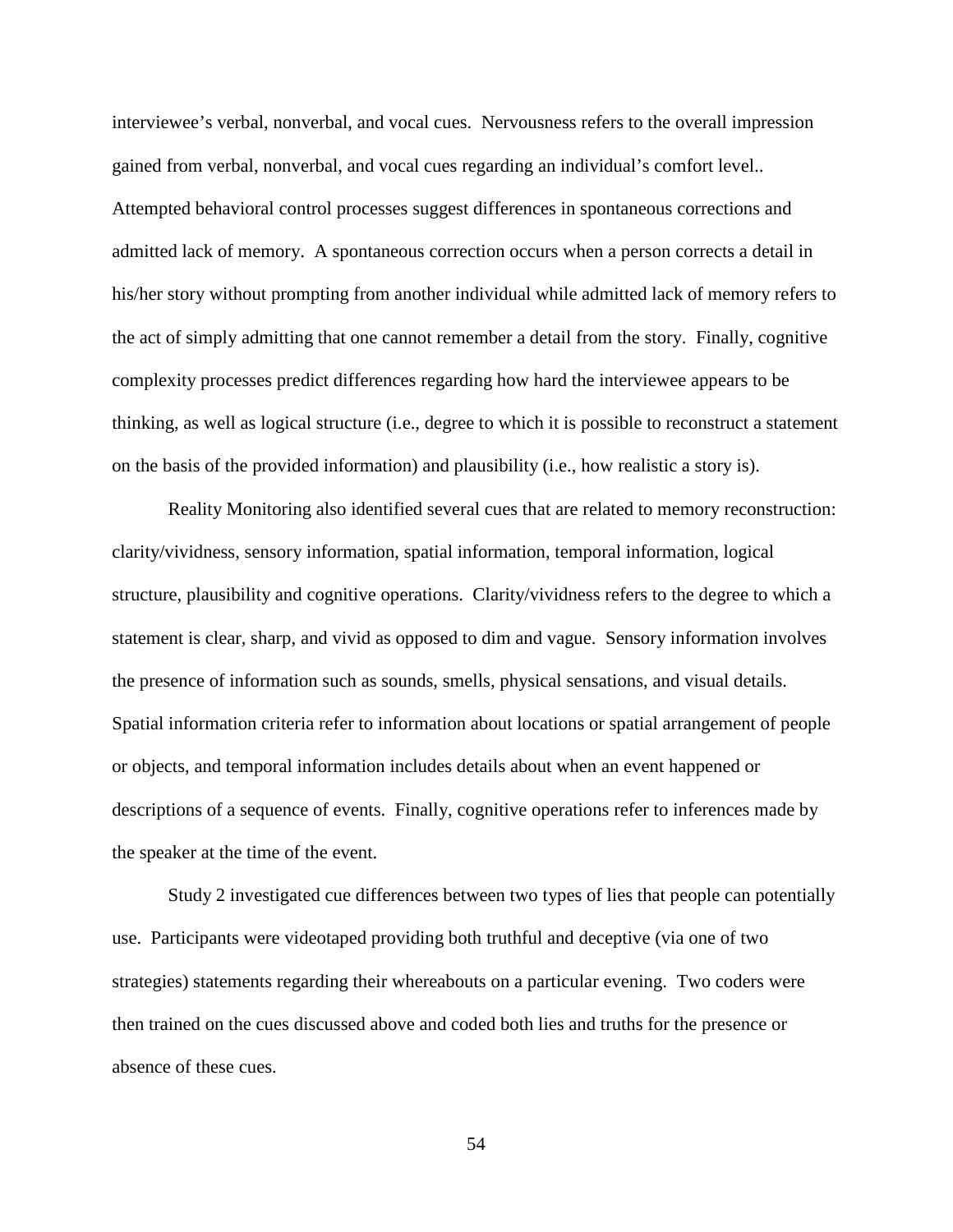# **3.2 Study 2 Methods**

Participants. Thirty-seven participants were recruited from Introduction to Psychology courses at UTEP to provide truthful and deceptive autobiographical narratives. Twelve of these participants were excluded due to manipulation check failures (i.e., participants failed to follow the instructions regarding the specific way they were to lie). Five others were excluded due to an extremely short truthful or deceptive statement (i.e., less than 45 seconds). This left 20 usable pairs of statements from participants (75% female, 90% Hispanic, with a mean age of 24.5).

**Design.** The current study implemented a nested design. Veracity (truth vs. lie) was a within-subjects variable as all participants provided both truthful and deceptive autobiographical accounts. Lying strategy (temporal displacement vs. novel lie) was nested within the lie condition of veracity. Half of the participants were assigned to use the displacement strategy for their lie and half the novel strategy. After exclusions, there were ten participants in each condition.

### **Materials.**

*Stimuli collection.* A Canon Vixia HG21 HD Camcorder was used to record autobiographical statements.

*Cue rating tool.* Scales of cues from RM (Sporer, 1997) and the Psychologically-based Credibility Assessment Tool (PBCAT; Evans, Michael, Meissner, & Brandon, 2013) were adapted to create a composite scale on which to rate each of the cues of interest. These cues included: sensory details, spatial details, temporal details, admitted lack of memory, spontaneous corrections, cognitive operations, clarity, plausibility, logical structure, cognitive effort, negativity, and nervousness. See Appendix E for the RM and PBCAT measure and instructions, and Figure 1 for cues predicted to differ between groups based on each deception theory. Both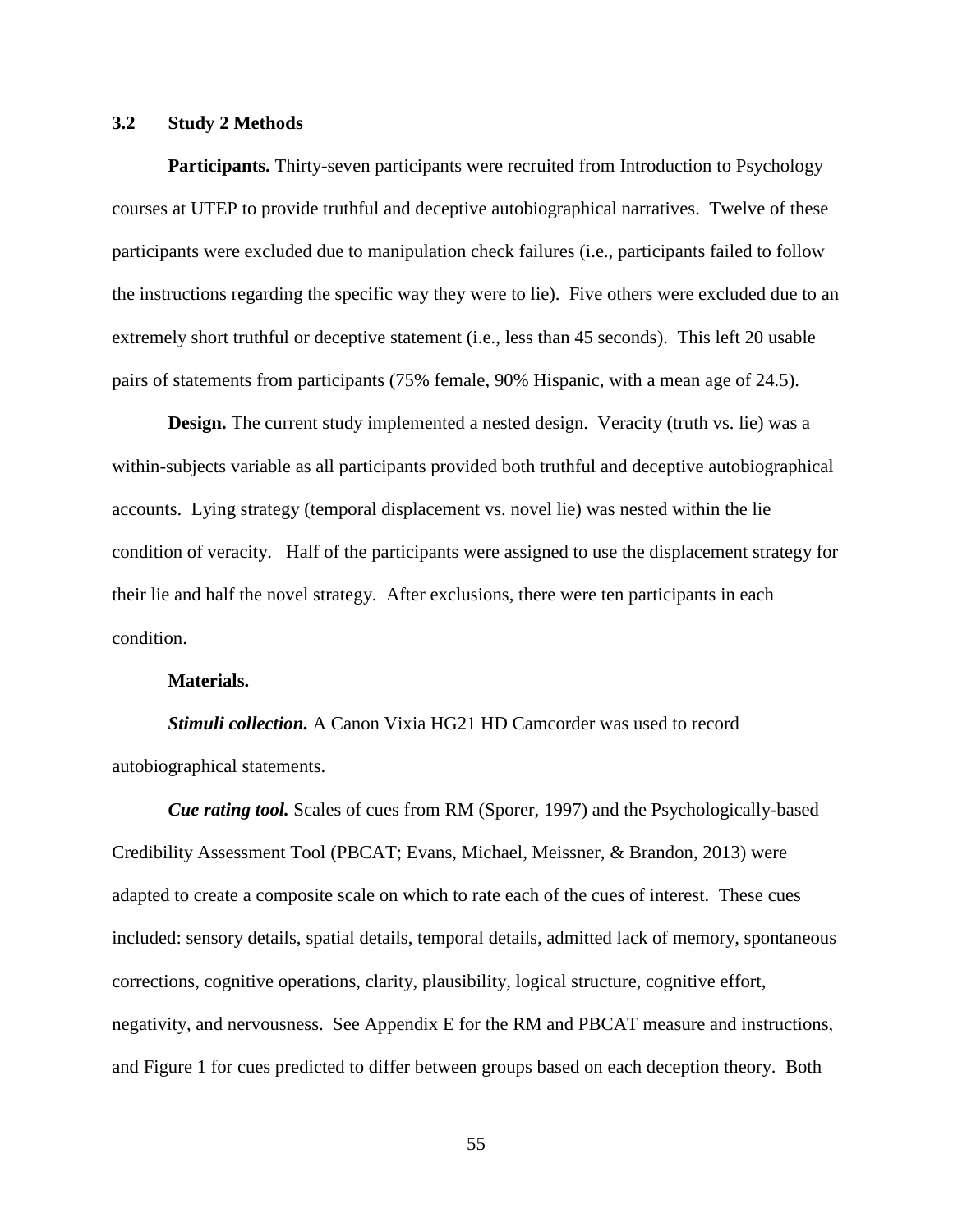RM and PBCAT scales are relatively straight forward, reliably coded, and have been validated in prior research (Sporer, 1997; Evans, Michael, Meissner, & Brandon, 2013).

**Procedure.** Participants were greeted by a researcher and, after providing informed consent, were randomly assigned to either the temporal displacement or the novel lie condition as well as to an order in which to provide their statements (truth then lie, or lie then truth). They were then provided with instructions appropriate for their condition (see Appendix F). Both truthful and deceptive statements addressed the participants' actions on a particular evening from 6:00 pm to 11:00 pm. Those in the novel lie condition were told to create a story that, while it could involve events with which they were familiar, should not include any accounts that they had exactly experienced before. Displacement participants were instructed to take one exact experience from their memory to use for their autobiographical account and not to use any details that they did not remember actually experiencing. As with Study 1, participants were given \$5 and told that their interviewer was trained in detecting deception and that s/he would not know whether both statements were truthful, both deceptive, or one truthful and the other deceptive. If participants were able to convince the interviewer that both statements were truthful, they would keep the money. All participants kept the money at the conclusion of the task.

In order to minimize differences among participants in terms of the length of delay between the nights in question and the day of the interview, stimuli were collected on Monday and Tuesday. Individuals participating on Monday provided statements regarding Thursday and Friday evenings, and those participating on Tuesday did so for Friday and Saturday evenings.

Participants were given five minutes to prepare their statement and were then interviewed on camera beginning with the question: "Tell me everything that you can remember about your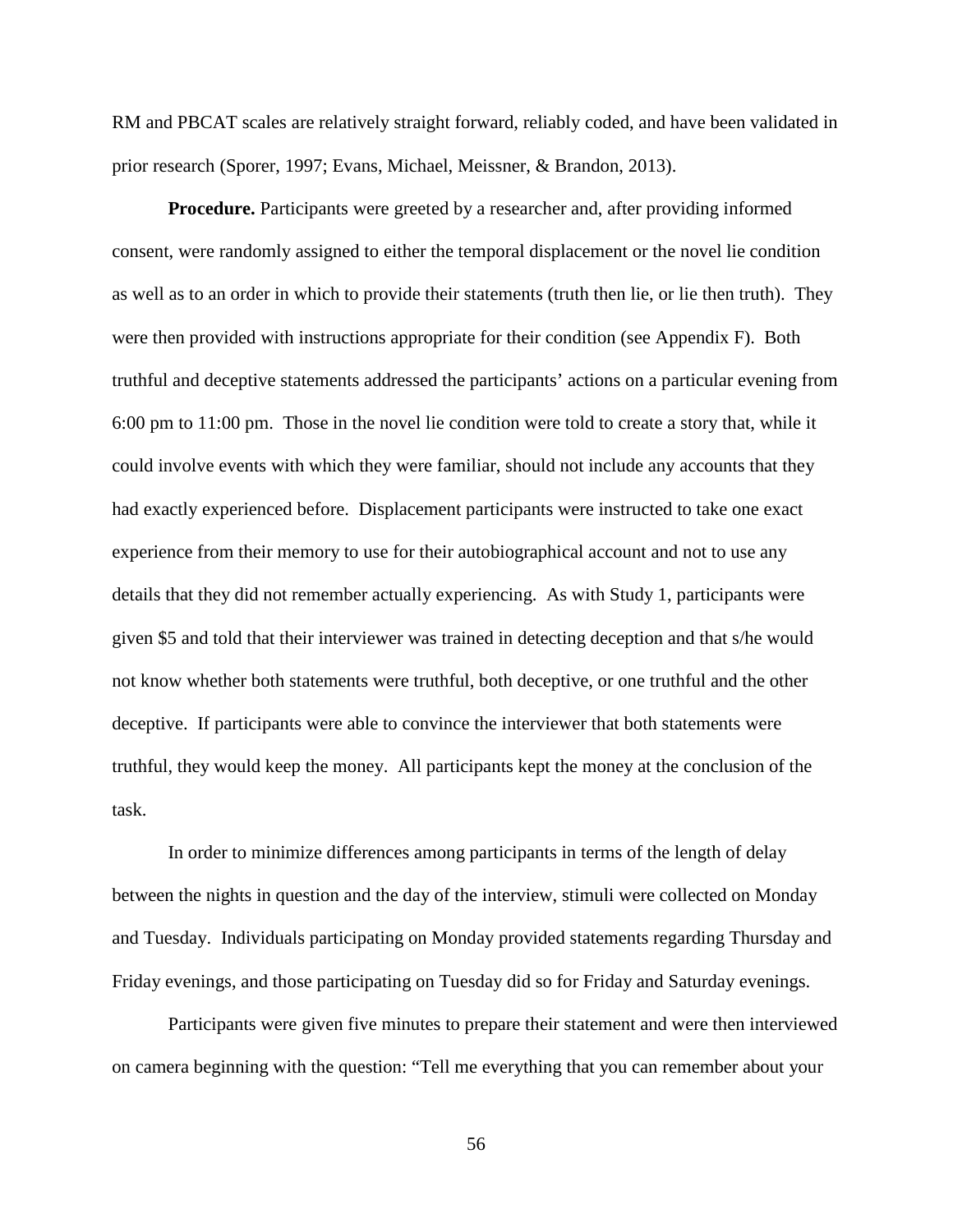whereabouts on *Thursday/Friday/Saturday* night between the hours of 6:00 and 11:00 pm." After providing the lie (or truth), this procedure was repeated for the truth (or lie). Following both statements, individuals were debriefed to ensure that they had properly followed the statement instructions (i.e., appropriately used displacement or novel lies to lie and told the truth in the truthful statement). Questions 19-23 from the CTA interview questions in Study 1 (see Appendix A) were used for this debriefing. If an individual did not properly follow instructions, they were excluded from the stimulus set. After participation, individuals were debriefed, thanked, and given research credit.

*Coding of cues.* Autobiographical statements were coded for the presence of cues in deception and truth. Two independent coders were trained on the cues included in the measure. For RM cues, they read Sporer (1997), Vrij (2008; pp. 261-279), Masip et al. (2005), Vrij et al. (2004), and Sporer (2004). Additionally, coders read the training materials that explained the cues and their relation to truth or deception and were provided instructions on using the rating system (see Appendix E). They coded all statements for these cues blind to experimental condition (truth vs. displacement vs. novel lies).

#### **3.3 Study 2 Hypothesis**

It was hypothesized that truthful statements would contain the highest levels of cues to truthfulness (i.e., sensory details, temporal details, spatial details, admitted lack of memory, spontaneous corrections, cognitive operations, clarity, plausibility, and logical structure) and lowest levels of cues to deception (i.e., thought hard, negativity, and nervousness), followed by lies of displacement, and finally, novel lies.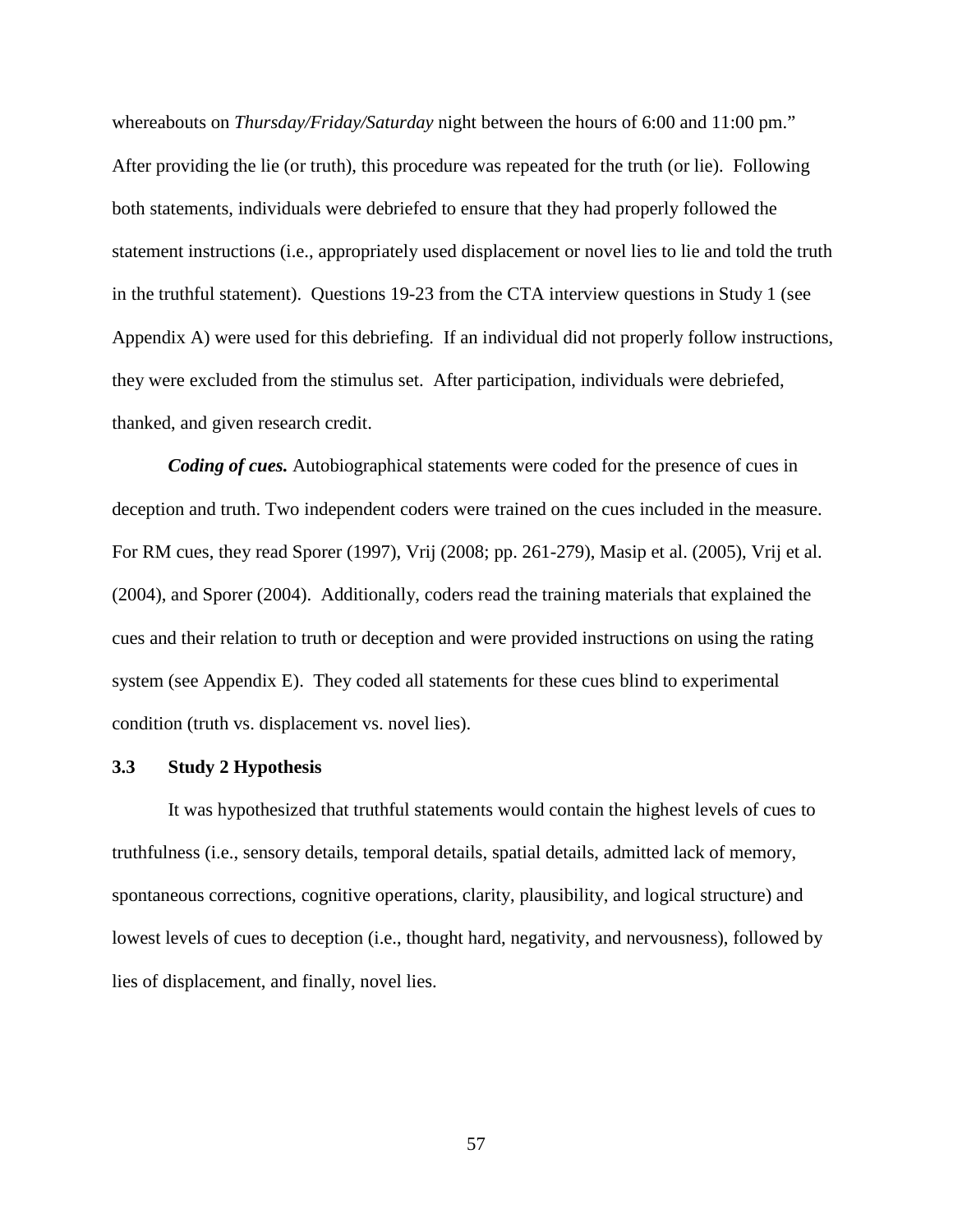# **3.4 Study 2 Data Analysis**

First, given that the goal of the present study is to examine differences between lies by forcing participants into a particular lying strategy, it was important to see if there were differences between types of lies in terms of how comfortable participants felt lying. If differences in comfort were found, it would be possible that cues differences found between statements were based on participants' comfort and ability to use the particular strategy, rather than theoretical differences between the lies. Therefore, a *t*-test compared participants' reported comfort levels in lying. Next, a series of multivariate analyses of variance (MANOVA) was conducted to test whether statement veracity of lying strategy affected the ratings of the cues. Only reliable cues were included in the analyses.

## **3.5 Study 2 Results**

**Reliability.** Inter-rater reliability was calculated using Cohen's Kappa for details, admitted lack of memory, spontaneous corrections, and cognitive operations and correlations were examined for the remaining cues. Examination of reliability using Cohen's Kappa revealed fair to good reliability for each cue except spatial details (Fleiss, 1981). None of the correlations were significant. See Table 12 for reliabilities. There are a few potential factors that may have impacted reliability. First, given that there were only 40 videos, insufficient power was likely one limitation to these ratings. Second, five out of the six cues that had a more objective rating system were found to be significant. These cues had specific criteria for a rating in each of the three options. Conversely, none of the more subjective cues (e.g., clarity, negativity) which were rated on 9-point Likert scales attained sufficient reliability. These subjective cues are likely inherently more difficult to reliably code than cues that can be objectively measured. Coders' ratings were then averaged to obtain one rating for each cue.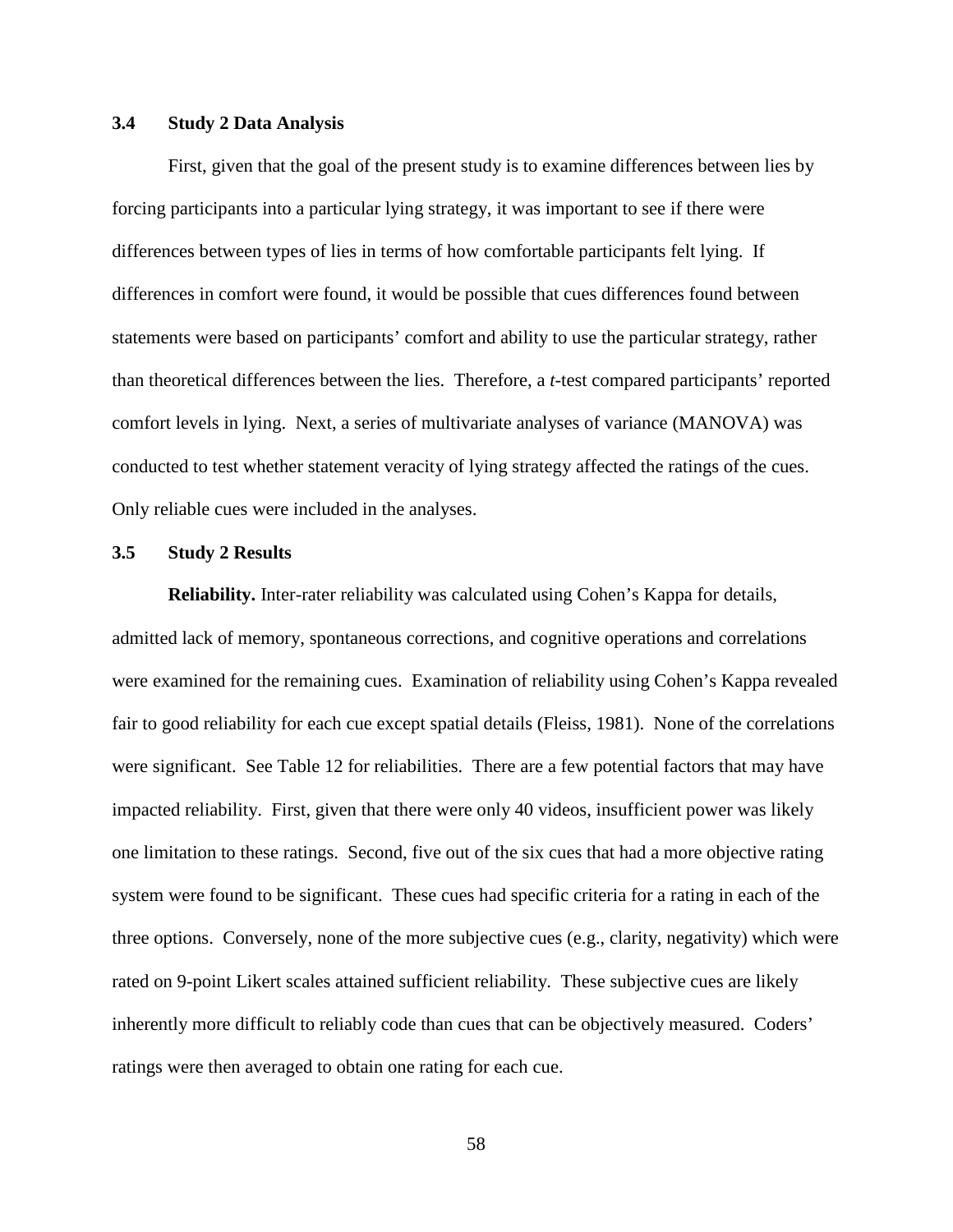**Cue differences between strategies.** The *t*-test comparing participants' level of comfort using each strategy was conducted. Comfort level did not significantly differ between strategy (Displacement *M* = 3.80, *SD* = .68; Novel Lie *M* = 4.30, *SD* = 1.89), *t*(18) = 0.55, *p* = .587.

Due to poor reliability for seven of the 12 cues and the fact that these same cues tended to demonstrate high collinearity, only effects of sensory details, temporal details, admitted lack of memory, spontaneous corrections, and cognitive operations were examined in these analyses. Additionally, averages of sensory and temporal detail ratings were summed to provide an overall measure of detail.

Given the manipulation of lies, not truths, if differences in cues should emerge between groups, they would be expected to be found between lies. Between- and within-subject MANOVAs were used in order to see if lie condition had an effect on cue ratings. As expected, one-way between-subject MANOVAs indicated a non-significant effect between truths, *F*(4, 15) = .37,  $p = 0.826$ , Wilks'  $\Lambda = 0.91$ , partial  $\eta^2 = 0.09$  but a significant multivariate effect for lies,  $F(4, 1)$ 15) = 4.74,  $p = 0.011$ , Wilks'  $\Lambda = .44$ , partial  $\eta^2 = .56$ . Follow-up univariate tests revealed significant effects for cognitive operations,  $F(1, 18) = 6.52$ ,  $p = .020$ , partial  $\eta^2 = .27$ , and details,  $F(1, 18) = 5.41$ ,  $p = .032$ , partial  $\eta^2 = .23$ . See Table 13 for cue means. The directions of these effects were consistent with predictions. Just as truthful individuals tend to display greater levels of cognitive operations and details than liars, liars in the displacement condition were rated as having higher levels of these cues (Cognitive operations: *M* = .550, *SD* = .41; Details: *M* = 2.25, *SD* = .82) than those in the novel lie condition (Cognitive operations:  $M = .050$ ,  $SD = .16$ ; Details:  $M = 1.4$ ,  $SD = .81$ ).

Repeated measures MANOVAs to investigate differences in veracity on these cues for each strategy condition revealed a non-significant difference for the displacement condition, *F*(4,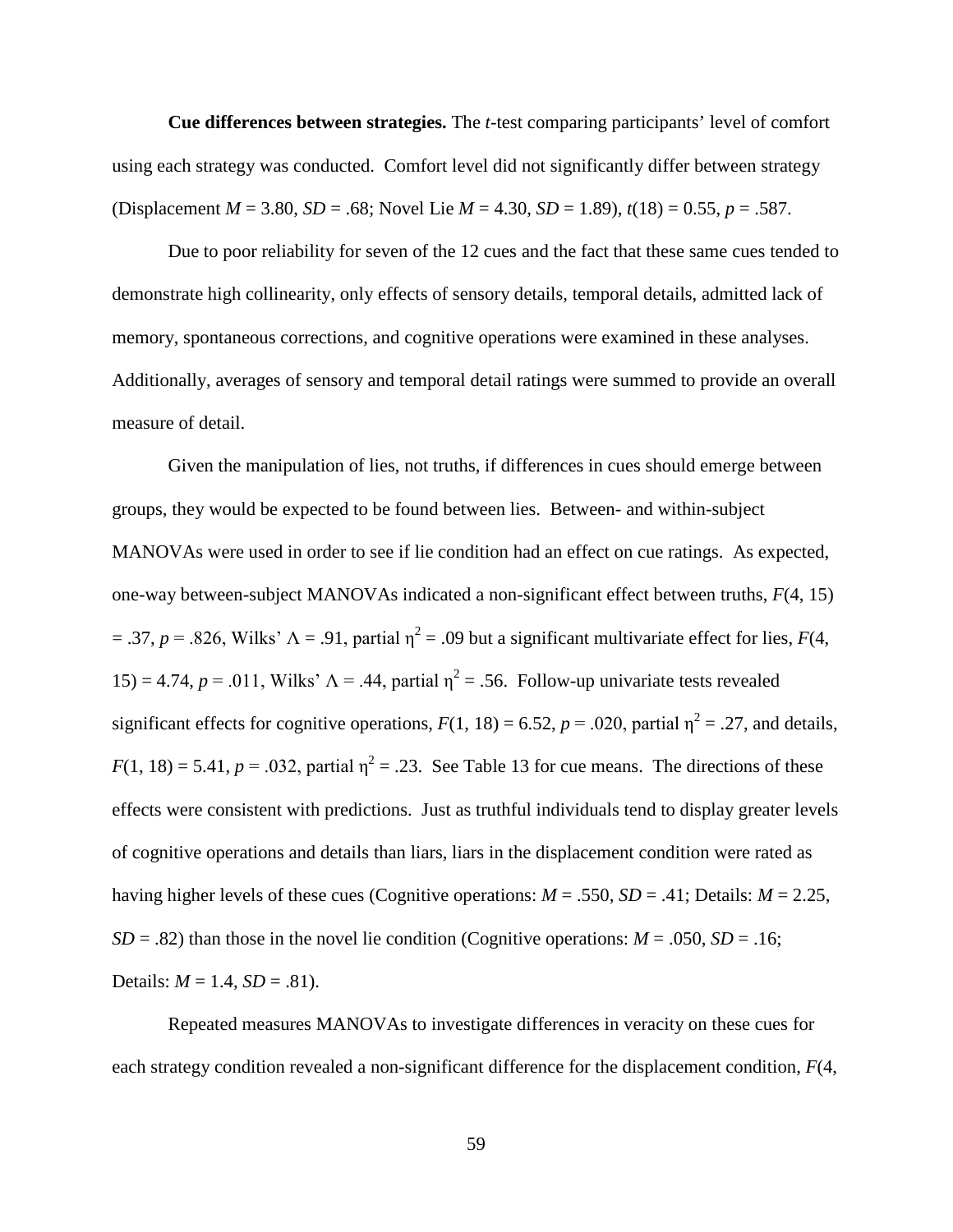6) = 2.23, *p* = .182, Wilks'  $\Lambda$  = .40, partial  $\eta^2$  = .60. Truths and displacements did not differ on these cues. There was a marginally significant effect between lies and truths in the novel lie condition,  $F(4, 6) = 3.32$ ,  $p = .093$ , Wilks'  $\Lambda = .33$ , partial  $\eta^2 = .69$ .

#### **3.6 Study 2 Discussion**

As expected, truths did not differ between conditions in terms of the cues interviewees displayed on any of the analyses conducted. This demonstrates that telling a displacement versus novel lie did not influence how people provided their truthful statement. In comparing cues displayed in each type of lie, individuals in the displacement condition provided significantly more details and cognitive operations. Both of these findings are consistent with hypotheses based on cognitive complexity theory and reality monitoring. Higher levels of these cues would be expected in statements that were easier to create and relied heavily on the truth (i.e., displacements). While an individual who makes up a story (i.e., novel lie) may be able to create a plausible and logical story, it would likely be difficult for that person to generate a level of detail equivalent to that of an individual who actually experienced an event (i.e., displacement). Additionally, creating references to thought processes may not be something that people consider when fabricating a novel lie. However, discussing thought processes at the time of the story as individuals recount an actual experience may be more natural.

There are a few potential causes for the limited findings in Study 2. First, the poor reliability attained for the subjective cues meant that potential differences on these cues could not be analyzed. Second, the study was severely underpowered. A majority of the cues examined with the measure used had small to medium associated effect sizes  $(0.2 > d > 0.42)$ . However, only 20 truths and 20 lies (10/condition) were examined. A study either examining more stimuli with two coders or using a larger number of raters with the same amount of stimuli could solve this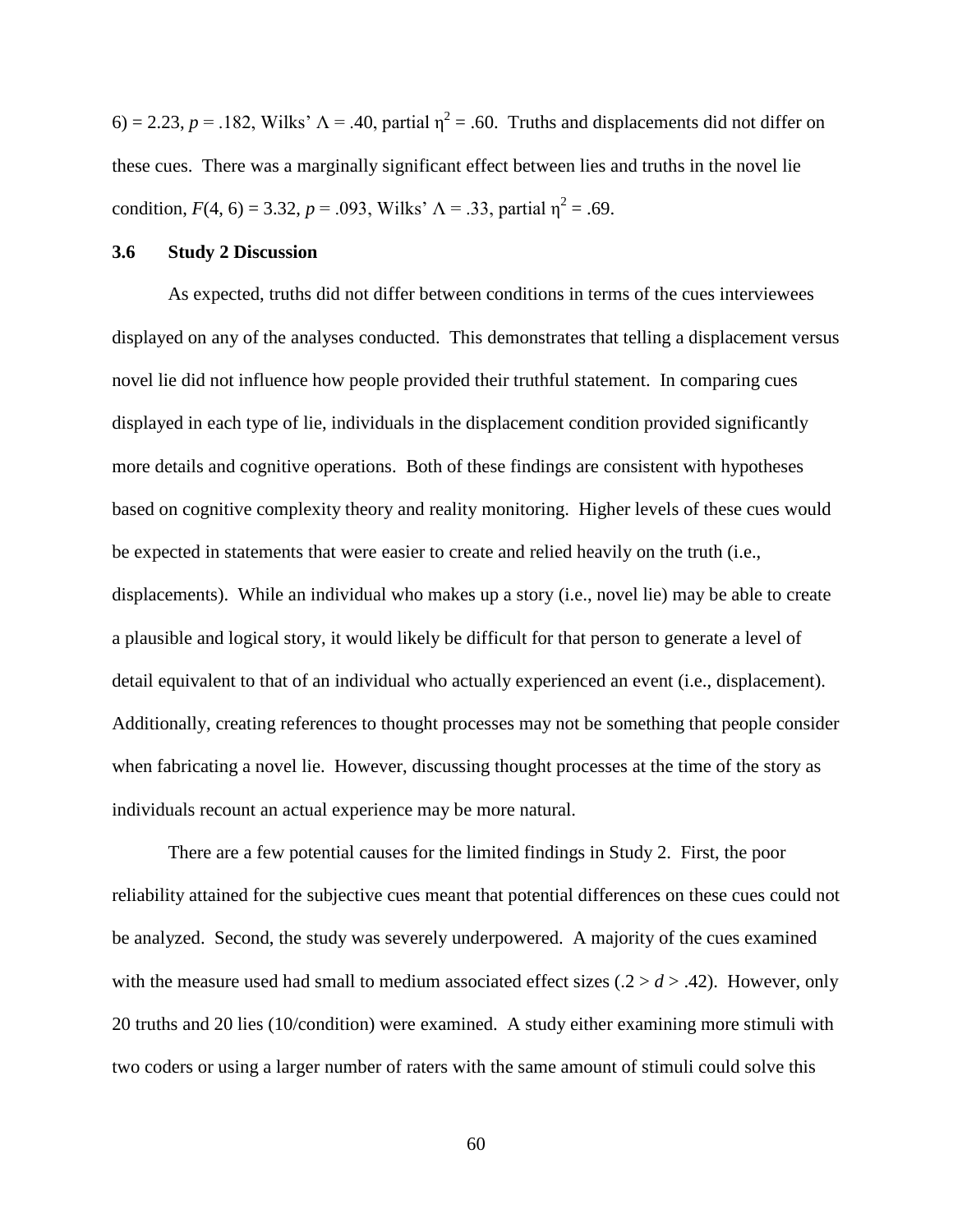problem. Third, it is possible that there were other differences between these lies that the measure in the current study did not address. Given the differences that were found and these possible factors listed above, it is still plausible that there would be noticeable differences between displacements and novel lies that could influence the lies' detection rates.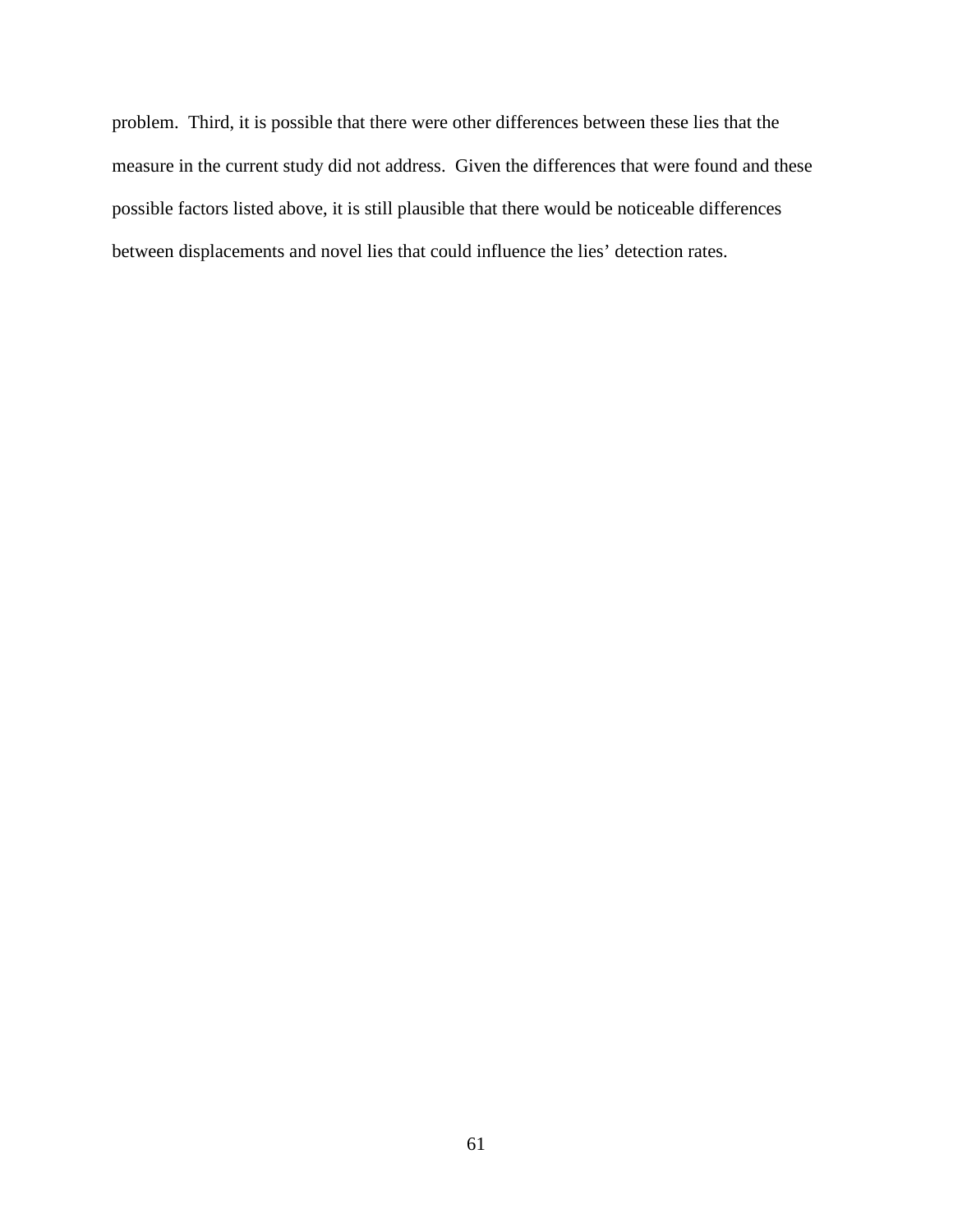### **Chapter 4: Influences of Lying Strategy on Deception Detection Performance (Study 3)**

#### **4.1 Introduction to Study 3**

Research has observed improvements in deception detection abilities when individuals pay attention to diagnostic cues to deception (e.g., DePaulo, Rosenthal, & Zuckerman, 1980; Hauch et al., 2010). While the hypotheses for Study 2 were not all supported, given the caveats discussed above, it is plausible that these novel lies and displacements differ and that these differences may affect individuals' deception detection abilities.

Deception detection should be more difficult in situations where cues to deception are less frequent and less amplified (i.e., displacements) than those eliciting more frequent and stronger cues (i.e., novel lies). Moreover, if a detector focuses on the cues surrounding the truthful portion of a displaced lie (e.g., what a person did for dinner), neglecting those from the deceptive part (e.g., when they actually went to dinner), the statement should be more likely to be judged as truthful (Vrij, 2008). Given the effects of strategy on evinced cues, individuals should be able to better discriminate between novel lies and truths than displacements and truths.

**Deception detection.** Considering its potential implications, particularly in law enforcement and national security contexts, successful assessment of credibility would be a useful skill to possess. In contrast to the shortage of research examining strategies and decisionmaking processes of liars, decisions of lie detectors have been studied in greater depth. Unfortunately, this research has consistently and overwhelmingly found that deception detection is a task at which humans are not particularly adept.

A meta-analysis by Bond and DePaulo (2006) determined that, on average, humans detect deception with approximately 54% accuracy (only slightly greater than chance performance). Furthermore, individuals are more accurate in detecting truth (61%) than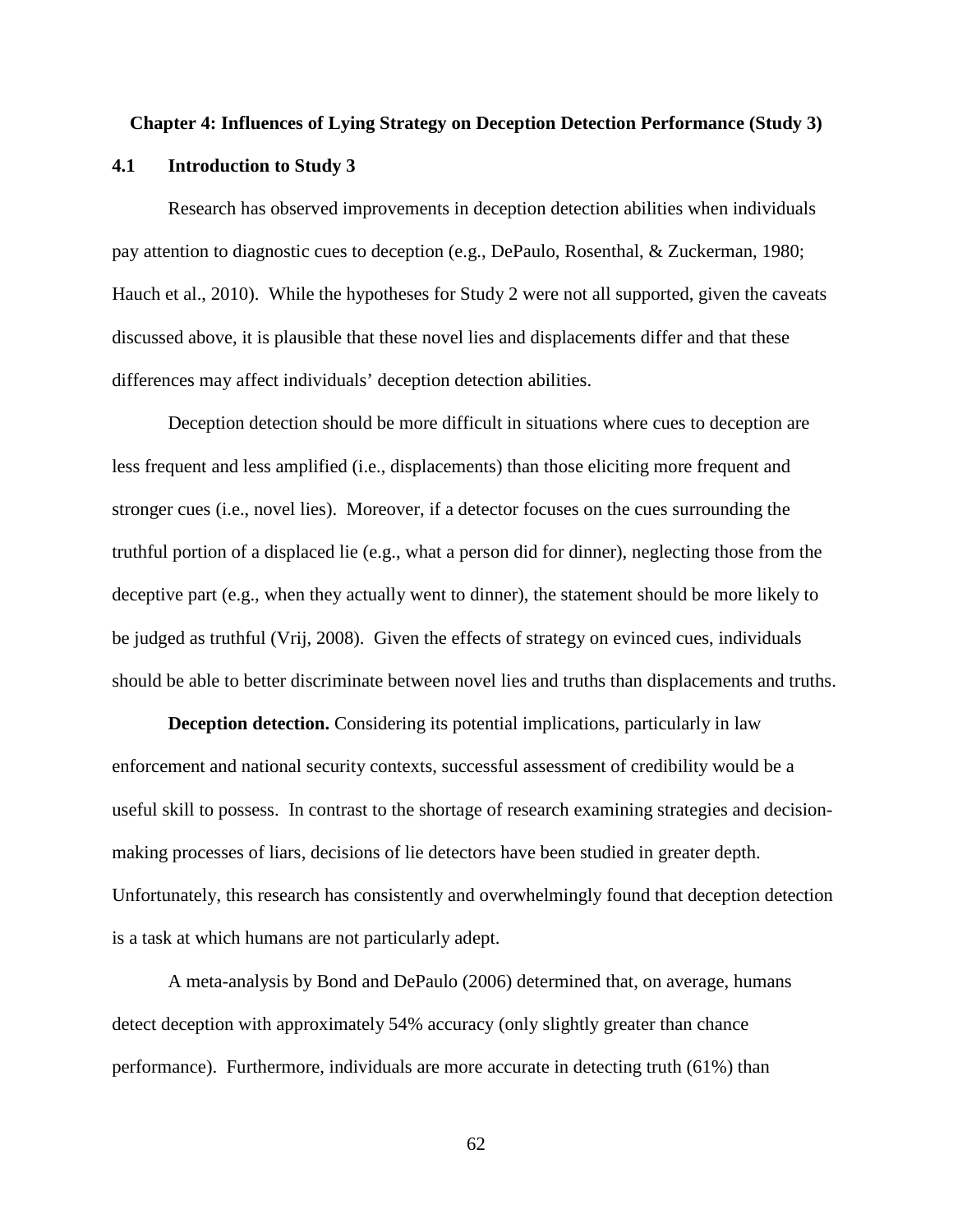deception (47%). This can partially be explained by a tendency of the lay person to trust that others are telling the truth (known as a truth bias). Meissner and Kassin (2002) found that experienced and trained individuals, such as law enforcement officials, are no more accurate than lay persons in detecting deception, but that they do exhibit a lie bias (a tendency to judge statements as deceptive) in comparison to the average individual's truth bias.

Given the fact that the choice of lying strategy has received little attention in research to date, it is not surprising that there is also very limited research examining differences in deception detection ability for different lying strategies. In the only known study to investigate this, Vrij and Baxter (1999) compared elaborations (extensive statements) to denials (limited verbal information), finding no differences in overall lie detection accuracy. They did, however, discover a truth bias for elaborations and a lie bias for denials.

Study 3 sought to determine whether differences in detectability existed between displacements and novel lies. Participants viewed the same videotaped statements from Study 2. They then made veracity judgments for each statement and indicated which cues (from those examined in Study 2) were most useful in their decisions.

### **4.2 Study 3 Methods**

**Participants.** A power analysis with an estimated effect size of *d* = .4 (Bond & DePaulo, 2006), power = .80, and  $\alpha$  = .05 suggested that 156 participants were needed to detect a difference in accuracy between these types of lies if a difference existed. This effect size is a conservative estimate compared to that found in a meta-analysis of detection accuracy (Bond  $\&$ DePaulo, 2006). This conservative estimate was used because the current study compared two types of lies, which should be more similar than a truth and a lie. One hundred and sixty participants (Age  $M = 20.67$ ,  $SD = 4.73$ ) were recruited to participate in the study from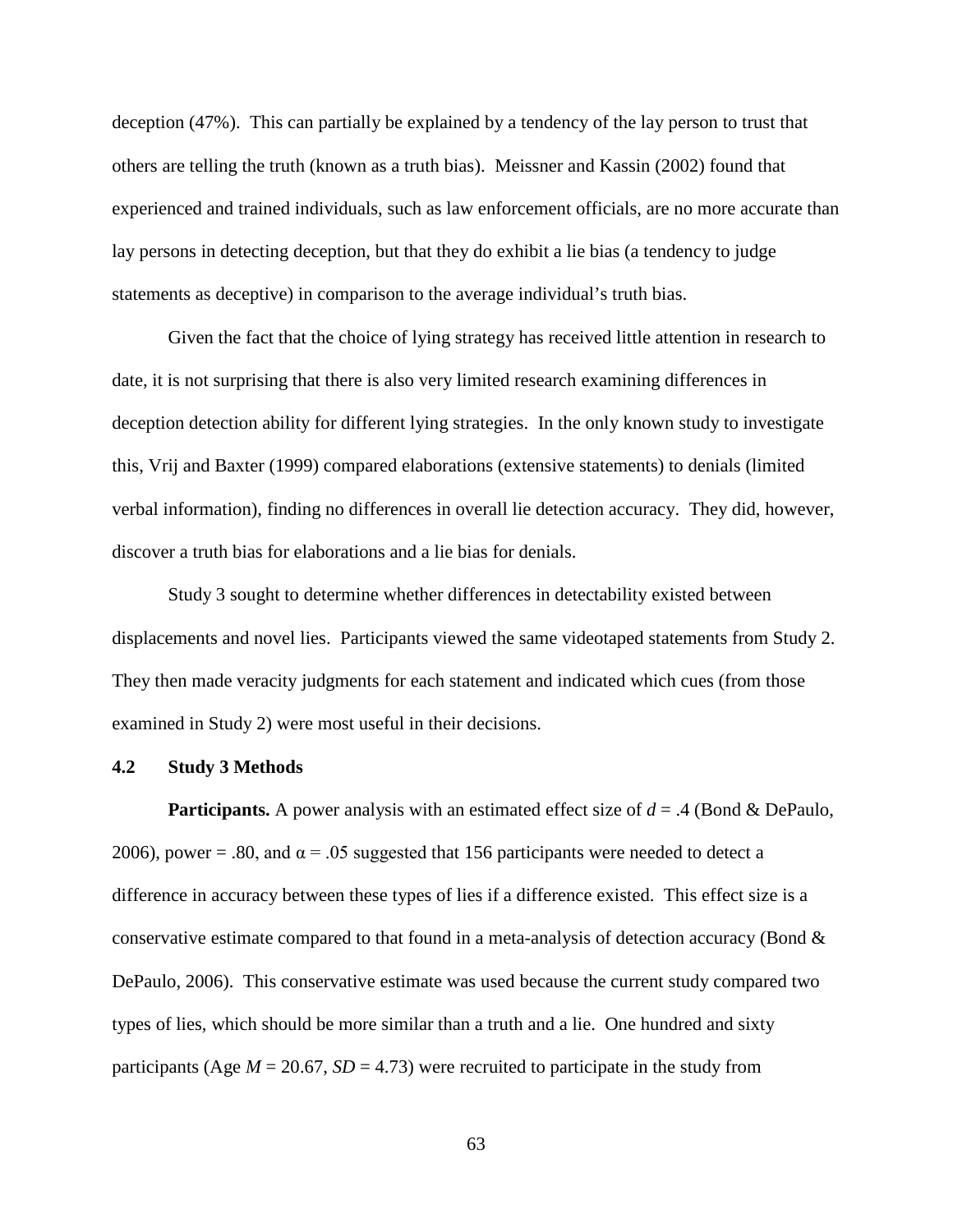Introduction to Psychology courses at UTEP. The sample consisted of 63.8% females and 81.3% Hispanics.

**Design.** Study 3 implemented the same design as Study 1. Lying strategy (temporal displacement vs. novel lie) was nested within veracity (truth vs. lie). All participants watched both truthful and deceptive videos. Half of these participants watched displaced lies, whereas half viewed novel lies.

**Materials.** The 40 usable autobiographical statements (20 lies and 20 truths) were divided into four groups. For the displacement condition, each individual's lie and truth were separated and five lies were grouped with five truths. This was repeated for the novel lie condition. The result was four sets of ten videos each, with two sets containing displacements and two containing novel lies. No set of videos had a deceptive and truthful statement from the same participant. Video orders were randomized and counterbalanced to control for order effects. A 32-inch television was used to display the videotaped statements.

**Procedure.** Upon arrival, participants provided informed consent and completed a demographics questionnaire. They were then seated in front of a television and presented with a set of ten videos. Following each video, they answered a series of three questions. First, "Do you believe that this individual was lying or telling the truth?" (Response: lie vs. truth). Second, on an 11-point Likert scale, "How confident are you that your response to the question above is actually correct?" (*0%: not confident at all, a complete guess; 100%: I am absolutely positive in my judgment)*. Third, on an 11-point Likert scale, "What percentage of the statement do you believe was deceptive?" (*0%: the statement was not deceptive at all; 100%: the statement was completely deceptive).* Given that the present research views lies and truths on a continuum rather than a dichotomy, the percentage deceptive measure is more relevant to the task than a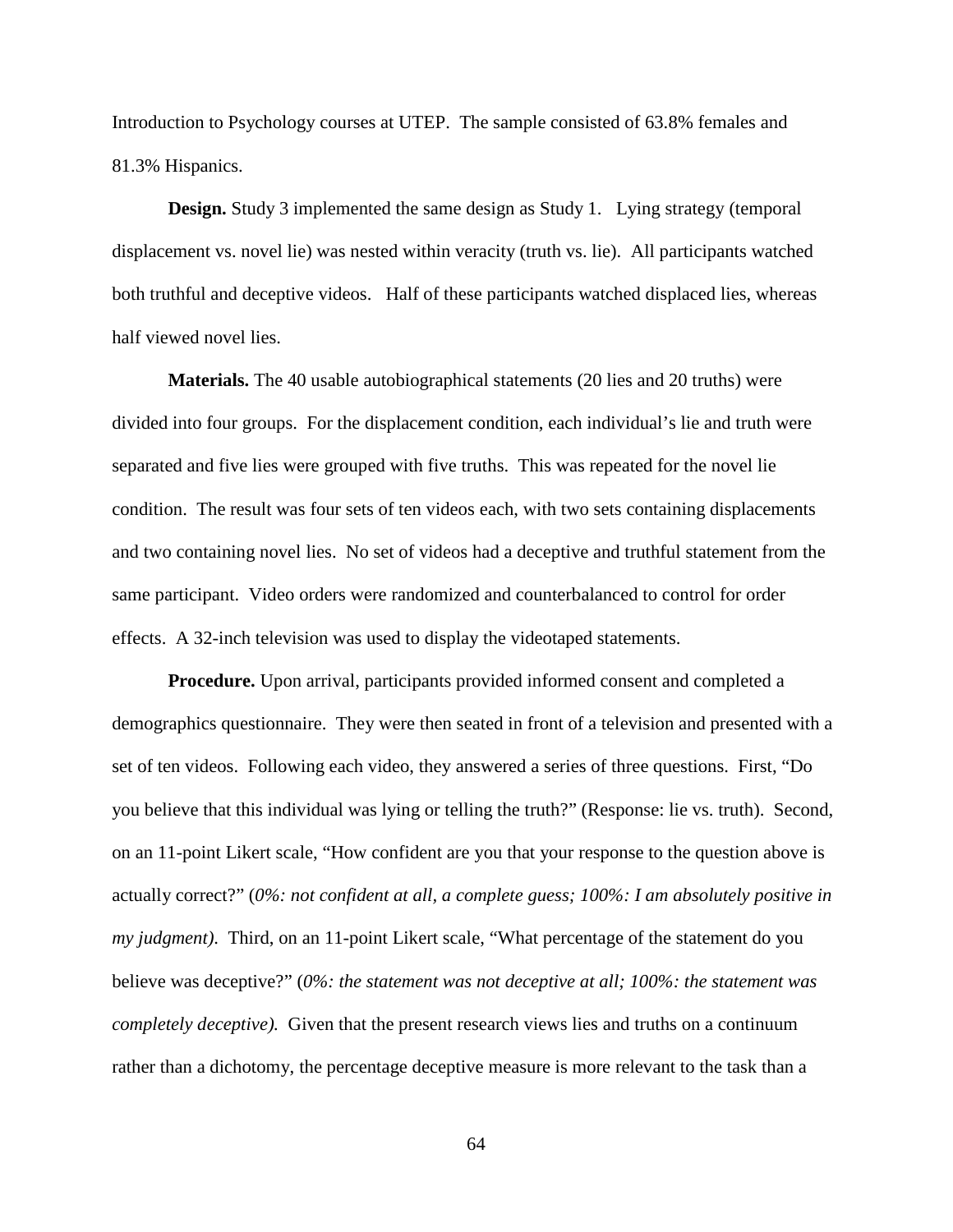measure that forces participants into a binary decision. Use of a continuous measure such as this has not been reported in any known previous deception studies.Participants were also asked to report if they knew any of the interviewees; however, judgments of these cases were included in the analysis because in all eleven cases the interviewee was just familiar to the participant, not a friend. After making judgments on all ten videos, participants rated their reliance on each of the cues from those examined in Study 2 to determine if untrained individuals could determine any cue differences. In addition to the scale (see Appendix G), participants were given definitions and examples for each cue. Finally, individuals were debriefed, thanked for their participation, and given research credit.

### **4.3 Study 3 Hypotheses**

**Hypothesis 1.** Because the strategy manipulation (displacement vs. novel lie) was nested within the lie, differences between strategy conditions were expected for lie, not truth, accuracy. Novel lies were hypothesized to be identified more accurately than displacements.

**Hypothesis 2.** It was also predicted that perceived differences between truths and novel lies on the question "What percentage of the statement do you believe was deceptive?" would be greater than between truths and displacements. In essence, on a continuum, displacements would appear more like truths than novel lies.

### **4.4 Study 3 Data Analysis**

Given that the experimental manipulation was expected to only affect on lie, not truth, accuracy, the recommended technique of using signal detection theory estimates to analyze accuracy in deception judgments (Meissner and Kassin, 2002) was not relevant for the present study. These estimates would only be important to use when hits (i.e., lies correctly identified as lies) and false alarms (i.e., truths incorrectly classified as lies) may differ. In the case of the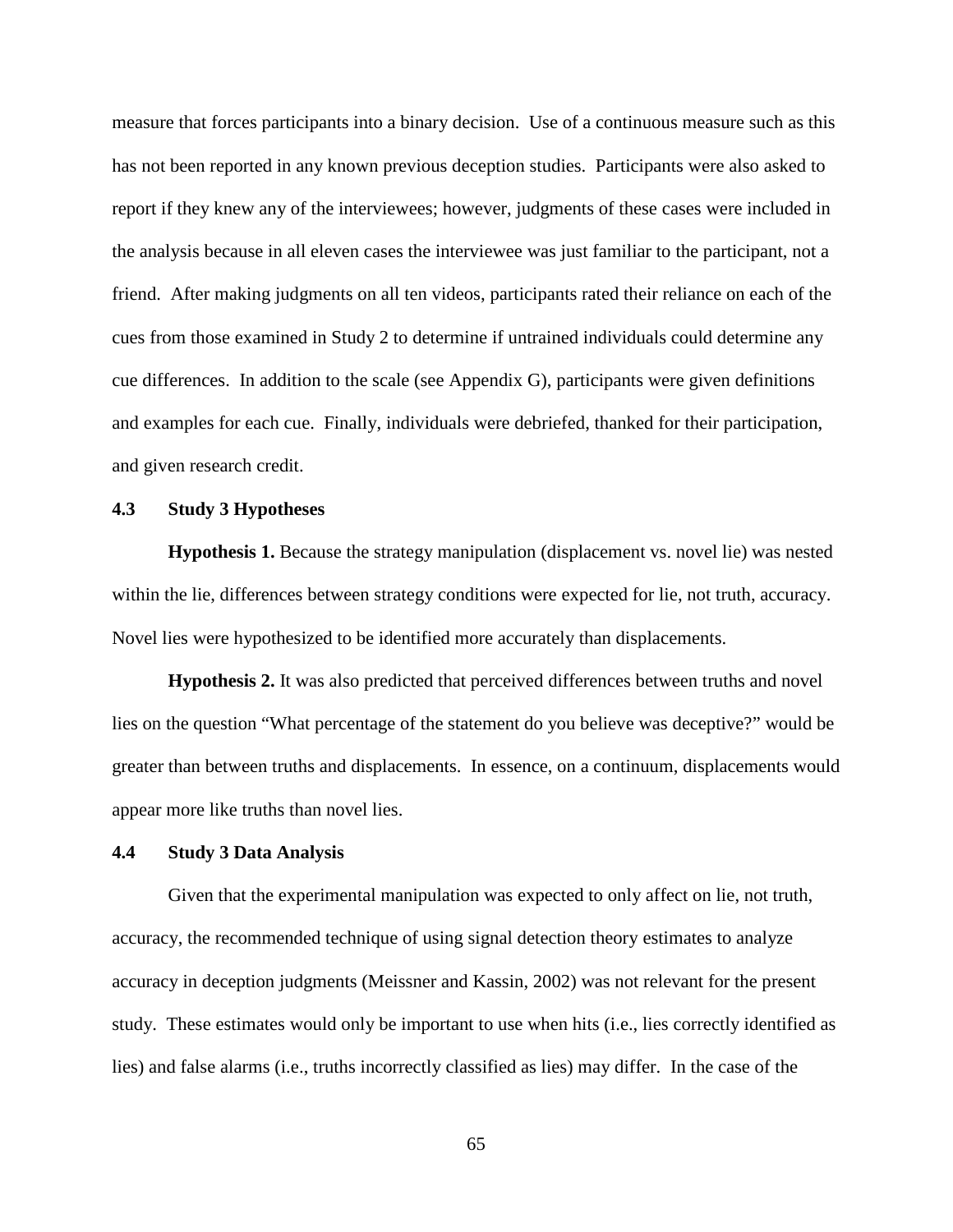current study only hits would be expected to be influenced by the manipulation. Therefore, accuracy rates for both lies and truths were averaged for each participant for analysis.

Percentage deception and confidence ratings were also averaged for lies and truths. A series of 2 (Veracity: Truth vs. Lie) x 2 (Lie condition: displacement vs. novel lie) ANOVAs was then used to examine the effect of these conditions on both dependent variables. Simple effects were then examined for any significant interaction. *T*-tests were then used to compare individuals in the displacement and novel lie conditions on their reliance upon the cues examined in Study 2.

### **4.5 Study 3 Results**

Analysis of accuracy revealed a main effect for veracity,  $F(1, 158) = 97.46$ ,  $p < .001$ ,  $\eta_p^2$ = .38, but no main effect for lie condition,  $F(1, 158) = 1.79$ ,  $p = .183$ ,  $\eta_p^2 = .01$ . A significant interaction qualified these results,  $F(1, 158) = 4.58$ ,  $p < .034$ ,  $\eta_p^2 = .03$ . Simple effects revealed higher truth than lie accuracy in both the novel lie condition (Truth Accuracy:  $M = .610$ ,  $SD =$ .21; Lie Accuracy: *M* = .400, *SD* = .25), *t*(158) = 5.483, *p* < .001, *d* = .91, and displacement condition (Truth Accuracy:  $M = .638$ ,  $SD = .21$ ; Lie Accuracy:  $M = .311$ ,  $SD = .22$ ),  $t(158) =$ 8.471,  $p < .001$ ,  $d = 1.52$ . These findings demonstrate a truth bias that is often found in samples with little experience or training in detecting deception. Additionally, as would be expected, since instructions for the truths were identical for each condition, there was no significant effect between novel lies and displacements,  $t(158) = 0.810$ ,  $p = .419$ ,  $d = .13$ , on truth accuracy. However, a significant difference was found for lie accuracy in that novel lies were more accurately identified than displacements,  $t(158) = 2.398$ ,  $p = .018$ ,  $d = .38$ . See Figure 2 for accuracy rates.

The ANOVA for the percentage deceptive measure found a significant main effect for veracity,  $F(1, 156) = 6.84$ ,  $p = .010$ ,  $\eta_p^2 = .04$ , where lies were rated as containing a greater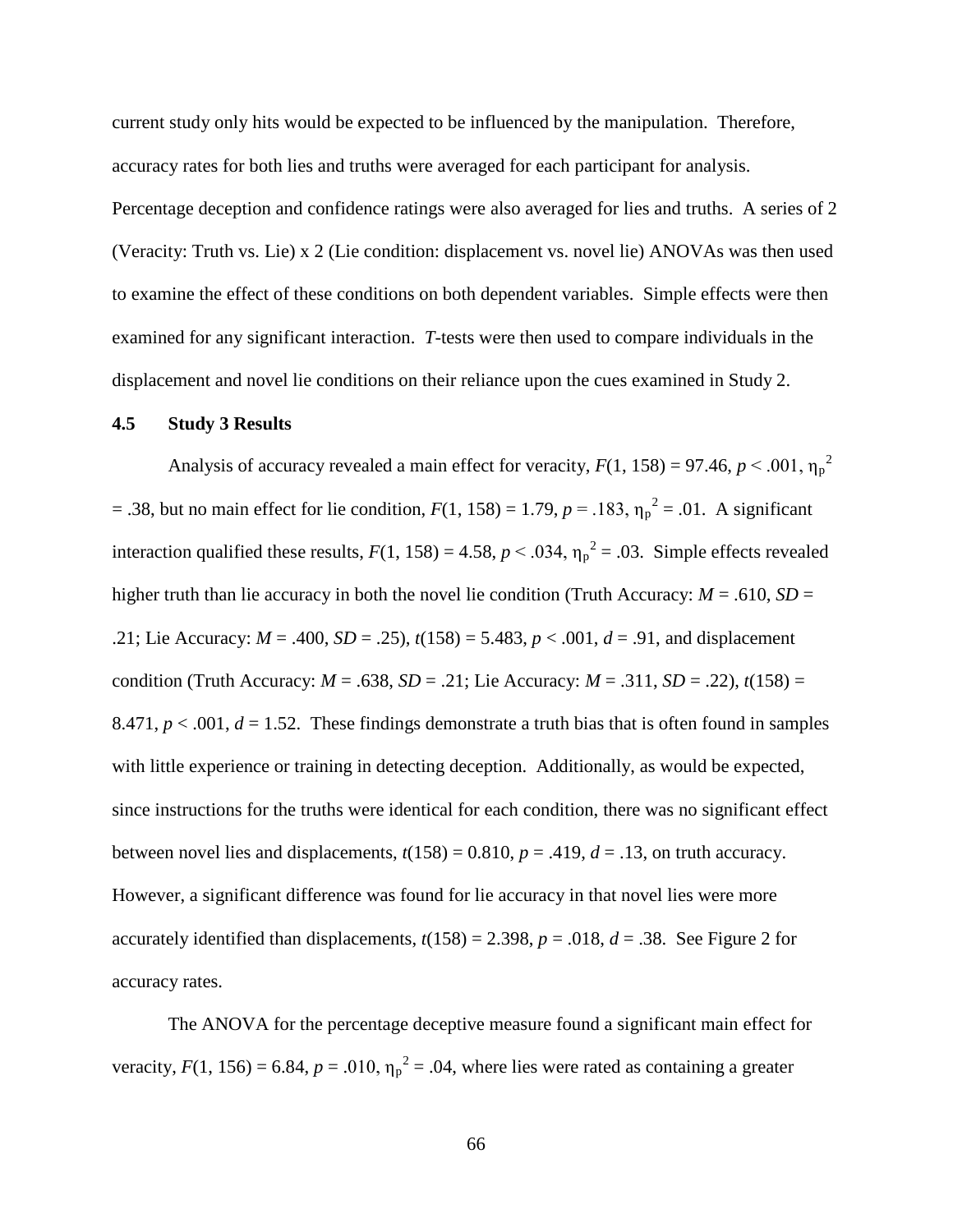percentage of deception ( $M = 35.5$ ,  $SD = 22.0$ ) than truths ( $M = 30.8$ ,  $SD = 15.0$ ), and a significant main effect for lie condition,  $F(1, 156) = 5.63$ ,  $p = .019$ ,  $\eta_p^2 = .04$ , with statements in the novel lie condition being rated as more deceptive  $(M = 36.0, SE = 1.7)$  than those in the displacement condition ( $M = 30.3$ ,  $SE = 1.7$ ). The interaction was not significant,  $F(1, 158) =$ 97.46,  $p = 0.349$ ,  $\eta_p^2 = 0.01$ . However, given that the predictions for the current study involved differences in lie accuracy only, follow up tests examined differences between conditions in lie and truth accuracy. As expected, tests revealed no significant difference for truthful statements (Percentage Deceptive in Novel condition:  $M = 3.283$ ,  $SD = 1.38$ ; Percentage Deceptive in Displacement condition:  $M = 2.882$ ,  $SD = 1.59$ ,  $t(156) = 1.691$ ,  $p = .093$ ,  $d = .27$ , but found that novel lies were rated more deceptive ( $M = 3.907$ ,  $SD = 2.50$ ) than displacements  $M = 3.182$ ,  $SD =$ 1.75),  $t(156) = 2.112$ ,  $p = .036$ ,  $d = .34$ . See Figure 3 for percentage deception ratings.

No significant differences were found for between-group or within-subjects tests on participants' confidence ratings (*p's > .*05). See Figure 4 for confidence estimates.

There were no specific hypotheses regarding differences between novel and displacement conditions on cues that participants relied upon in making their judgments given that participants had not been exposed to these cues until after all judgments were made. Furthermore, apart from findings in Study 2 regarding level of detail and cognitive operations, coders who were actually trained to use these cues were not particularly successful at differentiating between novel lies and displacements. Nonetheless, it is important to know if participants relied more on certain cues when exposed to novel lies versus displacements. *T*-tests found no significant differences between groups ( $p$ 's  $> 0.05$ ). See Table 14 for means and standard deviations for each cue.

### **4.6 Study 3 Discussion**

As noted above, because instructions for truths were identical for each lying strategy condition, perceptions of truths were not expected to differ between conditions. The non-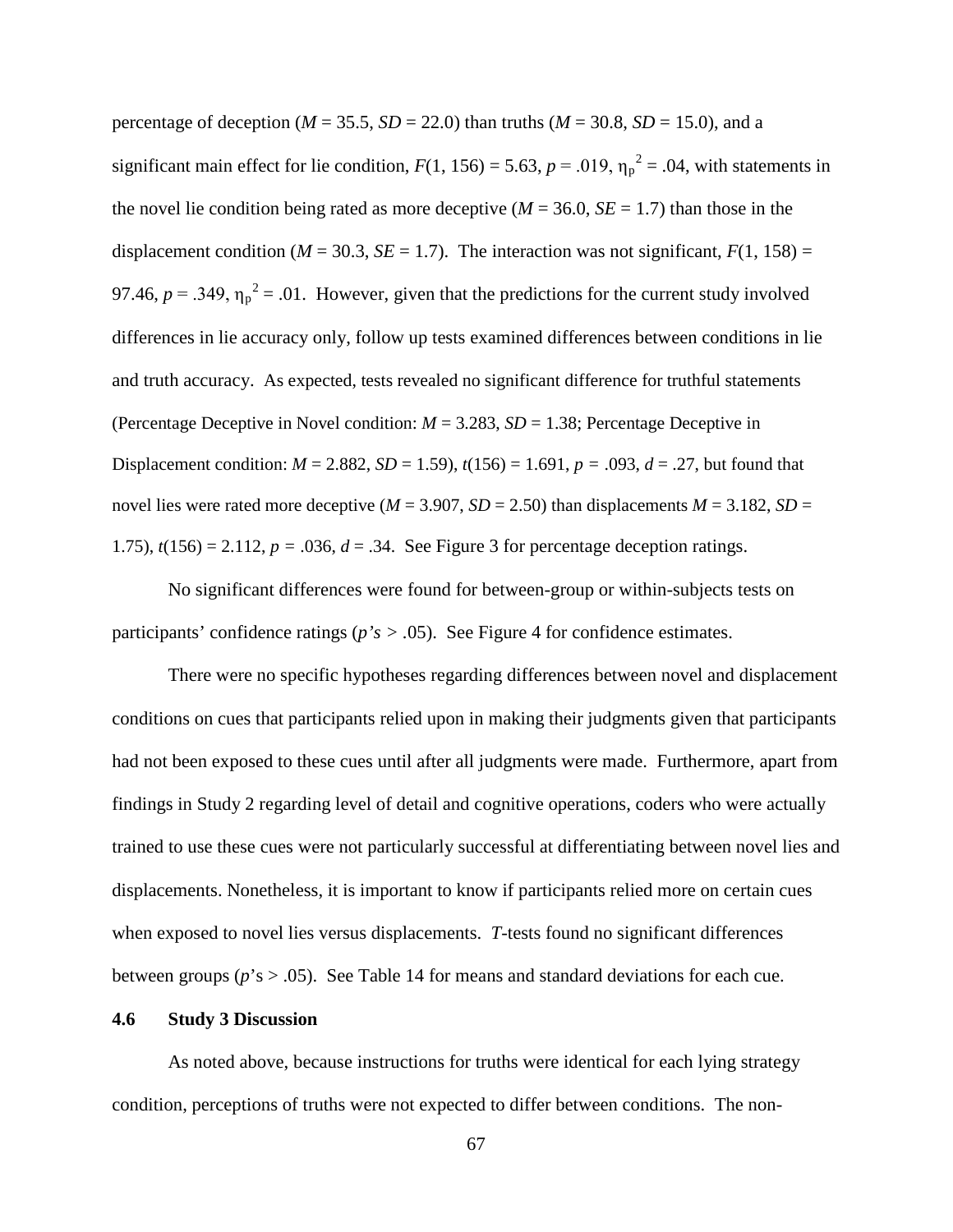significant findings of truth accuracy for novel lie versus displacements supports this notion. If a difference on this test had been found, it would suggest that the act of telling one lie or the other first (as half of the participants did) changed the way that participants told the truth. As predicted, significant differences for both accuracy and the percentage deceptive measure were found when comparing the lies in each condition. Participants were able to identify novel lies more often than displacements and also rated these lies as appearing more deceptive than displacements. The within-subjects comparisons on the percentage deceptive measure showed that participants successfully distinguished between lies and truths for novel lies, but not displacements. Finally, while the significant main effect of veracity also illustrates the truth bias in that, consistent with previous research, participants had a propensity to judge statements as truthful (i.e., truth bias).

While Study 2 did not find as many differences in behavioral cues as expected, Study 3 showed that participants were able to perceive either the differences that were found (i.e., level of detail and cognitive operations), or differences in cues that Study 2 did not investigate. As expected, novel lies were easier to identify than displacements. This is likely due to the fact that displacements, which contain higher levels of truth than novel lies, contain fewer cues to deception (more details and cognitive operations), making them appear more like truths.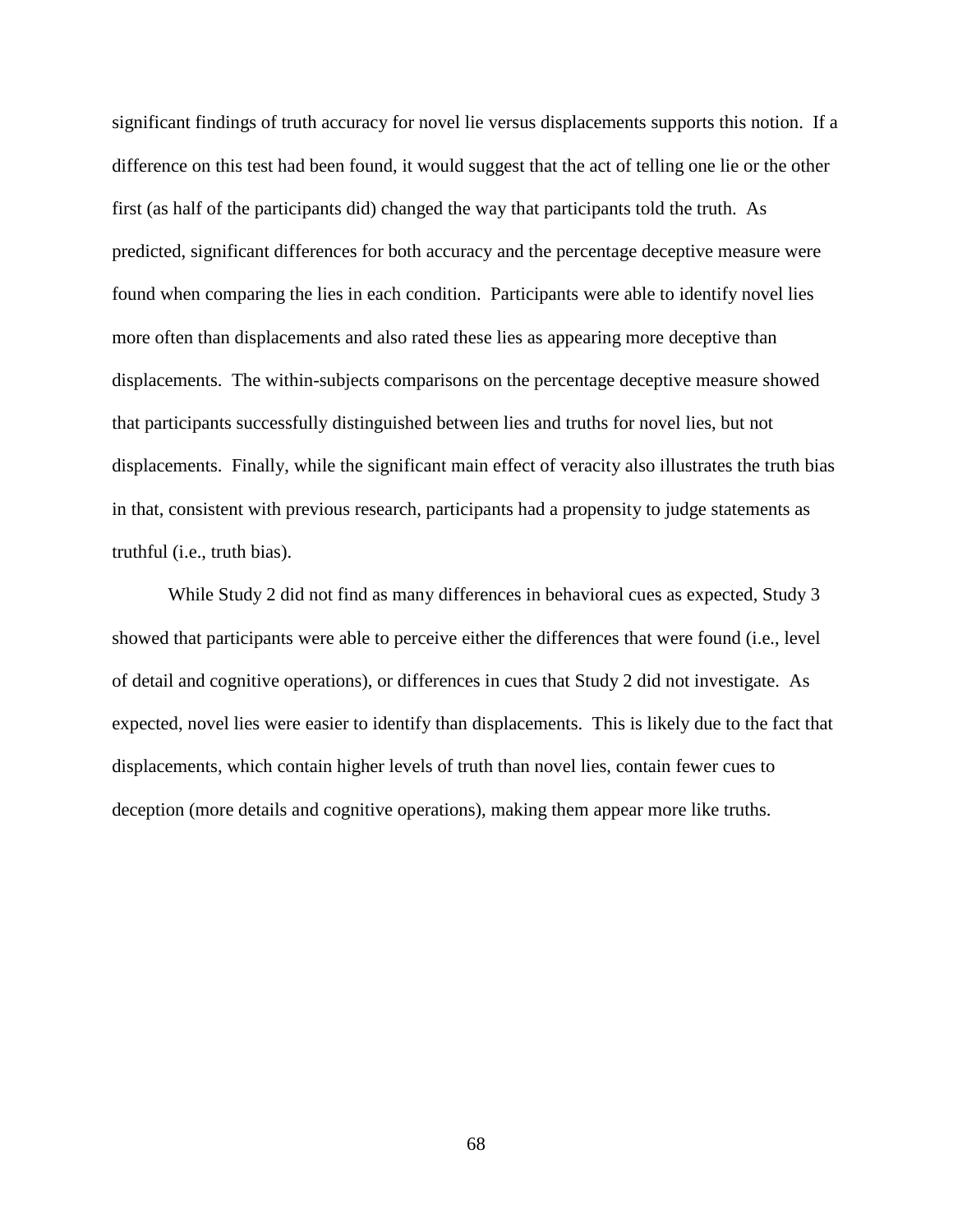#### **Chapter 5: General Discussion**

The purpose of the current research was to gain a better understanding of the strategies individuals use to lie, the relationships between these strategies and psychological processes underlying deception, and the implications of these interactions on perceptions of deceptive statements. Taken together, the results of the three studies indicate that people do use various strategies to lie, and that these strategies can affect both perceptions of behavioral cues and detectability of lies.

Study 1 demonstrated that people use a wide variety of strategies in creating deceptive statements. One major strategic focus of participants involved using familiar details in their statement. However, the degree of familiarity (i.e., an actual experience/verbatim vs. gist) varied among participants. While previous researchers (e.g., Leins et al., 2012; Bond & Speller, 2008) suggested that individuals frequently use exact experiences in their lies, the focused questioning in Study 1 revealed that a majority of participants still used non-recollective (i.e., gist) rather than recollective memory (i.e., verbatim). Two frequently reported benefits of relying on familiar situations were that they made lies easier to create and helped participants feel more comfortable telling them. Although individuals referred to this advantage regardless of their use of gist versus verbatim, the negative correlation between the use of verbatim and cognitive complexity suggests that the more a story relies on truth (not merely familiar details), the easier lying becomes.

While there was no baseline group (truth tellers) to compare liars to in order to validate the primary theories of deception, interviewees did report emotions, behaviors, and cognitions related to these theories. More importantly, interview responses illustrated relationships among these theories. For example, as participants put forth greater efforts to control their behavior,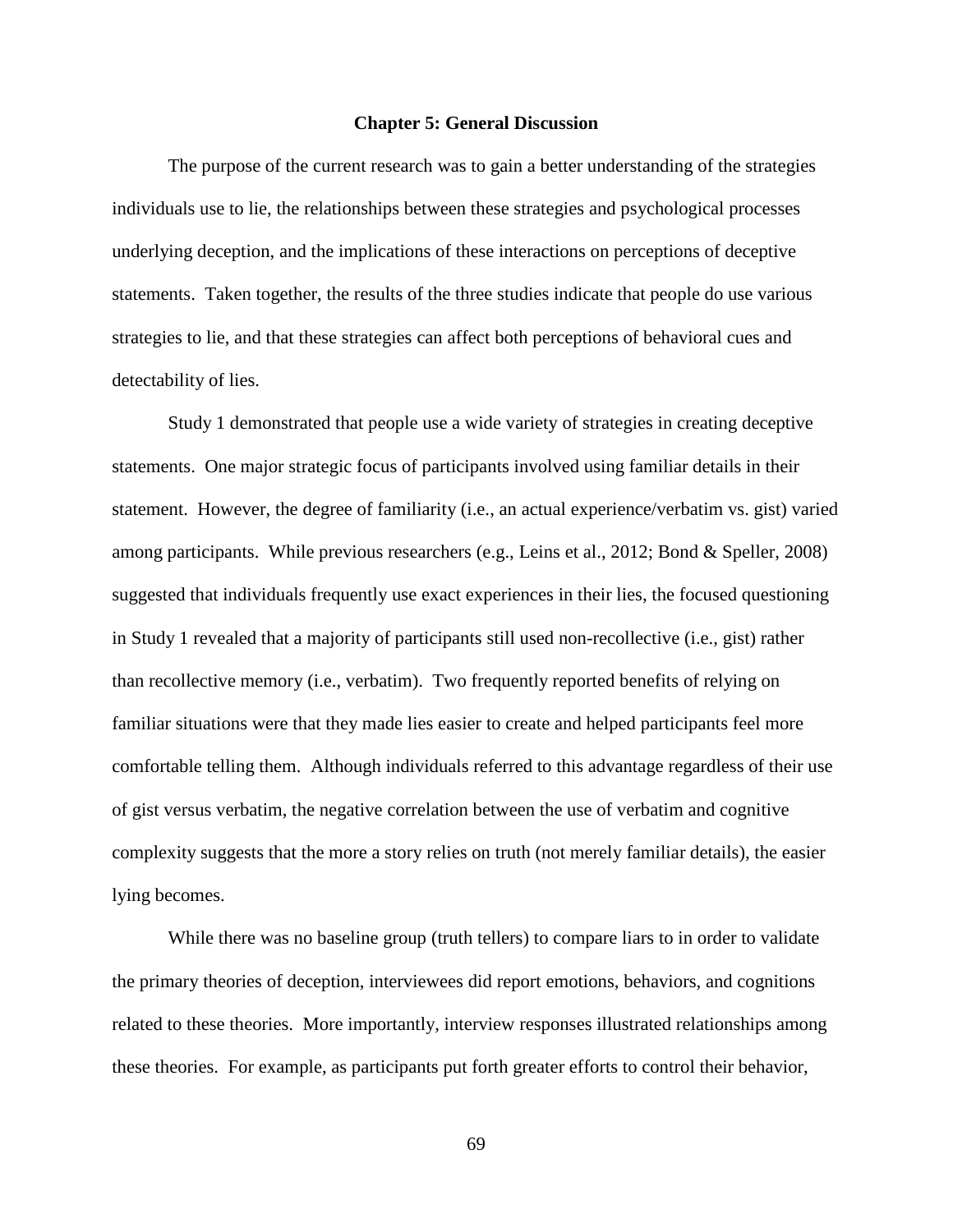lying became more difficult, and these individuals felt more guilty. In the first part of this relationship, putting forth efforts to control their behaviors may have the indirect effect of evincing reliable cues to deception that are associated with cognitive complexity. Vrij, Mann, Leal, and Fisher (2010) took advantage of this relationship by requiring participants to maintain eye contact with interviewers (behavioral control) as a way of increasing cognitive load. This manipulation improved detection accuracy. However, in part due to the promise of cognitive complexity theory approaches to deception, recent research has been dismissive of affective and behavioral control theories. It is important not to ignore these latter two theories and their relationships with each other, as well as with cognitive complexity theory.

Study 1 also revealed interesting findings that were unrelated to the primary research questions. For example, whereas research has examined impression management while lying in terms of specific behavioral cues, participants indicated considerable focus on general impressions such as calmness, seriousness, friendliness, and innocence. These impressions could have a significant impact on the dynamics of an interaction. If participants' justification in using these strategies is correct, these impressions could increase the likelihood of a statement being judged truthful. Furthermore, much of the research on behavioral cues has examined their utility in actually distinguishing between lies and truths. Research has attended less to the impact that these cues and general impression management strategies have on interactions with, and perceptions of judges.

Another interesting finding was that many participants made reference to the fact that basing their lies on the truth seemed to alleviate some of the responsibility associated with deception. Only two of these comments were made when specifically addressing the issue of guilt; however, this could be a subject worthy of further investigation. Individuals who use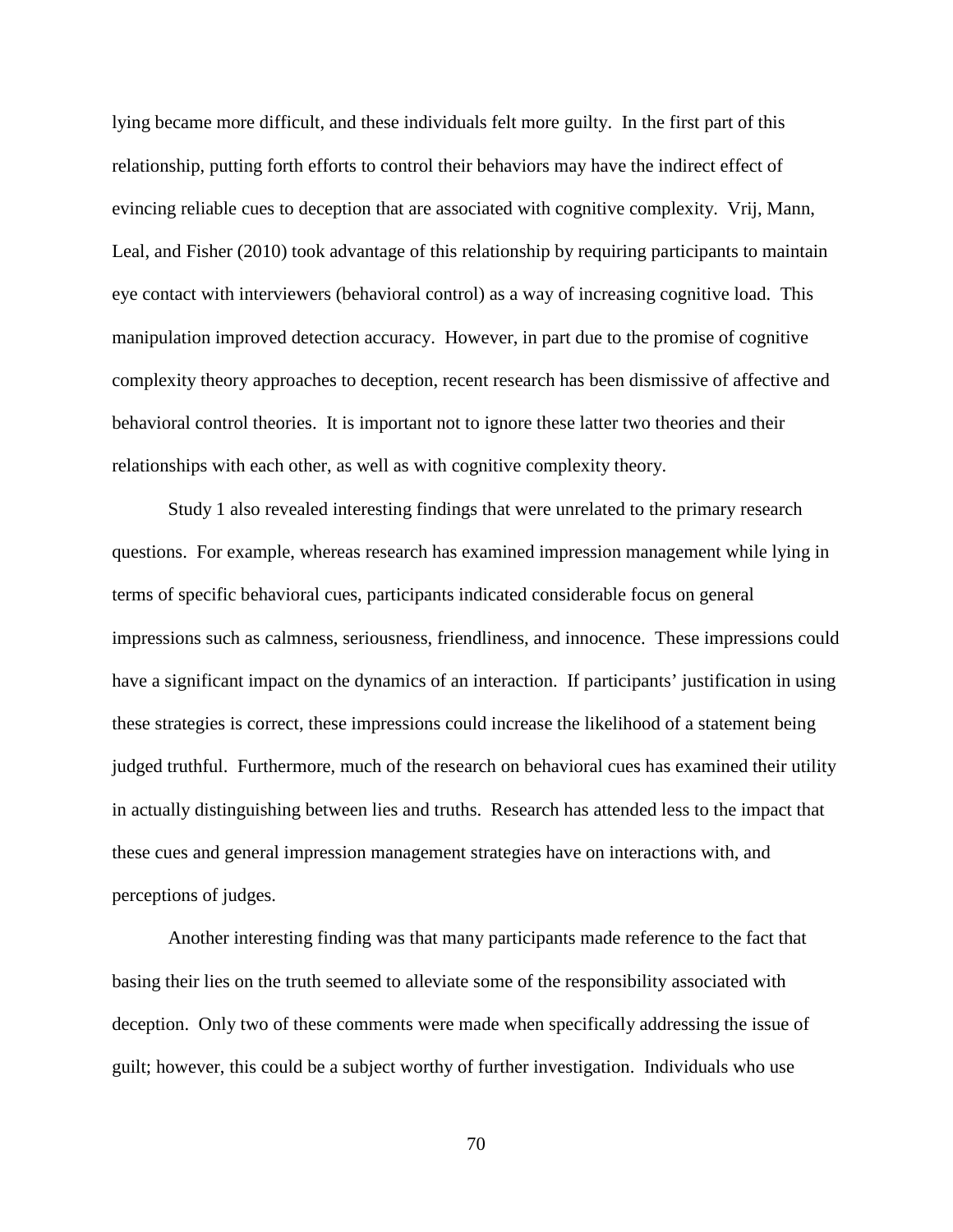displacement strategies may feel less guilty about their lies, approaching the level of guilt felt by truthful individuals. This decrease in feelings of accountability for lies that incorporated the truth could help to explain the motivations for and propensity of deceptive behavior found in the real world. People seem more willing to lie when they can include more truthful information in their statements.

Study 2 examined truths and two types of lies that interviewees reported using in Study 1. While results did not support the hypotheses that these lies would differ on many of the cues that the literature has found to be diagnostic of deception, there were a few differences between these conditions in terms of cues evinced. Liars using displacements provided more details and cognitive operations than those telling novel lies. These results supported predictions based on both cognitive complexity theory and memory construction. Because participants in Study 1 who relied on truthful details (i.e., displacement strategies) reported lower task difficulty than those who did not use an actual experience (i.e., novel lie strategies), cognitive complexity theory suggests that these individuals should display more cues related to truthfulness (e.g., level of detail) than novel liars. Similarly, reality monitoring suggests that statements based on actual experiences will contain more details and references to cognitive operations than those based on imagined events (Sporer, 1997). Since verbatim is a memory of an actual experience, it makes sense that these statements would include greater levels of detail and cognitive operations.

Study 3 then demonstrated that, perhaps partly due to these differences in cues, lying strategy can affect detection abilities. Displacements, which rely on verbatim, appeared less deceptive, and were significantly more difficult to identify than novel lies relying on gist. DePaulo, Rosenthal, and Zuckerman (1980) found that accuracy improves when participants pay attention to diagnostic cues. Since both level of detail and cognitive operations have been found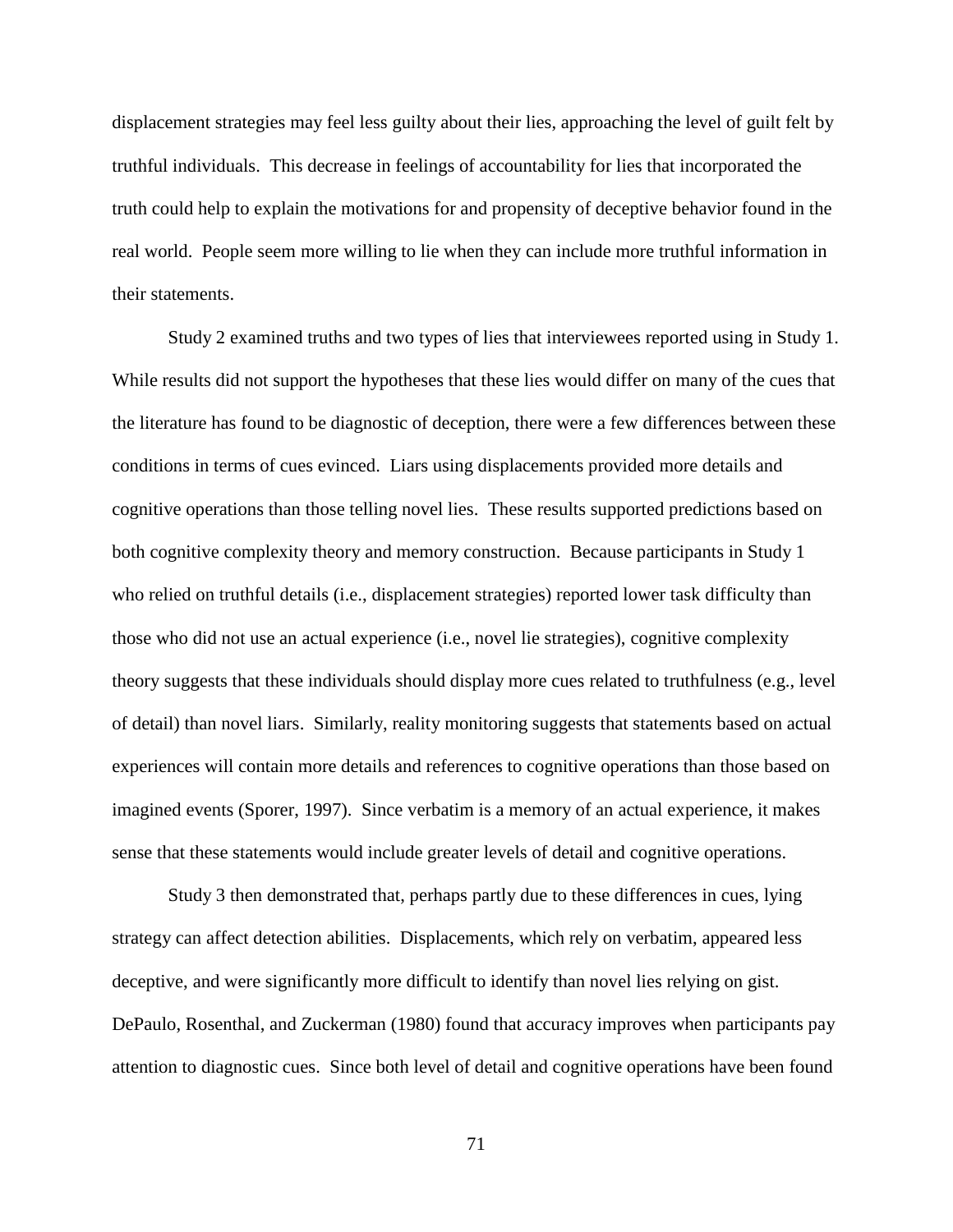to be indicators of truthfulness, participants assessing credibility in the displacement condition would have fewer diagnostic cues to attend to than those in the novel lie condition, thus making it a more difficult task.

Considered as a whole, these studies show that liars take a variety of approaches in order to successfully deceive. These approaches can result in differences in terms of cues displayed and, in turn, affect the decisions of judges. One common approach, which previous research has referred to (e.g., Stromwall et al., 2004) is that individual use familiar experiences in their stories. These familiar experiences can make it easier for individuals to create and provide lies, particularly when the experience is something that has actually happened. While Studies 2 and 3 only explored lying strategies differentiate by level of gist and verbatim, other strategies, including some discussed in Study 1, could have similar effects on speaker behavior. It is clear that lies should not be viewed in the overly simplistic manner with which much past research has tended to use.

### **5.1 Practical Implications**

The results from the three current studies have significant implications for deception detection in contexts such as the criminal justice system. First, it is important to understand that people do lie in different ways. The fact that lies are often combined into one category in research may be one reason for the variation and inconsistency in findings regarding cues to deception. If the type of lie an individual uses can be identified, it may be possible to determine the most important cues to which a detector should attend during deception detection tasks.

While it would be difficult to discern specific strategies used in every lying situation, through certain interviewing techniques, it may be possible to either determine a likely implemented strategy or develop a set of techniques that together could more effectively identify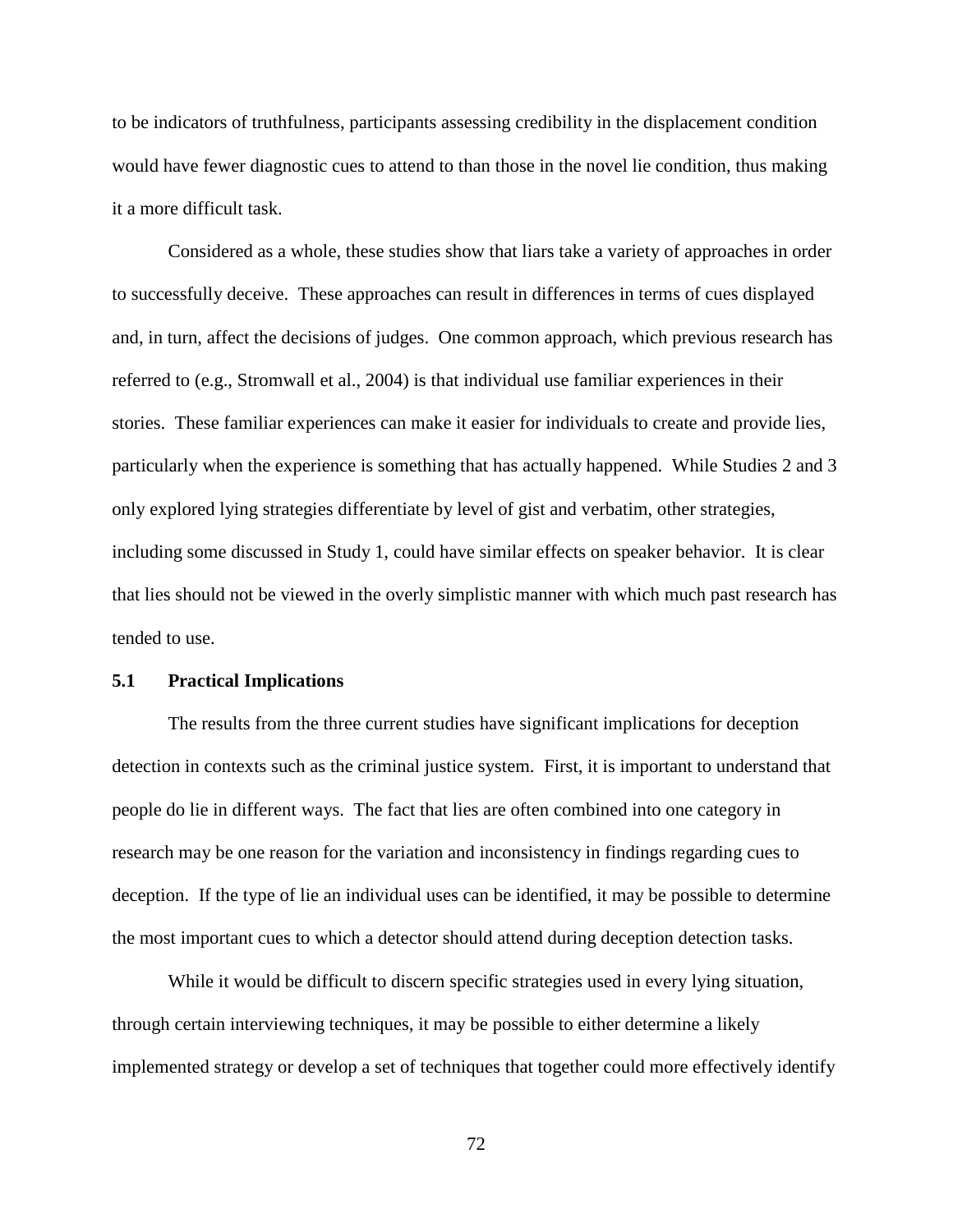a wider range of lies. For example, questions focused on cognitive operations of senders at the time of the story may be particularly helpful in identifying novel lies, whereas questions intended to detect temporal displacements could focus on the extent to which the suspect's story matches the timeline of the period in question (since these displacements require that participants fit an already existing memory around a specific time frame).

Another questioning technique that could be particularly effective for displacements is the Strategic Use of Evidence (SUE) technique (Hartwig, Granhag, Stromwall, & Kronkvist; 2006). This interviewing method forces suspects to provide a statement before strategically introducing evidence throughout the interview that the suspect is then required to account for in his/her statement. As one individual from Study 1 who used gist framed it, "*You wanna leave room for, you know, like variability. You can add things in there if you want to. I feel like if you give an exact experience that doesn't leave room for anything like that. So yeah, a general storyline is more appropriate for that I think*." Depending on the details provided in displacements, these lies may be less flexible once told and it could therefore be easier for participants to get trapped into a lie when confronted with a technique such as SUE.

While there may be ways to improve detectability of each type of lie, it may also be possible to conduct interviews in a manner that will compel individuals to use more a novel approach to lying rather than displacement. Future research could investigate this possibility.

### **5.2 Limitations**

While this research supports the ideas that 1) people use multiple techniques to lie about autobiographical accounts, and 2) differences in these strategies can lead to differences in perceptions of the lies, there are a few important caveats that should be noted.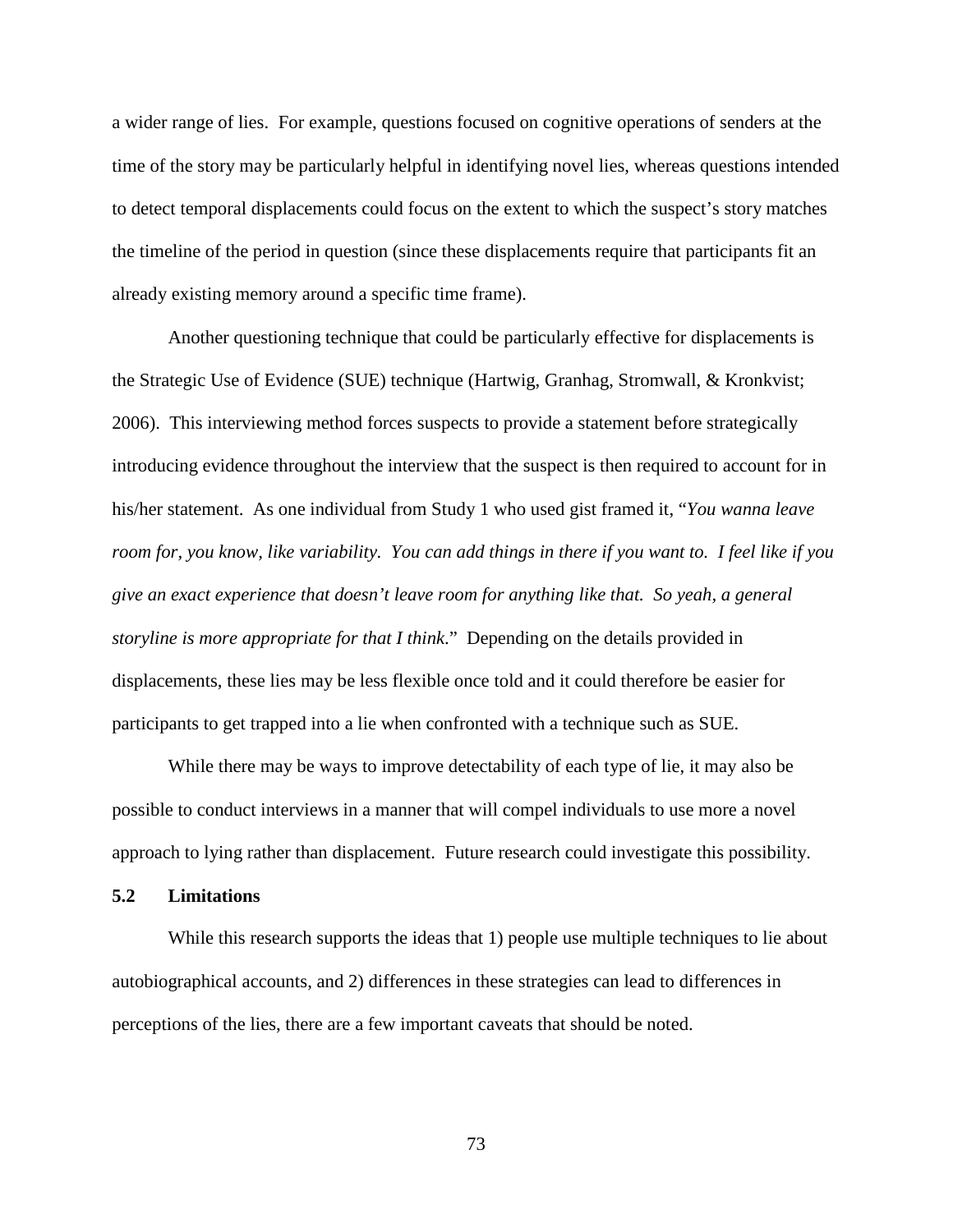First, Study 1 classified these strategies by reliance on gist, verbatim, or 'half and half'. Studies 2 and 3 then forced participants to use only complete gist or complete verbatim. Perhaps the most important finding from Study 1 was that there is a wide spectrum of lying strategies that individuals use. Nearly half (46.9%) of participants in Study 1 used a mix (classified as either 'half and half' or 'gist with verbatim for small details') of gist and verbatim. However, as discussed above, information in working memory exists on a fuzzy-to-verbatim continuum (Brainerd & Reyna, 1990). Therefore, dichotomizing this variable for the purpose of a manipulation is overly simplistic, but also necessary first step in this research.

Another limitation to the present research relates to the applicability of displacements in the way that they were manipulated in Studies 2 and 3. Apart from having to report information from a single past experience, participants in the displacement condition were unrestricted in the way that they could lie. They could draw from any experience they chose. As a result, some may have used experiences that, had there been an opportunity to investigate their stories (as is frequently the case in forensic or general social contexts) might have been easy to disprove. For example, it could be easy to disprove the statement of a displacement participant who recounted a story about a large party with many witnesses. While a similar argument could be made for the novel lie condition, this factor may differentially influence the two types of lies because novel lies, compared to displacements, may be more flexible. Novel liars may find it relatively easy to piece together stories that would be difficult to disprove. Conversely, those using displacements may have greater difficulty thinking of actual previous experiences that would survive further investigation. Individuals' memories for events that contain no disprovable facts may offer fewer vivid details and therefore, would appear less truthful. A related issue is that individuals may simply either not have a memory to draw on to fit every particular situation, or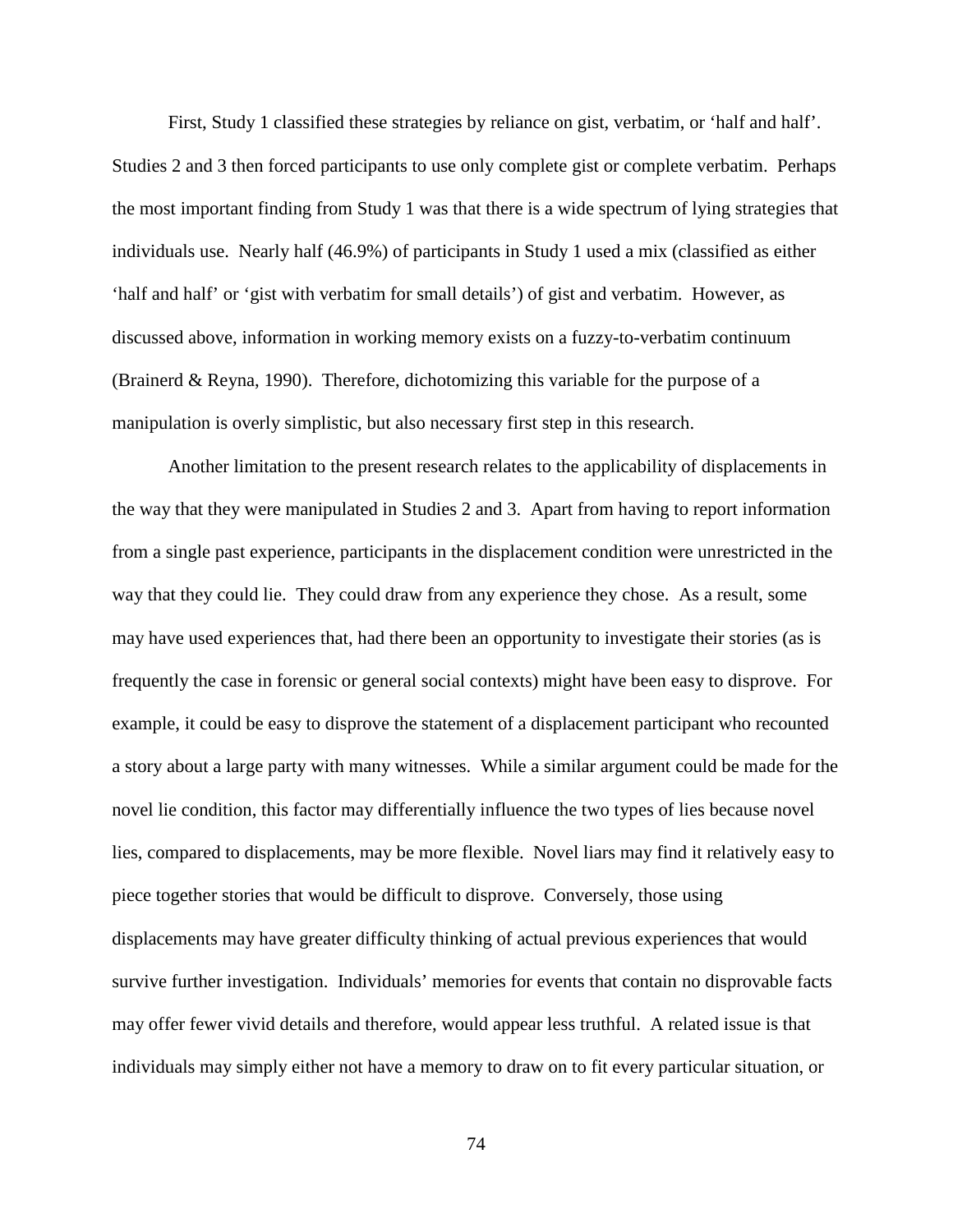may only have a memory from the distant past. In the latter scenario, individuals may have forgotten many details of the experience, which Study 2 suggested was a differentiating factor for displacement versus novel lies. Research finding faster rates of forgetting for verbatim, compared to gist traces (Brainerd, Reyna, Kneer, 1995; Gernsbacher, 1985) suggests that the temporal effects on memory accessibility would be an important factor in both choice and effectiveness of a novel lie versus displacement strategy. For all of these reasons, the fact that participants in the displacement condition were not as limited in their choices as is likely the case in the real world may have resulted in an underestimation of lie accuracy.

Finally, a frequent criticism of much of the deception research is that laboratory simulations do not closely enough mimic real world circumstances. In the present studies the use of a confederate interviewer appeared to successfully increase the arousal level of participants and they appeared to take the task seriously. A majority of participants reported feeling nervous and excited during the task. They also appeared to be sufficiently motivated based upon responses detailing their thought processes while planning or providing the statement (Study 1). While conditions still may not have reached the extent of an actual police interview, the above measures that were taken clearly improved the external validity of the research.

#### **5.3 Future Research**

While many people lie with relative regularity, great variability exists in the abilities of liars (Vrij, Granhag, & Mann, 2010). Therefore, many of the participants in Study 1 may have been poor liars. In fact, nearly one-third of participants in Study 1 confessed that they did not believe they were good liars. It would be interesting to perform this same interview with a sample of expert liars (such as criminals who are often considered experts; Bond & Lee, 2005) in order to discover strategies that the most effective liars use. Since these are the people that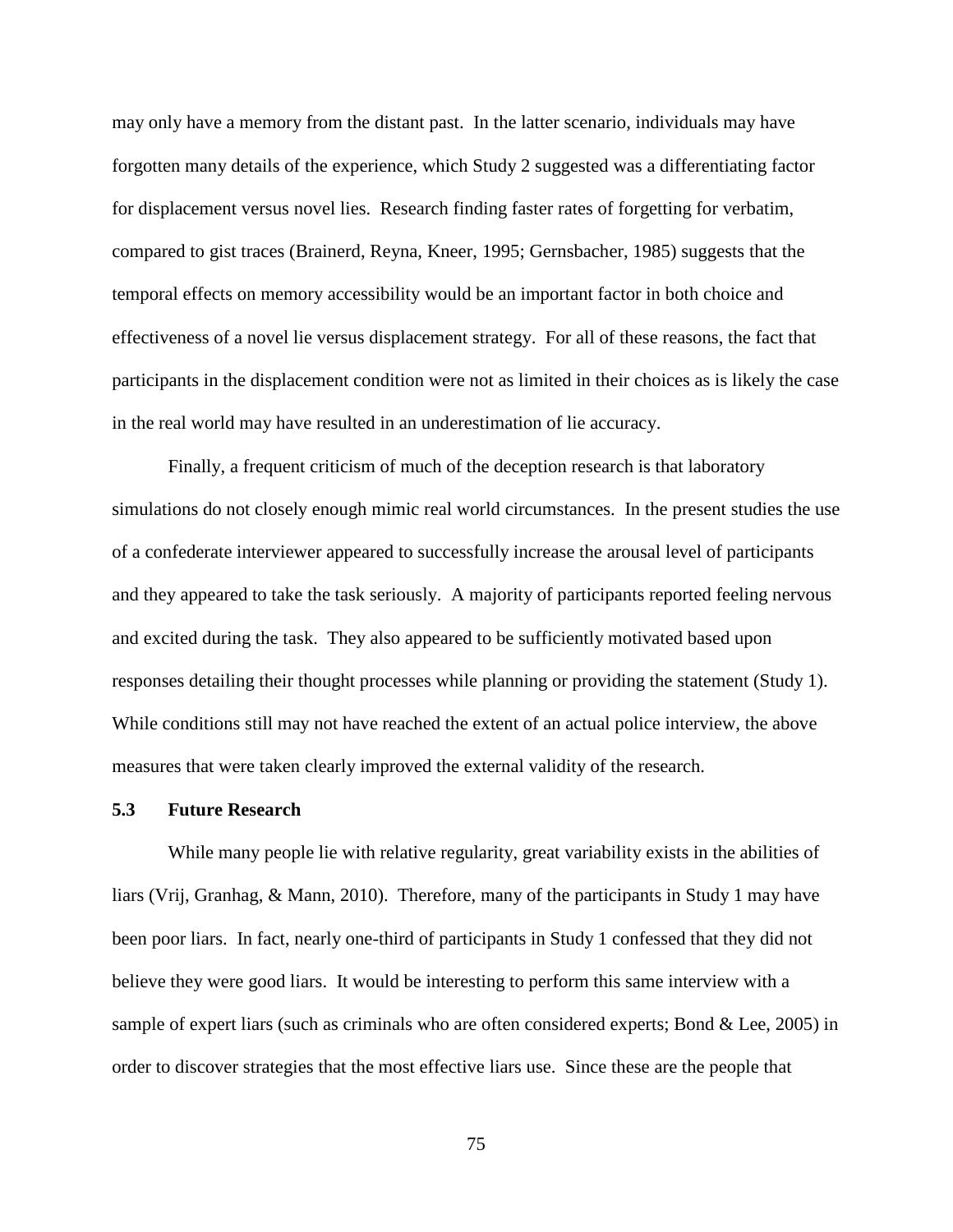detectors most struggle to identify, knowledge of their strategies would be particularly beneficial. Research across a variety of domains has found differences between experts and novices on information processing and decision making. For example, compared to novices, experts use more intuition-based strategies and declarative knowledge in decision making than novices (Ericsson, 2006). Spreading activation principles also suggest that experts, who have more developed networks and patterns to hold their knowledge, can more easily draw connections and patterns from information in order to make decisions more effectively (Feltovich, Prietula, & Ericsson, 2006).

As discussed above, the present research is just one early step in examining differences between lies. While it compared two different types of lies, further work is needed to examine the middle ground of these lies where people use either multiple verbatim experiences or a mix of gist and verbatim (in the middle of the fuzzy-to-verbatim continuum).

Certain situation factors may also influence both the strategy chosen and effectiveness of that strategy. In addition to the potential temporal effects of memory accessibility discussed above, strategy might depend on factors such as the context or target of the lie (e.g., interviewer). For example, someone may choose to use gist traces in a social lie where there is likely a lower chance of someone carefully scrutinizing the statement as would be the case in a forensic context. One strategy may also be more attractive than the other depending on if the target of the lie is someone that the liar either does or does not know well.

There are also other dimensions on which lies can differ. For example, there was disagreement among participants in terms of the level of complexity that a lie should contain, as well as how mundane versus extravagant the events surrounding a story should be. Further, lying via omission is another lying strategy that research has identified. These are lies grounded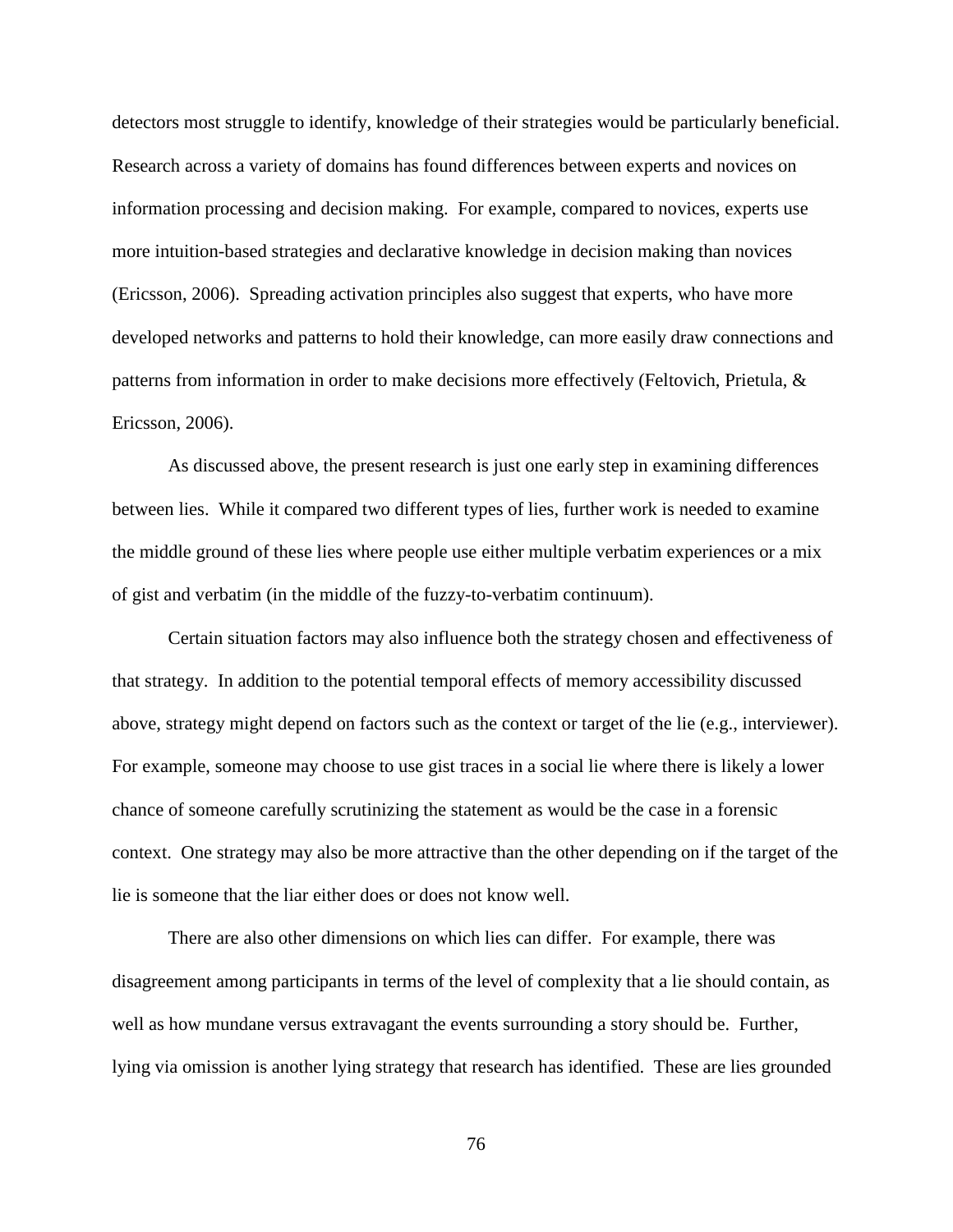in an actual experience and could be formed from any point on the fuzzy-to-verbatim continuum depending on how the information was processed and retrieved. It's categorization as a lie rests in the fact that the liar is attempting to give the target an impression that is untrue by omitting a crucial piece (or pieces) of information. Finally, although this study's aim was to investigate lies regarding autobiographical statements, people can also lie about beliefs, attitudes, and emotions. Rather than combine all of these lies, exploration of strategies within each type of deception, and the effects therein, could greatly advance the field.

Findings regarding the influence that interviewees attempt to exert through impression management during questioning has not been thoroughly studied. Some of these attempts, such as maintaining an appearance of innocence, seem to have been overlooked in research. Future research could investigate specific impression management strategies used by certain types of people or particular impressions individuals attempt to make in various situations. It would also be useful to determine what impact, if any, these efforts by interviewees have on the interviewer and subsequent interactions. For example, research could investigate if behaving casually and treating the interviewer like a friend makes a person's story appear more or less credible than one who displays a serious demeanor.

The purpose of Study 1 was to gain greater insight into the lying process, while Studies 2 and 3 sought to determine if different approaches to lying (gist vs. verbatim memory in this case) led to differences in perceptions of these statements. It is important to obtain a comprehensive understanding of the variety of ways that people choose to lie and how these lies impact cues evinced and detection of deception. Once the behaviors, cognitions, emotions, goals, and motivations of liars, as well as their impact, are better understood, research focusing on deception detecting and investigative interviewing can be most effective.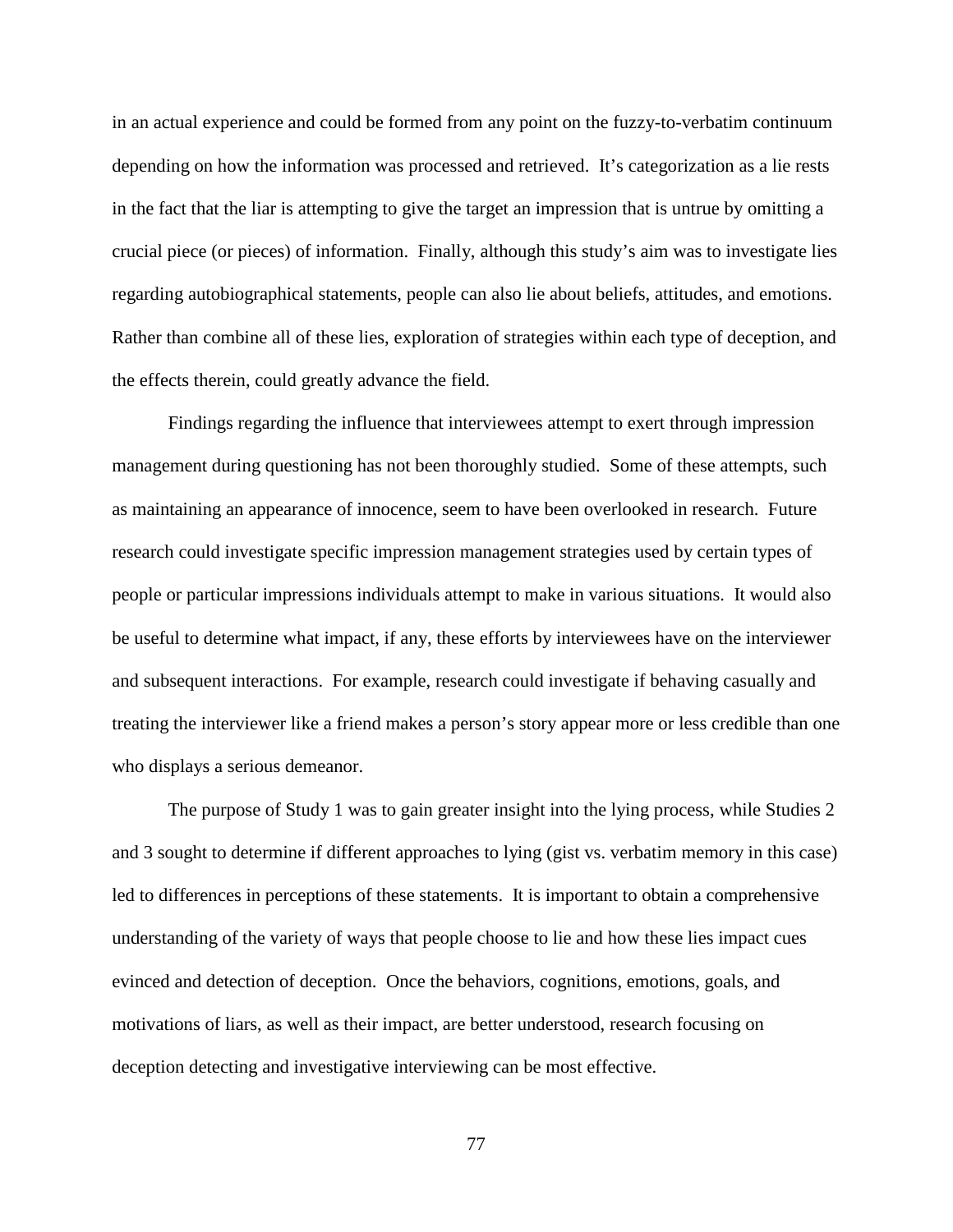#### **References**

- Akehurst, L., Bull, R., Vrij, A., & Köhnken, G. (2004). The effects of training professional groups and lay persons to use Criteria-Based Content Analysis to detect deception. *Applied Cognitive Psychology, 18*, 877-891. doi: 10.1002/acp.1057
- Bagley, J., & Manelis, L. (1979). Effect of awareness on an indicator of cognitive load. *Perceptual and Motor Skills, 49,* 591-594. doi: 10.2466/pms.1979.49.2.591
- Bartlett, F.C. (1932). Remembering: A study in experimental and social psychology. New York: Cambridge University Press.
- Bond, C. F., & DePaulo, B. M. (2006). Accuracy of deception judgments. *Personality and Social Psychology Review, 10*, 214-234. doi: 10.1207/s15327957pspr1003\_2
- Bond, G. D., Lee, A. Y. (2005). Language of lies in prison: Linguistic classification of prisoners**'** truthful and deceptive natural language. *Applied Cognitive Psychology, 19*(3), 313-329. doi: 10.1002/acp.1087
- Bond, G. D., & Speller, L. F. (2010). Gray area messages. In M. S. McGlone & M. L. Knapp (Eds.), The interplay of truth and deception (pp. 35-53). New York: Taylor & Francis Group.
- Brainerd, C. J., & Reyna, V. F. (1988). Generic resources, reconstructive processing, and children's mental arithmetic. Developmental Psychology, 24, 324-334. doi: 10.1037/0012-1649.24.3.324
- Brainerd, C. J., & Reyna, V. F. (1990). Gist is the grist: Fuzzy-trace theory and the new intuitionism. *Developmental Review, 10*(1), 3-47. doi: 10.1016/0273-2297(90)90003-M
- Brainerd, C. J., & Reyna, V. F. (2002). Fuzzy-trace theory and false memory. *Current Directions in Psychological Science, 11,* 164-169. doi: 10.1111/1467-8721.00192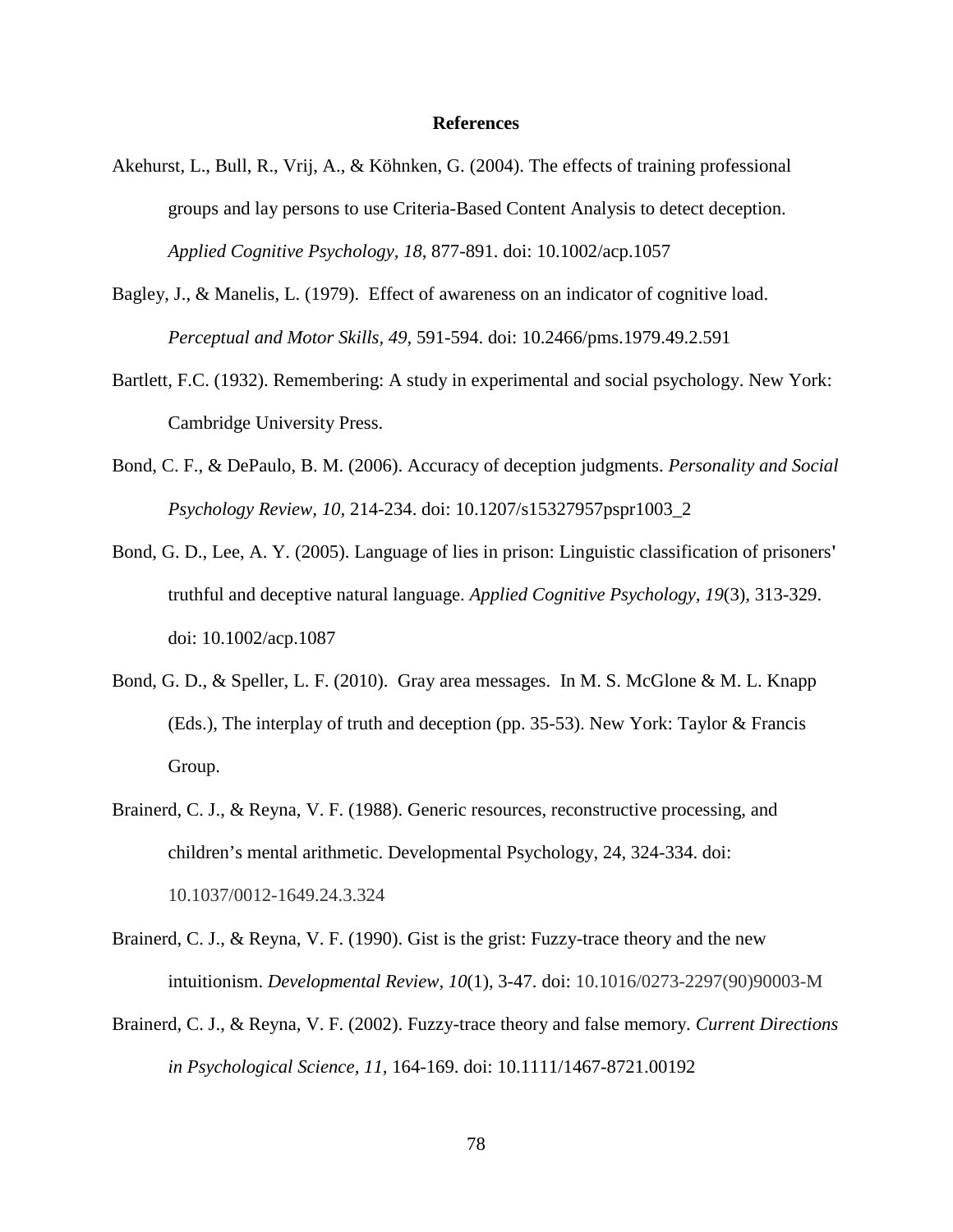- Bussey, K. (1999). Children's categorization and evaluation of different types of lies and truths. *Child Development, 70,* 1338-1347. doi: 10.1111/1467-8624.00098
- Buller, D. B., & Burgoon, J. K. (1996). Interpersonal deception theory. *Communication Theory, 6*, 203-242. doi: 10.1111/j.1468-2885.1996.tb00127.x

Brainerd, C. J., Reyna, V. F., Kneer, R. (1995). False-recognition reversal: When is similarity distinctive? *Journal of Memory and Language, 34*(2): 157-185. doi: 10.1006jmla.1995.1008

- Crandall, B., Klein, G. H., & Hoffman, R. R. (2006). *Working minds: A practitioner's guide to cognitive task analysis.* Cambridge, MA: MIT Press
- DePaulo, B. M. (1992). Nonverbal behavior and self-presentation. *Psychological Bulletin, 111,*  203-243. doi: 10.1037/0033-2909.111.2.203
- DePaulo, B. M., Kashy, D. A., Kirkendol, S. E., Wyer, M. M., & Epstein, J. A. (1996). Lying in everyday life. *Journal of Personality and Social Psychology, 70, 979–995.* doi: 10.1037/0022-3514.70.5.979
- DePaulo, B. M., Lassiter, G. D., & Stone, J. I. (1982). Attentional determinants of success at detecting deception and truth. *Personality and Social Psychology Bulletin, 8*, 273-279. doi: 10.1177/0146167282082014
- DePaulo, B. M., Lindsay, J. J., Malone, B. E., Charlton, K., Cooper, H., & Muhlenbruck, L. (2003). Cues to deception. *Psychological Bulletin, 129*, 74-118. doi: 10.1037/0033- 2909.129.1.74
- DePaulo, B. M., Zuckerman, M., & Rosenthal, R. (1980). Humans as lie detectors. *Journal of Communication, 30,* 129-139. doi: 10.1207/s15324834basp0304\_6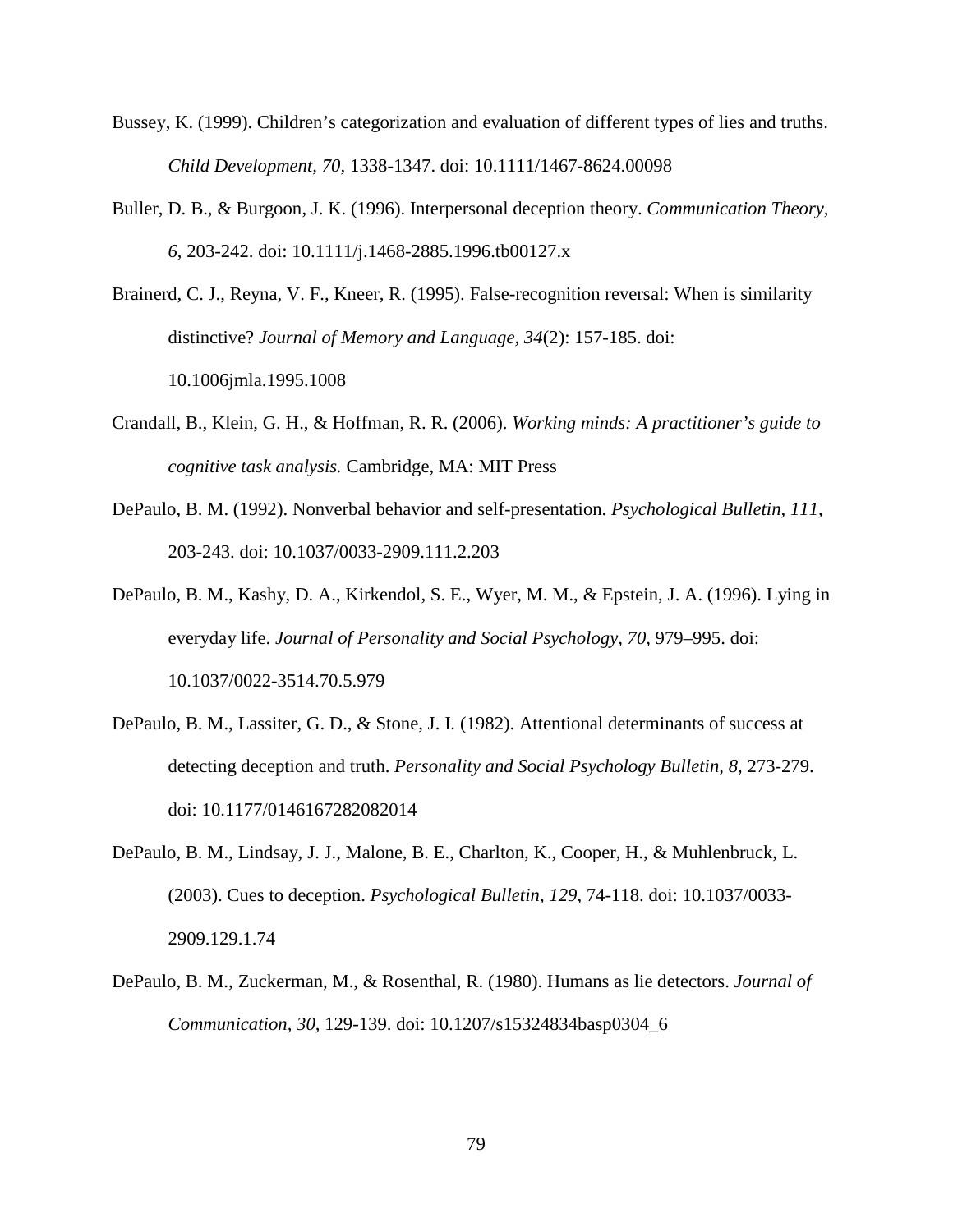- deTurck, M. A. (1991). Training observers to detect spontaneous deception: The effects of gender. *Communication Reports, 4,* 79–89.
- Ekman, P. (1989). Why lies fail and what behaviors betray a lie. In J.C. Yuille (Ed.), *Credibility assessment*. Dordrecht: Kluwer, 71-82.
- Ekman, P. (1997). Deception, lying, and demeanor. In D. F. Halpern & A. E. Voiskounsky (Eds.) *States of mind: American and post-Soviet perspectives on contemporary issues in psychology* (pp. 93-105). New York: Oxford University Press.

Ericsson, K. A., & Simon, H. A. (1993). *Protocol Analysis.* Cambridge, MA: MIT Press.

- Evans, J. R., Michael, S. W., Meissner, C. A., & Brandon, S. E. (2013). Manipulating cognitive load can enhance the efficacy of deception cues with nonexpert observers using a psychologically based credibility assessment tool. *Journal of Applied Research in Memory and Cognition, 2,* 22. doi: >10.1016/j.jarmac.2013.02.002
- Feltovich, P. J., Prietula, M. J., & Ericsson, K. A. (2006). Studies of expertise from psychological perspectives. In K. Anders Ericsson, N. Charness, P. J. Feltovich, & R. R. Hoffman (Eds.), *The Cambridge handbook of expertise and expert performance* (pp. 41- 68). New York: Cambridge University Press.
- Fitousi, D., & Wenger, M. J. (2011). Processing capacity under perceptual and cognitive load: A closer look at load theory. *Journal of Experimental Psychology: Human Perception and Performance, 37,* 781-798. doi: [10.1037/a0020675](javascript:__doLinkPostBack()
- Fleiss, J.L. (1981). *Statistical methods for rates and proportions* (2<sup>nd</sup> ed.). New York: John Wiley. [ISBN](http://en.wikipedia.org/wiki/International_Standard_Book_Number) [0-471-26370-2.](http://en.wikipedia.org/wiki/Special:BookSources/0-471-26370-2)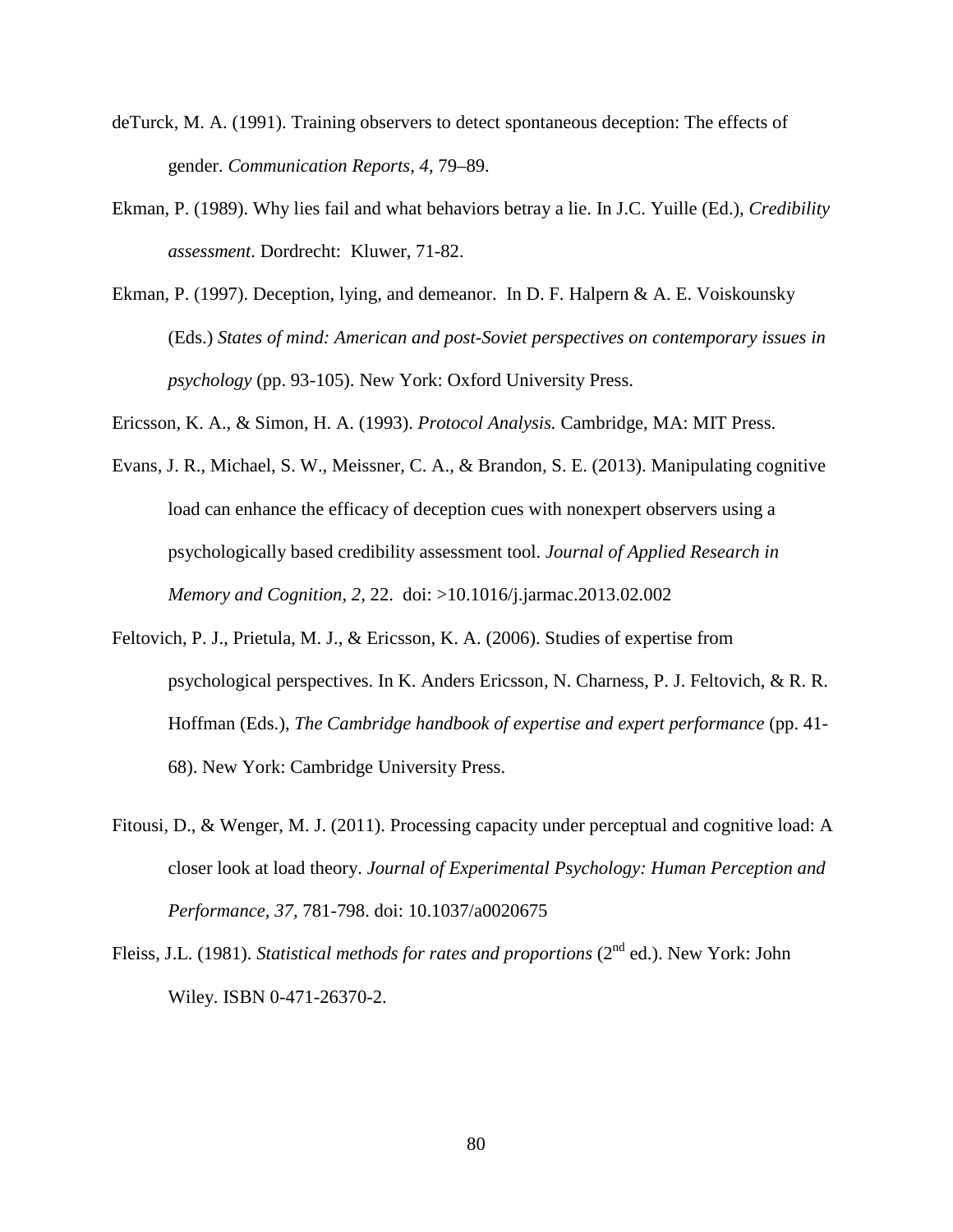- Frank, M. G., & Ekman P. (1997). The ability to detect deceit generalizes across different types of high-stakes lies. *Journal of Personality and Social Psychology, 72*, 1429-1439. doi: 10.1037/0022-3514.72.6.1429
- Gernsbacher, M. A. (1985). Surface information lost in comprehension. *Cognitive Psychology, 17*(3), 324-363. doi: 10.1016/0010-0285(85)90012-X
- Granhag, P. A., & Stromwall, L. A. (2004). Research on deception detection: Intersections and future challenges. In P. A. Granhag & L. A. Stromwall (Eds.), *The detection of deception in forensic contexts* (pp. 307-330). New York, NY: Cambridge University Press.
- Granhag, P. A., & Stromwall, L. A. (2004). Research on deception detection: Past and present. In P. A. Granhag & L. A. Stromwall (Eds.), *The detection of deception in forensic contexts* (pp. 3-12)*.* New York, NY: Cambridge University Press.
- Granhag, P. A., Stromwall, L. A., & Landstrom, S. (2006). Children recalling an event repeatedly: Effects on RM and CBCA scores. *Legal and Criminological Psychology, 11,*  81-98. doi: 10.1348/135532505X49620
- Granhag, P. A., & Vrij, A. (2010). Introduction: What works in investigative psychology? *Legal and Criminological Psychology, 15*, 1-3. doi: 10.1348/135532509X477757
- Hample, D. (1980). Purposes and effects of lying. *Southern Speech Communication Journal*, 46, 33-47. doi: 10.1080/10417948009372474
- Hartwig, M., Granhag, P. A., & Stromwall, L. A. (2007). Guilty and innocent suspects' strategies during interrogations. *Psychology, Crime, & Law, 13*, 213-227. doi: 10.1080/10683160600750264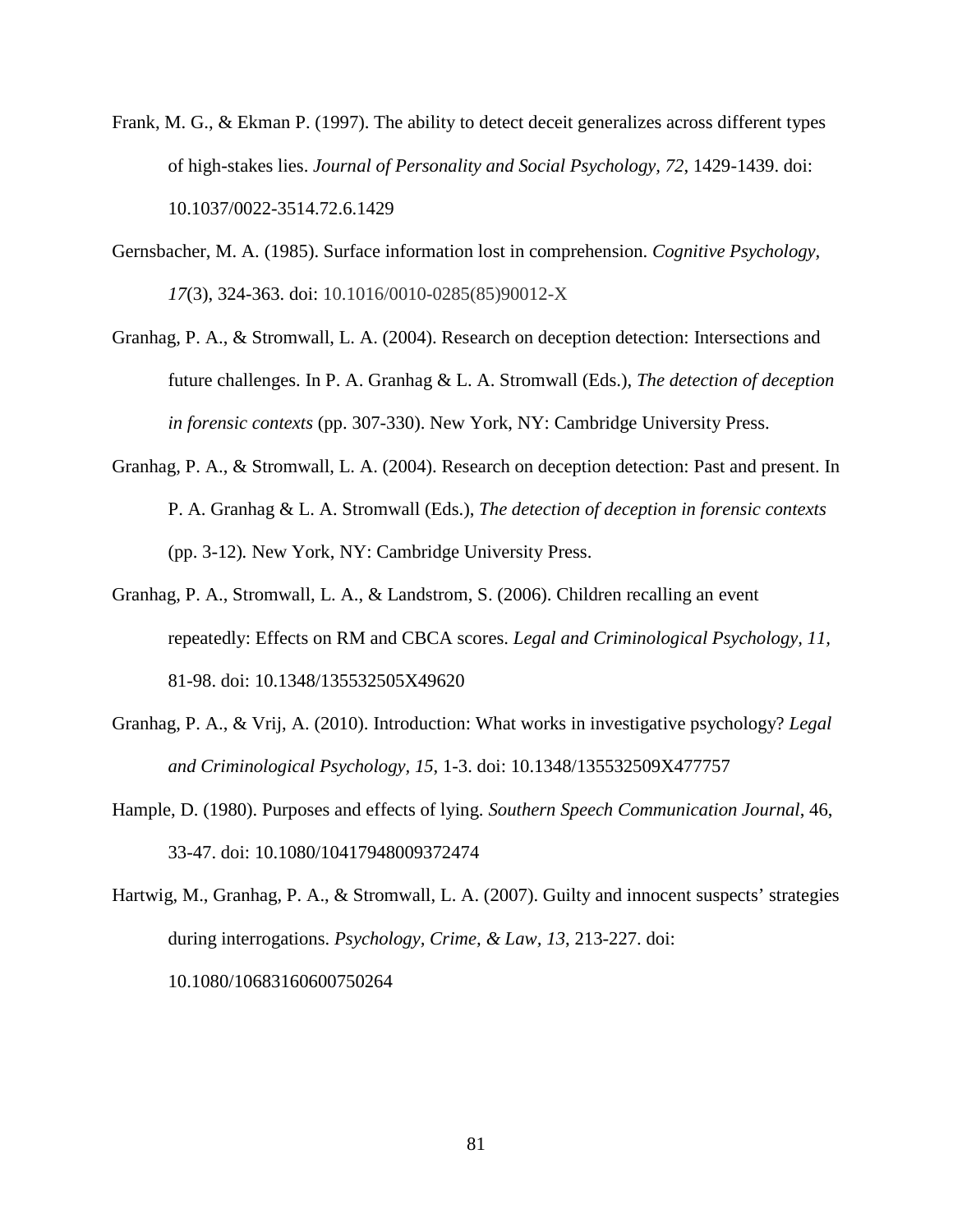- Hartwig, M., Granhag, P. A., Stromwall, L. A., & Kronkvist, O. (2006). Strategic use of evidence during police interrogations: When training to detect deception works. *Law and Human Behavior, 30*, 603-619. doi: 10.1007/s10979-006-9053-9
- Hauch, V., Sporer, S. L., Michael, S. W., & Meissner, C. A. (2010)*. Does training improve detection of deception? A meta-analysis.* Paper presented at the Conference of the European Association of Psychology and Law; Gothenburg, Sweden.
- Johnson, M. K., & Raye, C. L. (1981). Reality monitoring. *Psychological Review*, 88, 67-85. doi: 10.1037/0033-295X.88.1.67
- Jung, K., & Lee, J. (2012) Cognitive and emotional correlates of different types of deception. Social Behavior and Personality, 40(4), 575-584. doi: 10.2224/sbp.2012.40.4.575

Kassin, S. M., & Norwick, R. J. (2004). Why people waive their Miranda rights: The power of innocence. *Law and Human Behavior, 28,* 211-221. doi: 10.1023/B:LAHU.0000022323.74584.f5

- Kohnken, G. (2004). Statement Validity Analysis and the 'detection of the truth'. In P. A. Granhag & L. A. Stromwall (Eds.), *Deception detection in forensic contexts* (pp. 41-63). Cambridge, England: Cambridge University Press.
- Landry, K. L., & Brigham, J. C. (1992). The effect of training in criteria-based content analysis on the ability to detect deception in adults. *Law and Human Behavior, 16*, 663-676. doi: 10.1007/BF01884022
- Leins, D. A., Fisher, R. P., & Ross, S. J. (2012). Exploring liars' strategies for creating deceptive reports. *Legal and Criminological Psychology.* doi: 10.1111/j.2044-8333.2011.02041.x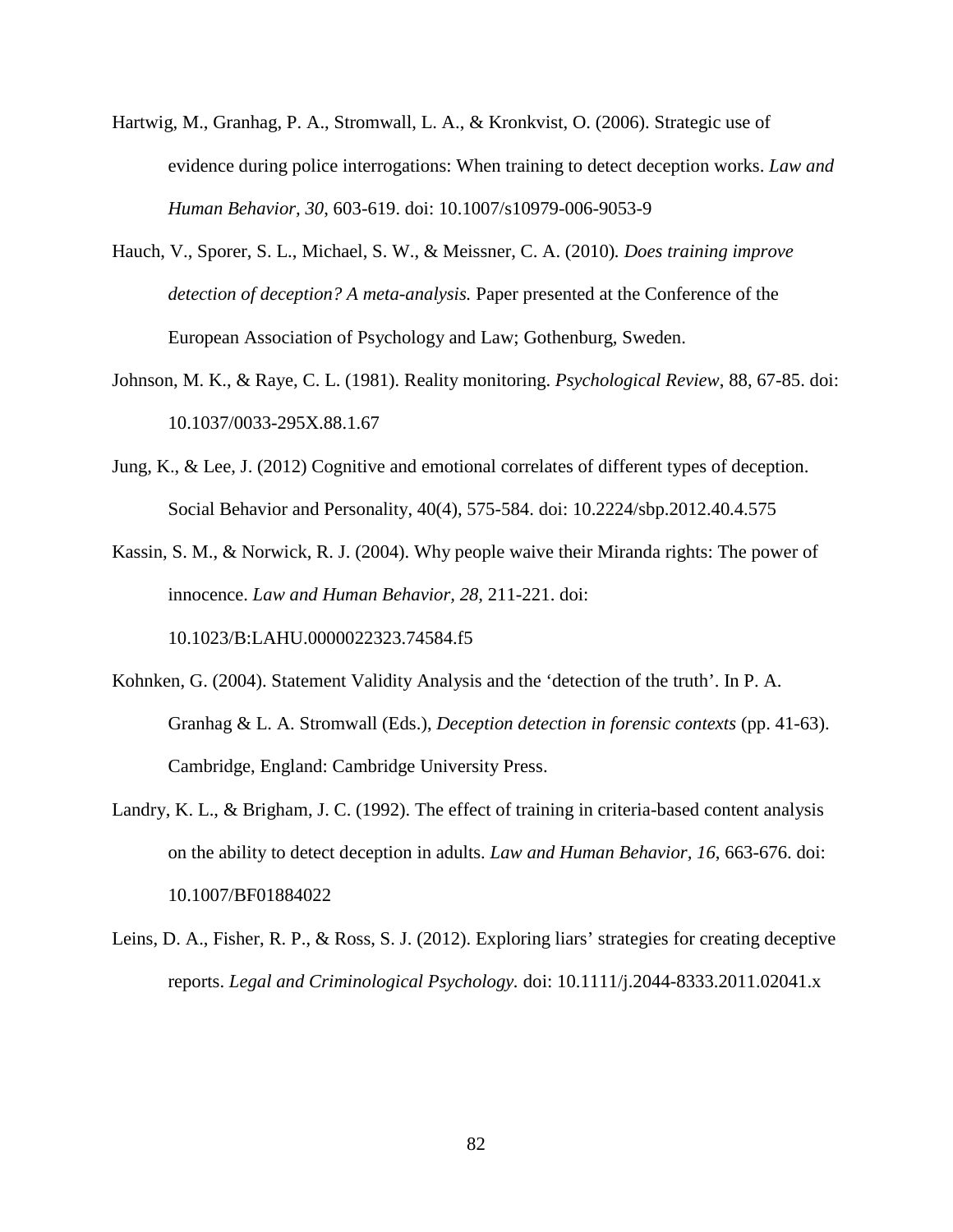- Lippard, P. V. (1988). 'Ask me no questions, I'll tell you no lies': Situational exigencies for interpersonal deception. *Western Journal of Speech Communication, 52,* 91-103. doi: 10.1080/10570318809389627.
- Mann, S., & Vrij, A. (2006). Police officers' judgments of veracity, tenseness, cognitive load, and attempted behavioral control in real-life police interviews. *Psychology, Crime, & Law, 12*, 307-319. doi: 10.1080/10683160600558444
- Masip, J., Sporer, S. L., Garrido, E., & Herrero, C. (2005). The detection of deception with the reality monitoring approach: An empirical review. *Psychology, Crime, & Law, 11,* 99- 102. doi: 10.1080/10683160410001726356
- McLeod, B. A., & Genereux, R. L. (2008). Predicting the acceptability and likelihood of lying: The interaction of personality with type of lie. *Personality and Individual Differences, 45*, 591-596. doi: 10.1016/j.paid.2008.06.015
- Meissner, C. A., & Kassin, S. M. (2002). He's guilty!: Investigator bias in judgments of truth and deception. *Law and Human Behavior, 26*, 469-480. doi: 10.1023/A:1020278620751
- Nisbett, R. E., & Wilson, T. D. (1977). Telling more than we can know: Verbal reports on mental processes. *Psychological Review, 84,* 231-259. doi: 10.1037/0033-295X.84.3.231
- Perkins, S. A., & Turiel, E. (2007). To lie or not to lie: To whom and under what circumstances. *Child Development, 78,* 609-621. doi: 10.1111/j.1467-8624.2007.01017.x
- Pezdek, K., Morrow, A., Blandon-Gitlin, I., Goodman, G. S., Quas, J. A., Saywitz, K. J., Bidrose, S., Pipe, M., Roger, M, & Brodie, L. (2004). Detecting deception in children: Event familiarity affects criterion-based content analysis ratings. *Journal of Applied Psychology, 89,* 119-126. doi: 10.1037/0021-9010.89.1.119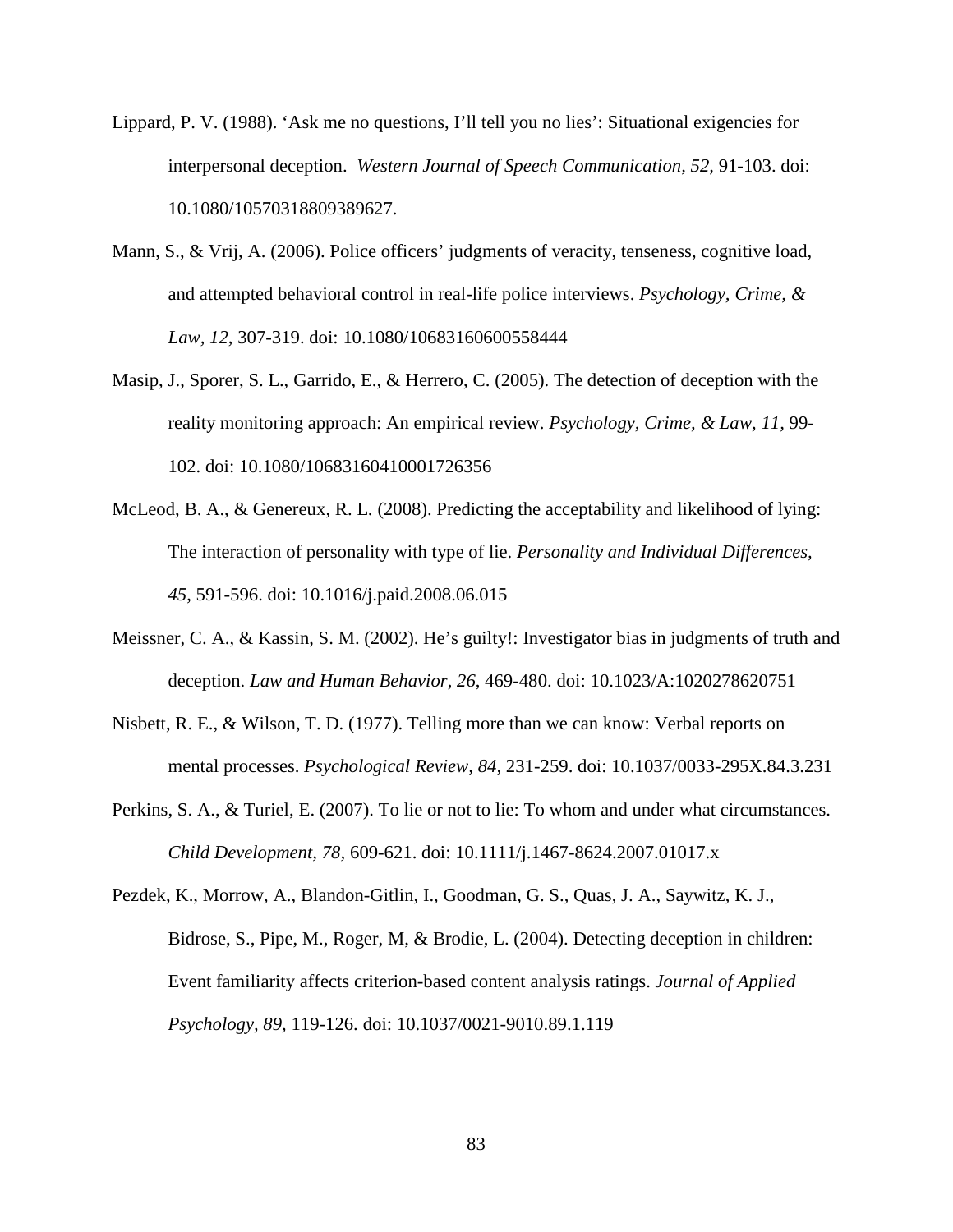- Pryor, J. B., & Merluzzi, T. V. (1985). The role of expertise in processing social interaction scripts. *Journal of Experimental Social Psychology, 21,* 362-379. doi: 10.1016/0022- 1031(85)90036-8
- Reyna, V. F., & Brainerd, C. J. (1991). Fuzzy-trace theory and framing effects in choice: Gist extraction, truncation, and conversion. *Journal of Behavioral Decision Making, 4*(2), 249-262. doi: 10.1002/bdm.3960040403
- Roediger, H. L., & McDermott, K. B. (2000). Tricks of memory. *Current Directions in Psychological Science, 9*(4), 123-127. doi: 10.1111/1467-8721.00075
- Ruby, C. L., & Brigham, J. C. (1997). The usefulness of the criteria-based content analysis technique in distinguishing between truthful and fabricated allegations: A critical review. *Psychology, Public Policy, and Law, 3*, 705-737. doi: 10.1037/1076-8971.3.4.705
- Schweitzer, M. E., Hershey, J. C., & Bradlow, E. T. (2006). Promises and lies: Restoring violated trust. *Organizational Behavior and Human Decision Processes, 101*, 1-19. doi: 10.1016/j.obhdp.2006.05.005
- Sporer, S. L. (1997). The less travelled road to truth: Verbal cues in deception detection in accounts of fabricated and self-experienced events. *Applied Cognitive Psychology, 11,*  373-397. doi: 10.1002/(SICI)1099-0720(199710)11:5<373::AID-ACP461>3.0.CO;2-0
- Sporer, S. L. (2004). Reality monitoring and detection of deception. In P. A. Granhag & L. A. Stromwall (Eds.), *Deception detection in forensic contexts* (pp. 64-102). Cambridge, England: Cambridge University Press. doi: 10.1017/CBO9780511490071.004
- Stromwall, L. A., Bengtsson, L., Leander, L., & Granhag, P. A. (2004). Assessing children's statements: The impact of a repeated experience on CBCA and RM ratings. *Applied Cognitive Psychology, 18*, 653-668. doi: 10.1002/acp.1021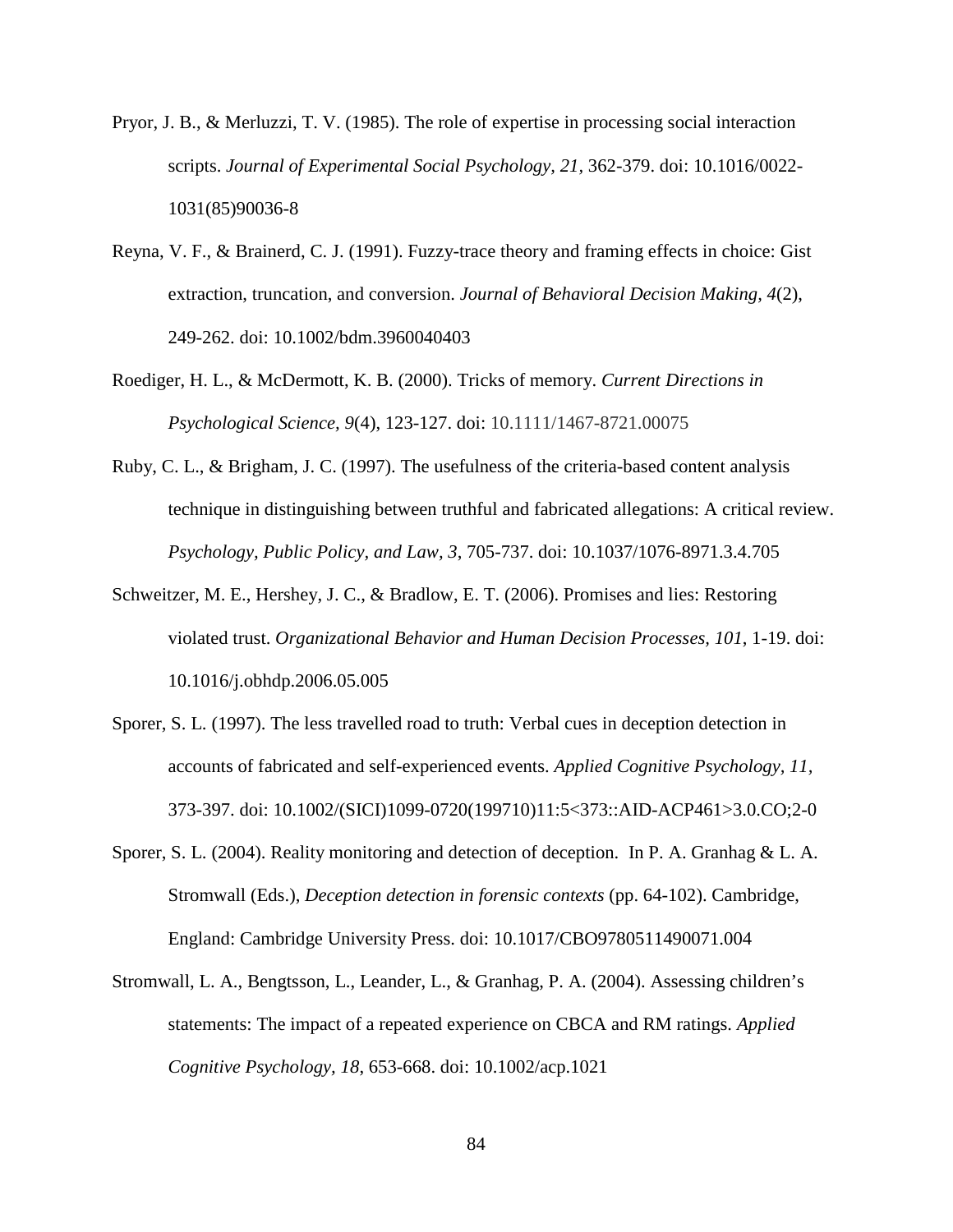- Stromwall, L. A., & Granhag, P. A. (2005). Children's repeated lies and truths: Effects on adults' judgments and reality monitoring scores. *Psychiatry, Psychology, & Law, 12*, 345-356. doi: 10.1375/pplt.12.2.345
- Stromwall, L. A., Hartwig, M., & Granhag, P. A. (2006). To act truthfully: Non-verbal behavior and strategies during a police interrogation. *Psychology, Crime, Law, 12*, 207-219. doi: 10.1080/10683160512331331328
- Stromwall, L. A., Granhag, P. A., & Langstrom, S. (2007). Children's prepared and unprepared lies: Can adults see through their strategies? *Applied Cognitive Psychology, 21*, 457-471. doi: 10.1002/acp.1288
- The Global Deception Team (2006). A world of lies. *Journal of Cross-Cultural Psychology, 37*, 60-74. doi: 10.1177/0022022105282295
- Tabachnick, B. G., & Fidell, L. S. (1996). *Using multivariate statistics*. New York, New York: HarperCollins College Publishers.
- Tulving, E. (1984). Precis of elements of episodic memory. *The Behavioral and Brain Sciences, 7,* 223-268. doi: 10.1017/S0140525X0004440X
- Van Swol, L. M., Braun, M. T., & Malhotra, D. (2012). Evidence for the Pinocchio effect: Linguistic differences between lies, deception by omissions, and truths. *Discourse Processes, 49,* 79-106. doi: 10.1080/0163853X.2011.633331
- Vrij, A. (2008). *Detecting lies and deceit: Pitfalls and opportunities*. New York, NY, US: John Wiley & Sons.
- Vrij, A., Akehurst, L., Soukara, S., & Bull, R. (2004). Let me inform you how to tell a convincing story: CBCA and Reality Monitoring scores as a function of age, coaching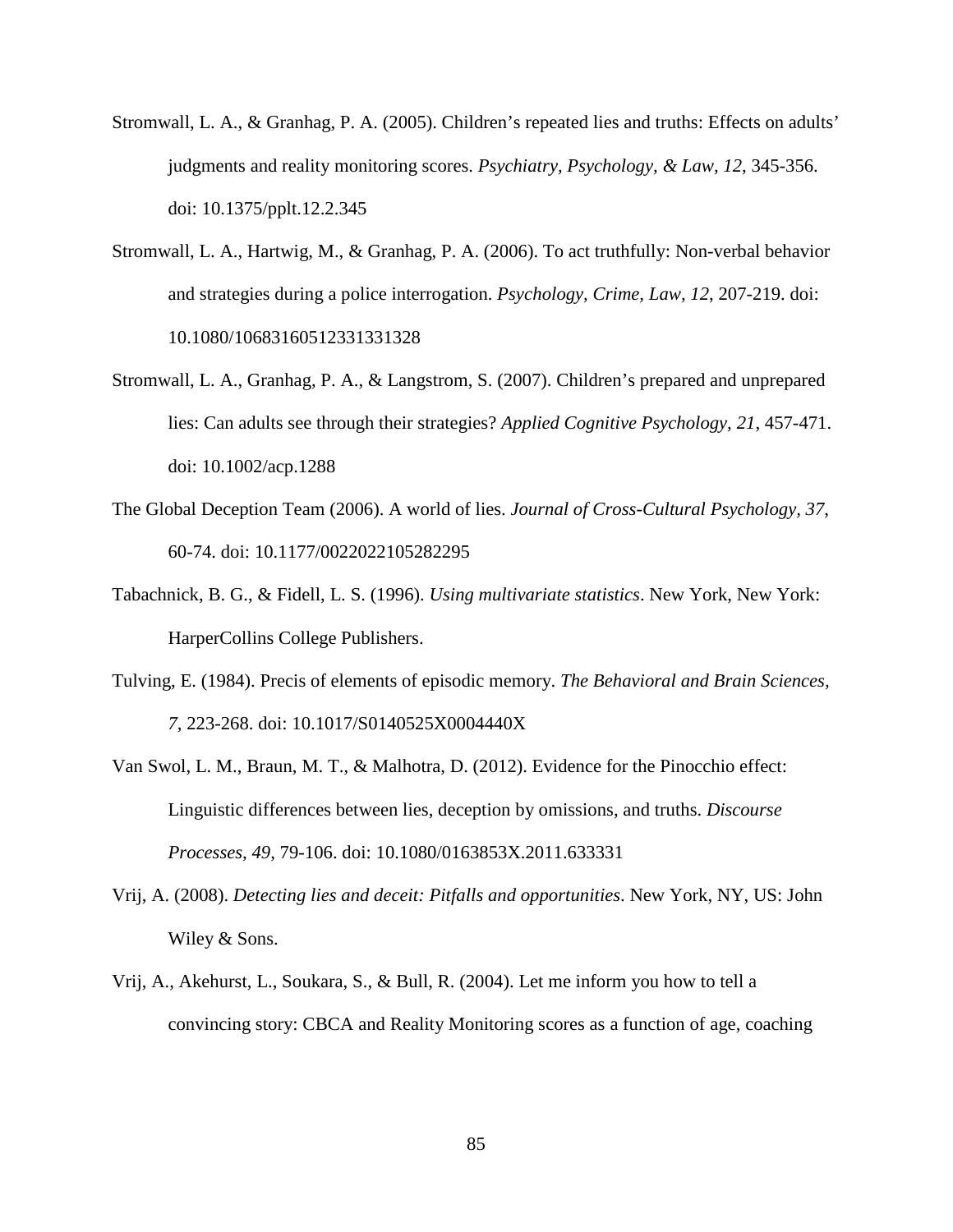and deception. *Canadian Journal of Behavioural Science, 36*, 113-126. doi: 10.1037/h0087222

- Vrij, A., & Baxter, M. (1999). Accuracy and confidence in detecting truths and lies in elaborations and denials: Truth bias, lie bias and individual differences. *Expert Evidence, 7*, 25-36. doi: 10.1023/A:1008932402565
- Vrij, A., Fisher, R. Mann, S., & Leal, S. (2006). Detecting deception by manipulating cognitive load. *Trends in Cognitive Sciences, 10,* 141-142. doi: 10.1016/j.tics.2006.02.003
- Vrij, A. & Graham, S. (1997). Individual differences between liars and the ability to detect lies. *Expert Evidence, 5*, 144-148. doi: 10.1023/A:1008835204584
- Vrij, A. Granhag, P. A., Mann, S. A. (2010). Good liars. *Journal of Psychiatry & Law, 38* (1), 77-98. doi: 2010-17918-004
- Vrij, A., Mann, S. A., Fisher, R. P., Leal, S., Milne, R., & Bull, R. (2008). Increasing cognitive load to facilitate detection: The benefit of recalling an event in reverse order. *Law and Human Behavior, 32*, 253-265. doi: 10.1007/s10979-007-9103-y
- Vrij, A., Mann, S. A., Leal, S., Fisher, R. P. (2010). 'Look into my eyes': Can an instruction to maintain eye contact facilitate lie detection? *Psychology, Crime, & Law, 16*(4), 327-348. doi: 10.1080/10683160902740633
- Vrij, A., Semin, G. R., & Bull, R. (1996). Insight into behavior displayed during deception. *Human Communication Research, 22,* 544-562. doi: 10.1111/j.1468- 2958.1996.tb00378.x
- Wang, G., Chen, H., & Atabakhsh H. (2004). Criminal identity deception and deception detection in law enforcement. *Group Decision and Negotiation, 13,* 111-127. doi: 10.1023/B:GRUP.0000021838.66662.0c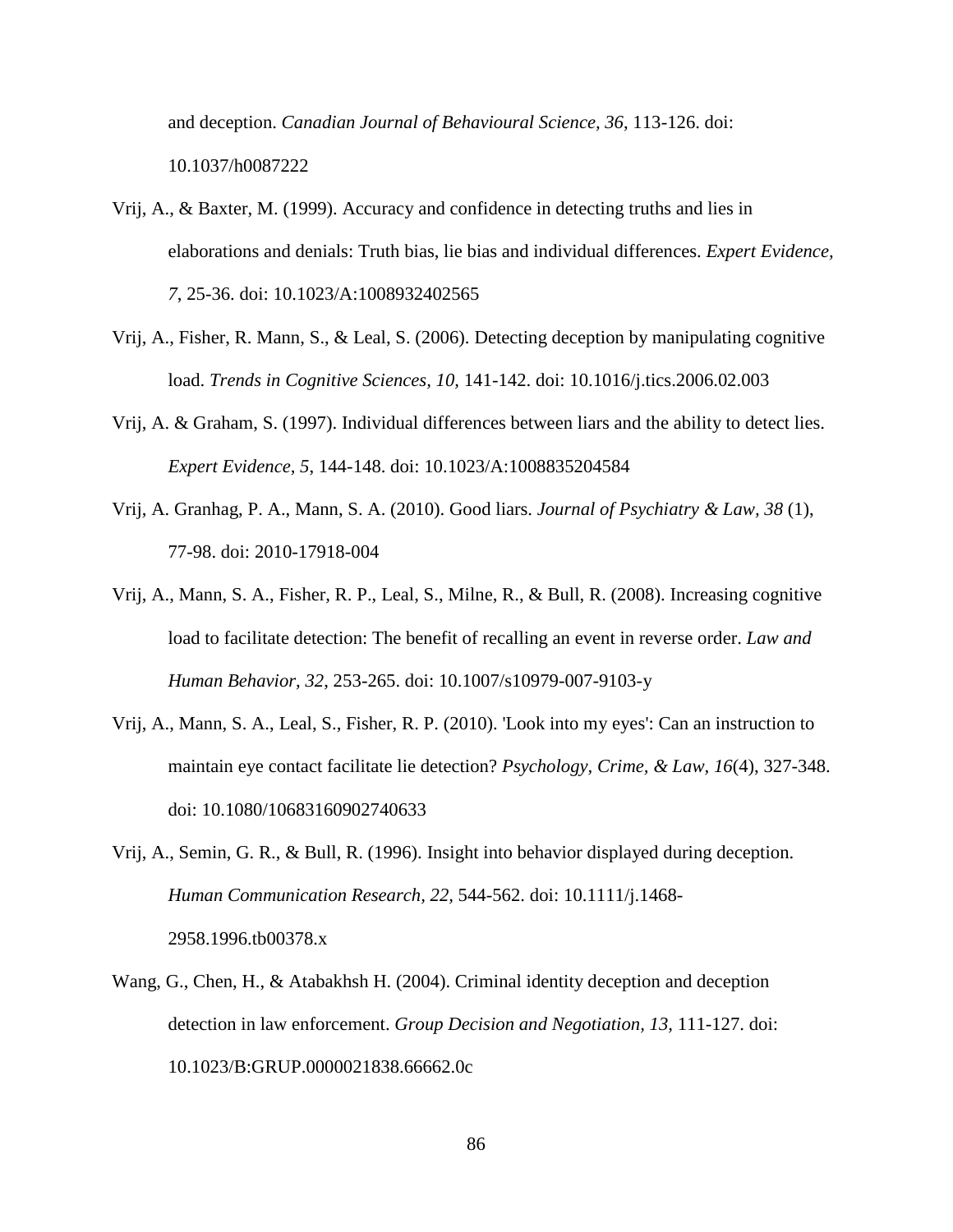- Zuckerman, M., Koestner, R. E., Colella, M. J., & Alton, A. O. (1984). Anchoring in the detection of deception and leakage. *Journal of Personality and Social Psychology, 47,*  301-311. doi: 10.1037/0022-3514.47.2.301
- Zuckerman, M., DePaulo, B. M., & Rosenthal, R. (1981). Verbal and nonverbal communication of deception. In L. Berkowitz (Ed.) *Advances in Experimental Social Psychology, Vol. 14* (pp. 1-57) New York: Academic Press.
- Zuckerman, M., Koestner, R., & Colella, M. J. (1985). Learning to detect deception from three communication channels. *Journal of Nonverbal Behavior, 9,* 188-194. doi: 10.1007/BF01000739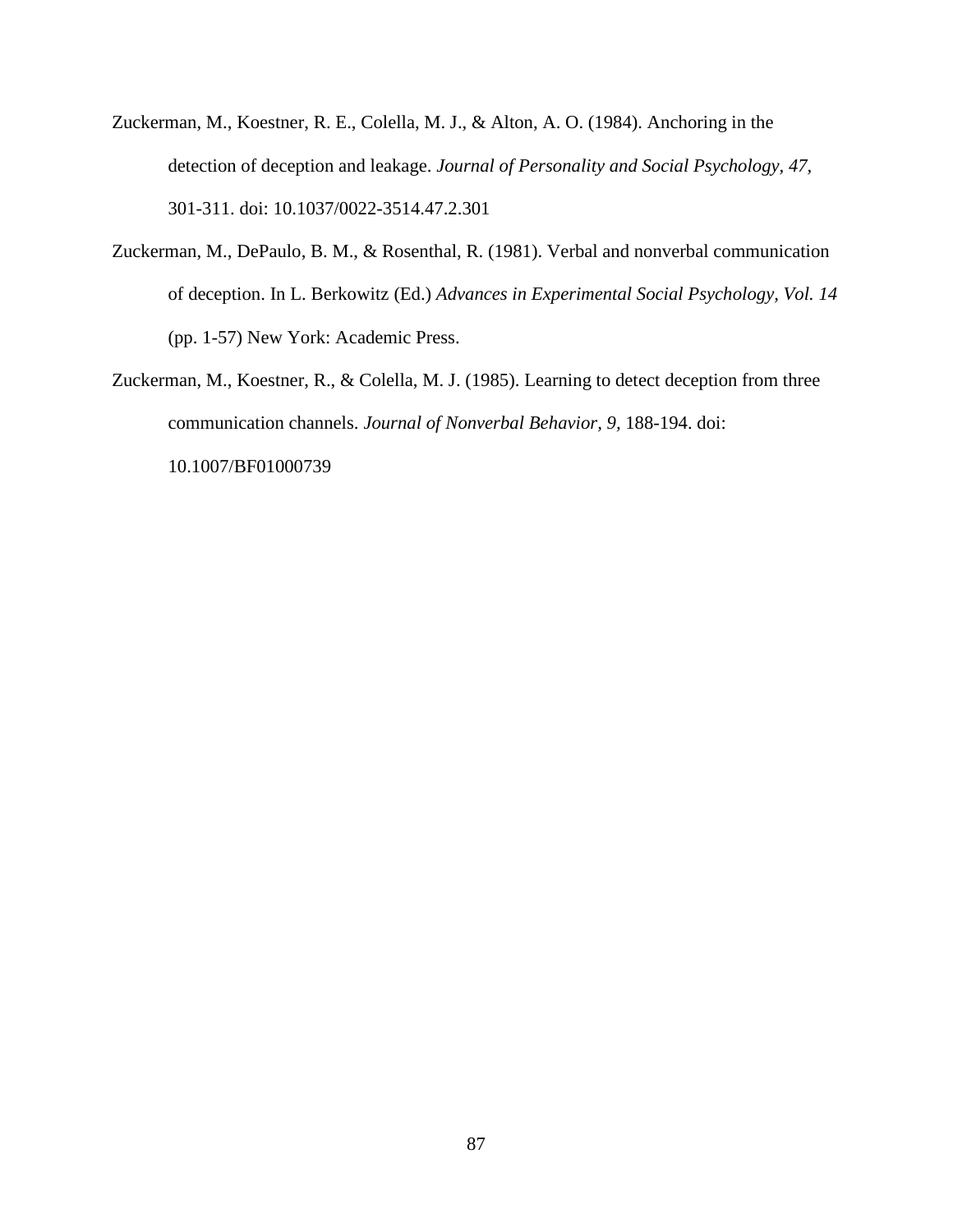Table 1

*Study 1 Inter-rater Reliability (Cohen's Kappa)*

| Cue                                         | Kappa | Cue                                |      |
|---------------------------------------------|-------|------------------------------------|------|
| <b>Extrinsic motivation</b>                 | .873  | Unique situation                   | .613 |
| Intrinsic motivation                        | .410  | Everyday situation                 | .711 |
| Appear truthful                             | .734  | Make it personal                   | .310 |
| Sound nice/innocent                         | .671  | Timing of story                    | .602 |
| Appear natural/casual                       | .887  | Something logical                  | .529 |
| Stay calm                                   | .814  | Influence of<br>strategy           | .592 |
| Chose strategy because of<br>believability  | .218  | Gist                               | .741 |
| Delivery of story                           | .625  | Verbatim                           | .796 |
| Nonverbal cues (Yes)                        | .871  | Half and half                      | .697 |
| Nonverbal cues (No)                         | .890  | Verbatim only for<br>small details | .904 |
| Verbal cues (Yes)                           | .655  | <b>Nervous</b>                     | .784 |
| Verbal cues (No)                            | .904  | Fear                               | .760 |
| Realized they were<br>displaying a cue      | $**$  | Guilt                              | .818 |
| Did things because of<br>knowledge of lying | .778  | Excitement                         | .714 |
| Simple/complex                              | .540  | Difficulty                         | .429 |

\*\*one coder did not code 'yes' for any interview and Kappa could therefore not be calculated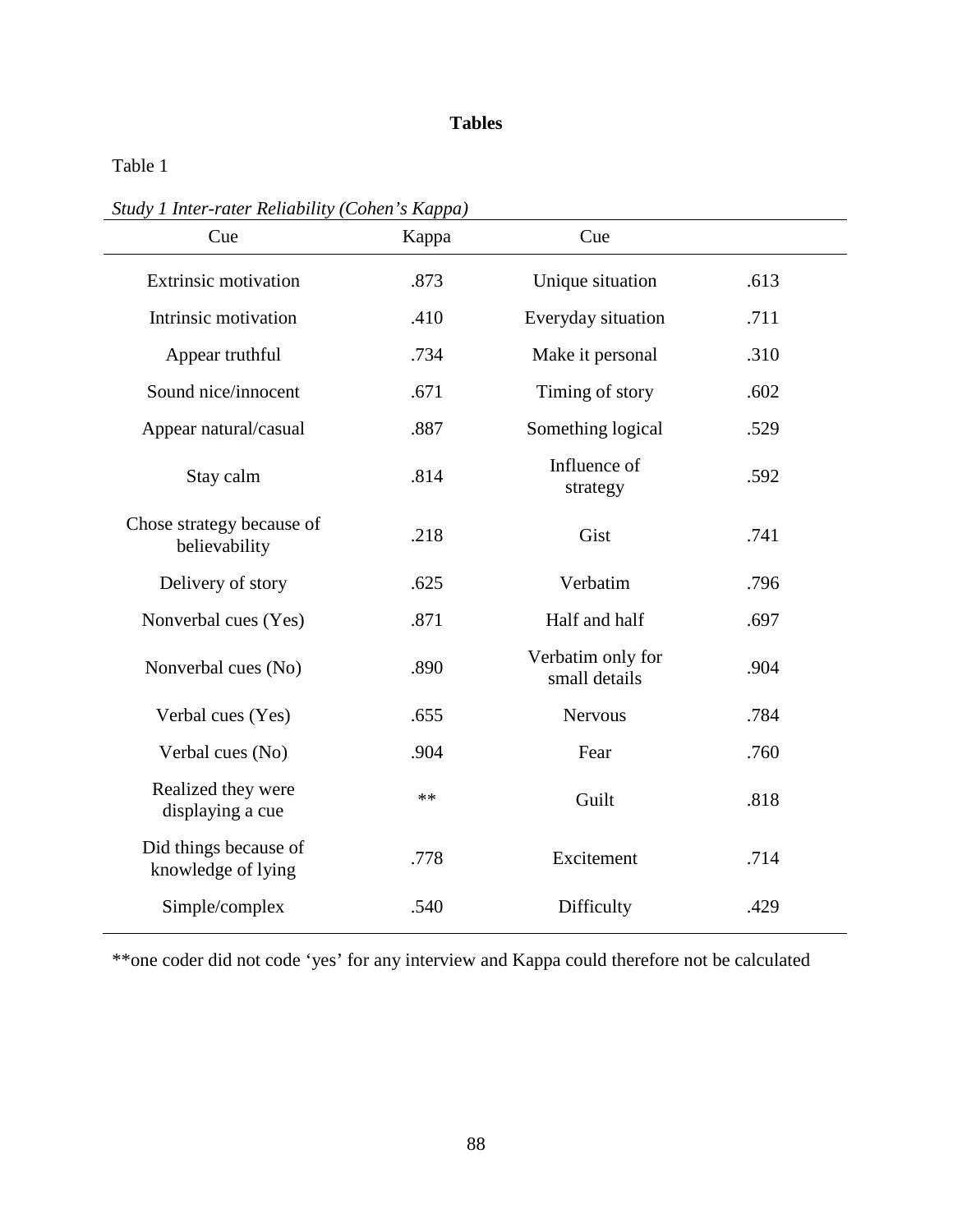| Theme                              | $\%$ |
|------------------------------------|------|
| Complex story                      | 65.6 |
| Simple story                       | 34.4 |
| Mix (complex and simple story)     | 21.9 |
| Fabricated evidence                | 31.3 |
| Too much detail would seem made up | 21.8 |
| Everyday situation                 | 84.4 |
| Familiar/typical events            | 68.8 |
| Truth                              | 75.0 |
| Unique situation                   | 18.8 |
| Gist                               | 59.4 |
| Verbatim                           | 18.8 |
| Half and half                      | 21.9 |
| Get timing straight                | 62.5 |
| Stick to story                     | 31.3 |
| Forgot details that were planned   | 21.8 |
| Chose strategy for believability   | 56.3 |
| First thing to mind                | 43.8 |

*Study 1 Frequencies of Memory and Narrative Construction Strategies*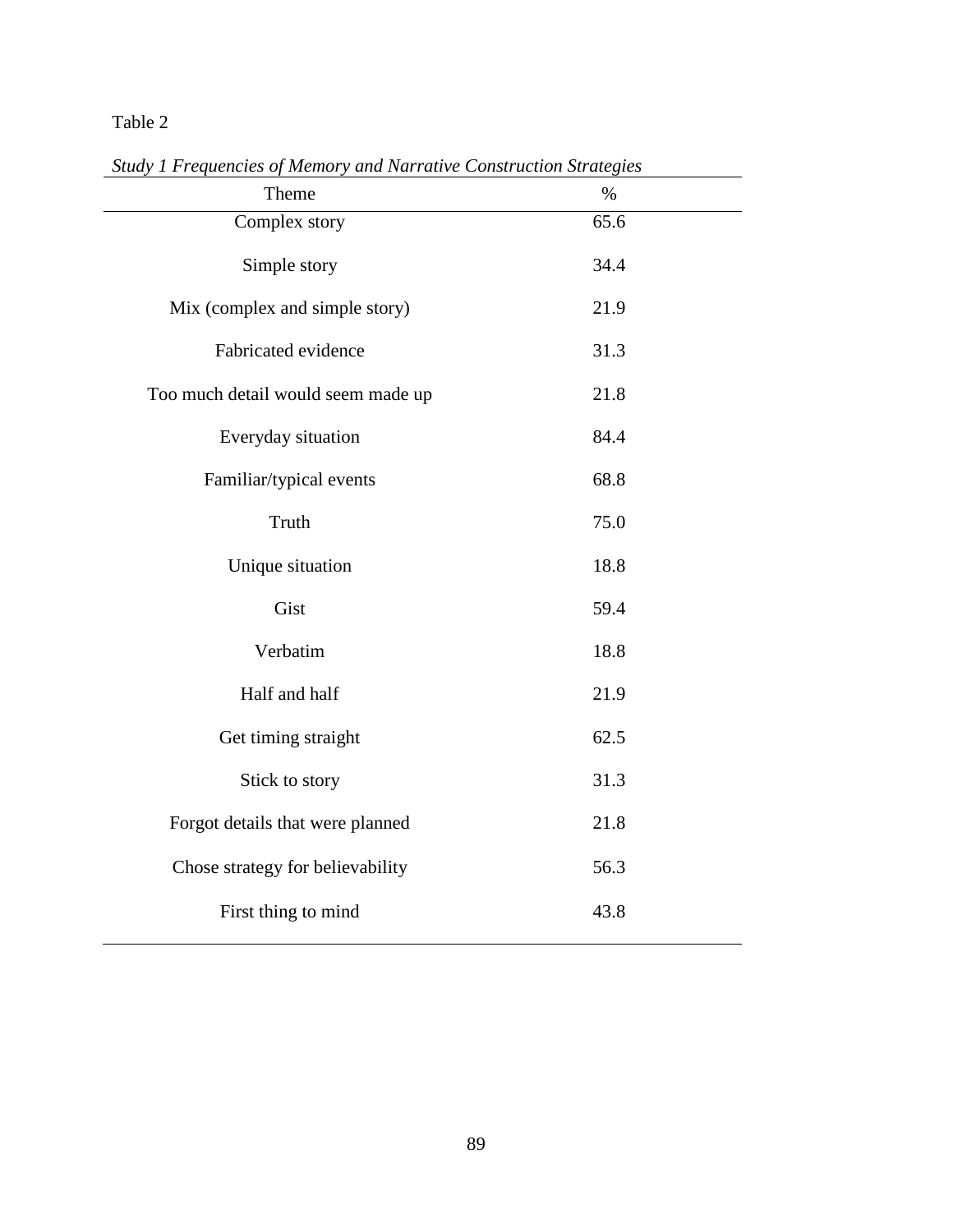|                          | ം പ  |  |
|--------------------------|------|--|
| Theme                    | $\%$ |  |
| Appear casual            | 40.6 |  |
| Appear serious           | 25.0 |  |
| Remain calm              | 53.1 |  |
| Appear Innocent/friendly | 31.3 |  |
|                          |      |  |

*Study 1 Frequencies of Impression Management: General Impressions*

*Study 1 Frequencies of Behavioral Control*

| Sinay I Frequencies of Benavioral Control<br>Cue | $\%$ |  |
|--------------------------------------------------|------|--|
|                                                  |      |  |
| Legs/feet                                        | 9.4  |  |
|                                                  |      |  |
| Posture                                          | 9.5  |  |
|                                                  |      |  |
| Facial expressions                               | 31.3 |  |
|                                                  |      |  |
| Arms/hands                                       | 46.9 |  |
|                                                  |      |  |
|                                                  | 50.0 |  |
| Eye movement                                     |      |  |
|                                                  |      |  |
| Eye contact                                      | 40.6 |  |
|                                                  |      |  |
| <b>Breathing</b>                                 | 9.4  |  |
|                                                  |      |  |
| Contradictions                                   | 21.9 |  |
|                                                  |      |  |
| Speech fluency                                   | 34.4 |  |
|                                                  |      |  |
| Voice clarity                                    | 37.5 |  |
|                                                  |      |  |
| Ums/uhs                                          | 18.8 |  |
|                                                  |      |  |
| Tone                                             | 21.9 |  |
|                                                  |      |  |
|                                                  |      |  |
| Rate of speech                                   | 15.6 |  |
|                                                  |      |  |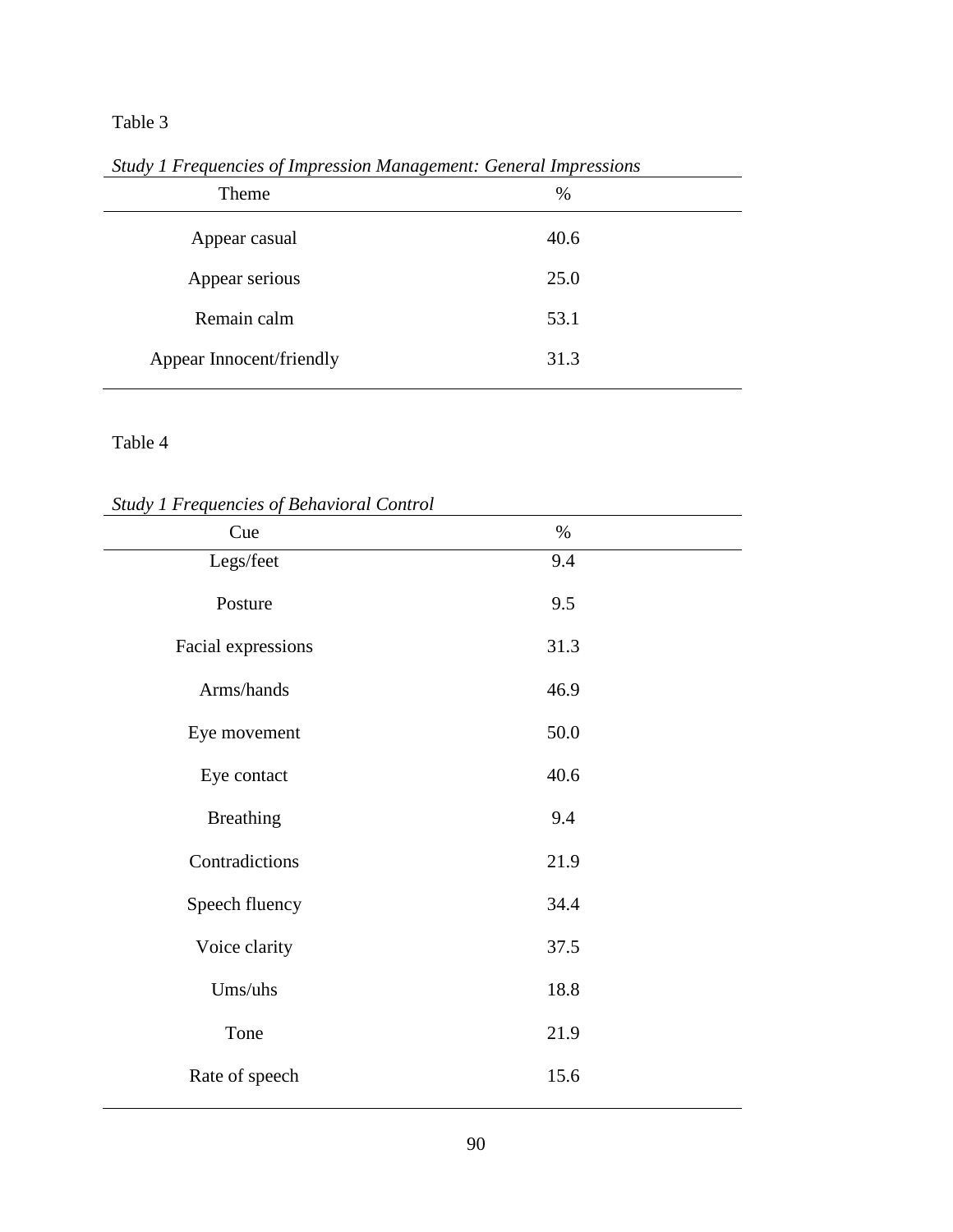| Theme                              | $\%$ |  |
|------------------------------------|------|--|
| <b>Nervousness</b>                 | 84.4 |  |
| Nervousness due to situation       | 68.8 |  |
| Nervousness about lying            | 28.1 |  |
| Guilt                              | 25.0 |  |
| Excitement                         | 81.3 |  |
| Excited for interviewer to believe | 43.8 |  |
| Excited for money                  | 15.6 |  |
| Excited for self                   | 21.9 |  |

### *Study 1 Frequencies of Affect*

| <b>Study 1 Frequencies of Cognitive Complexity</b> |  |  |  |  |
|----------------------------------------------------|--|--|--|--|
| $\%$                                               |  |  |  |  |
| 56.3                                               |  |  |  |  |
| 37.5                                               |  |  |  |  |
| 53.1                                               |  |  |  |  |
| 18.8                                               |  |  |  |  |
| 18.8                                               |  |  |  |  |
|                                                    |  |  |  |  |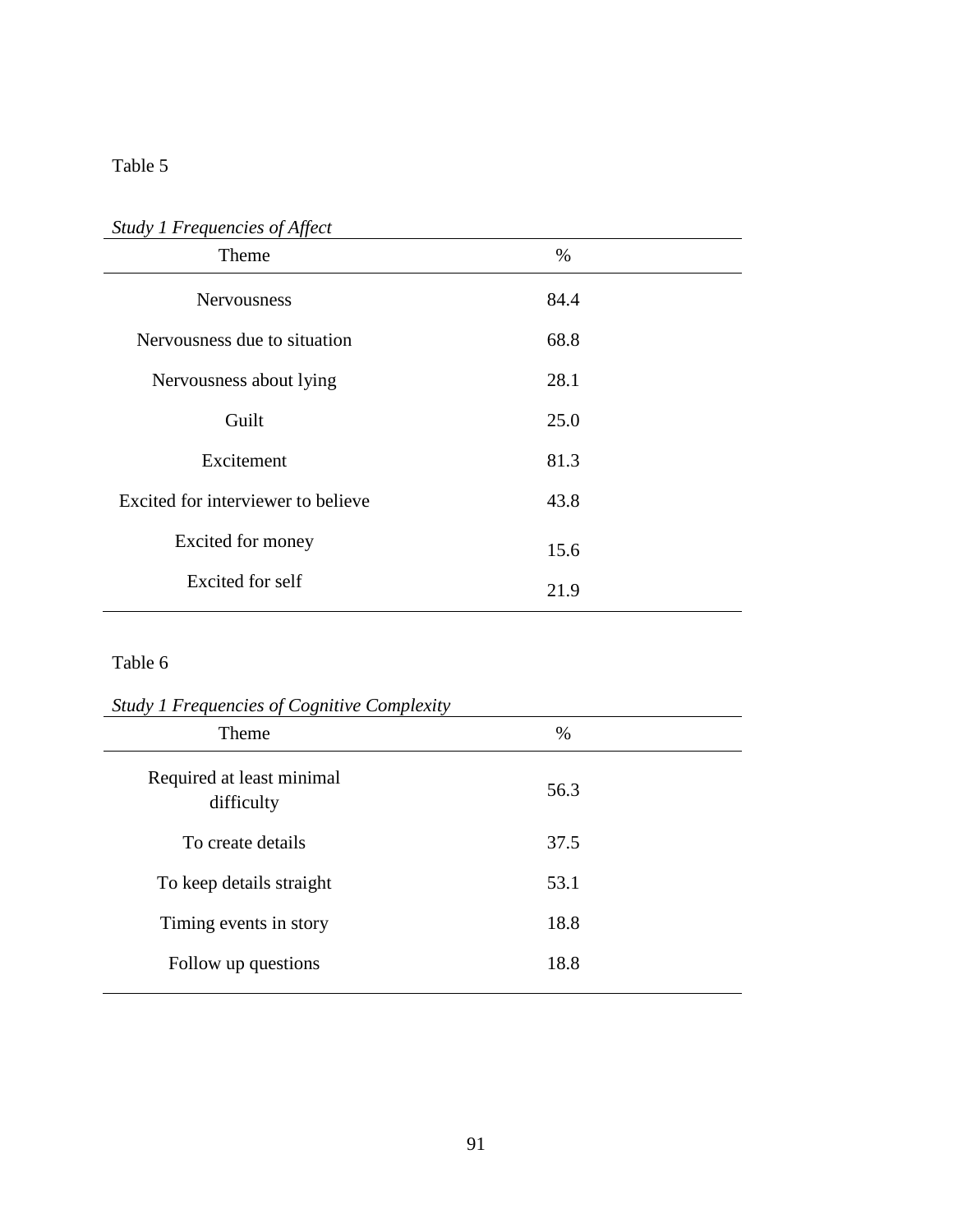*Study 1 Frequencies of Motivation*

| %    |  |
|------|--|
| 84.4 |  |
| 34.4 |  |
| 37.5 |  |
| 15.6 |  |
|      |  |

*Study 1 Frequencies of Attitudes toward lying*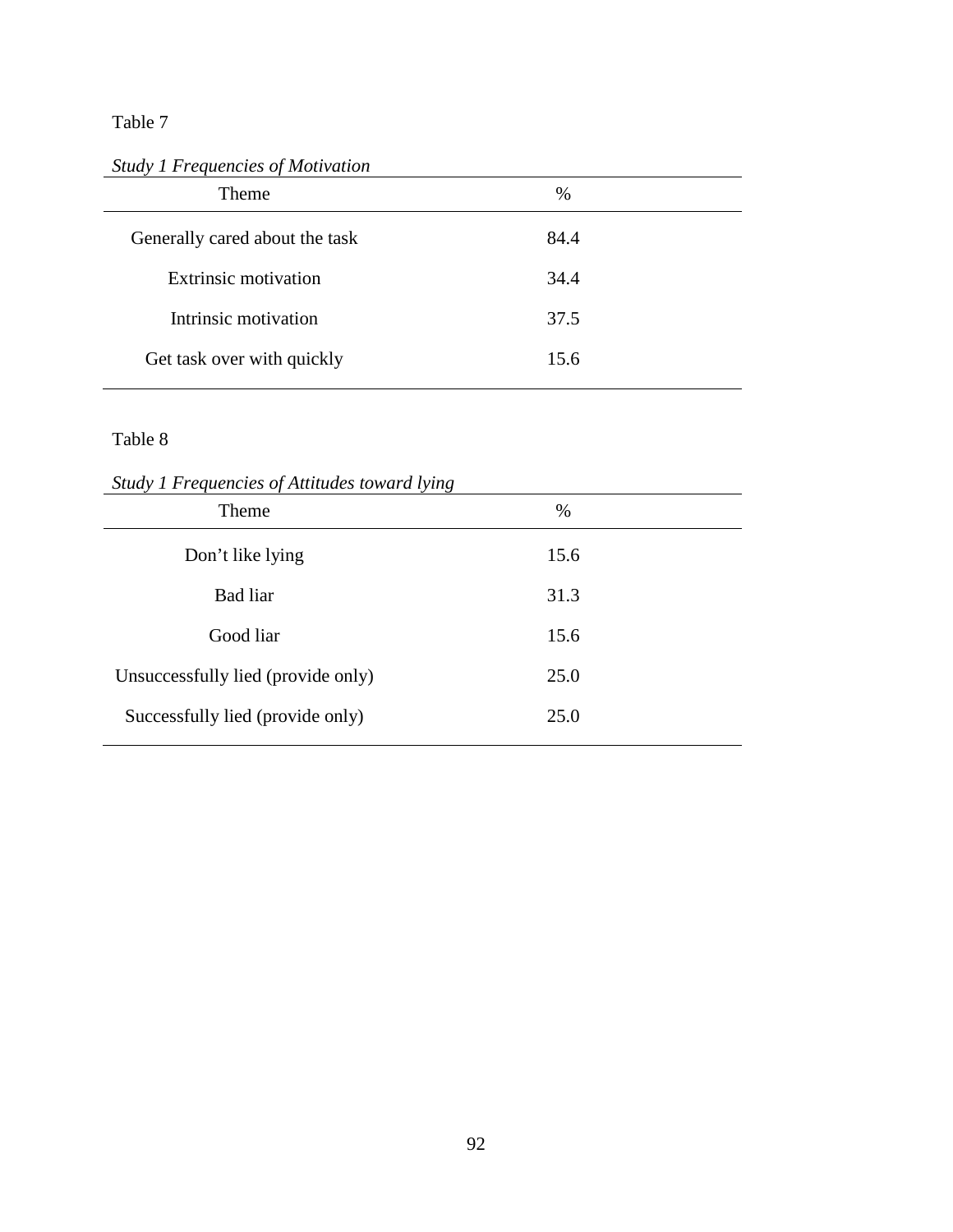| IJJ<br>Cue                              | Plan condition $(\%)$ | Provide condition (%) |
|-----------------------------------------|-----------------------|-----------------------|
| Complex                                 | 81.3                  | 50.0                  |
| Everyday situation                      | 75.0                  | 96.2                  |
| Gist                                    | 75.0                  | 50.0                  |
| Mix of gist and verbatim                | 6.3                   | 43.8                  |
| Stick to the planned story              | 6.3                   | 56.3                  |
| Behavioral control (verbal)             | 62.5                  | 81.3                  |
| <b>Nervous</b>                          | 96.2                  | 75.0                  |
| Nervous about being<br>judged deceptive | 43.8                  | 12.5                  |
| Fearful                                 | 37.5                  | 12.5                  |

*Study 1 Differences in Responses between Plan Versus Provide Conditions* 

### Table 10

*Study 1 Scaled Measure Descriptive Statistics (7-point Likert scales)*

| Measure                       | M(SD)            |  |  |
|-------------------------------|------------------|--|--|
| Gist $(1)$ vs. verbatim $(7)$ | 3.72(1.59)       |  |  |
| Guilt                         | 2.63(1.45)       |  |  |
| Fear                          | 3.44(1.70)       |  |  |
| Excitement                    | $4.53(1.93)$ **  |  |  |
| Behavioral control            | $4.75(1.65)$ *** |  |  |
| Cognitive complexity          | $4.25(1.76)^*$   |  |  |
| Monitoring of interviewer     | 3.58(1.89)       |  |  |
| Comfort lying                 | $4.19(1.62)$ *   |  |  |

*\* p* < .05, *\*\*p* < .01, *\*\*\*p* < .001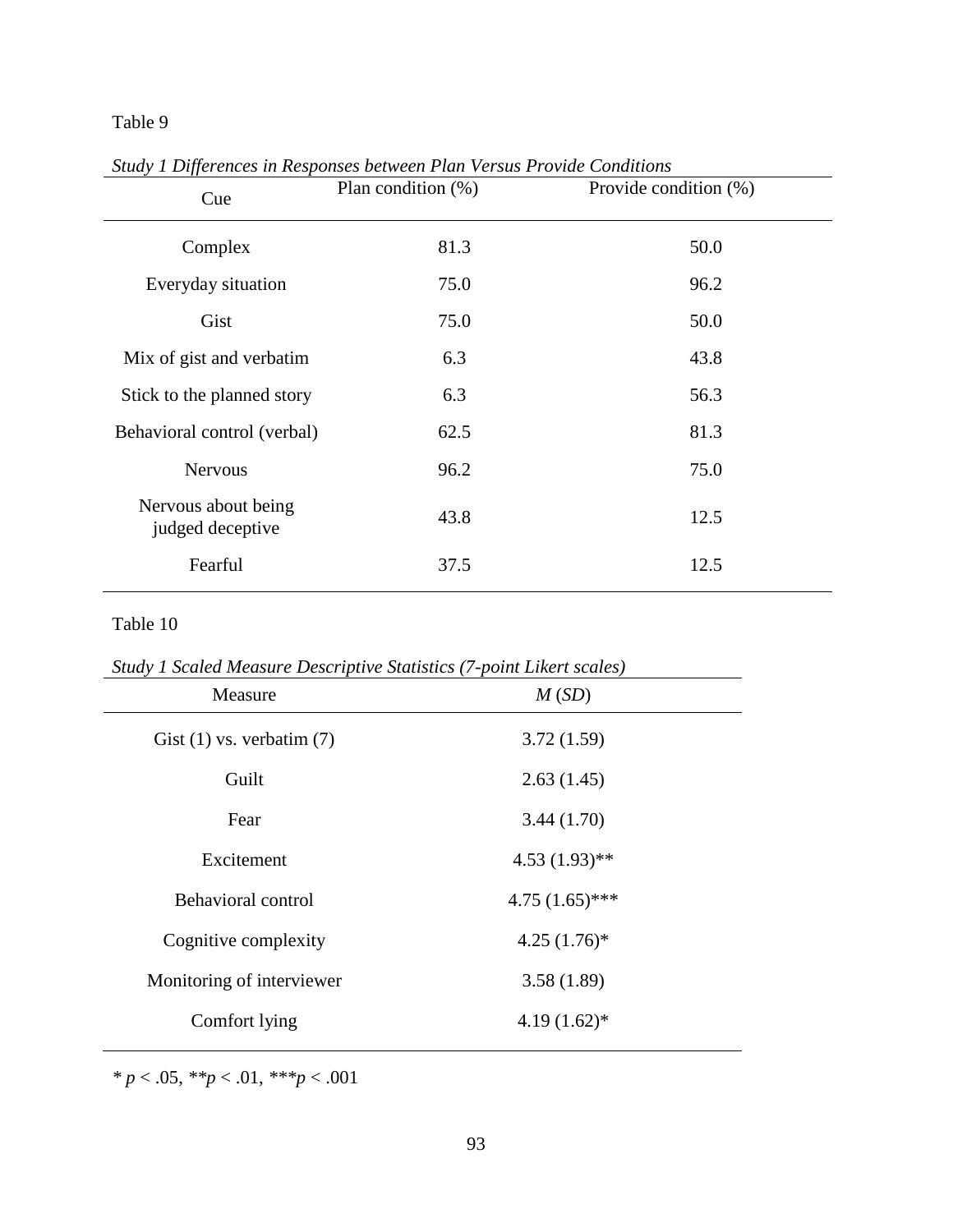| shaaf I scanca measan correnansis |         |                          |            |         |                          |                         |            |
|-----------------------------------|---------|--------------------------|------------|---------|--------------------------|-------------------------|------------|
|                                   | Guilt   | Fear                     | Excitement | Control | Monitor                  | Cognitive<br>Complexity | Comfort    |
| Gist/Verbatim                     | $-.033$ | .249                     | $-.065$    | .009    | $-.224$                  | $-.484***$              | .188       |
| Guilt                             |         | $.368**$                 | .085       | .283    | $.566***$                | .409**                  | $-.386**$  |
| Fear                              |         | $\overline{\phantom{0}}$ | .270       | .109    | .070                     | .129                    | .060       |
| Excitement                        |         |                          |            | .225    | $-.015$                  | .206                    | $.315*$    |
| Control                           |         |                          |            |         | $.333*$                  | .160                    | $-.055$    |
| Monitor                           |         | -                        | -          | -       | $\overline{\phantom{m}}$ | $.427**$                | $-.502***$ |
| Cognitive<br>Complexity           |         |                          |            |         |                          |                         | $-.437**$  |

*Study 1 Scaled Measure Correlations*

*\* p* < .1, *\*\*p* < .05, *\*\*\*p* < .01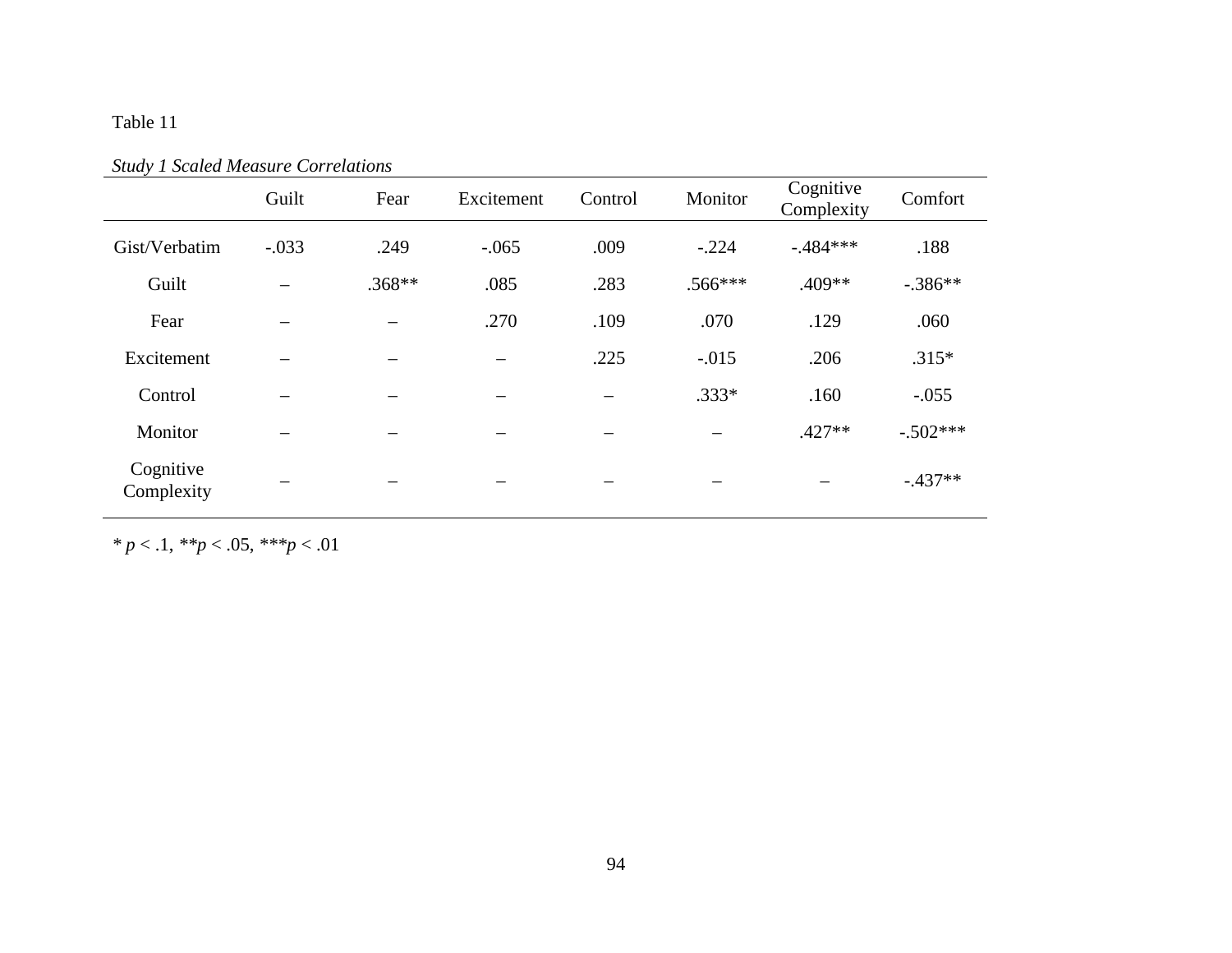*Study 2 Interrater Reliability* 

| Cue                     | Reliability     |
|-------------------------|-----------------|
| Sensory details         | $\kappa = .580$ |
| Spatial details         | $\kappa = .054$ |
| Temporal details        | $\kappa = .587$ |
| Admitted lack of memory | $\kappa = .513$ |
| Spontaneous corrections | $\kappa = .636$ |
| Cognitive operations    | $\kappa$ = .500 |
| Clarity                 | $r = .146$      |
| Plausibility            | $r = .149$      |
| Logical structure       | $r = .191$      |
| Nervousness             | $r = .238$      |
| Negativity              | $r = .012$      |
|                         |                 |

*Study 2 Average Cue Ratings for Type of Lie MANOVA*

| $max$ $2$ Trenge can having for Type of the metro $nT$<br>Cue | Novel $M(SD)$ | Displacement $M(SD)$ |
|---------------------------------------------------------------|---------------|----------------------|
| Details                                                       | 1.40(0.81)    | 2.25(.82)            |
| <b>Admitted Lack of Memory</b>                                | 0.30(.42)     | 0.30(.26)            |
| <b>Spontaneous Corrections</b>                                | 0.50(.41)     | 0.60(.70)            |
| <b>Cognitive Operations</b>                                   | 0.55(.60)     | 0.05(.16)            |
|                                                               |               |                      |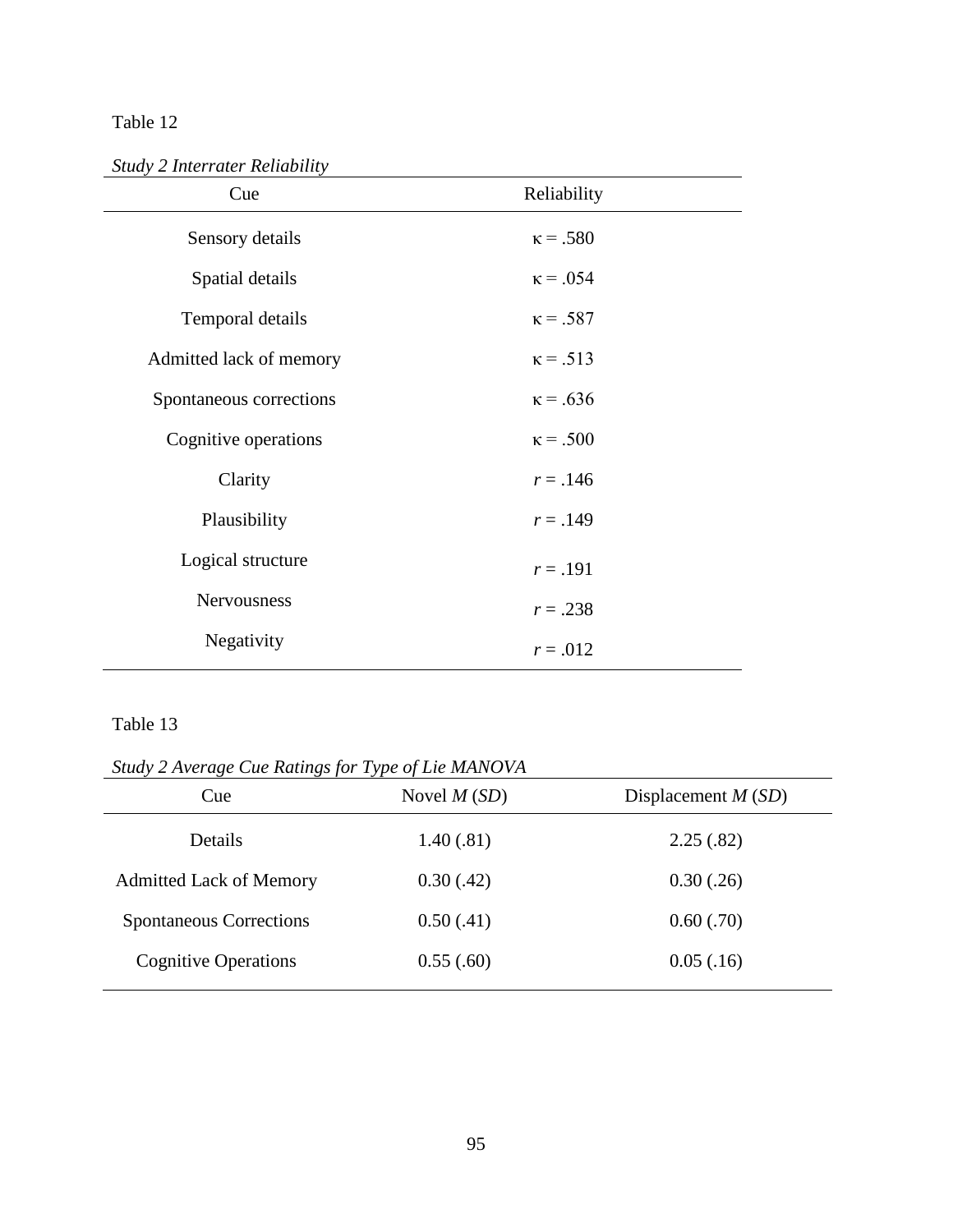*Study 3 Judge Perceptions of Cues*

| Cue                     | Novel $M(SD)$ | Displacement $M(SD)$ |
|-------------------------|---------------|----------------------|
| Sensory details         | 5.40(1.37)    | 5.43(1.12)           |
| Spatial details         | 4.38(1.33)    | 4.71(1.42)           |
| Temporal details        | 5.05(1.48)    | 5.23(1.40)           |
| Admitted lack of memory | 3.53(1.33)    | 3.41 (1.28)          |
| Spontaneous corrections | 3.31(1.26)    | 3.16(1.13)           |
| Cognitive operations    | 3.18(1.06)    | 2.96(1.23)           |
| Clarity                 | 5.74(1.01)    | 5.50(1.04)           |
| Plausibility            | 5.31 (1.06)   | 5.55(1.08)           |
| Logical structure       | 5.18(1.19)    | 5.39(1.29)           |
| Nervousness             | 4.29(1.70)    | 4.52(1.45)           |
| Negativity              | 2.76(1.28)    | 2.91(1.34)           |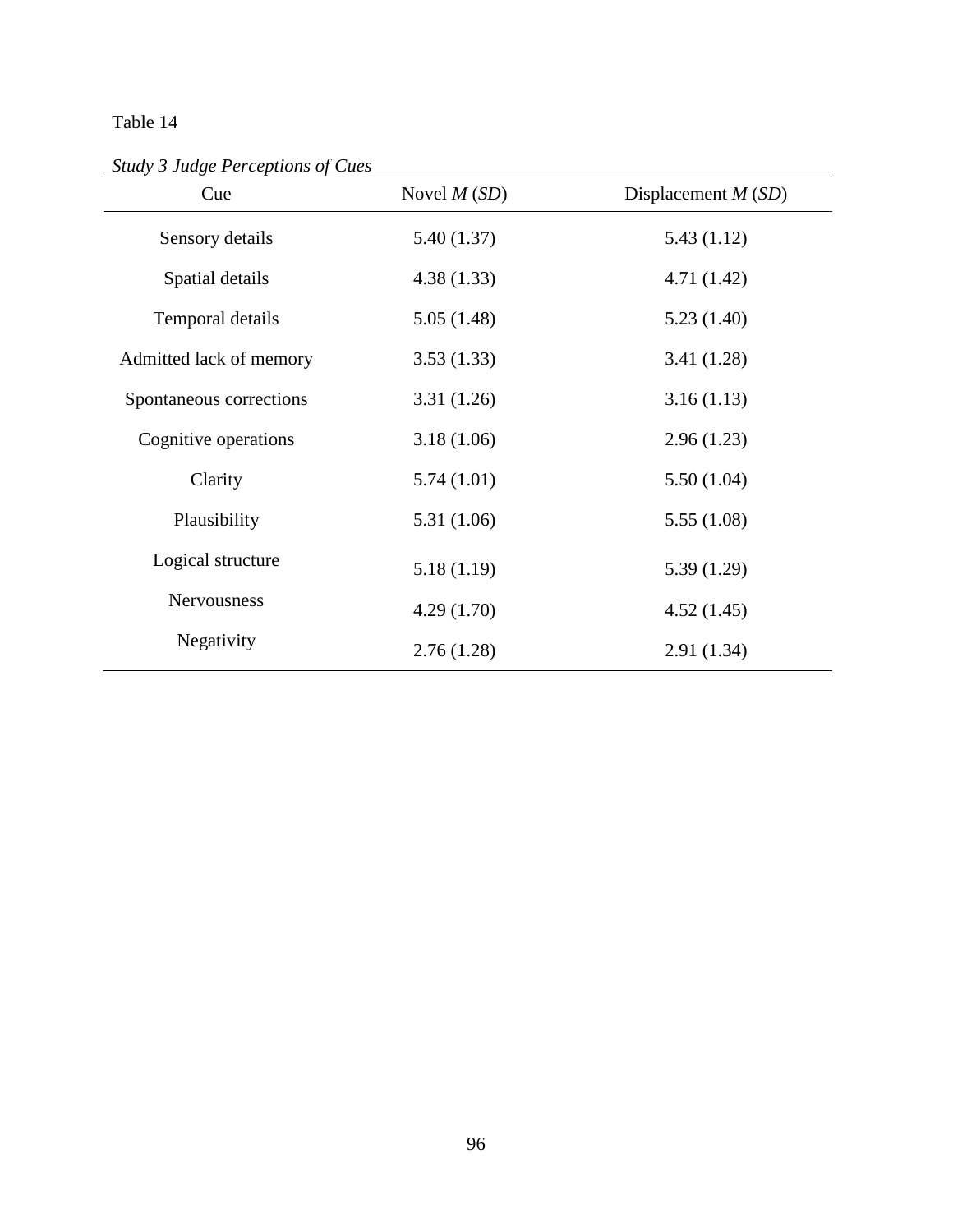## **Figures**



*Figure 1*: Cues to deception predicted to differ between groups based on theories of deception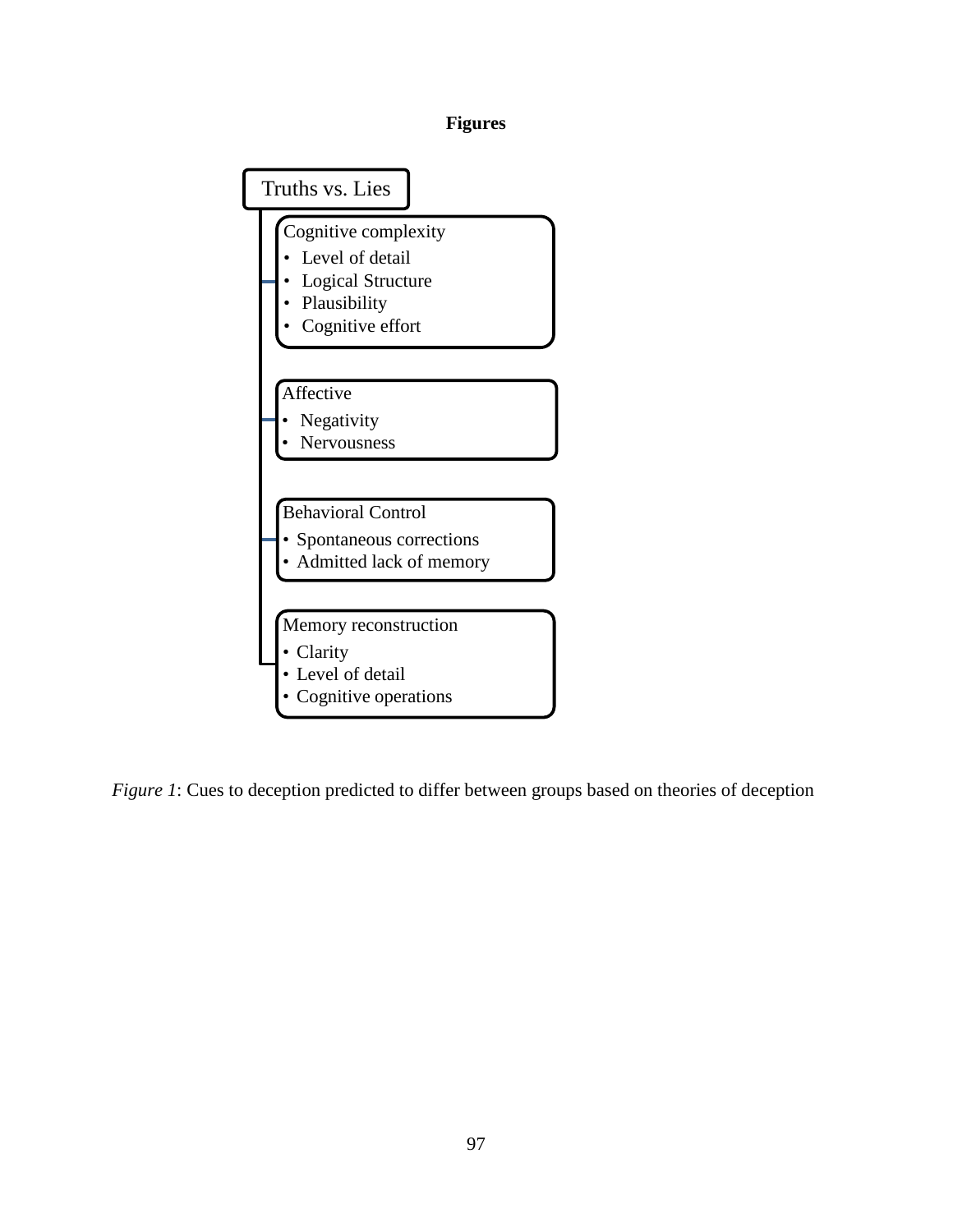

*Figure 2*: Mean accuracies for truths (averaged), novel lie, and displacement



*Figure 3:* Mean 'percent deceptive' percentages of truth (averaged), novel lie, and displacement accuracies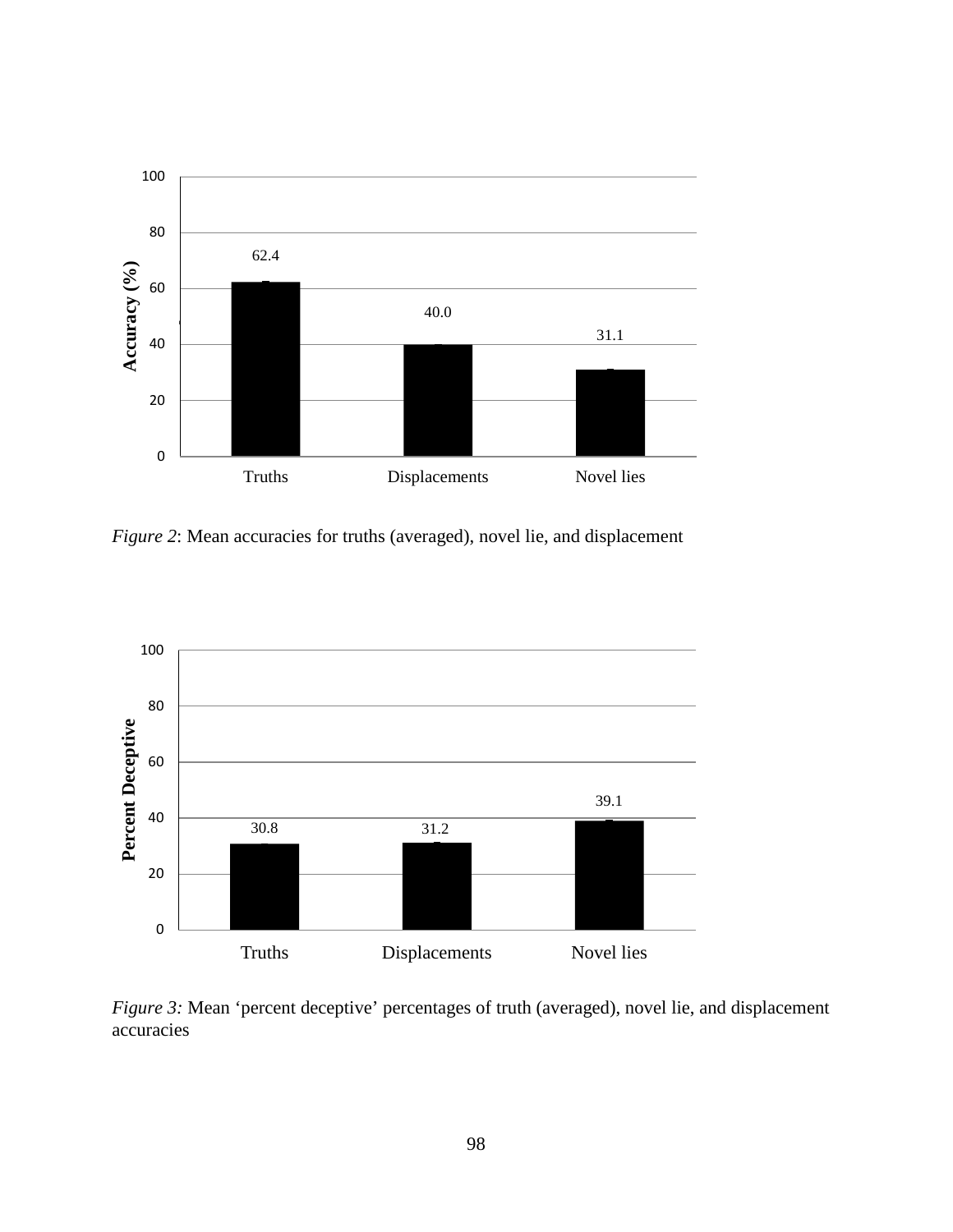

*Figure 4*: Mean confidence ratings for truths, displacements, and novel lies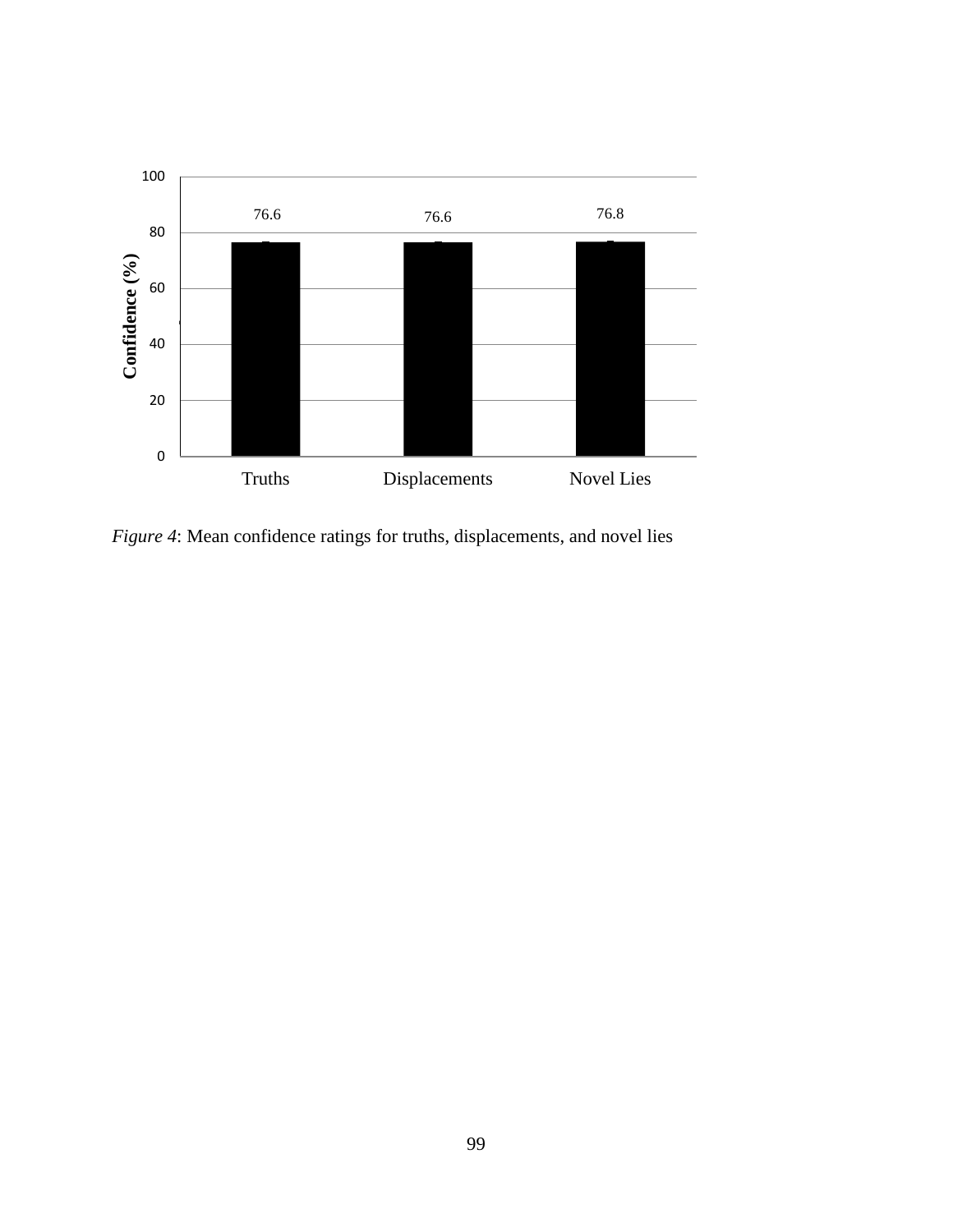### **Appendix A: Protocol Analysis and Cognitive Task Analysis Questions**

#### **Condition 1: Participants who planned their statement**

PA undirected probe

- 1) "I am going to ask you to think aloud. This may be new and unfamiliar to you, but please know that there are no wrong answers, so you should not guess. I am only interested in knowing what is going through your mind. Your thoughts will help us learn about how individuals formulate autobiographical statements. Feel free to say anything that you're thinking. I want you to close your eyes and think back to your planning session to provide your account. Take as much time as you would like to think about this time. As you are doing this, tell me out loud any thoughts that come to mind. Try to be as complete as possible."
- 2) "Is that all? Okay, that was great. Now, people often provide additional information when repeating their thought processes for a second time. So I would like you to close your eyes again. Put yourself back into the context of planning your statement. Think of all the thoughts and emotions that came to your mind. Again, think out loud, reporting anything that comes to mind."

#### Deepening (repeat back confusing points)

"*Some of this may be repetitive, but please just try to answer the question fully. You may repeat yourself, but hopefully you can expand based on the specific question as well."*

- 1) Tell me about your goals and/or concerns during this process.
	- o *make sure they talk about goals AND concerns*
- 2) How long did it take you to decide how you wanted to provide your statement?
- 3) Tell me about the strategies you chose to use in order to come across as truthful and why you chose to use them.
- 4) Why did you choose to include the specific information you did?
- 5) What was it about the situation of this interview that made you believe the strategy and story you chose was the best one to use while providing the statement?
- 6) Did you consider other alternatives to your strategy to provide this statement?
- 7) What led you to reject this alternative?
- 8) Tell me about how hard you had, or did not have to think in order to create your statement to be believed by the interviewer.
- 9) Tell me about any emotions you experienced in having to create your account and anticipated experiencing when providing the account.
- 10) Specifically, to what extent did you experience guilt for having to providing your statement?
- 11) Fear or anxiety of potentially being judged deceptive by the interviewer?
- 12) Excitement at the possibility of leading the interviewer to believe you?
- 13) **Likert questions 1-3**
- 14) Tell me about your concerns regarding your perceived believability by the interviewer or other people who might judge your truthfulness.
- 15) To what extent did you consider controlling your behavior (verbal and nonverbal) in order to appear credible?
- 16) What specifically, if anything, did you plan to do in order to accomplish this?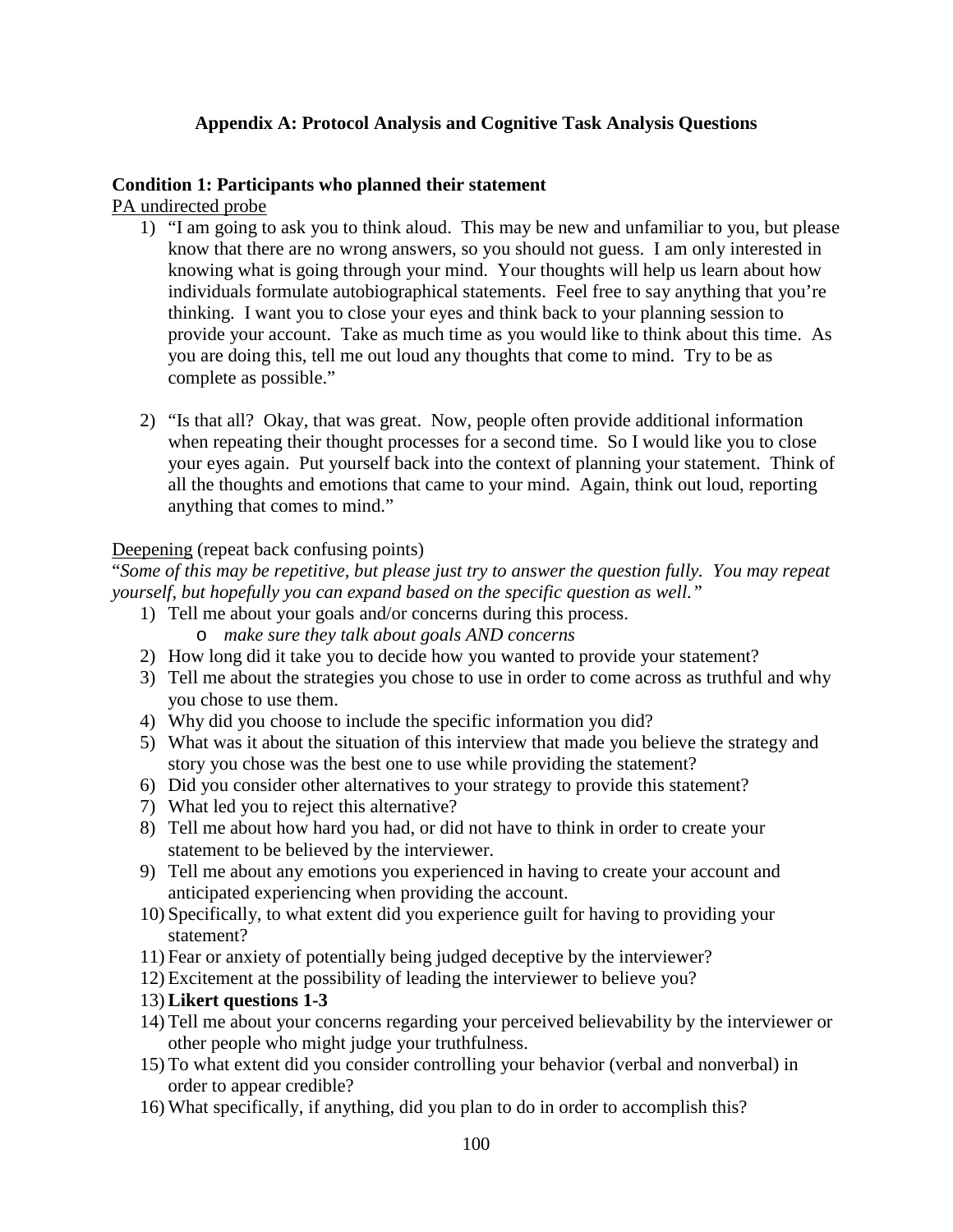### 17) **Likert question 4**

18) To what extent was monitoring the interviewer's behavior and reactions a concern?

### 19) **Likert question 6**

- 20) How hard did you have to work to keep the details of your story straight and consistent?
- 21) **Likert question 5**
- 22) Did you plan to rely on an exact previous experience as part of, or your entire statement?
- 23) *If yes:* Did you plan to rely on one specific experience or multiple experiences?
- 24) *If they report using a previous experience:* Were the details you planned on using in the story exactly how you previously experienced them or did you plan on using a general storyline you have for a "typical" scenario?
- 25) *If they referred to using scripts/gist/semantic memory:* Did you plan on using any details that did happen in a previous experience exactly as you planned to explain anywhere in your statement?
- 26) *If they referred to using verbatim:* Did you plan on providing any details that were not exactly as you experienced and, instead, where formed from your idea of a "typical example" of this part of your story?
- 27) Clarify their use of gist vs. verbatim. Was it one or the other for the entire story? A bit of each?
- 28) **Likert question 7 and 8**

## **Condition 2: Participants who provided autobiographical statement**

PA undirected probe

- 1) "I am going to ask you to think aloud. This may be new and unfamiliar to you, but please know that there are no wrong answers, so you should not guess. I am only interested in knowing what is going through your mind. Your thoughts will help us learn about how individuals formulate autobiographical statements. Feel free to say anything that you're thinking. I want you to close your eyes and think back to when you provided your autobiographical account. Take as much time as you would like to think about this time. As you are doing this, tell me out loud any thoughts that come to mind. Try to be as complete as possible."
- 2) "Is that all? Okay, that was great. Now, I would like you to close your eyes again. Put yourself back into the context of providing your statement. Think of all the thoughts and emotions that came to your mind. Again, think out loud, reporting anything that comes to mind."

Video play-back

1) I'm going to play the video of you providing your statement. Please watch this and as it's playing, tell me what you were thinking or feeling. Consider it a play-by-play account of what's going on in your head for your statement. Please feel free to repeat yourself, but also expand on what you have previously reported.

### Deepening (repeat back confusing points)

"*Some of this may be repetitive, but please just try to answer the question fully. You may repeat yourself, but hopefully you can expand based on the specific question as well."*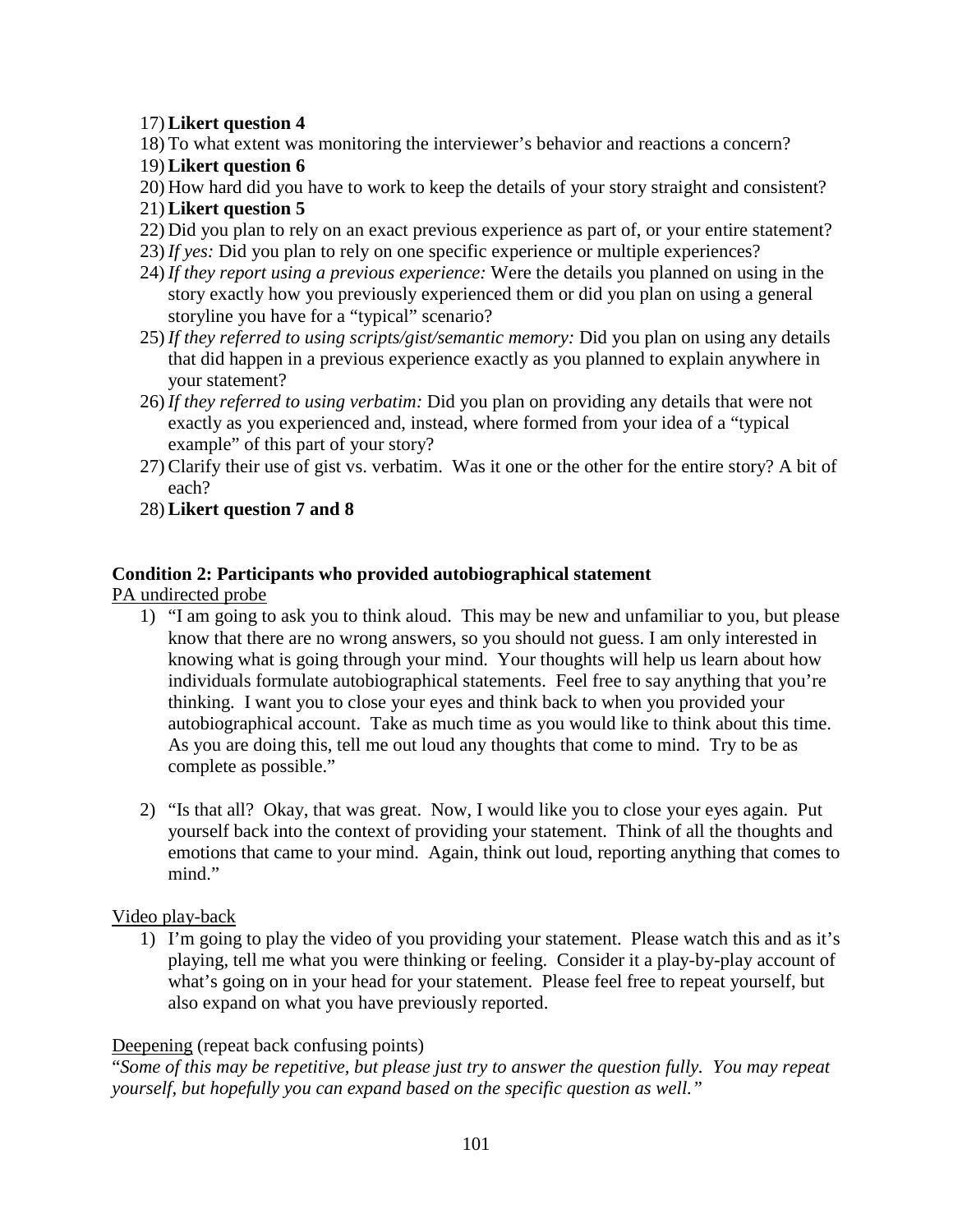- 1) Tell me about your goals and/or concerns during this process.
- 2) What knowledge was necessary, helpful, or what would have been helpful in this situation?
- 3) Tell me about the strategies you used during the interview to come across as truthful and why you used them.
- 4) Did you change your strategy at any point during the interview?
- 5) Why did you choose to include the specific information you did?
- 6) What was it about the situation of this interview that made you believe the strategy and story you chose was the best one to use while providing the statement?
- 7) Did you consider other alternatives for your strategy to as you provided this statement?
- 8) What led you to reject this alternative?
- 9) Tell me about how hard you had, or did not have to think in order to provide your statement.
- 10) Tell me about any emotions you experienced in having to provide your account.
- 11) Specifically, to what extent did you experience guilt for having to providing your statement?
- 12) Fear or anxiety of potentially being judged deceptive by the interviewer?
- 13) Excitement at the possibility of leading the interviewer to believe you?
- 14) **Likert questions 1-3**
- 15) Tell me about your concerns regarding your perceived believability by the interviewer or other people who might judge your truthfulness in the future.
- 16) To what extent did you attempt to control your behavior (verbal and nonverbal) in order to appear credible?
- 17) What specifically, if anything, did you do in order to accomplish this?
- 18) **Likert question 4**
- 19) To what extent was monitoring the interviewer's behavior and reactions a concern?
- 20) **Likert question 6**
- 21) How hard did you have to work to keep the details of your story straight and consistent?
- 22) **Likert question 5**
- 23) Did you rely on an exact previous experience as part of, or your entire statement?
- 24) *If yes:* Did you rely on one specific experience or multiple experiences?
- 25) *If they report using a previous experience:* Were the details you used in the story exactly how you previously experienced them or did you use a general storyline you have for a "typical" scenario?
- 26) *If they referred to using scripts/gist/semantic memory:* Did you use any details that did happen in a previous experience exactly as you explained anywhere in your statement?
- 27) *If they referred to using verbatim:* Did you provide any details that were not exactly as you experienced and, instead, where formed from your idea of a "typical example" of this part of your story?
- 28) Clarify their use of gist vs. verbatim. Was it one or the other for the entire story? A bit of each?
- 29) **Likert question 7 and 8**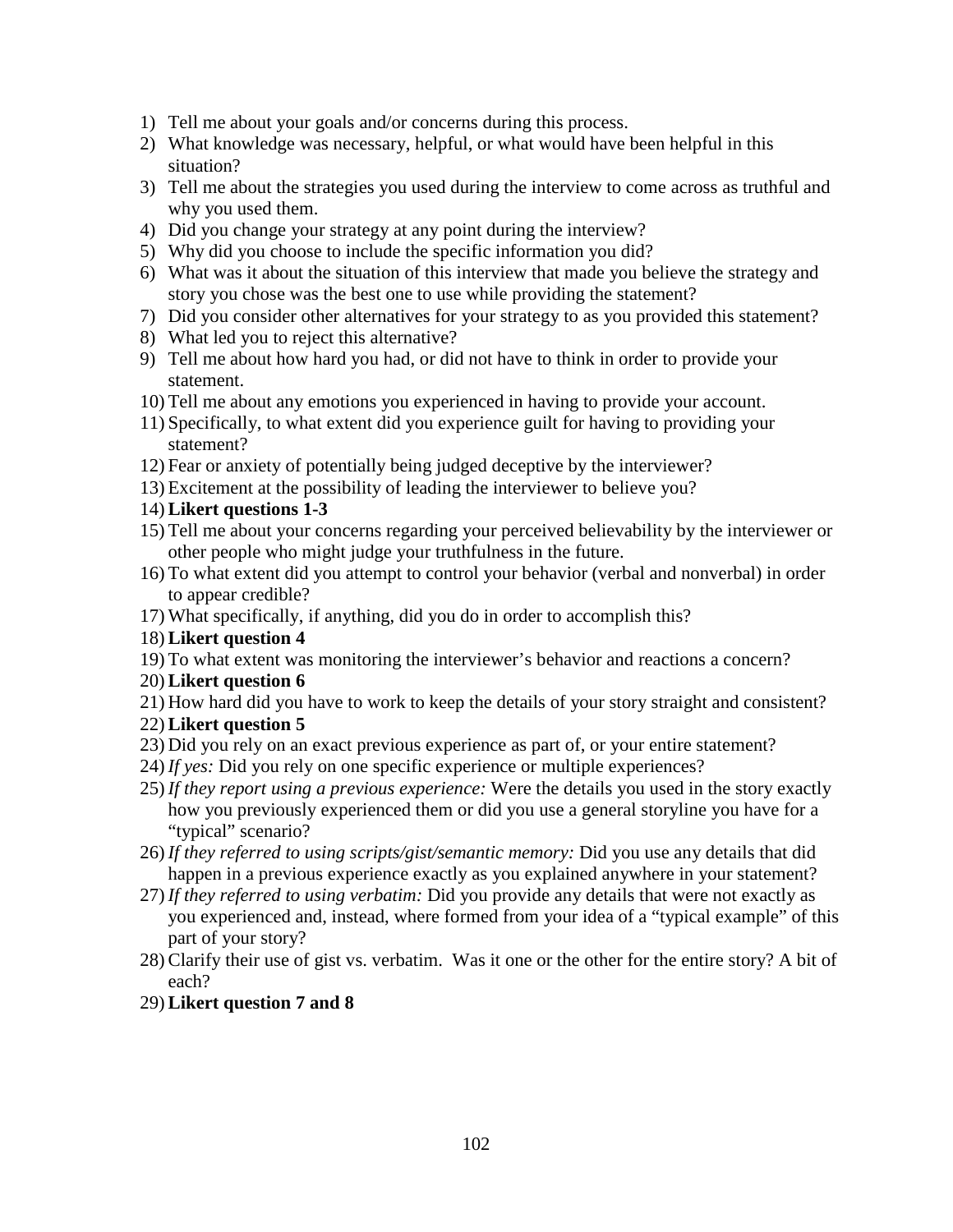#### **Appendix B: Study 1 Autobiographical Statement Instructions**

"Imagine that you are suspected of a crime that occurred between the hours of 6:00 pm and 11:00 pm on Friday night that you *did* commit. You want to do everything in your power to make your lie one that the interviewer will believe. You can lie in any way that will accomplish this. Use a strategy and story that will make yours believable.

Another individual who has been trained in detecting deception will be the one to interview you. This individual does not know whether you are lying or telling him the truth. It is their job to successfully determine which it is. It is your job to convince them that you are being truthful. If, after the interview, they judge you as truthful, you get to keep the \$5 I have given you. If, on the other hand, they correctly judge you as being deceptive, you have to give them the \$5. Do you have any questions?"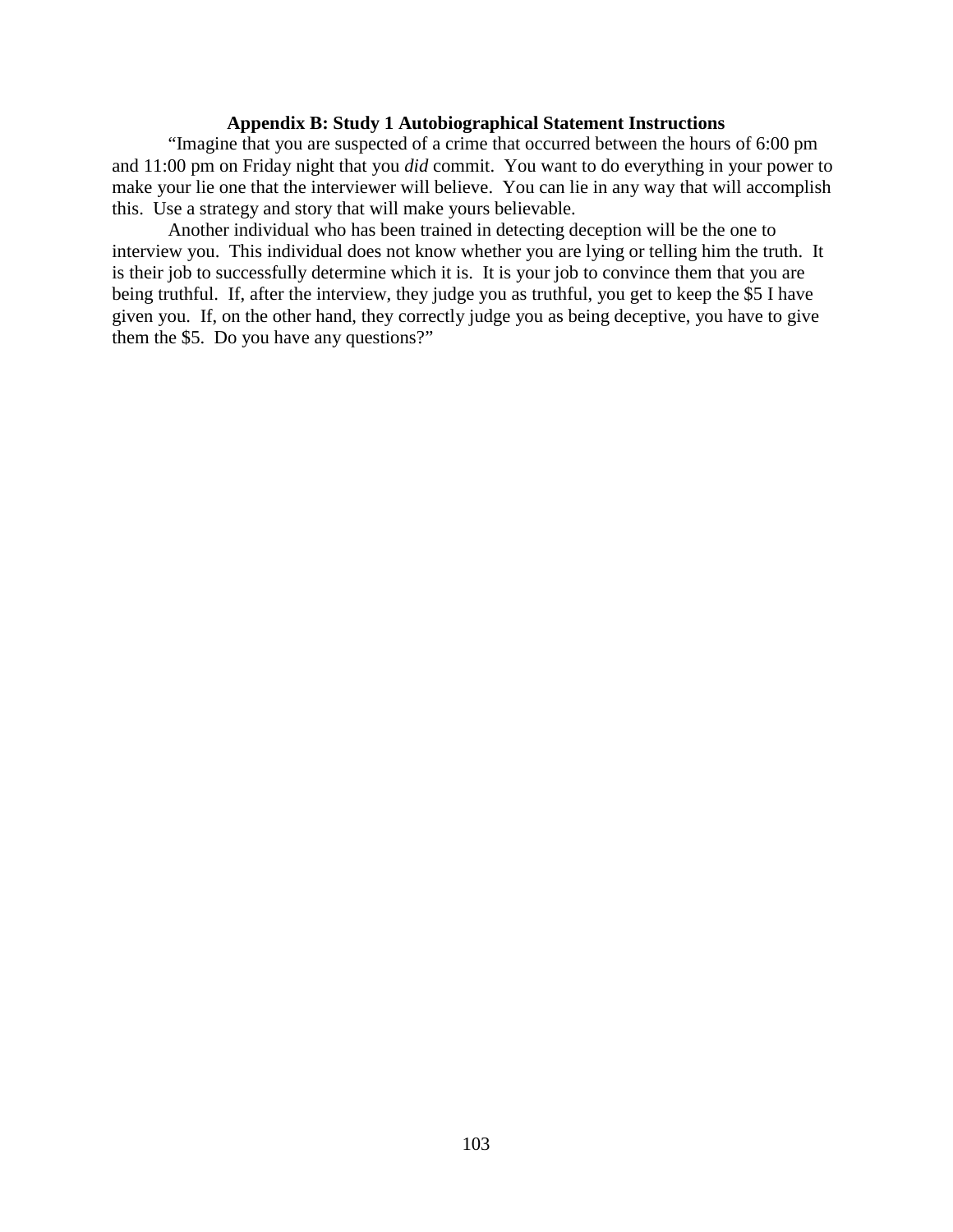# **Appendix C: Scaled Measures for Study 1**

|                   |                       | 1. How guilty did you feel about lying/potentially having to lie? |                                                                                                              |                            |                          |                                                                                                                          |  |  |
|-------------------|-----------------------|-------------------------------------------------------------------|--------------------------------------------------------------------------------------------------------------|----------------------------|--------------------------|--------------------------------------------------------------------------------------------------------------------------|--|--|
| Not at all        |                       |                                                                   | Moderately guilty                                                                                            |                            | Extremely                |                                                                                                                          |  |  |
|                   |                       |                                                                   |                                                                                                              |                            |                          |                                                                                                                          |  |  |
|                   |                       |                                                                   | 2. How fearful were you about the prospect of being caught and judged deceptive?                             |                            |                          |                                                                                                                          |  |  |
| Not at all        |                       |                                                                   | Moderately fearful                                                                                           |                            |                          | Extremely                                                                                                                |  |  |
|                   |                       |                                                                   |                                                                                                              |                            |                          |                                                                                                                          |  |  |
|                   |                       |                                                                   | 3. How excited were you at the possibility of deceiving the interviewer?                                     |                            |                          |                                                                                                                          |  |  |
| Not at all        |                       |                                                                   | Moderately excited                                                                                           | Extremely                  |                          |                                                                                                                          |  |  |
|                   |                       |                                                                   |                                                                                                              |                            |                          |                                                                                                                          |  |  |
|                   |                       |                                                                   |                                                                                                              |                            |                          |                                                                                                                          |  |  |
| Didn't try at all |                       |                                                                   | 4. How hard did you work/plan on working to control your behavior in order to appear credible?<br>Tried some |                            |                          | Tried extremely hard                                                                                                     |  |  |
|                   |                       |                                                                   |                                                                                                              |                            |                          |                                                                                                                          |  |  |
|                   |                       |                                                                   | 5. How easy or difficult was it to keep the details of your statement straight and consistent?               |                            |                          |                                                                                                                          |  |  |
| Extremely easy    |                       |                                                                   | Neither easy nor difficult                                                                                   | <b>Extremely difficult</b> |                          |                                                                                                                          |  |  |
|                   |                       |                                                                   |                                                                                                              |                            |                          |                                                                                                                          |  |  |
|                   | s/he was judging you? |                                                                   |                                                                                                              |                            |                          | 6. How much did you think about and plan on monitoring/monitor the interviewer's behavior in order to get an idea of how |  |  |
| Not at all        |                       |                                                                   | A moderate amount                                                                                            |                            | Did this the entire time |                                                                                                                          |  |  |
|                   |                       |                                                                   |                                                                                                              |                            |                          |                                                                                                                          |  |  |
|                   |                       |                                                                   |                                                                                                              |                            |                          |                                                                                                                          |  |  |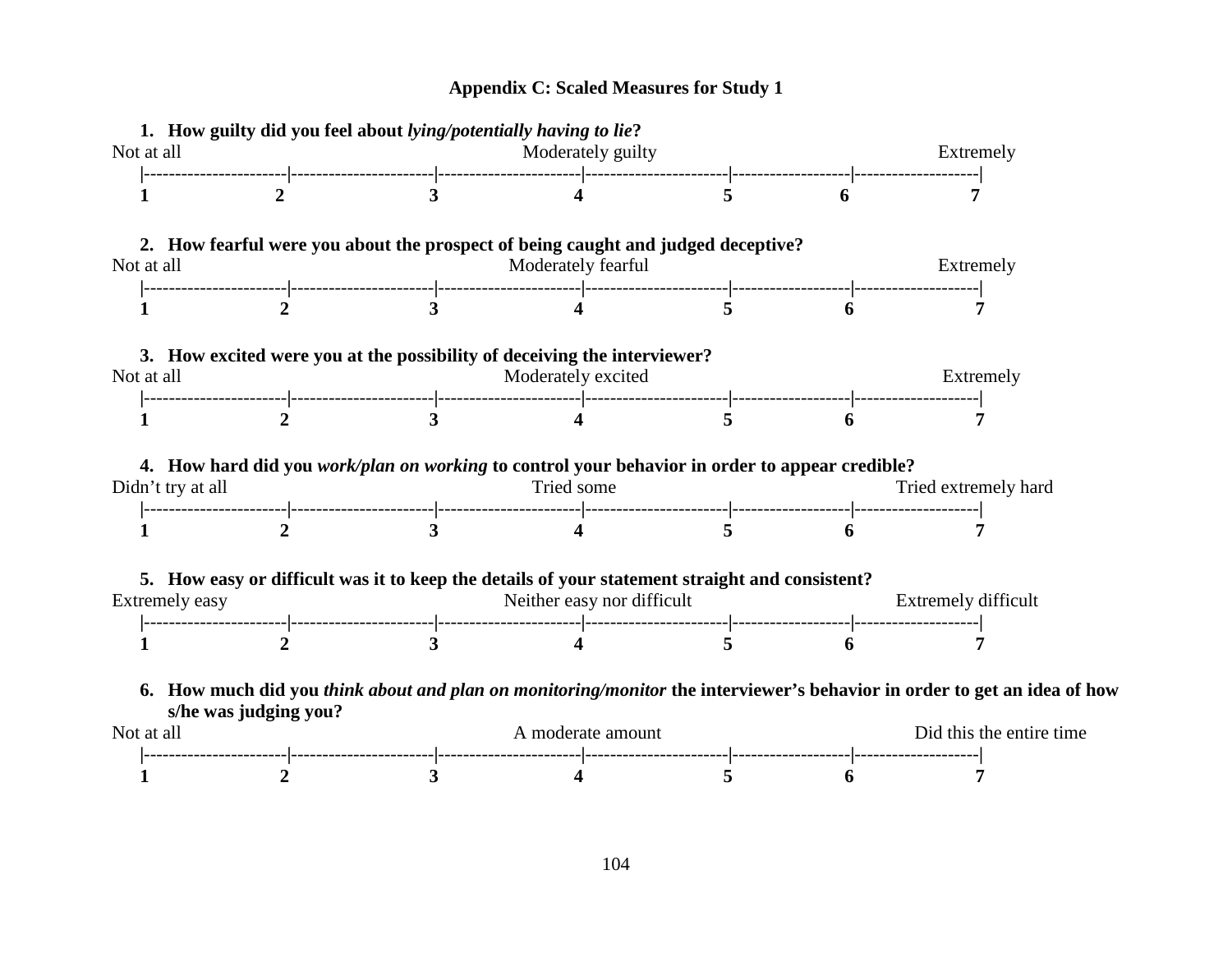**7. "Verbatim" is memory that consists of vivid, detailed representations of a past event. It contains sensory information (sights, smells, sounds, etc.). "Gist" is the general representation and "bottom line" memories you have of an event. This might involve memories of events, but those memories are based on your thoughts and reasoning of how the event took place, not an actual, vivid representation of it. If you are familiar with semantic and episodic memory, gist can be considered semantic memory and verbatim is episodic memory.** *Please ask the interviewer for clarification if this does not make sense to you.* **To what extent did you** *use/plan on using* **one or the other in your story?**

| Entirely gist | A great majority A slight majority An even mix of A great majority A slight majority Entirely verbatim | 21St | both | verbatim | verbatim |  |  |
|---------------|--------------------------------------------------------------------------------------------------------|------|------|----------|----------|--|--|
|               |                                                                                                        |      |      |          |          |  |  |

#### **8. To what extent did you feel comfortable lying in the way that you** *did/planned to lie***?**

| Extremely<br>Uncomfortable Uncomfortable | Moderately | A little | Neither Comfortable<br>Uncomfortable nor Uncomfortable | A little<br>Comfortable | Moderate<br>Comfortable | Comfortable | Extremely |
|------------------------------------------|------------|----------|--------------------------------------------------------|-------------------------|-------------------------|-------------|-----------|
|                                          |            |          |                                                        |                         |                         |             |           |
|                                          |            |          |                                                        |                         |                         |             |           |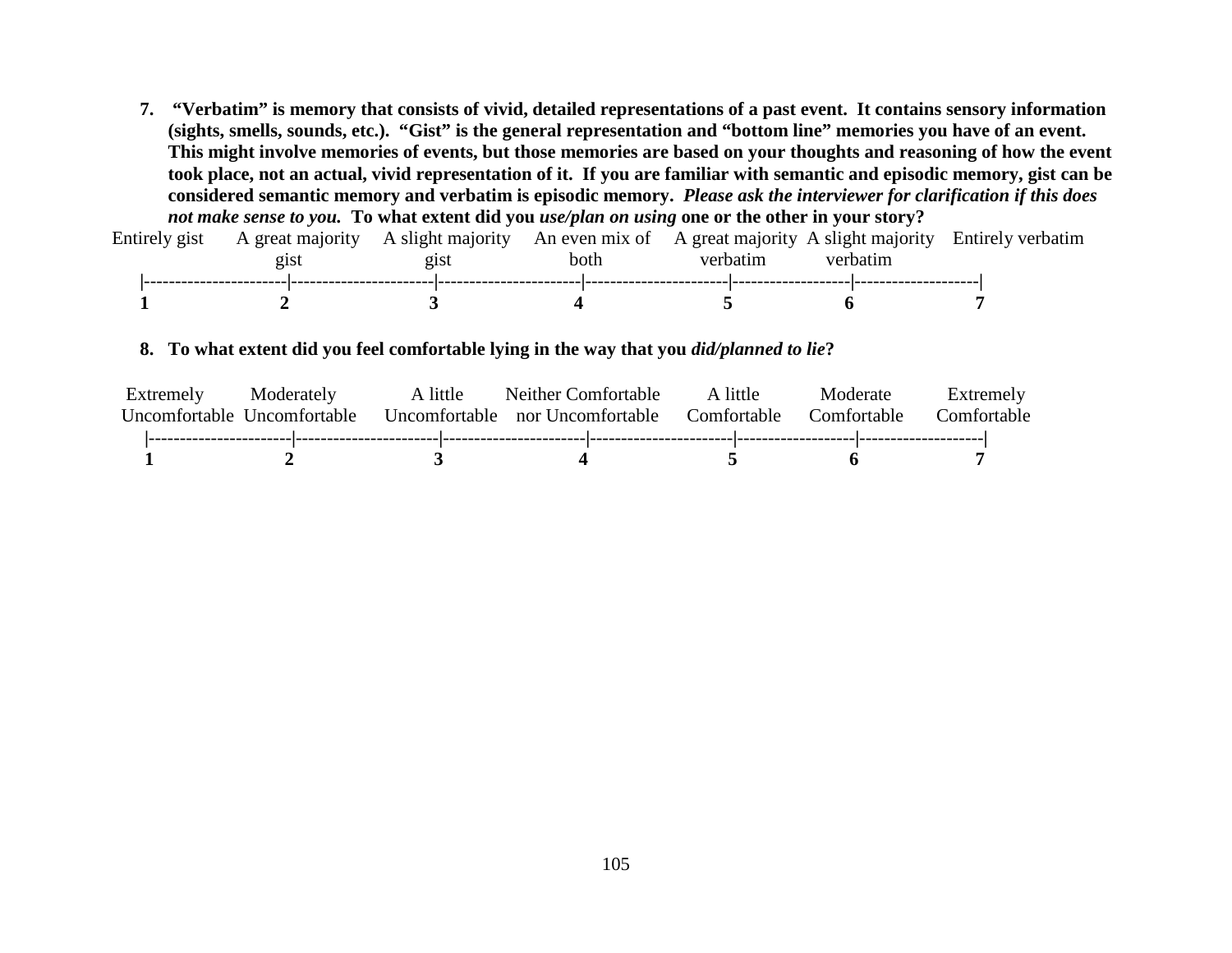### **Appendix D: Coding Scheme for Study 1**

Video #: Coder: \_\_

### **Motivators**

1) Generally cared or didn't care about being caught/being believed *(+1 cared, -1 didn't care)* \_\_\_\_

\_\_\_\_\_\_\_\_\_\_\_\_\_\_\_\_\_\_\_\_\_\_\_\_\_\_\_\_\_\_\_\_\_\_\_\_\_\_\_\_\_\_\_\_\_\_\_\_\_\_\_\_\_\_\_\_\_\_\_\_\_\_\_\_\_\_\_\_\_\_\_\_\_\_\_\_\_\_\_\_\_\_

- 2) Extrinsic motivation  $-(+1 \text{ yes}, -1 \text{ no})$ 
	- a) Get money \_\_\_\_
	- b) Credit  $\_\_$
- 3) Intrinsic motivation  $-(+1 \text{ yes}, -1 \text{ no})$  \_\_\_\_
	- a) Test abilities (see if a good liar, be best liar)  $\frac{1}{\sqrt{2\pi}}$
- 4) Get it over with as fast as possible \_\_\_

Other:

### **Impression Management/Behavioral control theory**

- 5) General impressions
	- a) Appear truthful/honest \_\_\_\_\_
	- b) Sound nice/innocent \_\_\_\_\_
	- c) Appear natural (casual conversation) \_\_\_
	- d) Stay calm \_\_\_
	- e) Be serious
- 6) Chose strategy because believability by interviewer \_\_\_
- 7) Delivery of story \_\_\_
	- a) Don't make it repetitive \_\_\_\_\_
	- b) Stick to the story planned \_\_\_
		- i) Didn't say everything planned/forgot details \_\_\_\_\_\_
- 8) Non-verbal attempted control *– code "e" and "f" for if they mentioned it before or after prompt, respectively; code "g" if they are in the planning condition and say they would have thought about it when they provided their statements* 
	- a) Yes
		- i) Hands/arms
			- (1) Crossed/in lap \_\_\_
		- ii) Legs/feet \_\_\_
		- iii) Eyes  $\_\_$ 
			- $(1)$  Contact
		- iv) Fingers \_\_\_\_\_
		- v) Facial expressions/mouth \_\_\_
		- vi) Touch head/hair \_\_\_\_
		- vii) Posture
	- b) No  $\blacksquare$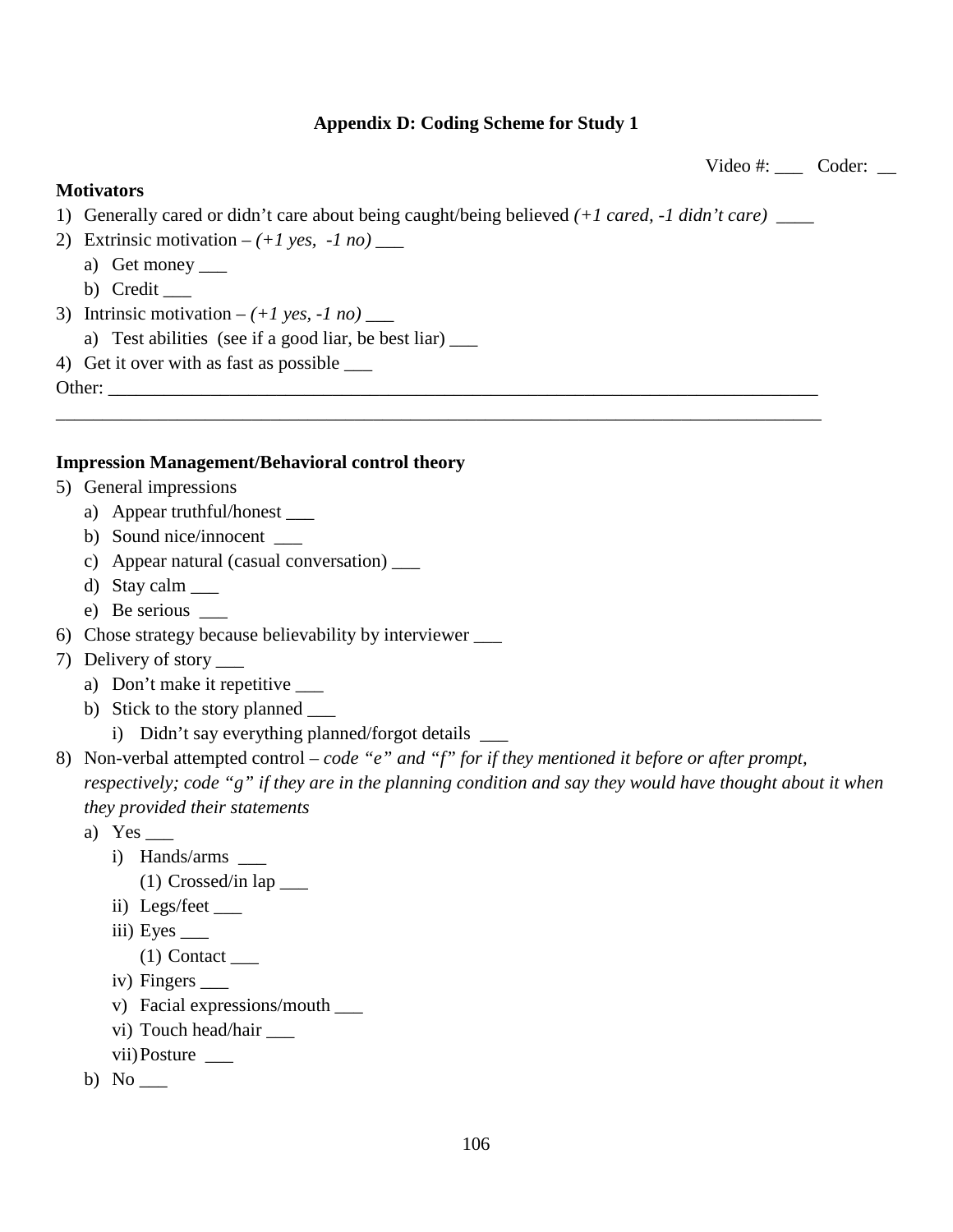- 9) Verbal/vocal attempted control *– code "e" and "f" for if they mentioned it before or after prompt, respectively; code "g" if they are in the planning condition and say they would have thought about it when they provided* 
	- a) Yes  $\_\_$ 
		- i) Rate of speech \_\_\_\_
		- ii) Fluently/flowing \_\_\_\_
			- $(1)$  No pauses  $\_\_$
		- iii) Speak clearly/don't stutter \_\_\_
			- $(1)$  Ums/uhs \_\_\_\_\_\_\_
		- iv) Strong voice \_\_\_
		- v) Pitch/tone
		- vi) Contradict

b) No \_\_\_

- 10) Realized they were displaying a verbal or nonverbal cue while speaking (*provide only*) \_\_\_
- 11) Did things because they have knowledge of detecting deception (Lie to Me) \_\_\_
- 12) Monitoring of interviewer **–** *code "g" if they are in the planning condition and say they would have thought about it when they provided*
	- a) Yes
		- (1) Questions they asked/would ask \_\_\_
		- (2) Facial expression \_\_\_
		- (3) Body posture/shifting \_\_\_
		- $(4)$  Voice  $\_\_$
		- ii) Started to but didn't get any information \_\_\_
			- (1) Response would have depended on what they would say \_\_\_
		- iii) Actually changed strategy/behavior based on this
			- (1) Provide more detail/info \_\_\_
		- iv) Other
	- b) No
		- i) Would have been distracting
		- ii) Purposefully didn't pay attention \_\_\_\_\_

Other:

## **Memory reconstructions**

13) Formation of story

- a) Simple/complex *(+1 simpler, -1 complex)* \_\_\_
	- i) Simple/not detailed
		- (1) Don't get blocked into a lie
		- (2) Story that would lead to few follow ups \_\_\_
		- (3) Too much detail would seem made up \_\_\_
	- ii) Complex/detailed

\_\_\_\_\_\_\_\_\_\_\_\_\_\_\_\_\_\_\_\_\_\_\_\_\_\_\_\_\_\_\_\_\_\_\_\_\_\_\_\_\_\_\_\_\_\_\_\_\_\_\_\_\_\_\_\_\_\_\_\_\_\_\_\_\_\_\_\_\_\_\_\_\_\_\_\_\_\_\_\_\_\_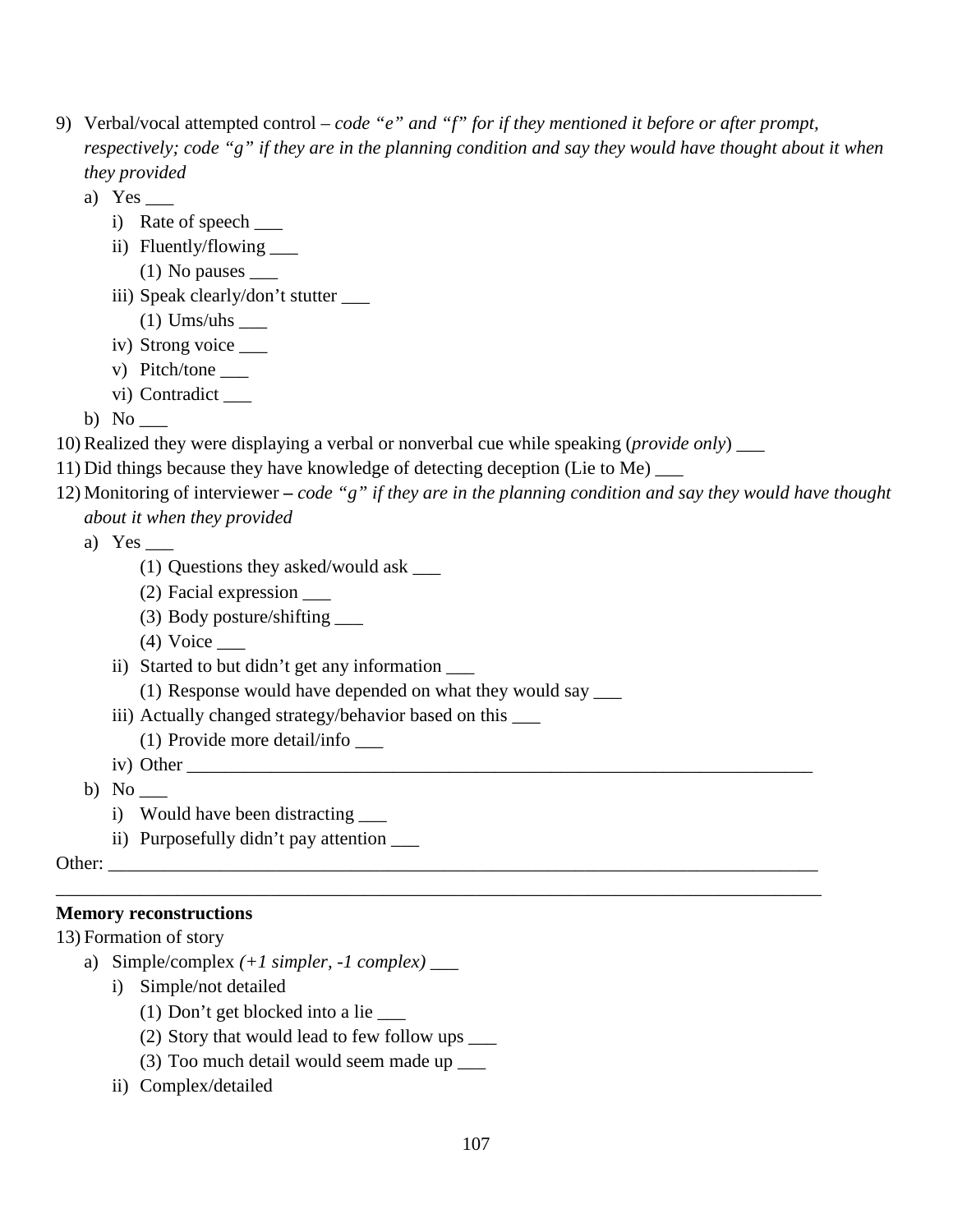|               | (1) So it seems like I was there ______                              |
|---------------|----------------------------------------------------------------------|
|               | (2) Something that kept it busy _____                                |
|               | (3) Create support for story _____                                   |
|               | (a) Add witnesses, public ____                                       |
|               | (b) Fabricate proof _____                                            |
|               | b) Unique/not too normal situation _____                             |
| C)            | Everyday situation _____                                             |
|               | i) Use familiar/typical things _____                                 |
|               | (1) What I didn't do, but could have $\frac{ }{ }$                   |
|               | ii) Use the truth $\qquad$                                           |
|               | $(1)$ Past memories/but not that day $\_\_$                          |
|               | $(2)$ $\frac{1}{2}$ truths                                           |
|               | iii) Pieced together                                                 |
| d)            | Make interview personal (for rapport with interviewer)_____          |
| e)            | $T$ iming $\_\_$                                                     |
|               | i) Get timing straight, logical order _____                          |
|               | ii) Fit within time frame/take up the time $(6-11 \text{pm})$ ______ |
| f)            | Something logical for story (e.g., students work) __                 |
| g)            | Repeat story to self _____                                           |
| $\mathbf{c})$ | Influence of strategy ______                                         |
|               | $\mathbf{i}$ .                                                       |
|               | More comfortable/less time to believe it themselves ______<br>ii.    |
|               | iii. First thing to mind/fresh in mind _____                         |
|               |                                                                      |
|               |                                                                      |

### **Gist/verbatim**

14) Gist \_\_\_

15) Verbatim \_\_\_

a) One experience \_\_\_\_\_

b) Multiple experiences \_\_\_\_\_

16) Half and half \_\_\_

17) Verbatim for small details only \_\_\_

a) Verbatim for responses to specific questions  $\_\_$ 

Other: \_\_\_\_\_\_\_\_\_\_\_\_\_\_\_\_\_\_\_\_\_\_\_\_\_\_\_\_\_\_\_\_\_\_\_\_\_

### **Emotional theory**

18) Nervous/anxiety vs. calm *(+1 calm, 0 not nervous, -1 nervous)* \_\_\_

a) Anxious/nervous

\_\_\_\_\_\_\_\_\_\_\_\_\_\_\_\_\_\_\_\_\_\_\_\_\_\_\_\_\_\_\_\_\_\_\_\_\_\_\_\_\_\_\_\_\_\_\_\_\_\_\_\_\_\_\_\_\_\_\_\_\_\_\_\_\_\_\_\_\_\_\_\_\_\_\_\_\_\_\_\_\_\_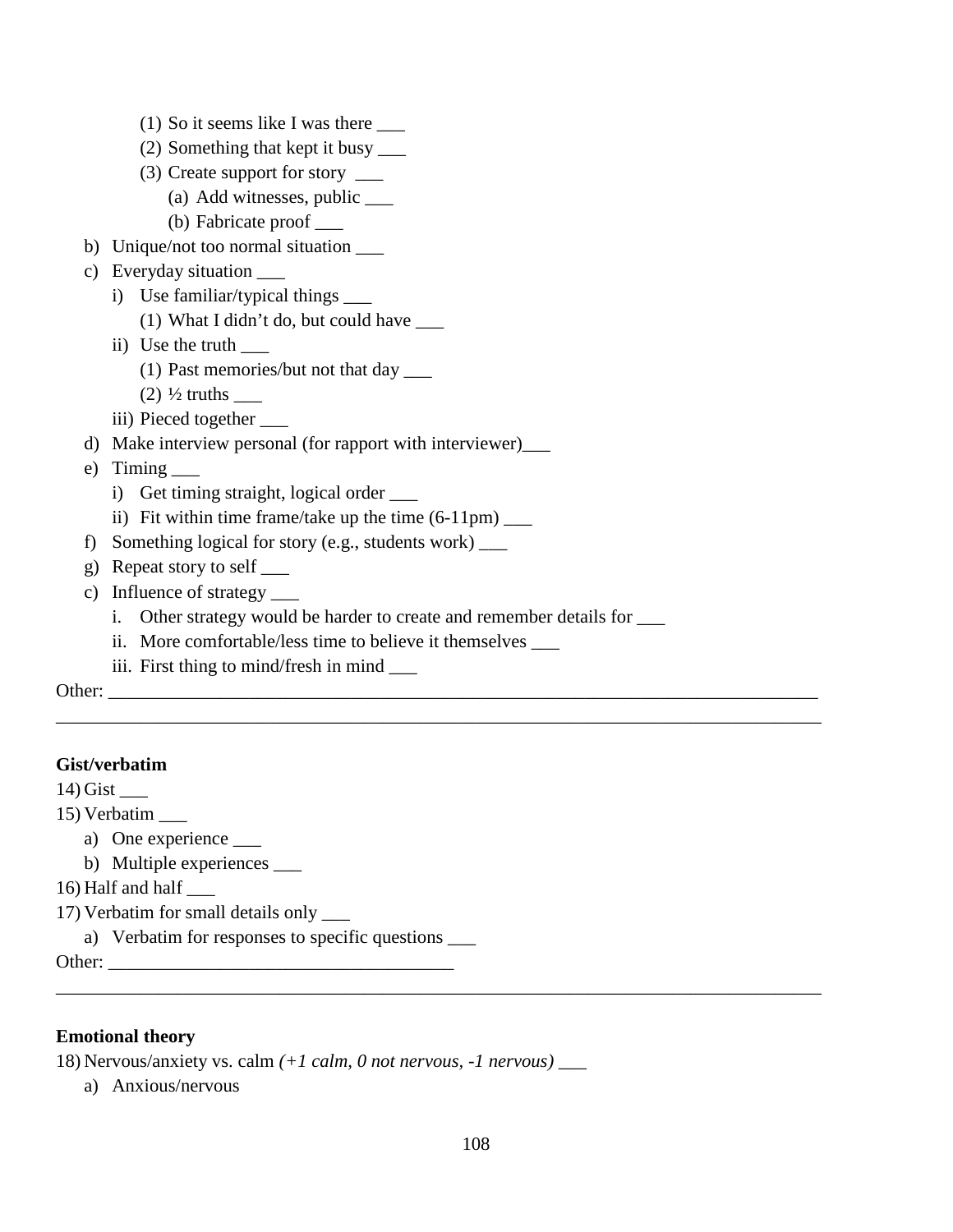- i) Situation \_\_\_\_
- ii) Judged liar \_\_\_\_\_
- iii) For self (challenge) \_\_\_

iv) When – planning, when he entered, beginning, follow-ups, when mess up (*circle one or more)* \_\_\_

\_\_\_\_\_\_\_\_\_\_\_\_\_\_\_\_\_\_\_\_\_\_\_\_\_\_\_\_\_\_\_\_\_\_\_\_\_\_\_\_\_\_\_\_\_\_\_\_\_\_\_\_\_\_\_\_\_\_\_\_\_\_\_\_\_\_\_\_\_\_\_\_\_\_\_\_\_\_\_\_\_\_

19) Fear *(+1 fearful, 0 not)* \_\_\_

20) Guilt *(+1 guilty, 0 not)* \_\_\_

- a) Would have if real situation
- b) None/less so since I had done it before \_\_\_
- 21) Excitement *(+1 excited, 0 not)* \_\_\_
	- a) Yes
		- i) For person to believe story  $\frac{1}{\sqrt{2\pi}}$
		- ii)  $\sqrt{ }$
		- iii) For me to be a good liar

22) Other emotions (list) \_\_\_

Other: \_\_\_\_\_\_\_\_\_\_\_\_\_\_\_\_\_\_\_\_\_\_\_\_\_\_\_\_\_\_\_\_\_\_\_\_\_\_\_\_\_\_\_\_\_\_\_\_\_\_\_\_\_\_\_\_\_\_\_\_\_\_\_\_\_\_\_\_\_\_\_\_\_\_\_\_

#### **Cognitive complexity theory**

- 1) Difficulty *(+1 easy, 0 neutral, -1 hard) \_\_\_*
	- a) No/easy
		- i) Because it's familiar/the truth \_\_\_\_\_
		- ii) Lie a lot
	- b) Yes
		- i) For follow up questions/answers \_\_\_\_\_
		- ii) Details \_\_\_
			- (1) Creating them \_\_\_
			- (2) Keeping them straight \_\_\_
		- iii) Timing \_\_\_\_\_\_
		- iv) Planning vs. Providing (*provide participants only*) \_\_\_
- 2) Other:

#### Comments/notes:

\_\_\_\_\_\_\_\_\_\_\_\_\_\_\_\_\_\_\_\_\_\_\_\_\_\_\_\_\_\_\_\_\_\_\_\_\_\_\_\_\_\_\_\_\_\_\_\_\_\_\_\_\_\_\_\_\_\_\_\_\_\_\_\_\_\_\_\_\_\_\_\_\_\_\_\_\_\_\_\_\_\_\_\_\_\_\_

\_\_\_\_\_\_\_\_\_\_\_\_\_\_\_\_\_\_\_\_\_\_\_\_\_\_\_\_\_\_\_\_\_\_\_\_\_\_\_\_\_\_\_\_\_\_\_\_\_\_\_\_\_\_\_\_\_\_\_\_\_\_\_\_\_\_\_\_\_\_\_\_\_\_\_\_\_\_\_\_\_\_\_\_\_\_\_\_\_\_

\_\_\_\_\_\_\_\_\_\_\_\_\_\_\_\_\_\_\_\_\_\_\_\_\_\_\_\_\_\_\_\_\_\_\_\_\_\_\_\_\_\_\_\_\_\_\_\_\_\_\_\_\_\_\_\_\_\_\_\_\_\_\_\_\_\_\_\_\_\_\_\_\_\_\_\_\_

\_\_\_\_\_\_\_\_\_\_\_\_\_\_\_\_\_\_\_\_\_\_\_\_\_\_\_\_\_\_\_\_\_\_\_\_\_\_\_\_\_\_\_\_\_\_\_\_\_\_\_\_\_\_\_\_\_\_\_\_\_\_\_\_\_\_\_\_\_\_\_\_\_\_\_\_\_\_\_\_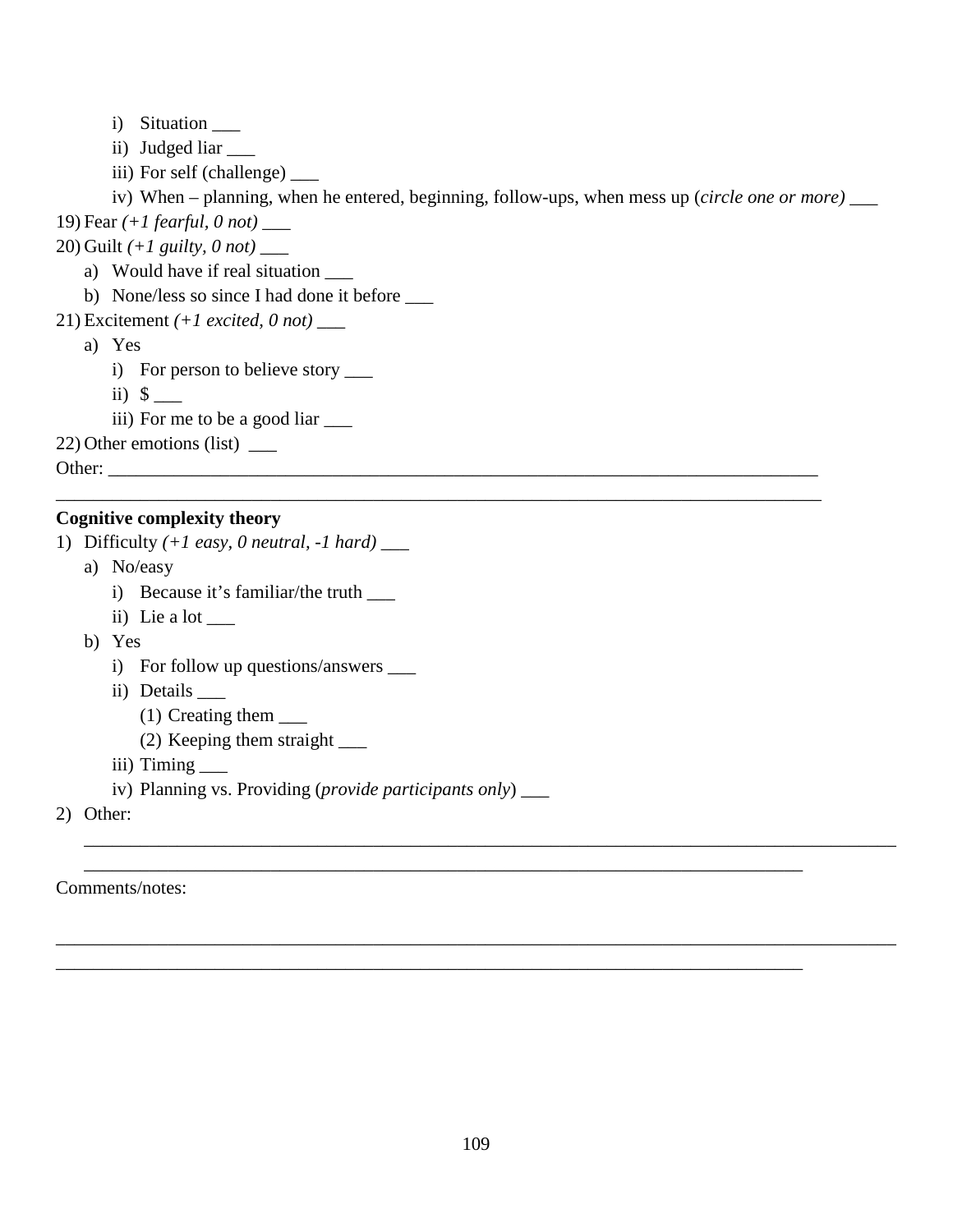# **Appendix E: Cues**

| <b>Details</b>                                    |                                                      | <b>Not Present</b> | Occasional                           | Frequent |                               |
|---------------------------------------------------|------------------------------------------------------|--------------------|--------------------------------------|----------|-------------------------------|
| <b>Sensory Details</b>                            |                                                      |                    |                                      |          |                               |
| <b>Spatial Details</b><br><b>Temporal Details</b> |                                                      |                    |                                      |          |                               |
|                                                   |                                                      |                    |                                      |          |                               |
|                                                   |                                                      | Not Present        | Present                              | Present  |                               |
|                                                   |                                                      |                    | $(1 or 2 times)$ $(3 or more times)$ |          |                               |
| <b>Admitted Lack of Memory</b>                    |                                                      |                    |                                      |          |                               |
| <b>Spontaneous Corrections</b>                    |                                                      |                    |                                      |          |                               |
| <b>Cognitive Operations</b>                       |                                                      |                    |                                      |          |                               |
|                                                   | Very Few Details/                                    |                    |                                      |          | Numerous Details/             |
|                                                   | Very Vague                                           | Unsure             |                                      |          | Very Clear                    |
| <b>Clarity/vividness</b>                          |                                                      |                    |                                      |          |                               |
|                                                   | Not at all Realistic                                 | Unsure             |                                      |          | <b>Completely Realistic</b>   |
| <b>Plausibility</b>                               |                                                      |                    |                                      |          |                               |
|                                                   | Not at all                                           |                    | Unsure                               |          | Extremely                     |
| <b>Logical Structure</b>                          |                                                      |                    |                                      |          |                               |
|                                                   |                                                      |                    |                                      |          |                               |
|                                                   | Did Not Think Hard                                   |                    | Unsure                               |          | <b>Thought Extremely Hard</b> |
| <b>Thought hard</b>                               |                                                      |                    |                                      |          | <b>Extremely Tense/</b>       |
|                                                   | Extremely Relaxed/<br>Comfortable                    | Unsure             |                                      |          | <b>Nervous</b>                |
| <b>Nervousness</b>                                |                                                      |                    |                                      |          |                               |
|                                                   |                                                      |                    |                                      |          |                               |
|                                                   | Extremely Positive Meutral/Unsure Extremely Negative |                    |                                      |          |                               |
| <b>Negativity/Complaints</b>                      |                                                      |                    |                                      |          |                               |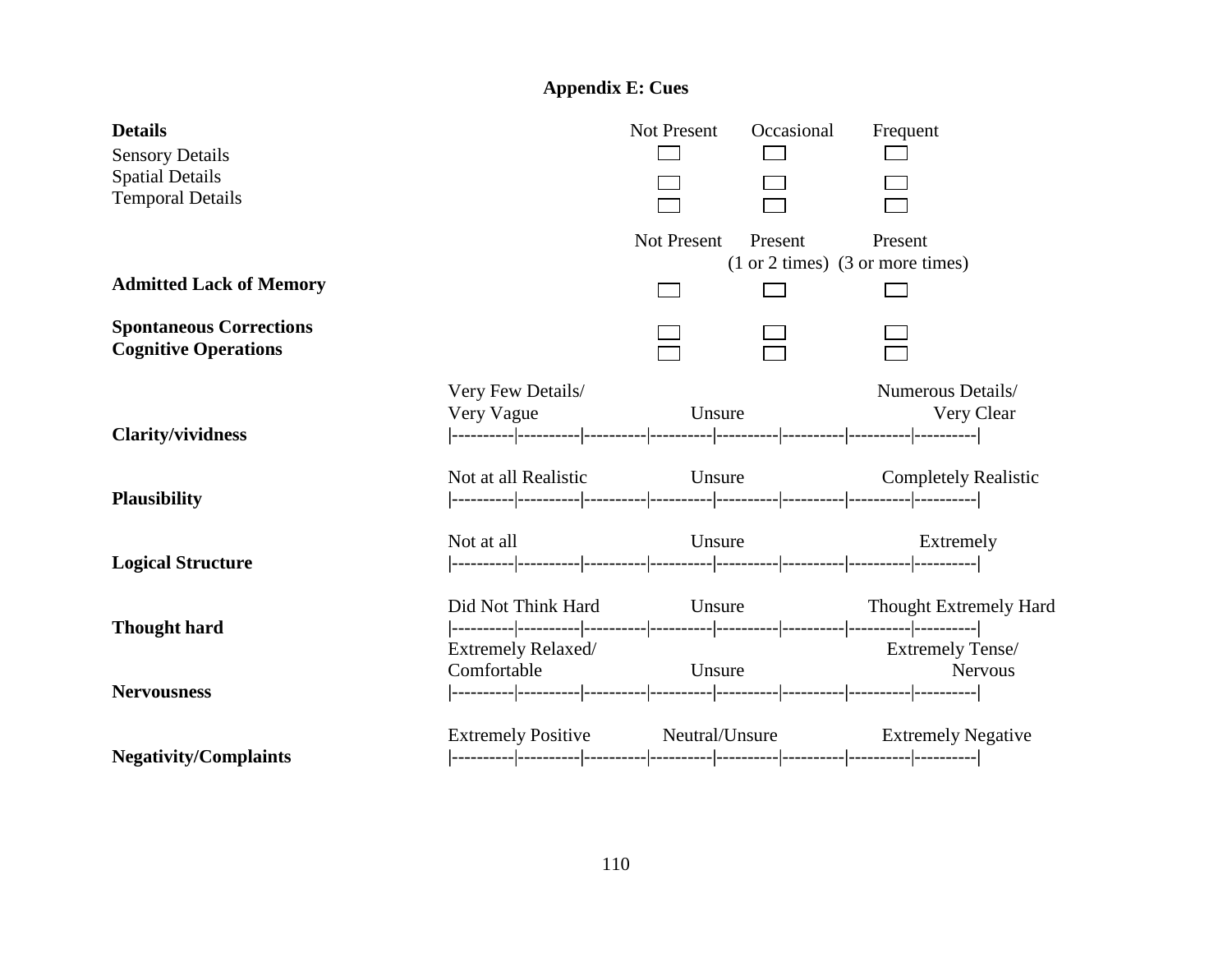### **Cue Information Materials**

### **TRUTH Indicators**

### (a) **Sensory Details:**

-Are details provided regarding the *sounds* heard?

e.g., "It was really loud" "I heard a door slam shut" "Her dog was barking"

*Please indicate whether there no auditory details provided ("Not Present"), there were several auditory details provided ("Occasional"), or whether there were many auditory details provided ("Frequent").*

### (b) **Spatial Details:**

-Are details provided regarding *spatial* locations?

e.g., "The table was next to a window" "I turned right onto the highway" "I was sitting between Scott and Mike"

*Please indicate whether there no spatial details provided ("Not Present"), there were several spatial details provided ("Occasional"), or whether there were many spatial details provided ("Frequent").*

### (c) **Temporal Details:**

-Are details provided regarding *time*?

e.g., "I got there about 5 minutes later" "That was at about 10:25" "It was really late when I left"

*Please indicate whether there no temporal details provided ("Not Present"), there were several temporal details provided ("Occasional"), or whether there were many temporal details provided ("Frequent").*

### **(d) Admitted Lack of Memory:**

-At any point does s/he respond "I'm not sure" or "I don't remember," etc?

e.g., "I don't remember what my mom ordered for dinner" "I don't know when, but it was late"

*Please indicate whether there was no admitted lack of memory ("Not Present"), lack of memory was admitted once or twice, or lack of memory was admitted three or more times.*

### **(e) Spontaneous Corrections:**

-At any point does s/he change his/her response or indicate a previous answer was wrong.

e.g., "Oh wait, Dave drove, not Eddie" "I said it started at 9, but I don't think that's right – it was earlier."

*Please indicate whether there were no spontaneous corrections ("Not Present"), there were one or two spontaneous corrections, there were three or more spontaneous corrections.*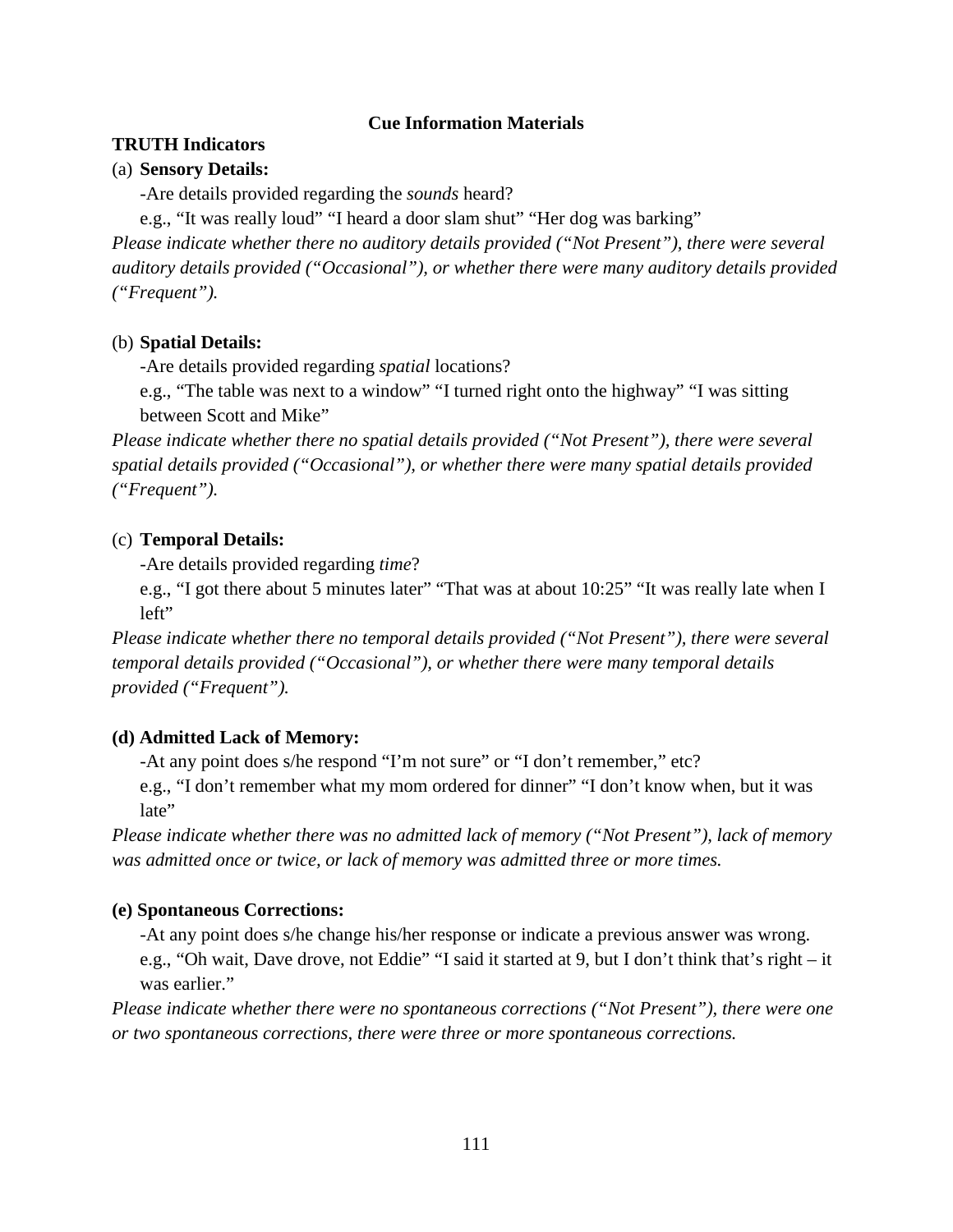#### **(f) Cognitive Operations (i.e., metacognition):**

-At any point does s/he make inferences about their thoughts at the time of the event e.g., "It appeared to me that she didn't know the layout of the building." *Please indicate whether there were no cognitive operations ("Not Present"), there were one or two cognitive operations, there were three or more cognitive operations.*

#### **(g) Clarity/vividness:**

-Is the statement clear, sharp, and vivid (instead of dim and vague? *Please indicate on a scale from "Very few details/Very vague" to" Numerous details/complete" how detailed the story was. If you are unsure, please mark "Unsure" in the middle of the scale.*

#### **(h) Plausibility**

-Does the story make sense? Is it plausible? Is it believable? Or, are there any contradictions/discrepancies? Are you left feeling that something is off about the story? *Please indicate on a scale from "Not at all" to "Completely" how much sense the story made. If you are unsure, please mark "Unsure" in the middle of the scale.*

#### **(i) Logical structure**

-Logical str5ucture is present if the statement is coherent and does not contain logical inconsistencies or contradictions.

*Please indicate on a scale from "Not at all" to "Completely" how well logically structured the statement is. If you are unsure, please mark "Unsure" in the middle of the scale.*

#### **DECEPTION Indicators**

#### **(a) Thought hard:**

-Overall, how hard did s/he have to think to tell his/her story and answer the questions? Use verbal and non-verbal information.

*Please indicate on a scale from "Did not think hard" to "Thought extremely hard" how hard the story-teller had to think. If you are unsure, please mark "Unsure" in the middle of the scale.*

#### **(b) Tension/Nervousness:**

-Overall to you, does s/he appear anxious or is s/he comfortable? Consider both vocal and behavioral cues.

e.g., Is his voice tense? Is his posture rigid? Does he appear to be uncomfortable or nervous in the situation? Is he fidgeting? Does he avoid eye contact?

*Please indicate on a scale from "Extremely relaxed/comfortable" to "Extremely tense/nervous" how nervous or tense the story-teller appeared. If you are unsure, please mark "Unsure" in the middle of the scale.*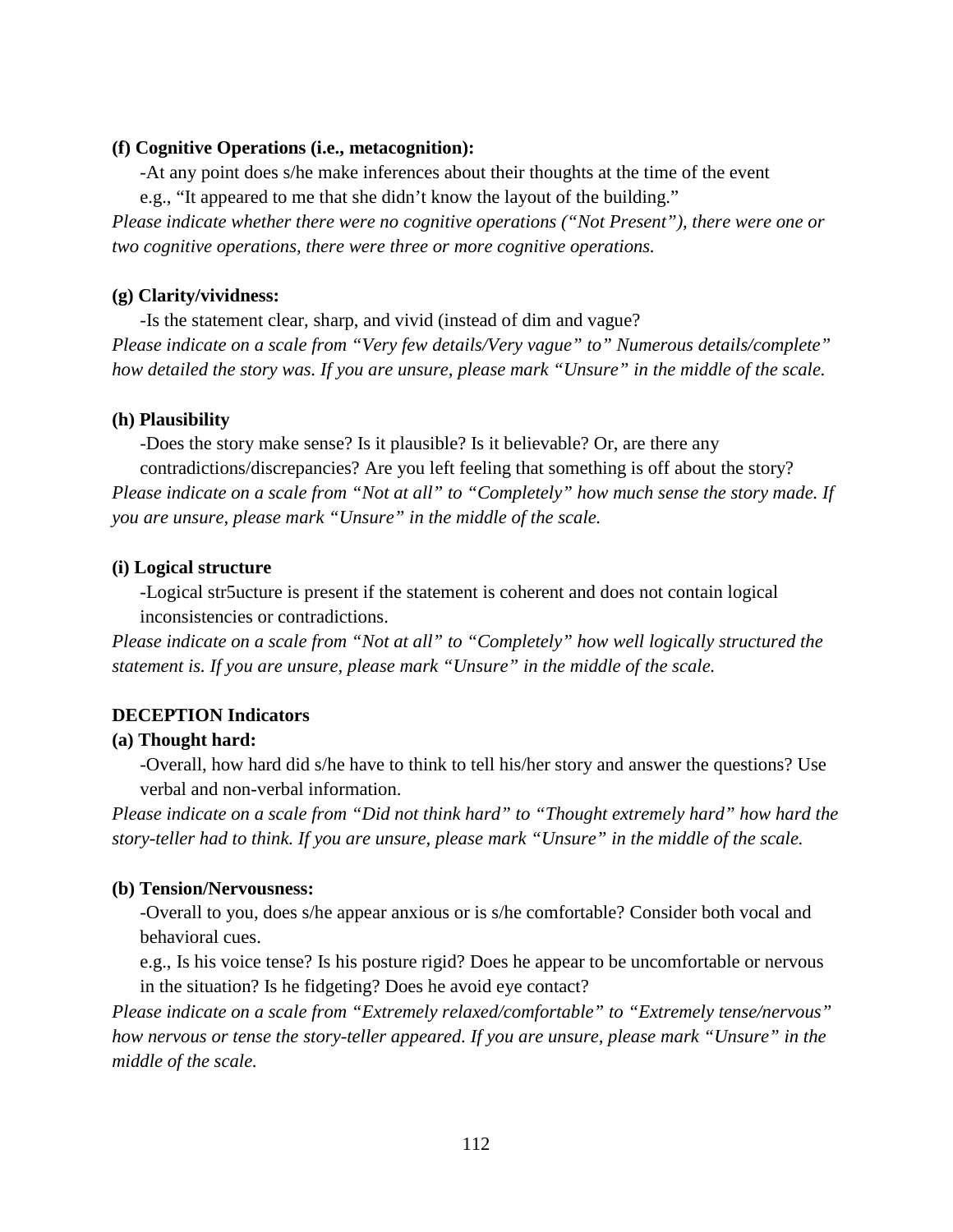### **(c) Negativity/Complaints:**

-Overall, does s/he leave you with a positive or negative impression? Consider his/her words and facial expressions.

e.g., If he complains, is difficult, or has a hostile tone of voice, this is more negative than if he is smiling, friendly and cooperative.

*Please indicate on a scale from "Extremely positive" to "Extremely negative" what your impression of the story-teller was. If you are unsure, please mark "Unsure" in the middle of the scale.*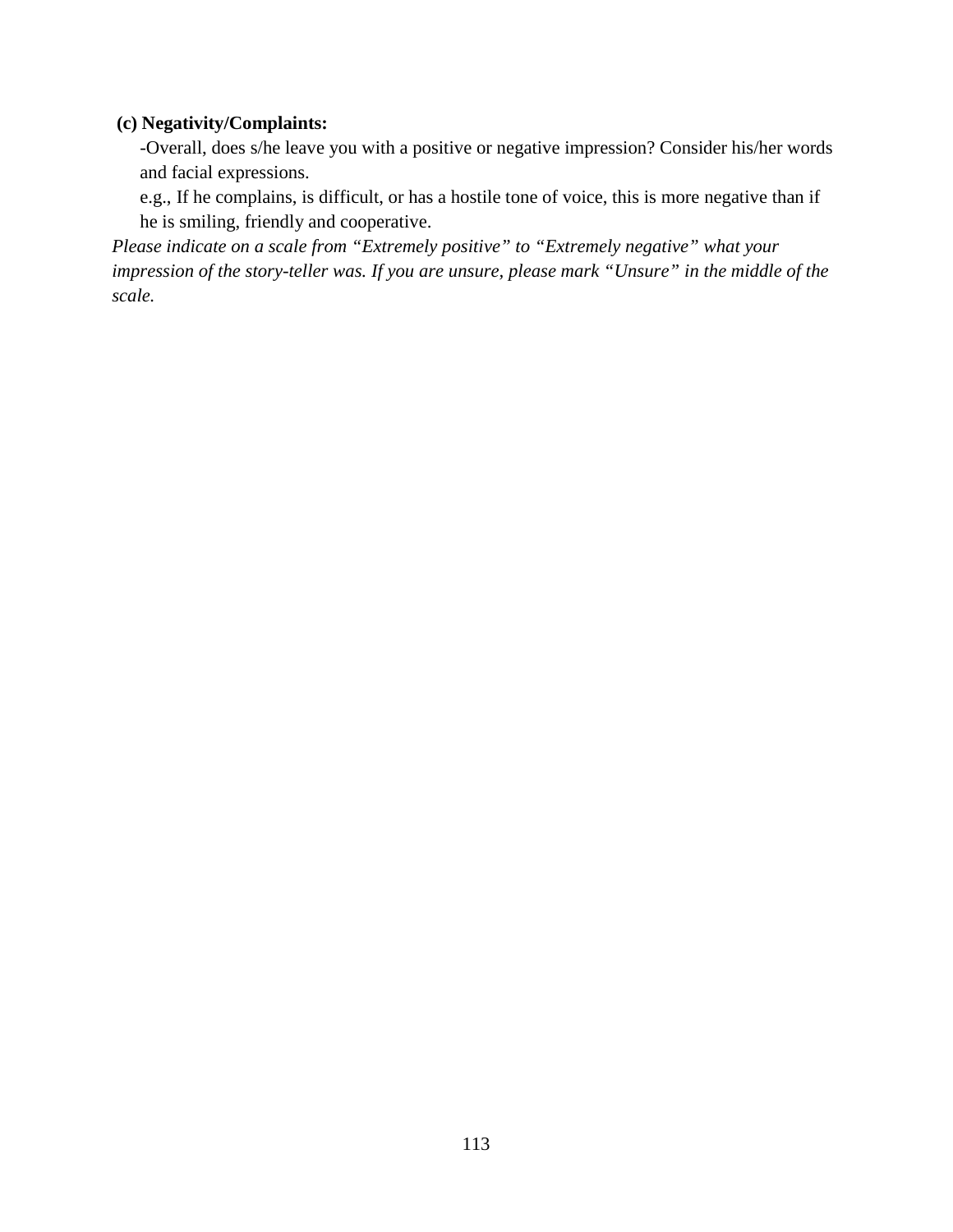#### **Appendix F: Study 2 Autobiographical Statement Instructions**

#### *All:*

"In this study, I will ask you to create two statements - one deceptive and one truthful. I will explain what I would like you to do for those statements in just one minute. Another individual who has been trained in detecting deception will be the one to interview you. This individual does not know whether you will be lying both times, telling the truth both times, or one of each. It is their job to successfully determine which each one is. It is your job to convince them that you are being truthful in each statement. If, after the interview, they judge you as truthful in both cases, you get to keep the \$5 I have given you. If, on the other hand, they correctly detect which one is a lie and which one is a truth, you have to give them the \$5. Do you have any questions?"

#### *Truth*:

"Imagine that you are accused of a crime that occurred between the hours of 6:00 pm and 11:00 pm on *Thursday/Friday/Saturday* night that you *did not* commit. You need to convince the interviewer that you are telling the truth. Think about everything you can remember from this time period. Remember, you are suspected of a crime, so you will want to do everything in your power to make your story convincing. Your story should be 100% truthful. Do not provide any information that is not truthful. Other individuals, in addition to the interviewer, will be watching this video and your job is to convince them that you are telling the truth."

#### *Temporal displacement*:

"Imagine that you are suspected of a crime that occurred between the hours of 6:00 pm and 11:00 pm on *Thursday/Friday/Saturday* night that you *did* commit. You want to do everything in your power to make your lie one that the interviewer will believe. One strategy people use to lie that is very effective is to take what they did on a previous night and tell the story as if they did it on the night in question. I would like you to take your actual experience from a memorable night for which you remember the experience very well, and that would be believable on the night in question, and tell your story as if it happened on the night in question. Do not create details that you are unsure of. This is still a lie since you are claiming you did this at a different time than it actually happened. Therefore, you need to make sure to tell your story in a way that will be believable. This should be an event for which you have a strong memory. It should also be believable for the night in question. For example, if you are providing a statement about a Friday night, you should not describe your experience at a UTEP football game since those occur on Saturdays. Other individuals, in addition to the interviewer, will be watching this video and it is your job to convince them that you are telling the truth."

#### *Novel lie*:

"Imagine that you are suspected of a crime that occurred between the hours of 6:00 pm and 11:00 pm on *Thursday/Friday/Saturday* night that you *did* commit. You want to do everything in your power to make your lie one that the interviewer will believe. One strategy people use that is very effective is to use their memories for what a typical weekend night might include. What I mean by this is that we all have scripts for how certain events go. For example, you might have a script of going to a bar where you first walk in the door and have your ID checked. Then you go up to the bar and order a drink and pay for that drink, etc. These are not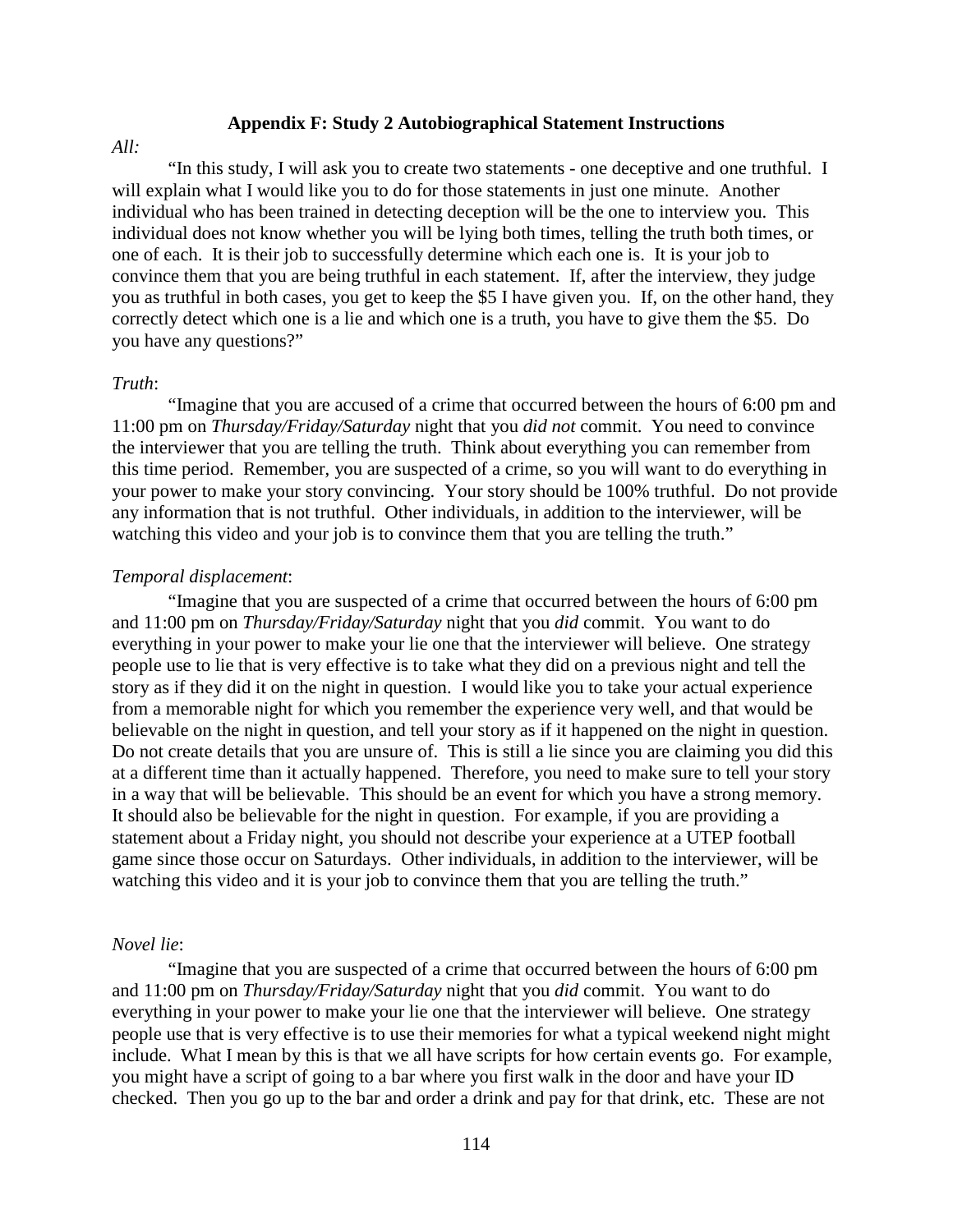necessarily memories of a specific incident. They are frameworks that our memory has created to allow us to easily access and use it. Therefore, I would like you to use this type of memory to create a deceptive narrative. The story should not be something that you have exactly experienced. Remember, you are telling a story that needs to be believable, so make sure you think of and say everything you can to make it believable. Other individuals, in addition to the interviewer, will be watching this video and it is your job to convince them that you are telling the truth."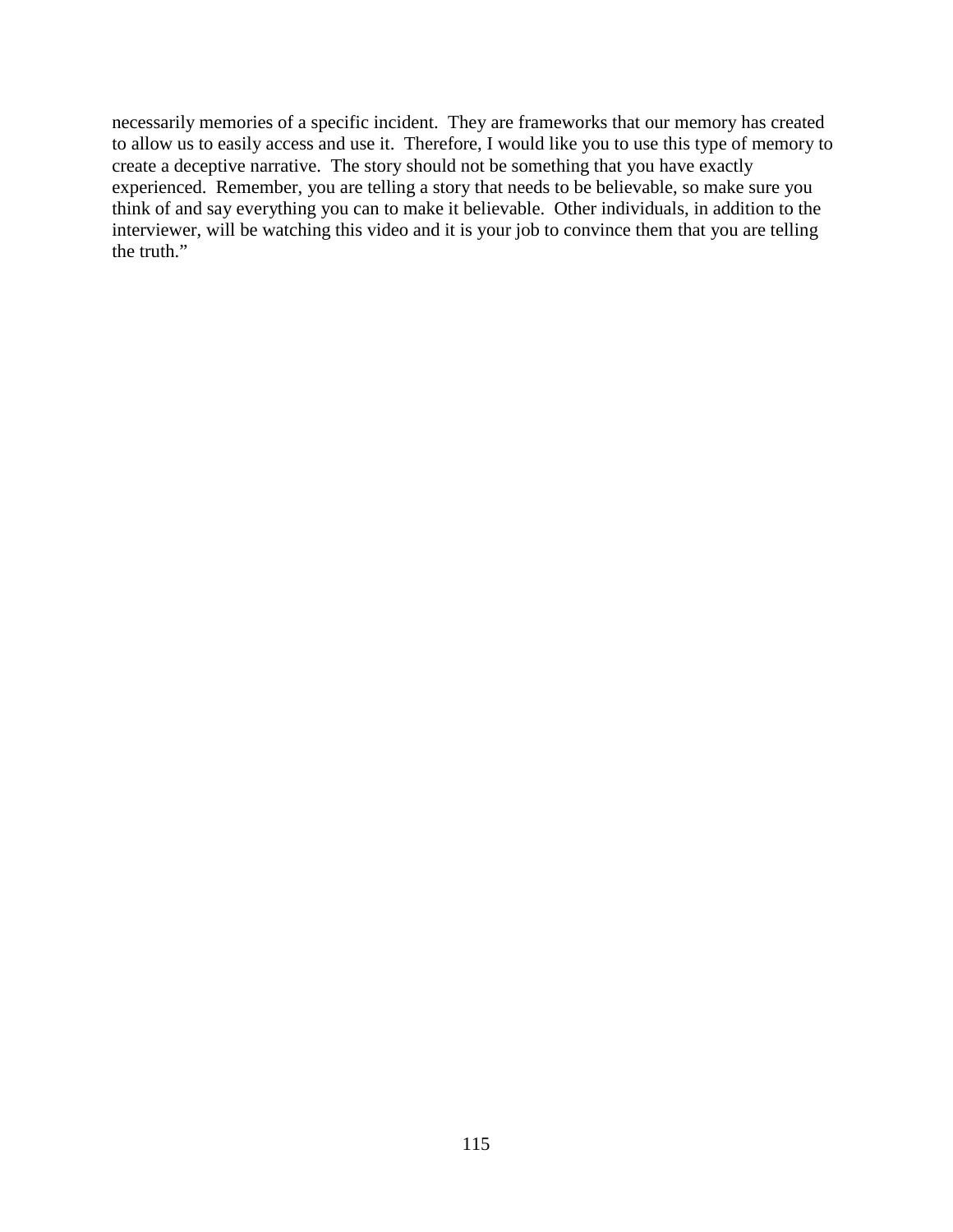### **Appendix G: Cues Relied upon in Study 3**

How much did you rely on the following cues to make your judgments in these videos?

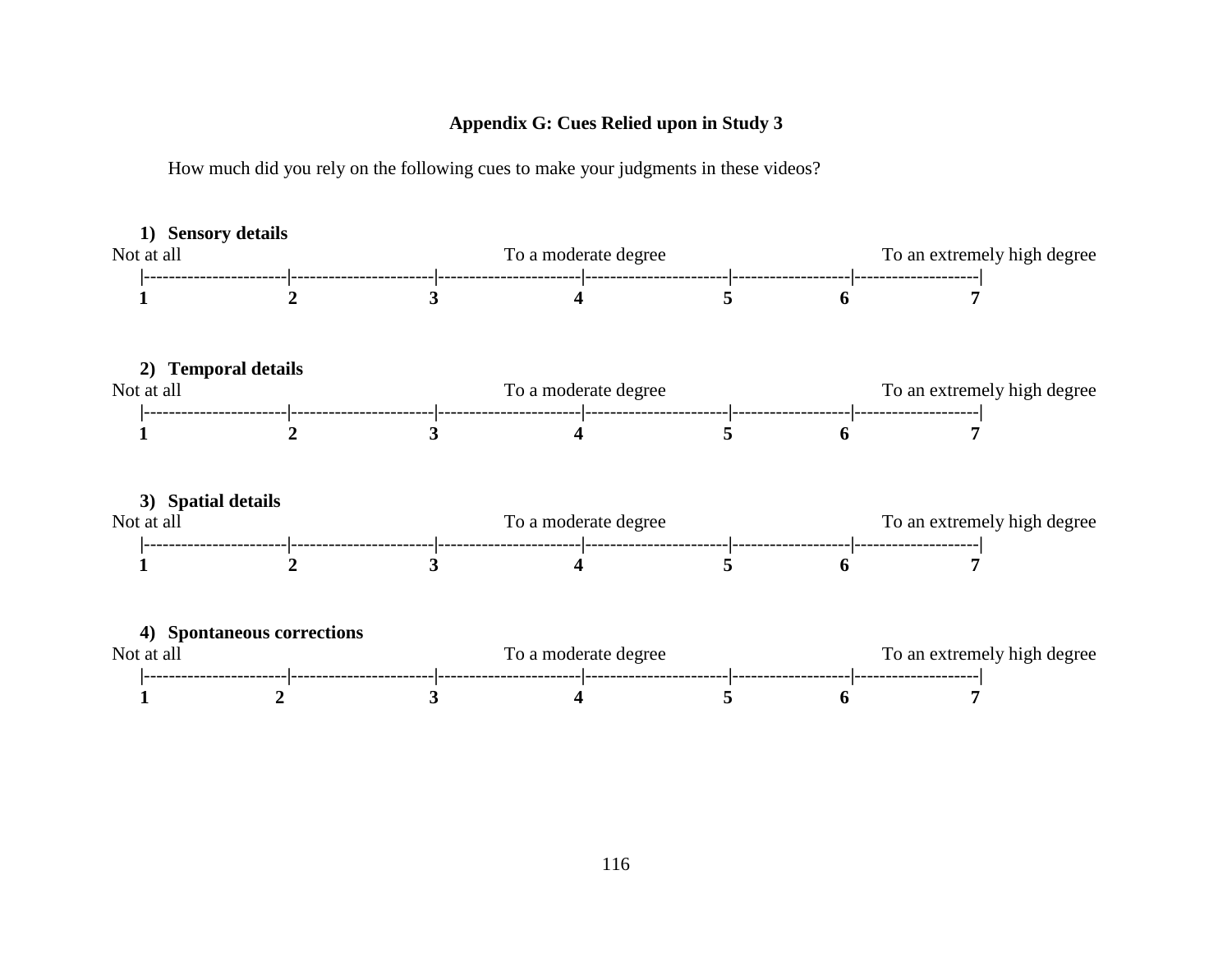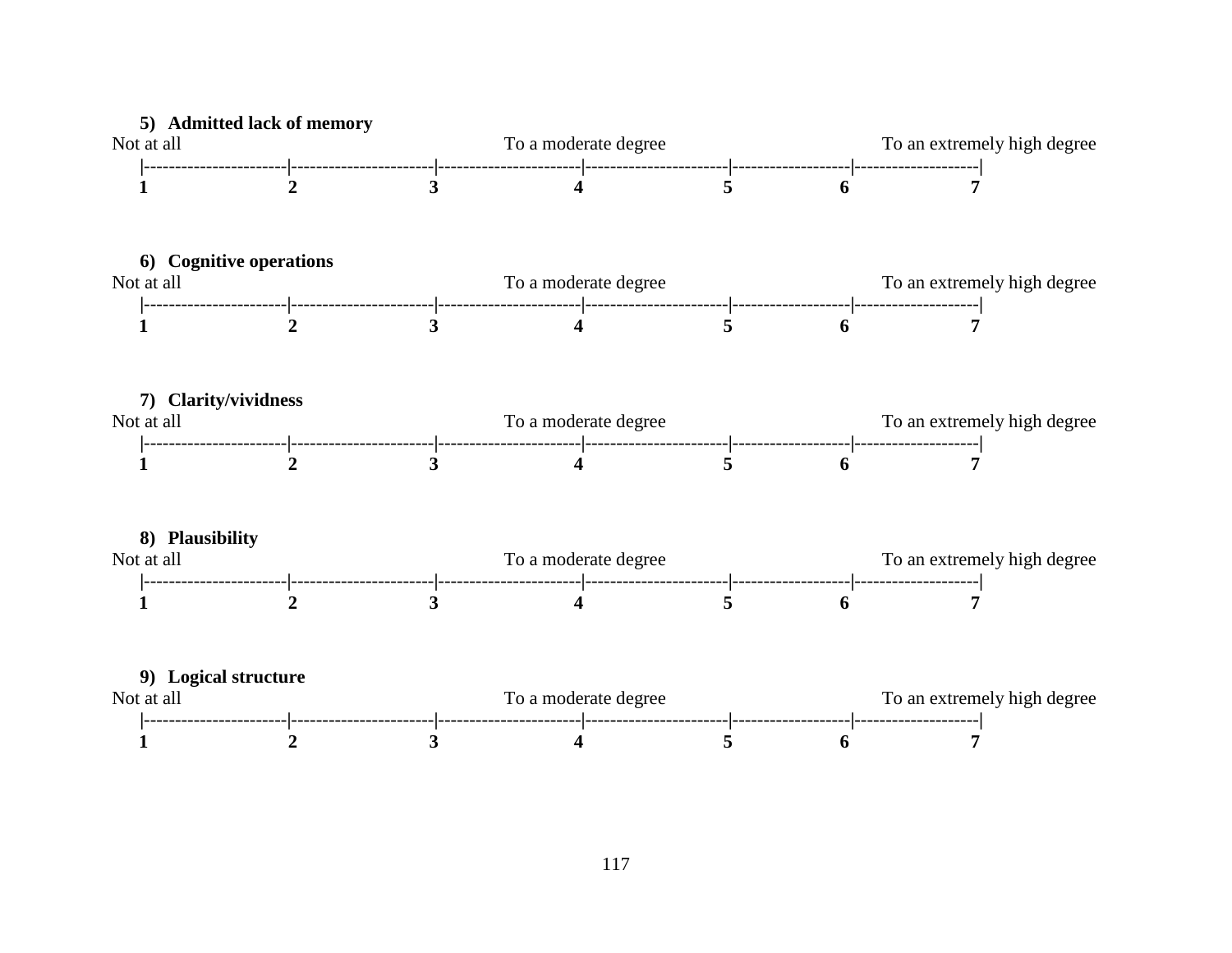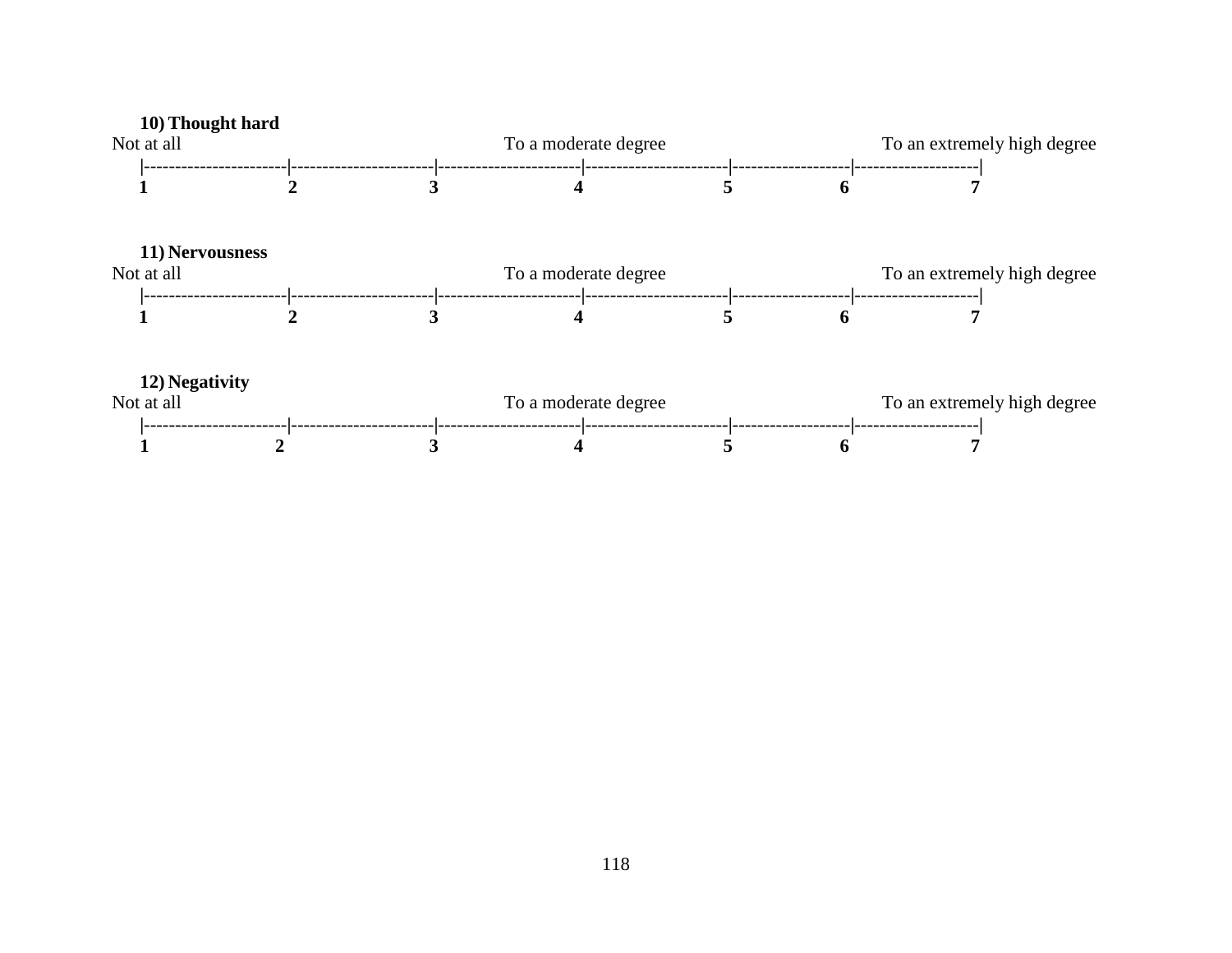#### **Vita**

Stephen Worth Michael was born on January 6<sup>th</sup>, 1986 in Conover, North Carolina. He is the third of four children by Douglas and Miriam Michael. In 2008, Stephen earned his Bachelor's degree in Psychology from Elon University in North Carolina. He entered the Psychology doctoral program (Legal concentration) at the University of Texas at El Paso in the fall of 2008, completing a Master's degree in Experimental Psychology in 2010. Upon graduation, Stephen will also receive a Certificate of Quantitative Methods in Psychology and a Certificate of College Teaching. In August of 2013, Stephen will join the Psychology Department at Mercer University in Macon, Georgia in 3-year Visiting Assistant Professor position.

Permanent address: 711 5<sup>th</sup> Ave. NE

Conover, NC 28613